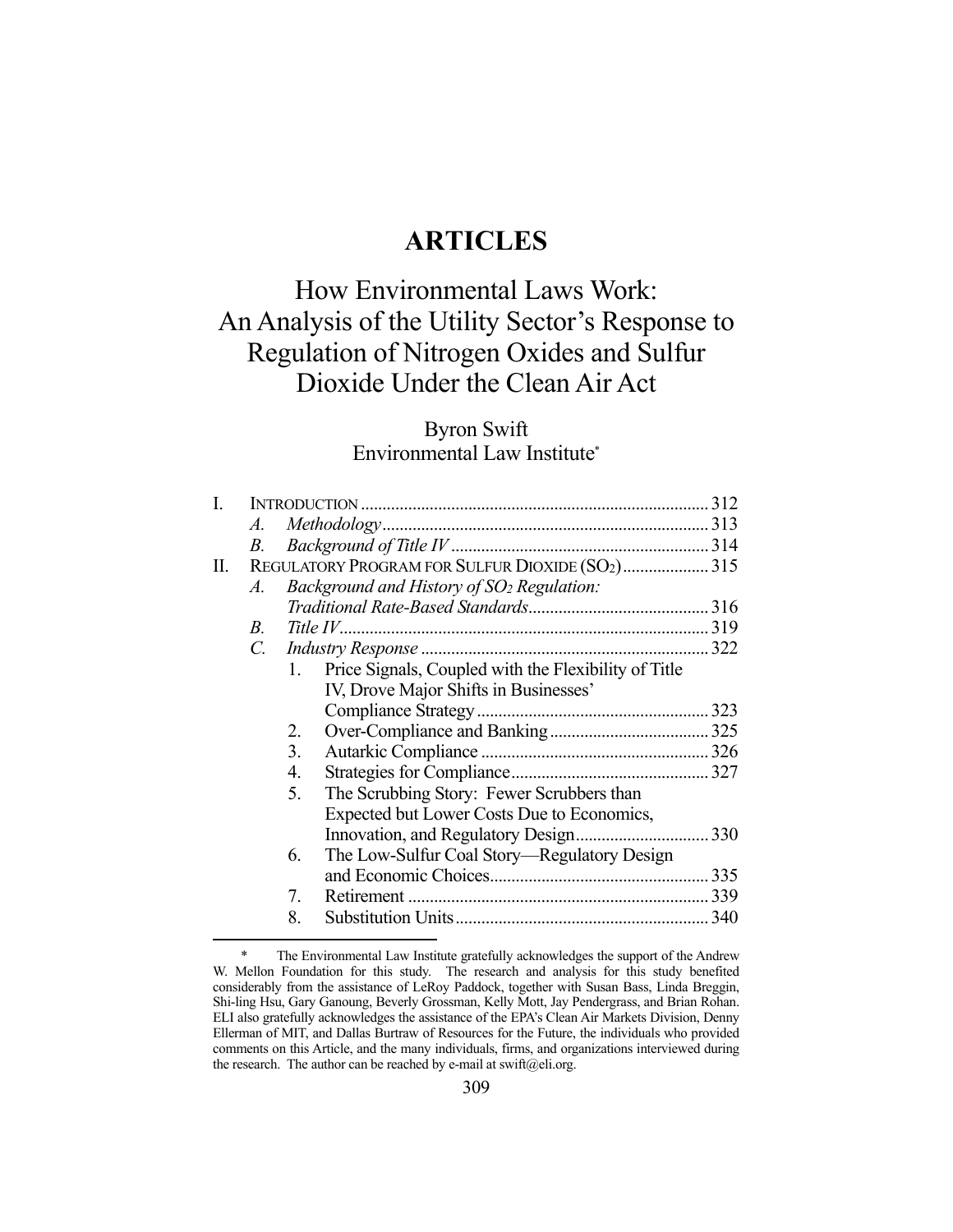|     |                                                                               | 9.                                                     |                                                                    |  |
|-----|-------------------------------------------------------------------------------|--------------------------------------------------------|--------------------------------------------------------------------|--|
|     |                                                                               | 10.                                                    |                                                                    |  |
|     |                                                                               | 11.                                                    | Environmental Effects or "Hot Spots" from                          |  |
|     |                                                                               |                                                        |                                                                    |  |
| Ш.  |                                                                               |                                                        |                                                                    |  |
|     | $A_{\cdot}$                                                                   |                                                        |                                                                    |  |
|     | $B_{\cdot}$                                                                   |                                                        | Title IV NO <sub>X</sub> Standard and Its Legislative History  354 |  |
|     | $\mathcal{C}$ .                                                               |                                                        |                                                                    |  |
|     | 1.                                                                            |                                                        |                                                                    |  |
|     |                                                                               | 2.                                                     |                                                                    |  |
|     | D.                                                                            |                                                        |                                                                    |  |
|     |                                                                               | 1.                                                     | Rate Standards Led to One-Time Compliance                          |  |
|     |                                                                               |                                                        |                                                                    |  |
|     |                                                                               | 2.                                                     | In Making Pollutant Reductions, Firms Sought                       |  |
|     |                                                                               |                                                        | First to Optimize Their Process Efficiency, as                     |  |
|     |                                                                               |                                                        | Regulations Were Sufficiently Flexible to Create                   |  |
|     |                                                                               |                                                        |                                                                    |  |
|     |                                                                               | 3.                                                     | Firms Heavily Used Flexibility Mechanisms with                     |  |
|     |                                                                               |                                                        | Low Transaction Costs, Such as Averaging 361                       |  |
|     |                                                                               | 4.                                                     | Businesses Faced with Rate Standards Can Be                        |  |
|     |                                                                               |                                                        |                                                                    |  |
|     |                                                                               | 5.                                                     | Innovation under Title IV's Moderate Rate                          |  |
|     |                                                                               |                                                        | Standards Was Limited in Scope and Extent  365                     |  |
|     | E.                                                                            |                                                        |                                                                    |  |
|     |                                                                               | 1.                                                     | OTC Cap-and-Trade in 1999 Forced Further                           |  |
|     |                                                                               |                                                        |                                                                    |  |
|     |                                                                               | 2.                                                     |                                                                    |  |
|     |                                                                               | 3.                                                     | Technology-Based Rate Standards for $NOX$ in the                   |  |
|     |                                                                               |                                                        | 1990s Created an Uneven Regulatory Framework                       |  |
|     |                                                                               |                                                        | and Varied Economic Signals for Most Business                      |  |
|     |                                                                               |                                                        |                                                                    |  |
| IV. |                                                                               |                                                        |                                                                    |  |
|     | A.                                                                            |                                                        | Environmental Standards Have Been Essential to Drive               |  |
|     | Businesses to Reduce NO <sub>x</sub> and SO <sub>2</sub> Emissions  376       |                                                        |                                                                    |  |
| В.  |                                                                               | It Has Proven Difficult to Set Standards That Properly |                                                                    |  |
|     | Align Private with Social Costs, and Both NO <sub>X</sub> and SO <sub>2</sub> |                                                        |                                                                    |  |
|     |                                                                               |                                                        |                                                                    |  |
|     | C.                                                                            |                                                        | Standards Based on Rates or an Old Source/New                      |  |
|     | Source Distinction May Create Conflict Rather Than                            |                                                        |                                                                    |  |
|     | Alignment Between Regulatory and Economic Drivers                             |                                                        |                                                                    |  |
|     |                                                                               |                                                        |                                                                    |  |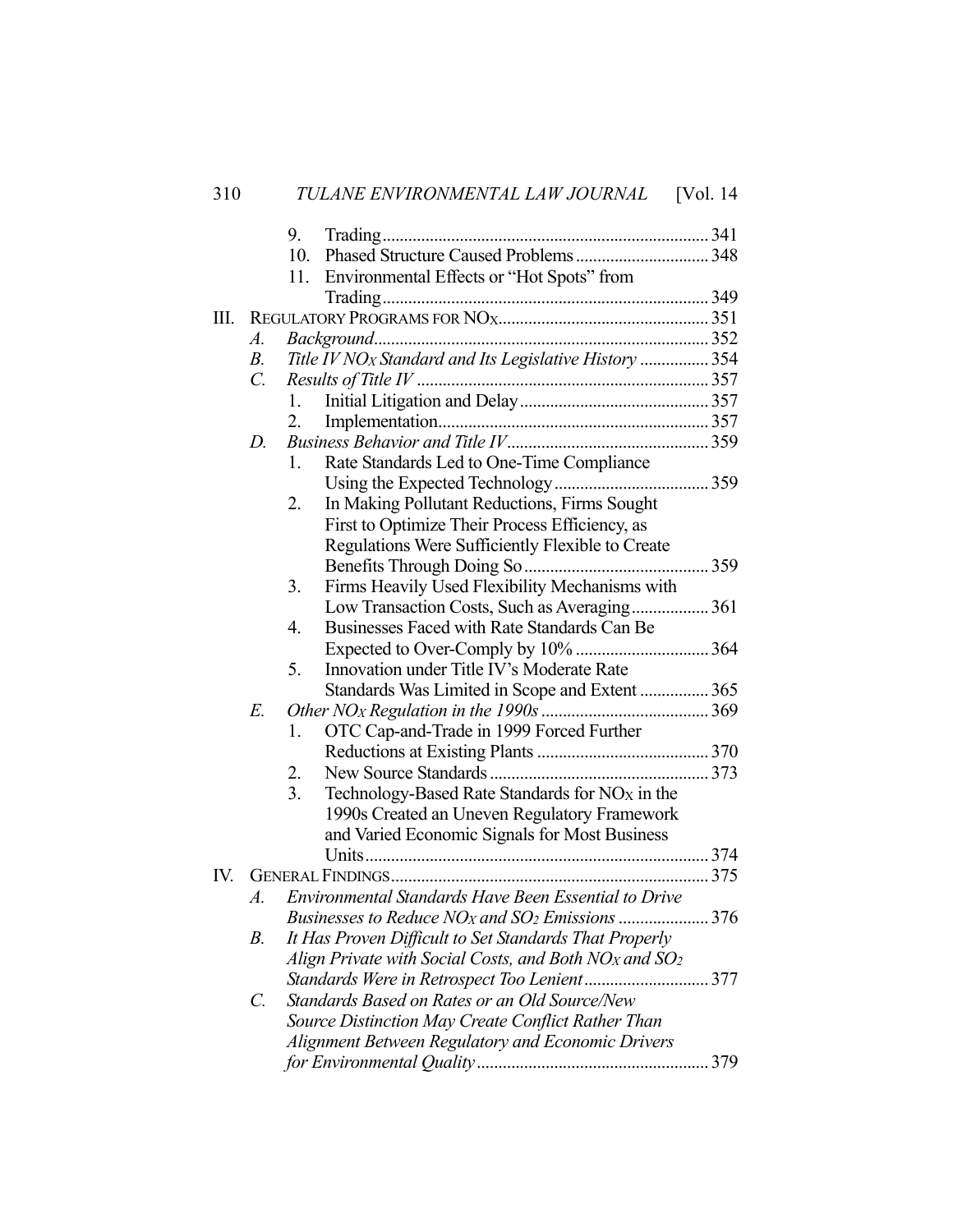## 2001] *HOW ENVIRONMENTAL LAWS WORK* 311

| D. | Different Regulatory Designs Greatly Affect the Cost of                                                         |  |  |  |  |
|----|-----------------------------------------------------------------------------------------------------------------|--|--|--|--|
|    | Compliance for Achieving Equivalent Environmental                                                               |  |  |  |  |
|    | Results                                                                                                         |  |  |  |  |
| Е. | Rate Standards Were Inflexible, Limiting Businesses'                                                            |  |  |  |  |
|    | Ability to Develop and Implement Compliance Methods                                                             |  |  |  |  |
|    | 382                                                                                                             |  |  |  |  |
|    | Emissions Rate Standards Limited Technology<br>1.                                                               |  |  |  |  |
|    | 383<br>Emissions Rate Standards Did Not Force a Move<br>2.                                                      |  |  |  |  |
|    |                                                                                                                 |  |  |  |  |
|    | Rate Standards Promote One-Time Compliance<br>3.                                                                |  |  |  |  |
|    |                                                                                                                 |  |  |  |  |
|    | Rate Standards Created High Transaction Costs  387<br>4.                                                        |  |  |  |  |
|    | 5.<br>The Design of Rate-Based Standards Can Be                                                                 |  |  |  |  |
|    |                                                                                                                 |  |  |  |  |
| F. | <b>Emissions Cap and Allowance-Trading Programs</b>                                                             |  |  |  |  |
|    | Allow Greater Integration of Environmental Issues into                                                          |  |  |  |  |
|    | <b>Business Decision-Making Processes, Providing</b>                                                            |  |  |  |  |
|    | Greater Flexibility and Lowering Costs Without                                                                  |  |  |  |  |
|    |                                                                                                                 |  |  |  |  |
| G. | Innovation, Investment, and Cleaner Production 391                                                              |  |  |  |  |
|    | Cap-and-Trade Programs Promote Broader<br>1.                                                                    |  |  |  |  |
|    |                                                                                                                 |  |  |  |  |
|    | Rate-Based Systems Were Unfriendly to<br>2.                                                                     |  |  |  |  |
|    | 393                                                                                                             |  |  |  |  |
|    | While Innovation Can Be Expected to Occur<br>3.                                                                 |  |  |  |  |
|    | Broadly, It Is Not Guaranteed for Any Specific                                                                  |  |  |  |  |
|    | 394                                                                                                             |  |  |  |  |
|    | <b>Traditional Regulatory Approaches Have</b><br>4.                                                             |  |  |  |  |
|    | Discouraged and Distorted Private Investment in                                                                 |  |  |  |  |
|    | Research and Development, and Capital Markets                                                                   |  |  |  |  |
|    | for Innovation<br>394                                                                                           |  |  |  |  |
| Н. | <b>Imposing Stricter Standards on New Sources Has</b><br>Proven Ineffective in the Power Sector, and Has Led to |  |  |  |  |
|    | Neither Cheaper Compliance Nor Better                                                                           |  |  |  |  |
|    |                                                                                                                 |  |  |  |  |
|    | New Source Standards Have Not Effectively<br>1.                                                                 |  |  |  |  |
|    |                                                                                                                 |  |  |  |  |
|    | New Source Standards Force Only Limited Kinds<br>2.                                                             |  |  |  |  |
|    |                                                                                                                 |  |  |  |  |
|    |                                                                                                                 |  |  |  |  |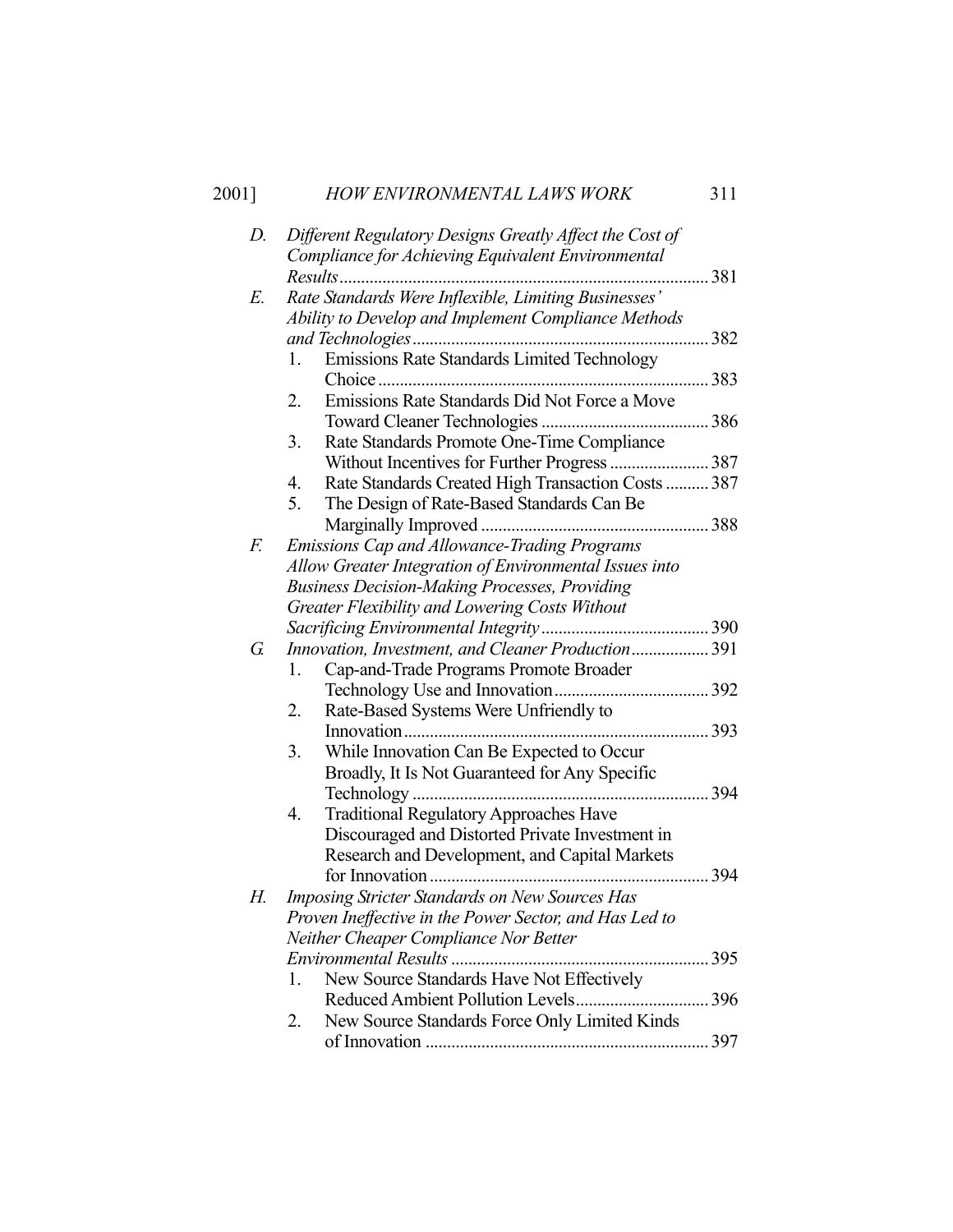|    |             | NSR Rate Standards Create Few Net Benefits<br>3.         |
|----|-------------|----------------------------------------------------------|
|    |             | When Combined with Offsets or in Conjunction             |
|    |             |                                                          |
|    | I.          | Transaction Costs in Cap-and-Trade and Rate-Based        |
|    |             | 398                                                      |
|    |             | Transaction Costs in Establishing Legislation  398<br>1. |
|    |             | Transaction Costs in Establishing Regulations 400<br>2.  |
|    |             | 3.<br>Transaction Costs in Implementing the Programs401  |
|    |             | Transaction Costs in Incrementally Lowering<br>4.        |
|    |             |                                                          |
|    | $J_{\cdot}$ |                                                          |
|    |             | Strict Monitoring and High Penalties 403<br>1.           |
|    |             | Design of Cap-and-Trade Programs 403<br>2.               |
|    |             | Inclusiveness of Cap-and-Trade Programs  404<br>3.       |
|    | K.          | Over-Compliance and Other Conservative Compliance        |
|    |             |                                                          |
|    | L.          | <b>Flexibility Mechanisms with Low Transaction Costs</b> |
|    |             | Were Widely Used.                                        |
|    | M.          | Retirement and/or Switching to Cleaner Power Sources 406 |
| V. |             |                                                          |
|    | A.          |                                                          |
|    | В.          |                                                          |

### I. INTRODUCTION

 Many people have voiced concerns about our environmental regulatory system. Businesses express concern about the cost and complexity of regulation and slow governmental approvals. These concerns have added to industry resistance to efforts to tighten environmental standards or to address new problems such as global climate change. Environmental advocates are concerned about the effectiveness of regulations, their enforcement, and the need to tighten standards to increase social benefits. Policy analysts have drawn attention to the lack of common sense results and the inflexibility in many current regulatory systems, together with the lack of appropriate incentives for continuous improvement and innovation.

 This study is designed to examine the actual performance of environmental regulations and the compliance behavior of regulated businesses in a real-world setting. It focuses on business compliance with regulatory standards for nitrogen oxides  $(NOx)$  and sulfur dioxide (SO2) in the electric power industry from 1995 through 1999. The selected time period permits evaluation of Phase I of Title IV of the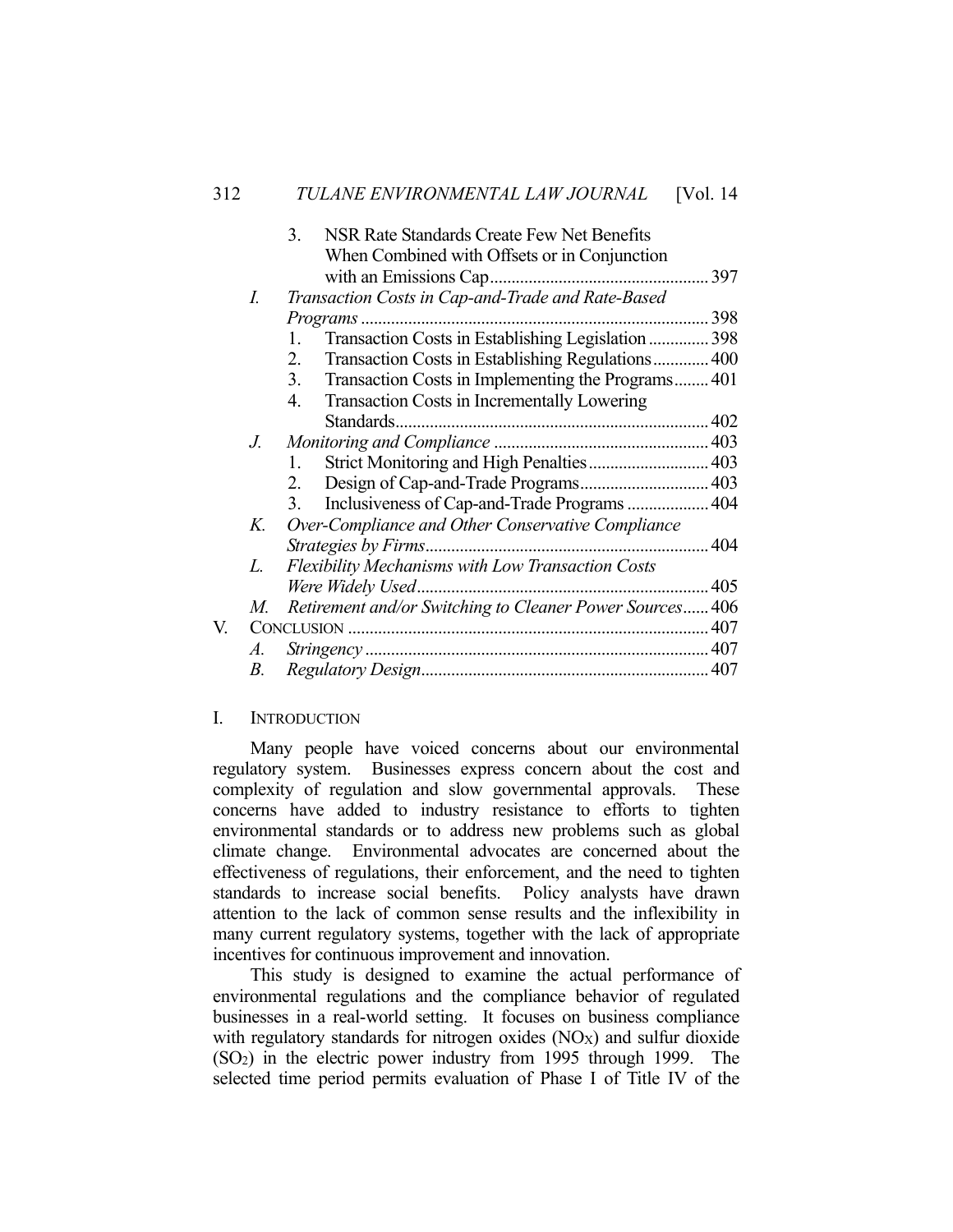federal Clean Air Act (CAA), enacted in 1990 to regulate utility emissions of  $SO<sub>2</sub>$  and  $NO<sub>X</sub>$ . This allows comparison of the two contrasting regulatory approaches Title IV imposed on electricitygenerating facilities: an emissions cap and allowance trading program for SO2, the most ambitious such program operating in the United States, and a more traditional technology-based emission rate standard to control  $NO<sub>X</sub>$  emissions. The study also compares these standards to the new source standards for NO<sub>X</sub> and SO<sub>2</sub> in effect during the 1995-1999 period, providing findings about business behavior in the face of varied regulatory standards.

## *A. Methodology*

 A principal methodological approach of the study was the analysis of applicable environmental laws and polices, together with the extensive data compiled by governmental and private sources on the power generation industry. Particular use was made of the emissions and generation data compiled by the United States Environmental Protection Agency (EPA) and the Department of Energy's Energy Information Administration  $(EIA)$ ,<sup>1</sup> together with private sources such as the Center for Energy and Environmental Policy Research of the Massachusetts Institute of Technology (MIT) and Resources for the Future.

 A second major methodological approach of the study was to conduct confidential interviews with representatives of power-generating firms, federal and state regulators, public interest and citizen organizations, and technology manufacturers and consulting organizations providing equipment and advice to the electricity generating industry. This included detailed, often on-site interviews with environmental program managers for most of the electricity-generating firms affected under Phase I.2

<sup>&</sup>lt;u>.</u> 1. Prominent among these are the annual publications EPA, PUB. NO. EPA-430/R-00- 007, ACID RAIN PROGRAM: 1999 COMPLIANCE REPORT (2000), *available at* http://www.epa.gov/ airmarkets/cmprpt/arp99 (last updated Dec. 11, 2000) [hereinafter EPA 1999 COMPLIANCE REPORT]; EPA, ACID RAIN PROGRAM: 1999 EMISSIONS SCORECARD (2000), *available at* http://www.epa.gov/airmarkets/ emissions/score99 (last updated Dec. 11, 2000) [hereinafter EPA 1999 EMISSIONS SCORECARD]; U.S. ENERGY INFORMATION ADMINISTRATION (EIA), U.S. DEP'T OF ENERGY, PUB. NO. DOE/EIA-0383, ANNUAL ENERGY OUTLOOK 2001: WITH PROJECTIONS TO 2020 (2000), *available at* http://www.eia.doe.gov/oiaf/aeo/index.html (last modified Jan. 30, 2001) [hereinafter DOEANNUAL ENERGY OUTLOOK].

 <sup>2.</sup> The interviews were confidential, and covered a wide range of topics about the effect of the regulations and firms' compliance strategies and behavior.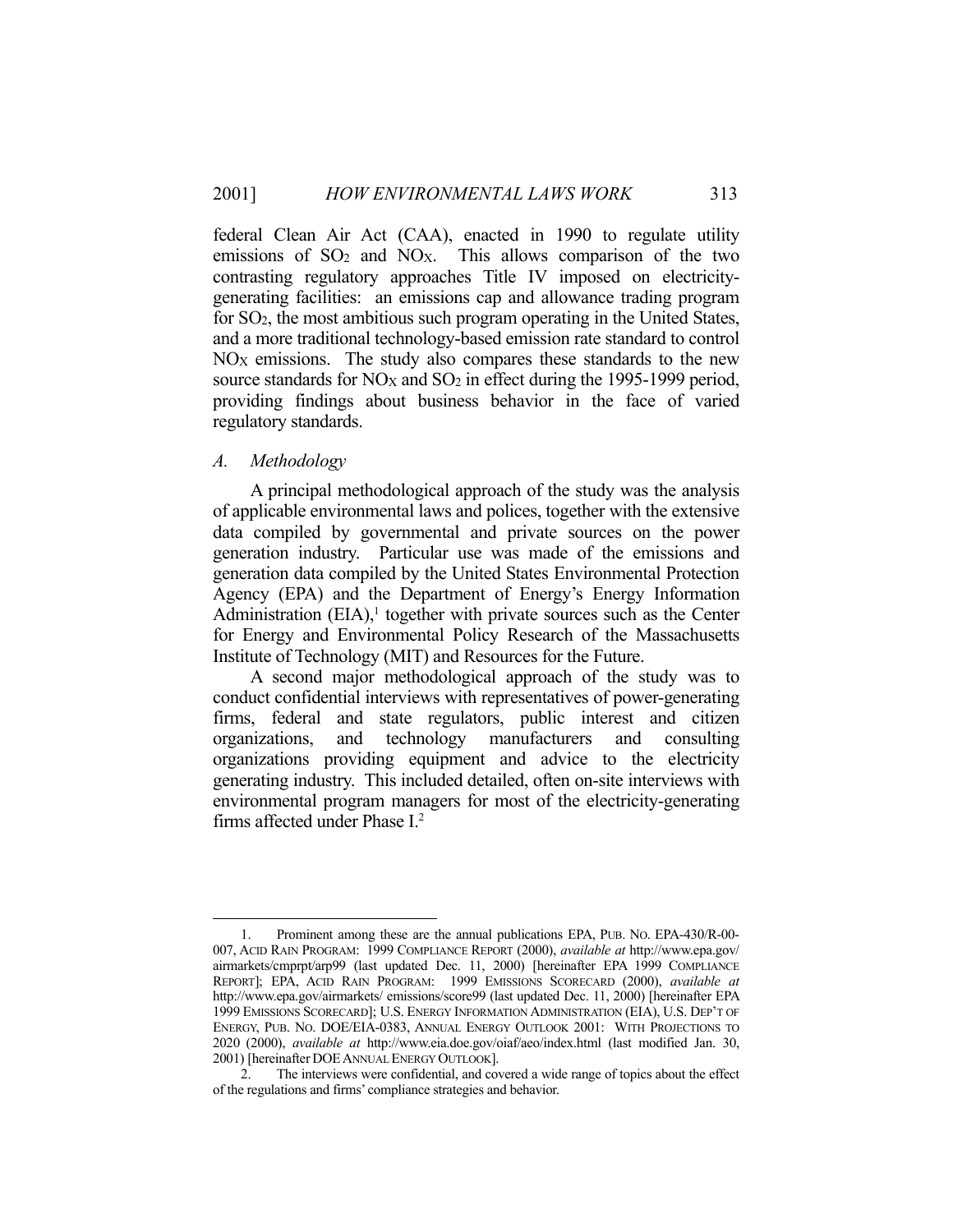### *B. Background of Title IV*

1

Acid precipitation, which forms as a result of  $SO<sub>2</sub>$  emissions and to a lesser extent  $NO<sub>X</sub>$  emissions, emerged as a significant environmental and political issue in the late 1970s. The problem was caused primarily by electricity-generating plants in the east-central part of the United States, extending from Missouri east to West Virginia and south to Georgia, which burned the high-sulfur coal from this region.<sup>3</sup> The issue pitted these midwestern states and coal interests against environmentalists and the downwind northeastern states, and the acrimonious debate produced a ten-year stalemate in Congress during the 1980s.4 Title IV of the Clean Air Act Amendments of 1990, which enacted the Acid Rain Program to address both  $SO_2$  and  $NO<sub>X</sub>$  emissions, ultimately broke this stalemate.<sup>5</sup>

Title IV's emissions cap and allowance trading system for  $SO<sub>2</sub>$  was designed to reduce  $1980$  SO<sub>2</sub> emission levels by 10 million tons, while promising lower costs than typically associated with traditional ratebased standards.<sup>6</sup> The law also imposed rate-based standards designed to lower NO<sub>X</sub> emissions by about 2 million tons from baseline levels.<sup>7</sup> Both programs required significant reductions from the larger, dirtier utility units during Phase I, which lasted from 1995 until 1999. 8 Phase

 <sup>3.</sup> Acid precipitation occurs when sulfur dioxide and nitrogen oxides react in the upper atmosphere with water, oxygen, and other chemicals to form sulfuric acid and nitric acid. These acids adhere to rain drops or snow, damaging forests and acidifying lakes and limiting their ability to support aquatic life. Acid precipitation damage has been most pronounced in the northern tier and northeastern United States and Canada because the forests and lakes in these areas are more sensitive to acidic deposition. NATIONAL ACID PRECIPITATION ASSESSMENT PROGRAM, 1990 INTEGRATED ASSESSMENT REPORT (1991) [hereinafter NAPAP INTEGRATED ASSESSMENT]; JAMES L. REGENS & ROBERT RYCROFT, THE ACID RAIN CONTROVERSY 35-58 (1989).

 <sup>4.</sup> *See generally* RICHARD COHEN, WASHINGTON AT WORK, BACK ROOMS AND CLEAN AIR (1990) (discussing congressional debates); BRUCE A. ACKERMAN & WILLIAM T. HASSLER, CLEAN COAL AND DIRTY AIR (1981) (discussing competing interests regarding coal industry, environmentalists, CAA regulation, and various states).

 <sup>5.</sup> Clean Air Act Amendments of 1990, Pub. L. No. 101-549, 104 Stat. 2399 (1990) (codified at 42 U.S.C. §§ 7401-7700 (1994)).

 <sup>6.</sup> Ian M. Torrens et al., *The 1990 Clean Air Act Amendments: Overview, Utility Industry Responses, and Strategic Implications*, 17 ANN. REV. ENERGY & ENV'T 211, 213 (1992). Today, it is understood that the reductions required by Title IV benefit not only acid deposition, but also human health in reducing the formation of fine particulates and of urban ozone.

 <sup>7. 42</sup> U.S.C. § 4651(b) (1994). Because the standards were rate-based, they never achieved the reduction from the 1980 baseline, but did slow the growth of  $NO<sub>X</sub>$  emissions to 3% between 1990 and 1999, compared to a 28% increase in plant utilization. EPA1999 COMPLIANCE REPORT, *supra* note 1, at 2.

Title IV only covers electric generation units that sell electricity, loosely termed "utility units," although in today's deregulated environment, independent power providers may sell power without being a regulated utility. *See* 42 U.S.C. § 7651a(17) (1994). Title IV excludes from its coverage industrial producers of electricity, even though in 1990 they emitted 3.6 million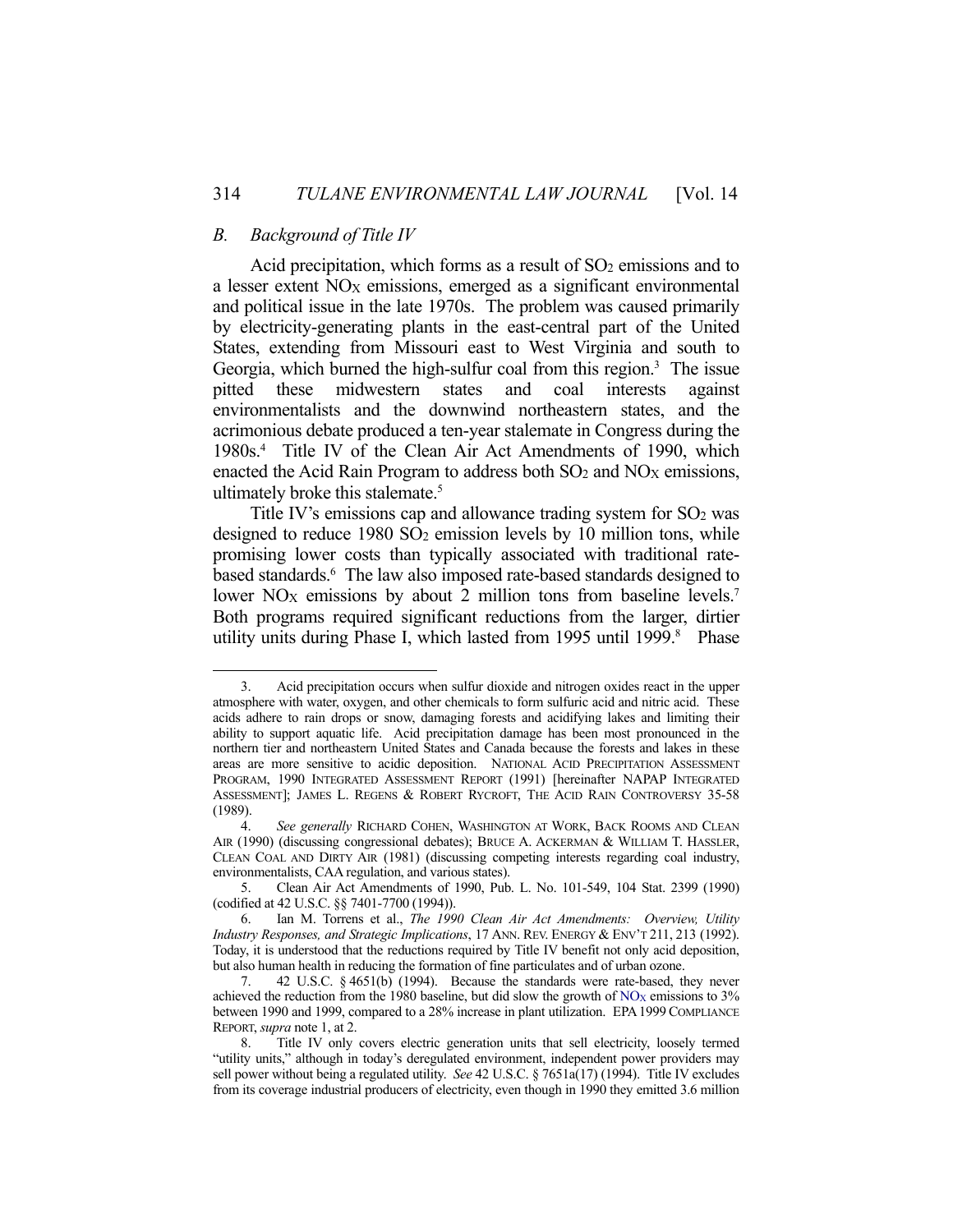II commenced in 2000, and imposed stricter standards on virtually all utility units.<sup>9</sup>

#### II. REGULATORY PROGRAM FOR SULFUR DIOXIDE (SO2)

 The centerpiece of Title IV was the emissions cap and allowance trading program for  $SO<sub>2</sub>$ , designed to reduce utility emissions by 10 million tons, or roughly 50% from 1980 levels. The program's record of over-achieving this goal at very low compliance cost has prompted many to regard it as one of the most successful environmental regulatory programs.<sup>10</sup>

 The emissions cap sets a mass performance standard very unlike traditional rate standards. The cap is the most important element of Title IV because it establishes the program's environmental integrity and much of its economic efficiency by allowing regulated firms to choose any effective compliance method, leading to significant cost savings.<sup>11</sup> The emissions trading system also helped to lower compliance costs by allowing firms to reduce emissions at the generating units where their costs were lowest, and resulted in establishing a market price per ton of emission reductions.

 The combination of a cap-and-trade system makes every ton of reductions count and exerts continuous economic pressure on firms to improve performance, transforming business compliance behavior as compared to a traditional rate-based approach.<sup>12</sup> Overall, this unique

tons of  $SO_2$  compared to utility emissions of 15.9 million, and 3.0 million tons of  $NO<sub>X</sub>$  compared to utility emissions of 6.7 million. EPA, NATIONAL AIR POLLUTANT EMISSION TRENDS 1900-1998, PUB. NO. EPA-454/R-00-002, at 3-10, 3-12 (Mar. 2000), *available at* http://www.epa.gov/ttnchie1/trends/index.html [hereinafter EPA EMISSIONS TRENDS]. Note that industrial sources may voluntarily opt into the SO<sub>2</sub> program. 42 U.S.C. § 7651i(a) (1994).

 <sup>9.</sup> Phase I of the program includes only larger units with emissions greater than 2.5 pounds per million Btu of fuel burned (lb/mmBtu) during the baseline period of 1985-1987 (known as "Table A" units, as they are listed in Table A in the statute), together with any substitution or compensating units that were voluntarily entered into Phase I. *See* 42 U.S.C. § 7651c (1994). The 265 units included in Phase I of the SO2 program as of January 1, 1995, also are affected by the Phase I NO<sub>X</sub> program. *See id.*  $\S$  7651f. All utility units larger than 25 MW in size are included in Phase II of the program, which began in 2000. *See id.* §§ 7651d(a), 7651f(a).

 <sup>10.</sup> *See generally* EMISSIONS TRADING (Richard F. Kosobud et al. eds., 2000) (discussing economic, environmental, and regulatory issues surrounding emissions trading); A. DENNY ELLERMAN ET AL., MARKETS FOR CLEAN AIR: THE U.S. ACID RAIN PROGRAM (2000) (evaluating the impact of Title IV on  $SO<sub>2</sub>$  emissions).

 <sup>11. 42</sup> U.S.C. § 7651a-c (1994).

 <sup>12.</sup> Emission rate systems, especially if differentiated by technologies, exert few incentives to use cleaner base technologies, and promote an "equal effort" approach based on reasonable or best efforts. They also create no incentives to go beyond the standard. In contrast, emissions cap and allowance trading approaches, together with other potential market mechanisms, create an equal "cost per ton" approach that allows greater flexibility in compliance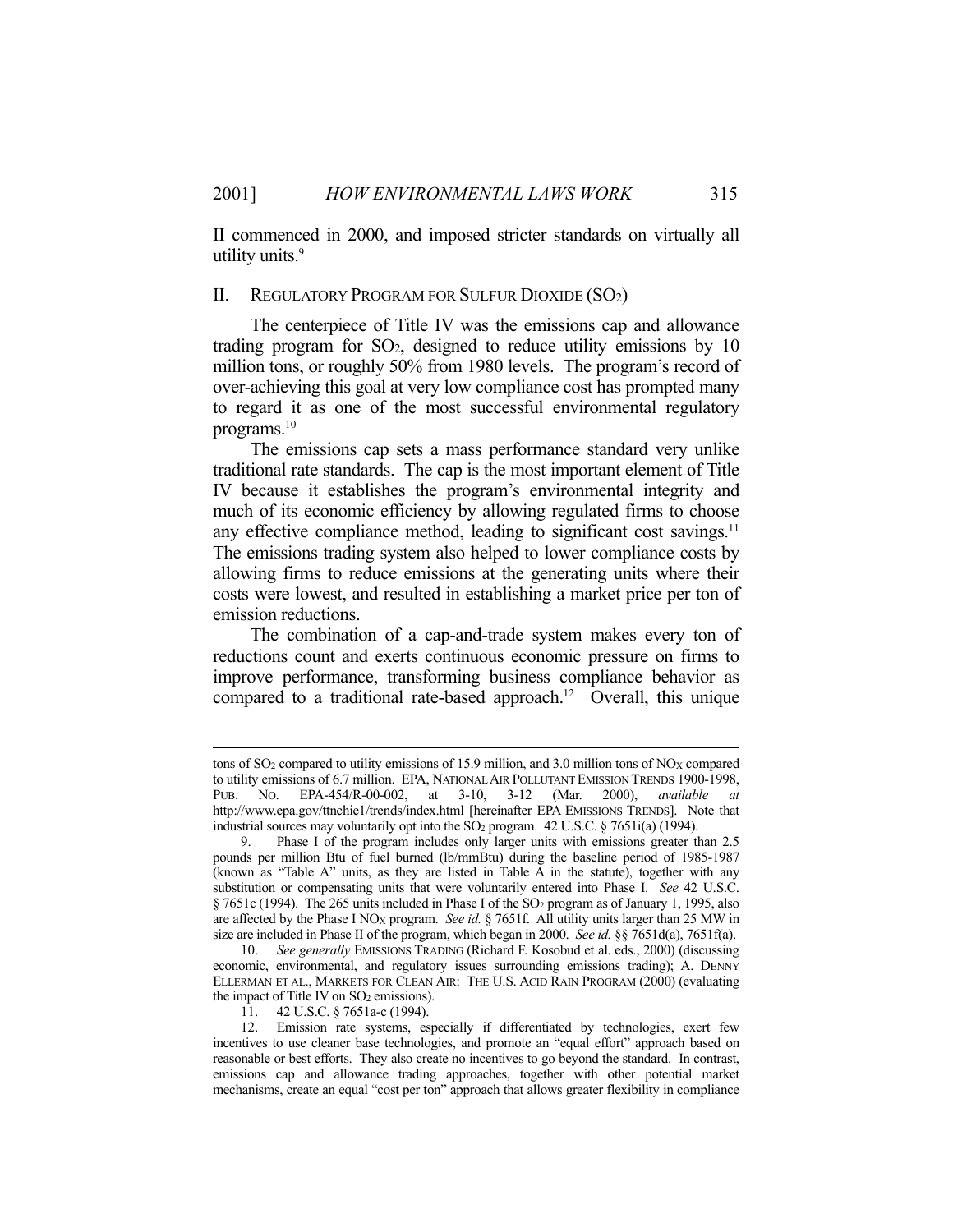regulatory design resulted in major emissions reductions, industry compliance costs below the lowest predictions, significant and unexpected innovation, relatively little litigation during program implementation, very low ongoing transaction costs, and 100% compliance.

 The environmental effects of the sulfur reductions have also been significant. Compliance with Title IV has already reduced acid deposition in northeastern states.<sup>13</sup> The EPA has also estimated the health benefits from reduced  $SO_2$  emissions at over \$10 billion.<sup>14</sup>

## *A. Background and History of SO2 Regulation: Traditional Rate-Based Standards*

 Prior to Title IV, existing power plants were primarily affected by state-based legislation aimed at attaining national ambient environmental standards.15 The federal Clean Air Act of 1970 established the first national ambient air standards for SO2, designed to protect health and welfare,<sup>16</sup> and required states to develop "state implementation plans"

 15. National legislation affecting SO2 dates back to the Clean Air Act of 1963, which restricted interstate air pollution. Clean Air Act of 1963, Pub. L. No. 88-206, 77 Stat. 392 (1963). This law failed to have great effect, as its cumbersome procedures required intergovernmental conferences to address specific instances of interstate pollution, as well as multiple requests for remedial action. Several cases did, however, result in reductions of SO<sub>2</sub> and particulate deposition. *See* SENATE COMM. ON PUBLIC WORKS, 93D CONG., 2D SESS.,ALEGISLATIVE HISTORY OF THE CLEAN AIR ACT AMENDMENTS OF 1970, at 1346 (COMM. PRINT 1974). The Air Quality Act of 1967 later initiated a system for air-quality planning based on ambient air-quality standards to supplement these abatement procedures, a precursor to the 1970 legislation. *See* Air Quality Act of 1967, Pub. L. No. 90-148, 81 Stat. 485 (1967); Vickie L. Patton, *The New Air Quality Standards, Regional Haze, and Interstate Air Pollution Transport*, 28 ENVTL. L. REP. 10,155 (1998).

16. Clean Air Act, 40 C.F.R. 50.2(b) (2000).

choices and exerts continuous pressure on businesses to reduce tons of pollution. These issues are discussed *infra* Part V.

 <sup>13.</sup> James A. Lynch et al., *Changes in Sulfate Deposition in Eastern USA Following Implementation of Phase I of Title IV of the Clean Air Act Amendments of 1990*, 34 ATMOSPHERIC ENV'T 1665 (2000) (finding a 25% reduction by 1998).

 <sup>14.</sup> EPA, PUB. NO. EPA-430/R-95-010, HUMAN HEALTH BENEFITS FROM SULFATE REDUCTIONS UNDER TITLE IV OF THE 1990 CLEAN AIR ACT AMENDMENTS 6-4 (1995) (calculating annual benefits for sulfate aerosol reductions at \$10 billion in Phase I, rising to \$40 billion by 2010, with 88% of benefits from reduced premature mortality). The EPA also estimates the benefits of additional NO<sub>X</sub> reductions at \$1262 to \$4786 per ton in 1999. EPA, PUB. No. EPA-452/R-98-003B, 2 REGULATORY IMPACT ANALYSIS FOR THE NO<sub>X</sub> SIP CALL, FIP, AND SECTION 126 PETITIONS ES-6 (1998) [hereinafter EPA 1998 RIA]; *see generally* ENVTL. LAW INST., CLEANER POWER: THE BENEFITS AND COSTS OF MOVING AWAY FROM COAL TO NATURAL GAS POWER GENERATION (Nov. 2000) (calculating NO<sub>X</sub>, SO<sub>2</sub> and CO<sub>2</sub> benefits from reduced coal generation) [hereinafter ELI CLEANER POWER]; CLEAN AIR TASK FORCE, DEATH, DISEASE & DIRTY POWER: MORTALITY AND HEALTH DAMAGE DUE TO AIR POLLUTION FROM POWER PLANTS 4-5 (2000) [hereinafter CLEAN AIR TASK FORCE] (calculating annual benefits of bringing power plants into compliance with modern pollution standards for  $SO_2$  and  $NO<sub>X</sub>$  at over \$100 billion).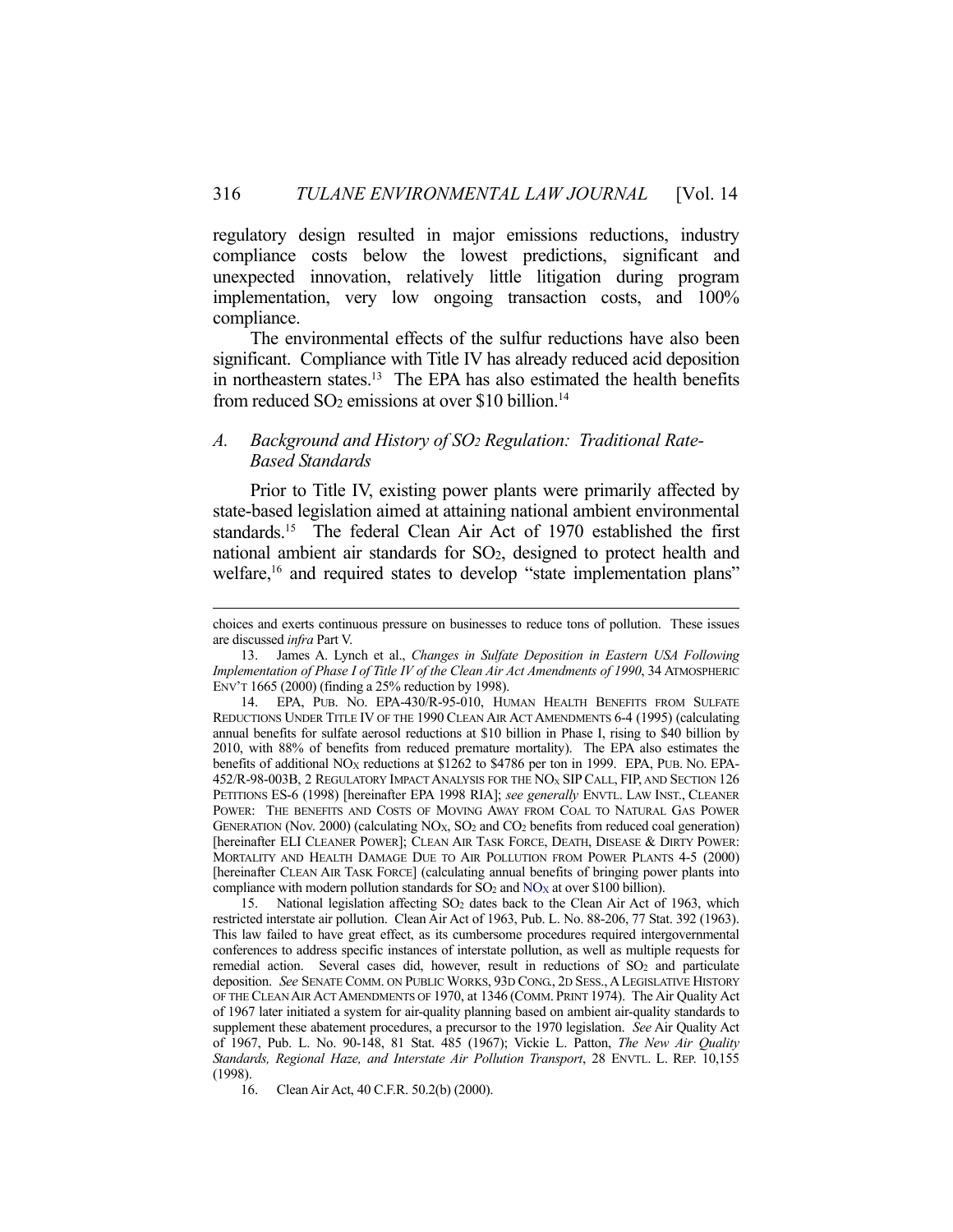(SIPs) to achieve these standards.<sup>17</sup> The primary standard for  $SO<sub>2</sub>$  was set at 0.030 parts per million (ppm), to be achieved on a calendar-year basis, and the secondary standard was 0.5 ppm, set on a three-hour basis.18 An unintended consequence of these new ambient standards was the dispersion of  $SO<sub>2</sub>$  through tall stacks. The EPA permitted over a dozen states to adopt SIPs allowing sources to meet the new standard by building tall stacks to disperse the  $SO<sub>2</sub>$  instead of reducing emissions.<sup>19</sup> This practice injected SO2 into the higher atmosphere where it remained longer, facilitating the chemical reactions that produce sulfuric acid and aggravating acid precipitation. In the 1977 CAA Amendments Congress subsequently prohibited the use of tall stacks to achieve ambient standards.20 It is important to note that these ambient standards still exist and protect against plants emitting SO2 at levels that would exceed local health-based limits.

 In contrast to the lenient standards and relative lack of regulation of existing plants, the CAA established stringent standards for new sources or major modifications of existing sources, based on "new source performance standards" (NSPS).<sup>21</sup> The first NSPS established in 1971 limited emission rates to  $1.2$  pounds of  $SO<sub>2</sub>$  per million BTU of fuel burned (lb/mmBtu) for coal-fired plants.<sup>22</sup> To meet this standard, new sources either had to use scrubbers to reduce emissions or use so-called "compliance coal" with a sulfur content equivalent to the NSPS rate. The effect on the industry was dramatic because emission rates from existing sources were far higher. Because of the disparity between standards for existing and new plants, electric utilities began to focus their research and operational efforts on extending the operating life of the older, "grandfathered" facilities.<sup>23</sup>

 In the Clean Air Act Amendments of 1977, Congress created the New Source Review process and a stricter new source performance

 <sup>17. 42</sup> U.S.C. § 7410 (1994).

 <sup>18.</sup> Clean Air Act, 40 C.F.R. §§ 50.4, 50.5 (2000). *See* National Ambient Air Quality Standards for Sulfur Oxides (Sulfur Dioxide)—Final Decision, 66 Fed. Reg. 1665-01 (May 22, 1996).<br>19.

 <sup>19.</sup> *See* Patton, *supra* note 15, at 10,162; Richard L. Revesz, *Federalism and Interstate Environmental Externalities*, 144 U. PA. L. REV. 2341, 2351-52 (1996); *see generally* REGENS & RYCROFT,*supra* note 3 (discussing history of efforts to control acid rain).

 <sup>20.</sup> The 1977 Amendments added section 123 to the Act, which states that the "control of any air pollutant under an applicable implementation plan under this title shall not be affected in any manner by— $(1)$  so much of the stack height of any source as exceeds good engineering practice . . . or (2) any other dispersion technique." 42 U.S.C. § 7423 (1994).

 <sup>21.</sup> *Id.* § 7411.

 <sup>22.</sup> Clean Air Act, 40 C.F.R. § 60.43 (2000) (applying the standard to plants built between 1971 and 1978).

 <sup>23.</sup> *See infra* Part III.D.3.a.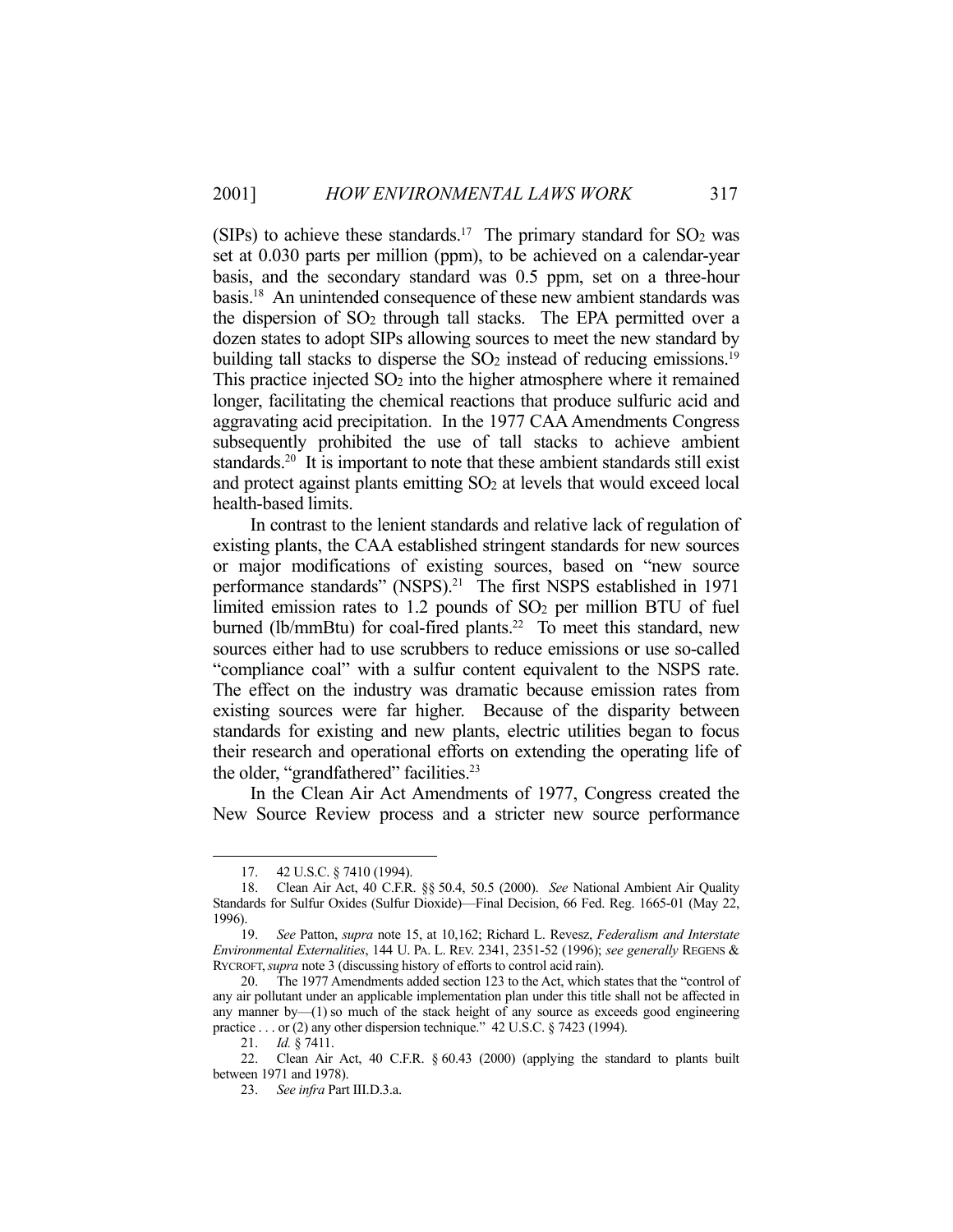standard that retained the former 1.2 lb/mmBtu standard but also required new sources to reduce potential stack SO<sub>2</sub> emissions by 70% or 90%, depending on the coal quality.<sup>24</sup> This standard required utilities to install scrubbers at all new generating units, removing much of the incentive to use low-sulfur coal and favoring powerful eastern highsulfur coal interests.<sup>25</sup> By thus increasing the cost of new coal-fired plants, the scrubbing requirement added incentives to extend the life of the older, dirtier plants.

Both the ambient and new source  $SO<sub>2</sub>$  standards were based principally on human health concerns, and proved inadequate to address the broader regional effects of acid deposition on ecosystems. By the late 1970s, Canada, several states, and national and state environmental organizations were raising serious concerns about acid precipitation. In 1980, Congress created the National Acid Precipitation Assessment Program to address disagreements over the cause of acid precipitation.<sup>26</sup>

 Throughout the 1980s, legislators introduced bills in Congress to reduce acid precipitation.<sup>27</sup> These typically focused on requiring the older, dirtier coal plants to meet the 1.2 lb/mmBtu standard used for new sources since 1970, or to require scrubbing, with annual costs estimated at \$4 to \$7 billion.28 Eastern coal interests and electric utilities blocked

 <sup>24. 42</sup> U.S.C. § 7411; Clean Air Act, 40 C.F.R. § 60.43a (2000).

 <sup>25.</sup> In *Sierra Club v. Costle*, the court held that a utility could not use low-sulfur coal to create equivalent reductions. 657 F.2d 298, 320-21 (D.C. Cir. 1981). It interpreted the rate-based standard and held that "[i]n no instance, however, can a plant reduce emissions less than 70% of potential uncontrolled emissions . . . . There is no dispute that the 70% floor in the standard necessarily means that, given the present state of pollution control technology, utilities will have to employ some form of flue gas desulfurization ('FGD' or 'scrubbing') technology." *Id.* at 316 & n.38. Later, in *Wisconsin Electric Power v. Reilly*, the court held that use of low-sulfur coal was also not permissible to avoid the threshold for imposition of strict New Source Performance Standards. 893 F.2d 901, 919 (7th Cir. 1990).

 <sup>26. 42</sup> U.S.C. §§ 8901-8912 (1994).

 <sup>27.</sup> *See generally* COHEN, *supra* note 4 (discussing congressional debates).

 <sup>28.</sup> For instance, the Mitchell Compromise negotiated between Senator Mitchell, then-Chairman of the Environment Subcommittee of the Senate Environment and Public Works Committee, and Majority Leader Senator Byrd, would have initially required scrubbing at 33 MW of "cost-effective" plants, and required all utility coal-fired plants not already meeting a 1.2 lb/mmBtu emissions rate standard to meet a 1.0 lb/mmBtu standard beginning in 2003. The annualized costs of fully implementing this were estimated at \$4.4 to \$6.1 billion. The Waxman-Sikorski bill of the 98th Congress, co-sponsored by over 80 House members, would have mandated scrubbing on the 50 largest utility plants with an estimated cost of as much as \$7 billion annually. Paul R. Portney, *Policy Watch: Economics and the Clean Air Act*, 4 J. ECON. PERSP. 173, 175 (1990); *see also* H.R. 3400, 98th Cong. (2d Sess.1984). *See generally* Dallas Burtraw, *Appraisal of the SO2 Cap-and-Trade Market, in* EMISSIONS TRADING 133 (Richard F. Kosobud et al. eds., 2000) (discussing costs and benefits of alternative regulatory methods).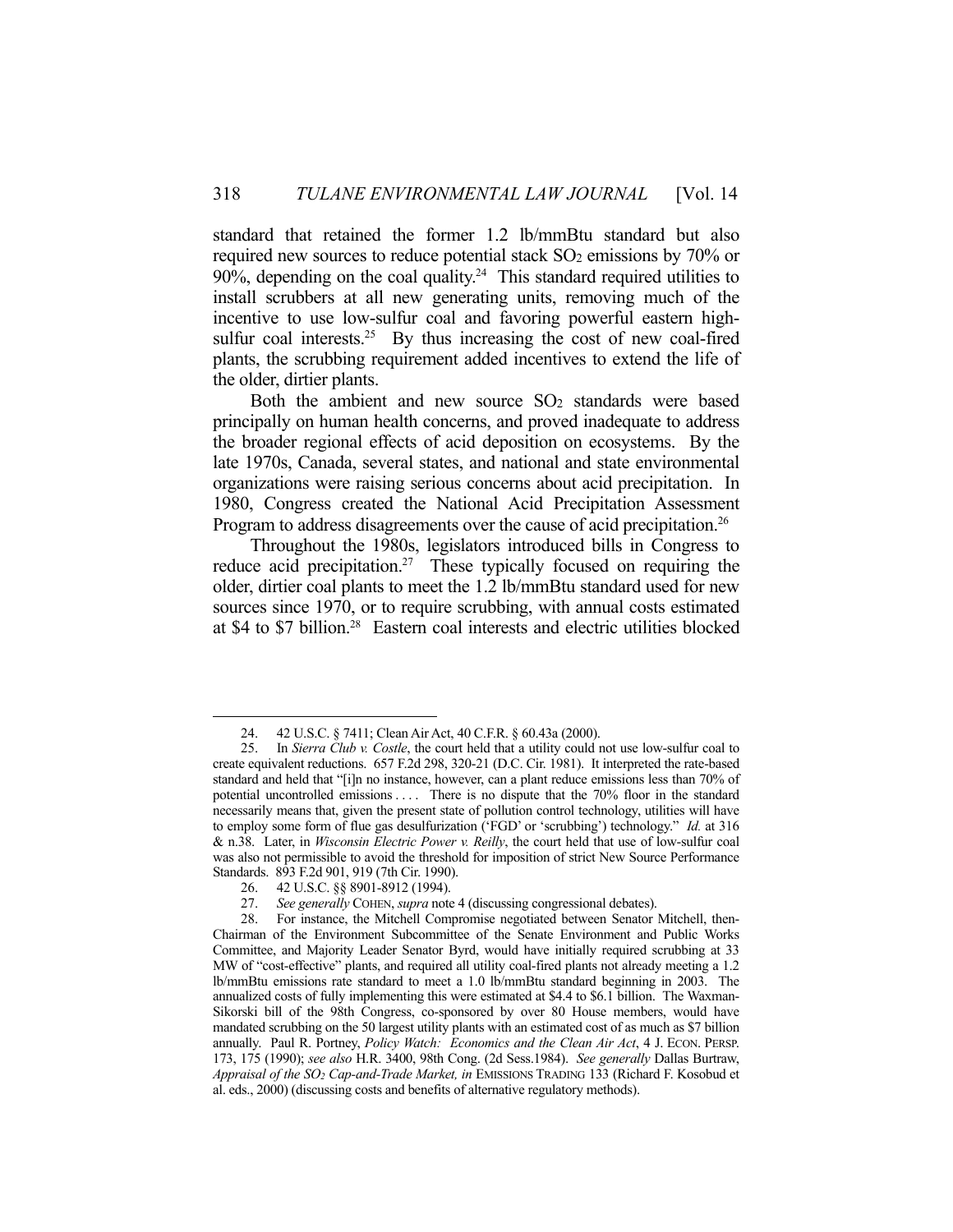these efforts, arguing that they were too costly and would cause dramatic increases in electricity rates in many states.<sup>29</sup>

 In mid-1989, the Bush Administration broke the deadlock on acid precipitation with a proposal to cap emissions at a level 10 million tons below 1980 levels and to allow emissions trading under the cap.<sup>30</sup> This proposal, which became Title IV, was designed to achieve significant emissions reductions at substantially lower cost than earlier proposals.

#### *B. Title IV*

<u>.</u>

Title IV was passed in 1990 to substantially reduce the  $SO<sub>2</sub>$ emissions of electric utilities, which were then responsible for 70% of national emissions.<sup>31</sup> Title IV is unlike traditional regulations that impose source-specific rate limits, and instead implements an industrywide mass standard—a permanent cap on utility  $SO<sub>2</sub>$  emissions at 8.95 million tons per year, or roughly half their 1980 baseline emissions.<sup>32</sup> Phase I of the program began in 1995, and required the 263 dirtiest coalfired electricity-generating units (referred to as "Table A" units) to reduce their  $SO_2$  emissions to a base level of 5.7 million tons per year.<sup>33</sup> Phase II commenced in 2000, and requires all generating units larger than 25 megawatts to reduce their emissions to reach the final cap amount of 8.95 million tons.34

 <sup>29.</sup> Paul L. Joskow & Richard Schmalensee, *The Political Economy of Market-Based Environmental Policy: The U.S. Acid Rain Program*, 41 J.L. & ECON. 37, 47 (Apr. 1998); Arnold W. Reitze, Jr., *The Legislative History of U.S. Air Pollution Control*, 36 HOUS. L. REV. 679, 715 (1999).

 <sup>30.</sup> The Bush Administration bill as originally presented on June 15, 1989, would have created a two-pronged regulatory approach: power generation units that emitted over 1.2 lb/mmBtu of SO<sub>2</sub> in the baseline year (1985) would be subject to an emissions cap of 5.1 million tons, combined with an allowance trading system; those emitting less than 1.2 lb/mmBtu would be required to maintain that emissions rate. The latter group, known as "the class of '85," came to perceive inclusion in the allowance system as preferable, and the debate began to center on how many allowances to provide to these "clean" utilities and to various sub-groups within this group. The overall choice of a 10 million ton reduction was slightly in excess of the estimated reductions required by other bills recently proposed in Congress, and was based in part on a perceived "knee" in the cost of compliance curve at the 10 million ton reduction level. *See, e.g.*, Nancy Kete, The Politics of Markets: The Acid Rain Control Policy in the 1990 Clean Air Act Amendments 182-3, 251-2 (1993) (unpublished Ph.D. dissertation, Johns Hopkins University) (on file with author) (outlining costs of four bills as presented to the Bush Administration).

 <sup>31.</sup> EPAEMISSIONS TRENDS,*supra* note 8, § 2.2, at 3-4.

 <sup>32. 42</sup> U.S.C. § 7651c (1994); *see also* Torrens et al., *supra* note 6, at 213.

 <sup>33. 42</sup> U.S.C. § 7651c. The level of the Phase I cap was reached by multiplying an emissions rate of 2.5 lb/mmBtu SO<sub>2</sub> (about double the Phase II standard) times utilization in the baseline years. *Id.*; *see also* ELLERMAN ET AL., *supra* note 10, at 39-41 (detailing precise Phase I allocation rules).

 <sup>34.</sup> The level of the Phase II cap is reached by multiplying an emissions rate of 1.2 lb/mmBtu SO2 times baseline utilization. The 1.2 lb/mmBtu emission rate has historical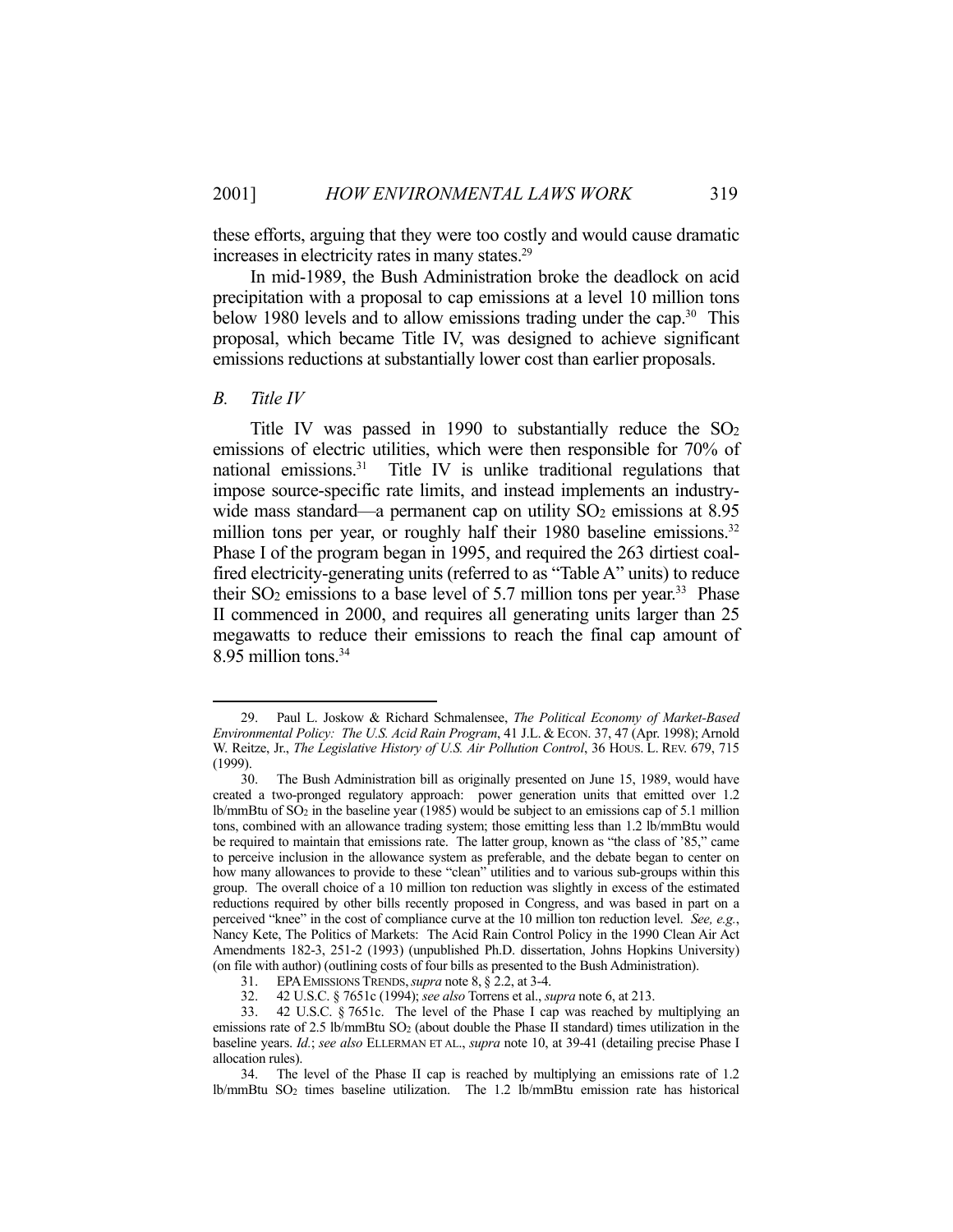To implement the cap, the law assigned allowances, each equivalent to one ton of SO2 emissions, to each affected generating unit based on its historic base period (1985-1987) generation rates, but scaled down so that the aggregate emissions equaled the target emissions cap.35 Title IV therefore effectively implements a new source standard of zero because any new generating source must purchase all its needed allowances from other sources, and total emissions do not grow.36

 In addition to these baseline allowance allocations, Title IV provided almost 4 million bonus allowances over the first years of the program, primarily to encourage the use of scrubbers;<sup>37</sup> together with a small number for renewable energy and small diesel refineries producing desulfurized fuel.38 Both the annual allowances and the bonus allowances were allocated without charge to existing sources. Finally, to help establish a market and to counter fears of allowance hoarding, the law requires the EPA to hold back and auction roughly 3% of the allowances allocated to units each year, and to make available a limited amount of allowances at \$1500 through a Direct Sales Reserve.<sup>39</sup>

 In another departure from traditional regulation, Title IV allows individual sources to trade their unused allowances to other sources, or bank them for future use.<sup>40</sup> The design of Title IV therefore creates several compliance options for a generating source:

 38. Although 300,000 bonus allowances were authorized to reward efforts to develop alternative energy sources, only 30,377 were allocated during Phase I. 42 U.S.C. § 7651c(g) (1994). In addition, up to 35,000 allowances a year were authorized for small diesel refineries producing low-sulfur fuel, of which 147,820 were allocated in Phase I. *Id.* § 7651i(h). Allocation data from EPACOMPLIANCE REPORTS.

significance, as it is the rate standard which has been required for new coal-fired power plants since 1970.

 <sup>35.</sup> Congress was trying to achieve a reduction of 10 million tons from 1980 emissions, but the individual source information for 1980 was poor, so Title IV established the baseline period based on emissions from 1985 through 1987, proportionately reduced to equal estimated 1980 emissions. 42 U.S.C. § 7651a(4) (1994).

 <sup>36.</sup> *See* 42 U.S.C. § 7651b(e) (1994).

 <sup>37.</sup> By far the largest quantity of bonus allowances was the 3.5 million extension allowances, allocated primarily (2.1 million) to units that installed scrubbers. The origin of these 3.5 million bonus allowances was a shift forward of one year in the effective date of the Act, in moving from the Senate bill to the Administration bill. During Phase I, this achieved an added 3.5 million ton reduction, redistributed as bonus allowances to firms choosing to install scrubbers, which was in the interest of states with high-sulfur coal deposits. 42 U.S.C. § 7651c(d) (1994); Torrens et al., *supra* note 6, at 215. A similar advance of one year for Phase II led to the allocation of an additional 530,000 allowances for the years 2000 through 2009. *Id.* at 213 n.1.

 <sup>39. 42</sup> U.S.C. § 7651o(b)-(d). The auction and Direct Sales Reserve provisions were added to Title IV to counter "fears that market imperfections, such as irrational hoarding of allowances by utilities or anti-market behavior by state public utility regulators, might make it impossible for new entrants to acquire allowances necessary to construct and operate new generating capacity." ELLERMAN ET AL., *supra* note 10, at 169 & n.5.

 <sup>40.</sup> *See id.* § 7651b(b).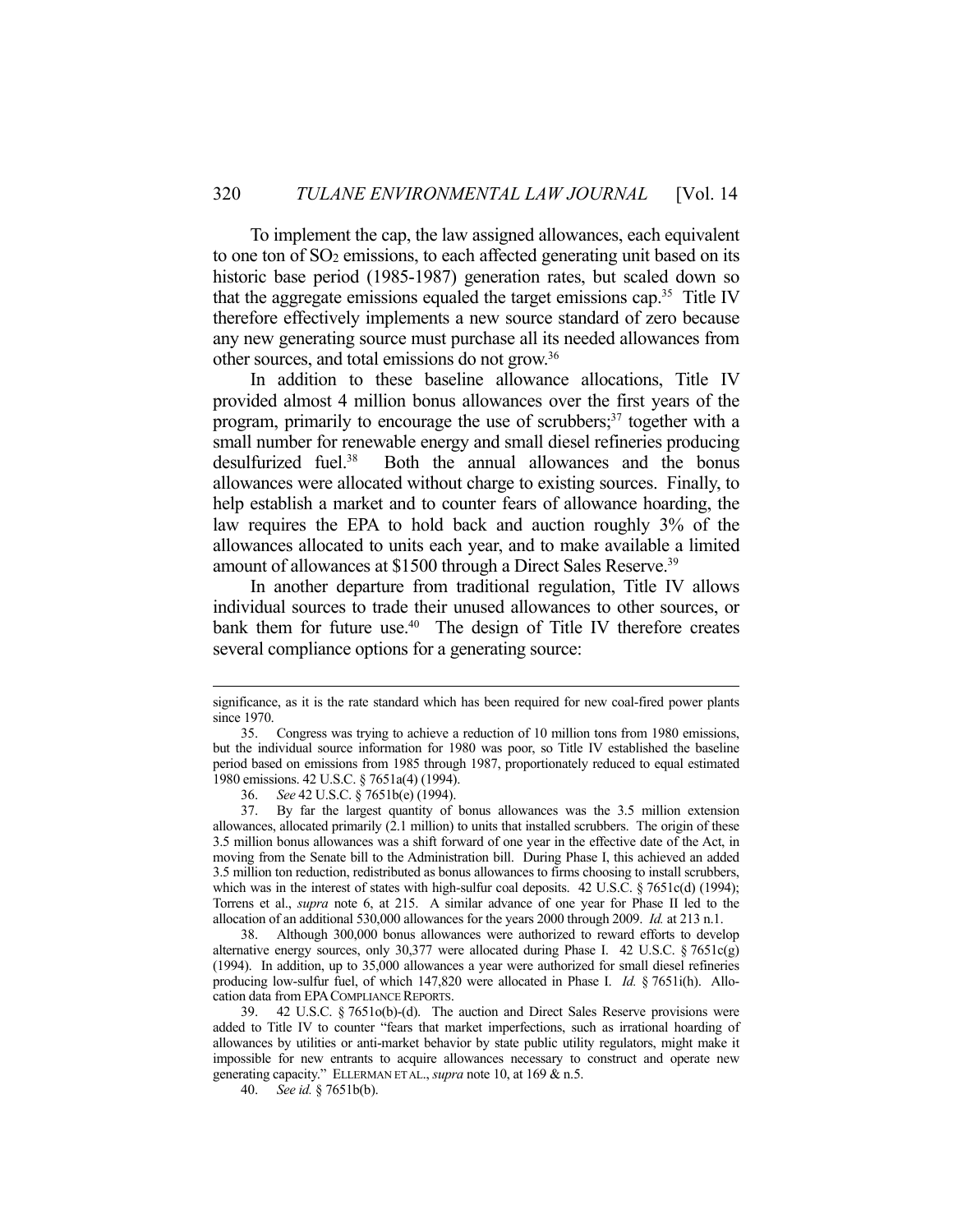- $\triangleright$  emit *at* the unit's annual baseline tonnage limit;
- $\triangleright$  emit *below* the limit and generate unused allowances that can be banked for later use, used by other units within the company, or sold or traded to other firms; or
- emit *above* the limit and obtain allowances to cover the additional emissions.41

 In order to guard against the transfer of generation from Phase I units to noncovered Phase II units, Title IV required firms to maintain their average heat input from their baseline period, or suffer the loss of allowances.42 However, another flexibility mechanism allowed them to designate non-Table A units that would otherwise not be covered until Phase II as "substitution units" during Phase I.<sup>43</sup> Once a firm elected to do so, the EPA determined a baseline for the units and provided them with allowances just like Table A units, allowing firms to use the emissions reductions (or exceedances) from these plants as part of their overall compliance strategy.44

 Finally, Title IV incorporates an extremely strict monitoring and compliance system. Continuous Emissions Monitoring Devices (CEMS) must record data every fifteen minutes and regularly report consolidated data to the EPA, including data that indicates that the monitor is functioning properly.<sup>45</sup> The CEMS cost almost \$1 million per stack.<sup>46</sup> At year end, following a two-month period for "true-up," each company must show that it has sufficient allowances to cover all emissions for that year.47 If not, firms automatically receive a \$2000 fine per ton of exceedances, and must restore each excess ton plus a penalty ton that is deducted from the firm's allotment for the following year.<sup>48</sup> This system

 <sup>41.</sup> Such allowances can come from the allowance market or from other units owned by the company, whether generated contemporaneously or banked in previous years. *Id.*

 <sup>42.</sup> *See id.* §§ 7651c, 7651g(c)(1); Clean Air Act, 40 C.F.R. § 72.43 (2000).

 <sup>43.</sup> *Id.* § 7651c(b).

 <sup>44.</sup> *Id.* § 7651c(b), (c).

 <sup>45.</sup> Clean Air Act, 40 C.F.R. § 75.1 (2000). This is more stringent than the new source provisions, which require only two data points per hour. Clean Air Act, 40 C.F.R. § 60.47a(g) (2000). It has been noted that predictive emissions monitors are far cheaper and may be as accurate as CEMS, since sulfur emissions can be accurately predicted from fuel sulfur content and boiler characteristics, but these are rarely allowed. C. Foster Knight, *How Regulations Impact Innovative Environmental Technologies: A Recent Case Study*, TOTAL QUALITY ENVTL. MGMT. 119 (Spring 1995) (discussing predictive emissions monitoring systems).

 <sup>46.</sup> ELLERMAN ET AL., *supra* note 10, at 248-50.

 <sup>47.</sup> At the end of the year, utilities are granted a sixty-day "true-up," or grace period, during which SO<sub>2</sub> allowances may be purchased, if necessary, to cover each unit's emissions for the year. At the end of the grace period, the allowances that a unit holds in its compliance account must equal or exceed the annual  $SO<sub>2</sub>$  emissions recorded by the unit's monitoring system. Any remaining allowances may be sold or banked for use in future years. Clean Air Act, 40 C.F.R. § 77.3 (2000).

 <sup>48. 42</sup> U.S.C. § 7651(j) (1994); Clean Air Act, 40 C.F.R. § 77.6 (2000).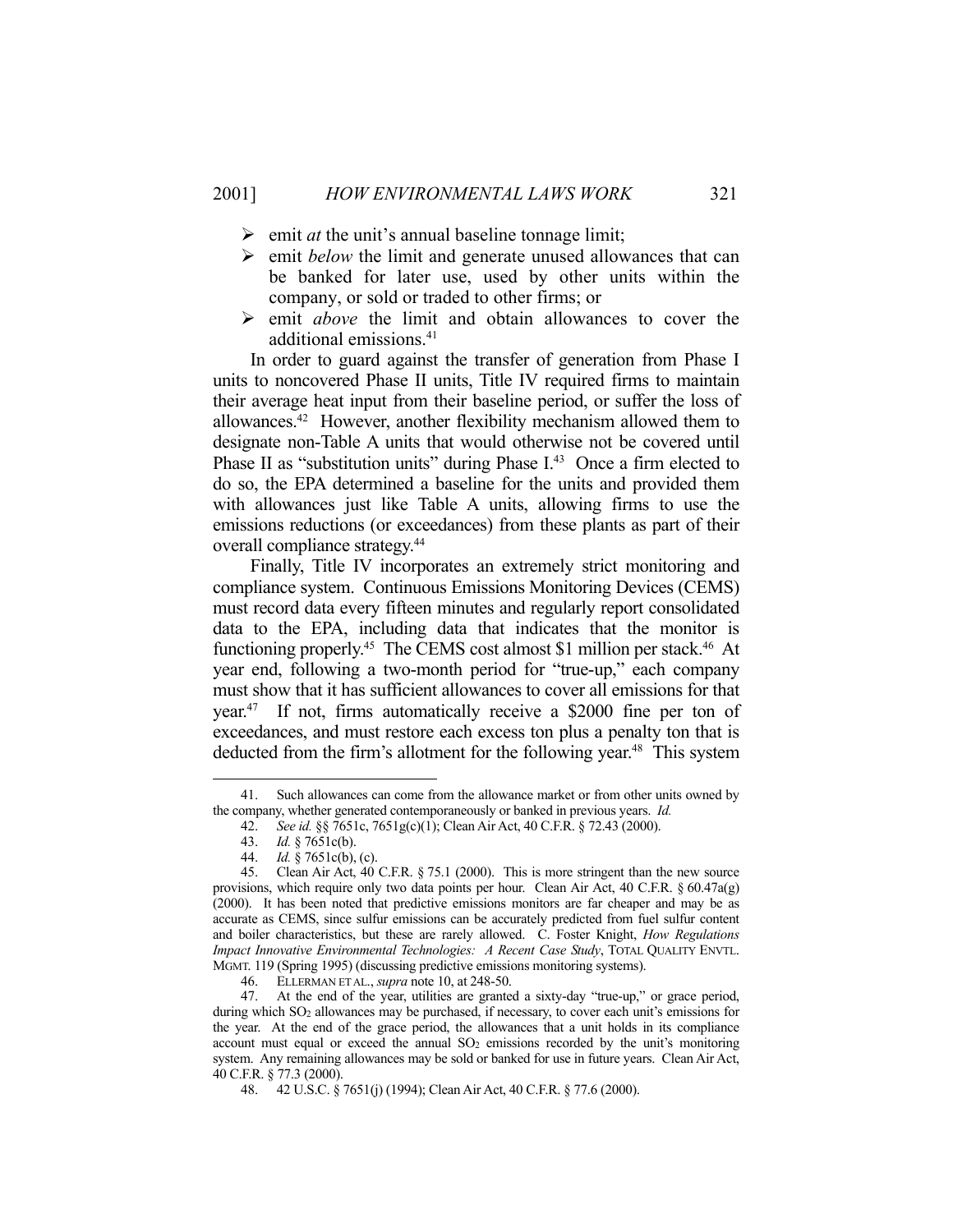has resulted in 100% compliance over the five years of the Phase I program.49

 This cap-and-trade system is both more rigid and more flexible than traditional regulation. The emissions cap is more rigid because it creates zero growth of emissions, which benefits the environment. The monitoring rules and compliance system are also extremely strict, with severe and automatic penalties. However, the system provides great flexibility to firms in choosing compliance options. Due to the true performance standard established by the emissions cap, together with trading, a utility is free to choose among competing compliance approaches, including scrubbing, switching to lower sulfur coal, blending coals with different sulfur contents, and shifting load to units that emit less sulfur. In addition, government regulators are not involved in decisions about technology choice, as they are in application of technology-based standards like BACT, RACT, and LAER.<sup>50</sup> The government role is that of strict compliance monitoring, not supervising the choice of technology, which greatly lowers transaction costs and allows firms to rapidly change their compliance approaches.

#### *C. Industry Response*

 The electric industry's response to Title IV can be characterized in three overlapping stages. In the earliest years of the program, firms significantly over-invested in compliance, including constructing scrubbers for twenty-seven Phase I units.<sup>51</sup> These actions were driven by predictions of relatively high allowance prices in the \$300 to \$1000 range, and uncertainty as to whether additional allowances would be available on the market.<sup>52</sup> In the second stage, firms began to recognize and react to the lower cost of compliance represented by lower allowance prices in the \$150 range, which first became evident in the period from 1992 to 1993.53 These price signals led some firms to cancel scrubber contracts, and led to a growing use of low-sulfur coal to reach

<u>.</u>

 <sup>49.</sup> EPA1999COMPLIANCE REPORT, *supra* note 1, at 2.

 <sup>50. 42</sup> U.S.C. §§ 7479(3), 7501(3), 7502(c)(1) (1994).

 <sup>51.</sup> *See infra* note 91.

 <sup>52.</sup> When the cap-and-trade system was first proposed in 1990, the EPA's marginal cost estimates for Phase I were between \$290 and \$410 per ton, and \$580 to \$815 for Phase II in constant 1995 dollars. ICF RESOURCES, INC., COMPARISON OF THE ECONOMIC IMPACTS OF THE ACID RAIN PROVISIONS OF THE SENATE BILL (S.1630) AND THE HOUSE BILL (H. 1630) (July 1990) [hereinafter ICF RESOURCES]. The National Acid Precipitation Assessment Program (NAPAP) estimated that only modest SO<sub>2</sub> reductions could be made at under \$200 per ton, and that the marginal cost of a 10 million ton reduction by 2000 would be \$700 to \$900 per ton. NAPAP INTEGRATED ASSESSMENT,*supra* note 3, at 411.

 <sup>53.</sup> ELLERMAN ET AL., *supra* note 10, at 231-35 (discussing estimates of Phase I costs prior to implementation).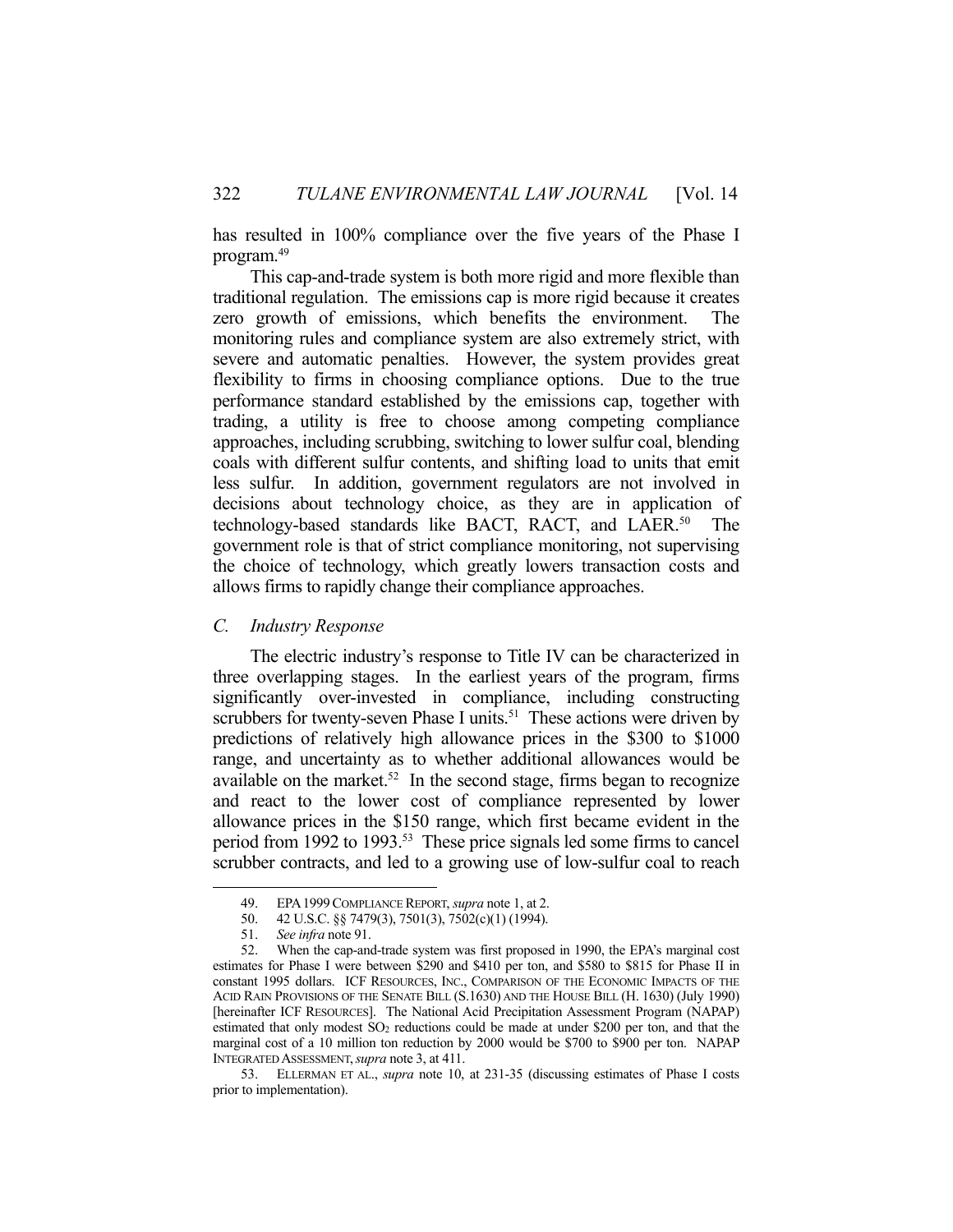compliance.54 In this stage, and continuing throughout Phase I, the trading provisions were used by many firms to bank allowances for future use and for intra-firm averaging among different units, with only a handful of firms using inter-firm trading as a compliance strategy.<sup>55</sup>

 A third stage became evident toward the end of Phase I, in which many firms increased their participation in the allowance market, trading directly with other firms and increasing trading for arbitrage or profitmaking purposes.<sup>56</sup> However, this third stage did not represent any change in compliance strategies. Virtually all firms continued essentially autarkic or self-reliant compliance strategies throughout Phase I, emitting well below their limits and banking allowances for future use.<sup>57</sup>

 The following sections describe firms' observed compliance behavior, and assess how the legal provisions or other aspects of Title IV have acted to influence this behavior.

## 1. Price Signals, Coupled with the Flexibility of Title IV, Drove Major Shifts in Businesses' Compliance Strategy

 One of the most interesting aspects of the early years of Title IV was firms' relatively rapid response to price signals generated by the allowance market that reflected the underlying cost of compliance. Initial industry expectations in 1991 were for prices between \$300 and \$1000 per allowance.<sup>58</sup> In 1992 and 1993, the earliest signals began to reveal that prices would be substantially lower. The first trades took place in 1992 at \$265 and \$300,<sup>59</sup> and the EPA's first auction of allowances in March of 1993 revealed prices at \$131.60 As shown below,

 <sup>54.</sup> U.S. GENERAL ACCOUNTING OFFICE, PUB. NO. GAO/RCED-95-30, AIR POLLUTION: ALLOWANCE TRADING OFFERS AN OPPORTUNITY TO REDUCE EMISSIONS AT LESS COST 29 (1994) [hereinafter GAO 1994TRADING]; Burtraw, *supra* note 28, at 133-67.

 <sup>55.</sup> *See* Figure 2-3. *See generally* A. Denny Ellerman, *From Autarkic to Market-Based Compliance: Learning from Our Mistakes*, *in* EMISSIONS TRADING (Richard F. Kosobud et al., eds. 2000) (discussing utility emphasis on self-reliance and Phase I over-compliance).

 <sup>56.</sup> *See id.* at 12.

See Figures 2-3 A, B.

 <sup>58.</sup> An industry poll showed widespread expectations of allowance prices on the order of \$300 to \$725 for Phase I and \$500 to \$1000 for Phase II in June-July 1991, falling to \$200 to \$550 for Phase I and \$300 to \$700 for Phase II by October/November 1991. Torrens et al., *supra* note 6, at 220. Similarly, the EPA and other economic studies predicted that allowances would cost \$290 to \$410 during Phase I, and \$580 to \$815 in Phase II. *See* ICF RESOURCES, *supra* note 52. *See generally* Burtraw, *supra* note 28, at 152 (setting forth long-run cost estimates).

 <sup>59.</sup> The first trade was of 10,000 allowances at \$265 per allowance from Wisconsin Power & Light Company to the Tennessee Valley Authority. Frank Edward Allen, *Tennessee Valley Authority Is Buying Pollution Rights From Wisconsin Power*, WALL ST. J., May 11, 1992, at A12. The second was a trade of 25,000 allowances from ALCOA to Ohio Edison for \$300 per allowance. Joan E. Rigdon, *Alcoa Unit Arranges \$7.5 Million Sale of Pollution Allowances to Ohio Edison*, WALL ST.J., July 1, 1992, at A6.

 <sup>60.</sup> *See* Ellerman, *supra* note 55, fig. 1, at 6.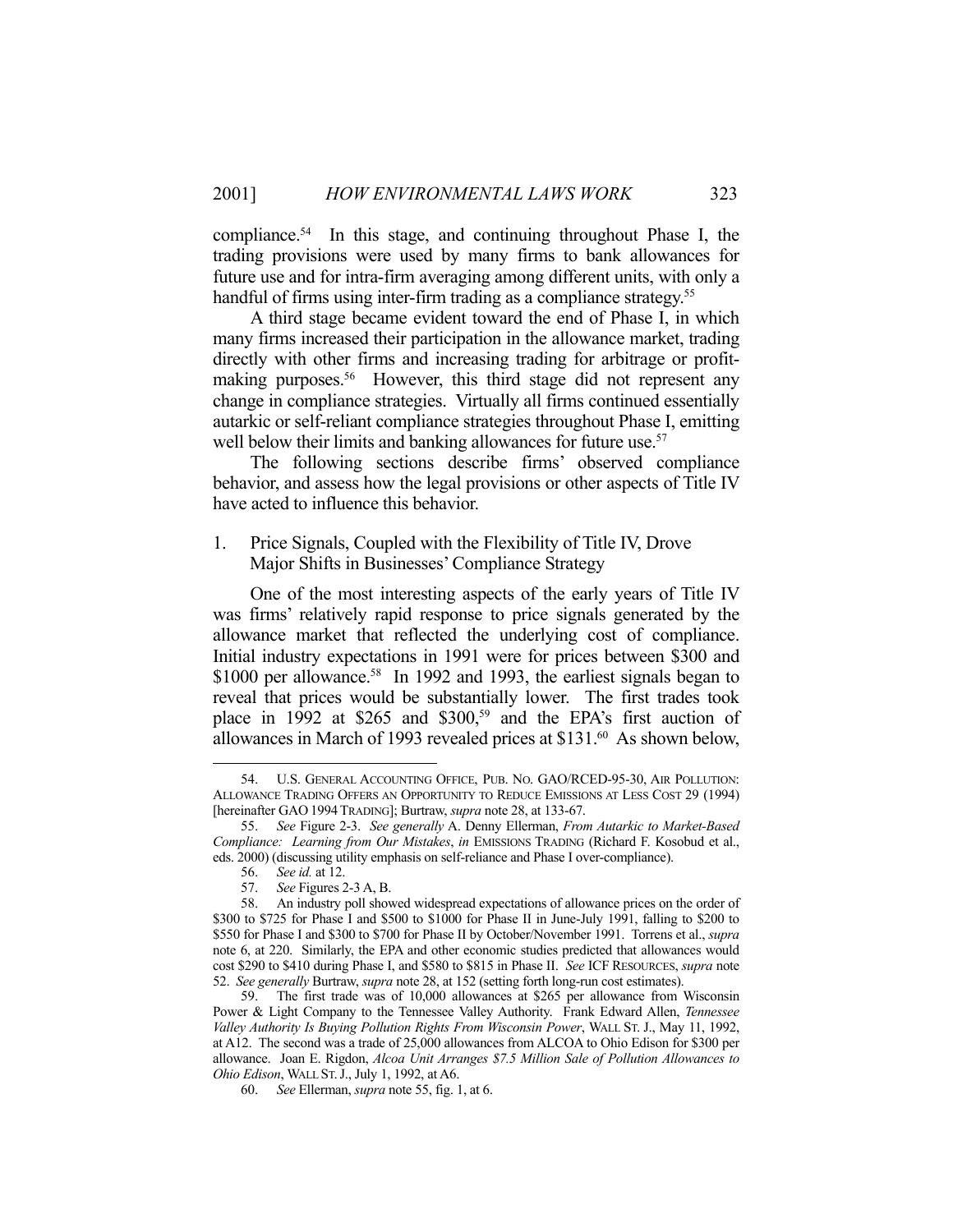private transactions continued for almost a year to be somewhat above the price set by the 1993 auction, but by mid-1994 they fell to the \$150 level set by the EPA auction in March of 1994, and continued in the \$100 range through Phase I, until they began to climb towards \$200 as Phase II approached.<sup>61</sup>

## *See* Figure 2-1: SO<sub>2</sub> Allowance Prices<sup>62</sup>

 Since allowance prices are closely tied to the cost of compliance, the low allowance prices reflect a very positive development: a low cost of compliance.<sup>63</sup> The major drivers of the lower costs in Phase I were innovation and investment relating to low-sulfur coal, as well as increased scrubbing efficiency.64 These responses were prompted in large part by the design of Title IV, although unrelated market forces, such as increased rail competition, also contributed.<sup>65</sup>

 The ability of firms to shift compliance strategies in response to the changing costs of different compliance options is directly related to the cap-and-trade standard. Title IV allowed firms to respond to the unexpectedly low price of low-sulfur coals; several firms cancelled scrubber contracts and many switched to low-sulfur coal. Altogether, scrubbers were built for only twenty-seven Phase I units, significantly fewer than were anticipated at the time the 1990 CAA Amendments were adopted.<sup>66</sup> Title IV is therefore unlike the previous rate-based NSPS standards that limited compliance technologies to scrubbing or the use of "compliance coal."67 It also differs markedly from traditional regulation by not requiring regulatory approval of changes in compliance choices, thus avoiding delay and transaction costs.

 <sup>61.</sup> EPA1999COMPLIANCE REPORT, *supra* note 1, at 10.

<sup>62.</sup> EPA, PUB. NO. EPA-430/R-00-0007, ACID RAIN PROGRAM: 1999 COMPLIANCE REPORT (2000).

 <sup>63.</sup> Researchers, however, have pointed out that allowance prices may be lower than expected because they may reflect the marginal cost of compliance, and be less than the average cost due to the "lumpy" nature of certain investments in compliance technologies, such as scrubbers. *See* ELLERMAN ET AL., *supra* note 10, at 297-302; Dallas Burtraw & Byron Swift, *A New Standard of Performance: An Analysis of the Clean Air Act's Acid Rain Program*, 26 ENVTL. L.REP. 10,411 (1996).

 <sup>64.</sup> *See infra* Part II.C.5.a-d.

 <sup>65.</sup> Richard Schmalensee et al., *An Interim Evaluation of Sulfur Dioxide Emissions Trading*, 12 J. ECON. PERSP. 53, 57 (1998).

 <sup>66.</sup> GAO 1994 TRADING, *supra* note 54, at 29; Burtraw, *supra* note 28, at 133-67; *see also infra* Part II.C.5.

 <sup>67.</sup> The design of Title IV prompted both innovation and investment in low-sulfur coal, as firms actively began to experiment with fuel blending as a compliance strategy. *See infra* Parts II.C.4, II.C.6.a; *see also* ELLERMAN ET AL., *supra* note 10, at 244. Previous industry experience in reducing SO2 was under the New Source Performance Standards (NSPS), which were rate standards and strongly limited compliance options. *See supra* text accompanying notes 21-25.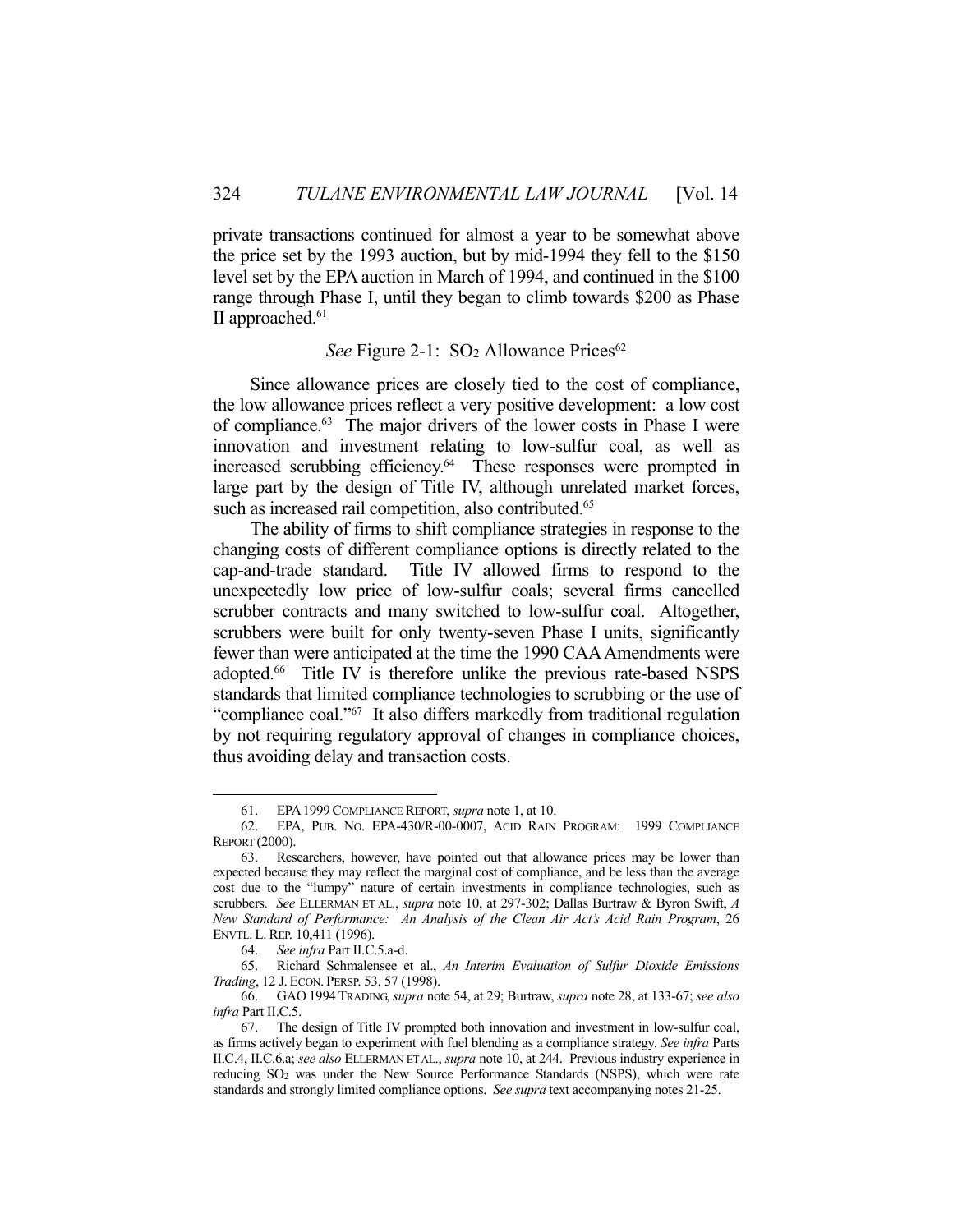#### 2. Over-Compliance and Banking

 Title IV required firms to reduce emissions at Phase I units to a base level of approximately 6.7 million tons per year (including both Table A and substitution units),<sup>68</sup> but the addition of bonus allowances distributed primarily in the first years of the program meant that the annual cap was between 8.7 and 7 million tons during Phase I, as shown in Figure 2-2.

> *See* Figure 2-2: Phase I Sulfur Dioxide Emissions and Allowance Cap (1990-1999)<sup>69</sup>

 Utilities responded to the Title IV program by over-complying and reducing SO2 emissions to 5.2 million tons, or approximately 30% below the cap.<sup>70</sup> This over-compliance in part reflects a conservative business tendency to leave a margin of safety when complying with environmental regulations. However, two aspects of Title IV provided firms additional impetus to over-comply. The first was the significant allocation of almost 4 million bonus allowances in Phase I, mostly for construction of scrubbers as a concession to coal mining interests.<sup>71</sup> Second, the ability to bank allowances under Title IV added value to early reductions because allowances would become more valuable in Phase II when allocations to Table A units would be reduced and all other units would enter the program.<sup>72</sup> Together these factors created significant motivation towards over-compliance in Phase I.<sup>73</sup>

 <sup>68.</sup> EPA1999COMPLIANCE REPORT, *supra* note 1, at 7, exh. 3. Approximately 5.7 million were allocated to Table A units, and 1 million per year to substitution units.

 <sup>69.</sup> EPA, PUB. NO. EPA-430/R-00-0007, ACID RAIN PROGRAM: 1999 COMPLIANCE REPORT (2000), at 7, 9. The 1990 emissions level of 9,720,466 tons is the average of the 1995- 1999 units' emissions in 1990, and was derived from data in EPA, ACID RAIN PROGRAM: 1999 EMISSIONS SCORECARD (2000).

 <sup>70.</sup> *Id.* at 7, 9. If the 4 million tons of bonus allowances are not counted, the overcompliance falls to 22% below the cap amount. *See* ENVIRONMENTAL DEFENSE, FROM OBSTACLE TO OPPORTUNITY: HOW ACID RAIN EMISSIONS TRADING IS DELIVERING CLEANER AIR 22 (2000).

 <sup>71.</sup> *See supra* note 37. Interviews with government regulators and utility representatives indicate that the bonus allowances motivated the construction of an additional five to six scrubbers, generating additional reductions.

 <sup>72. 42</sup> U.S.C. § 7651d (1994).

 <sup>73.</sup> Analysis by Resources for the Future shows that banking helped to drive overinvestment in scrubbers. Dallas Burtraw & Erin Mansur, *The Effects of Trading and Banking in the SO2 Allowance Market*, DISCUSSION PAPER NO. 99-25, at 19, *at* http://www.rff.org/ environment/air.htm (Mar. 1999).

In theory, allowing for banking should decrease costs. However, we find that the opportunity for banking actually led compliance costs to be higher by \$651 million in 1995 and \$339 million in 2005 in our model. Banking encouraged the construction of scrubbers that appear *ex post* to be cost-inefficient. Given changes in fuel markets subsequent to the planning and construction of these facilities, we calculate that none of the 21 scrubbers that were built in Phase I would have been built if there had not been banking.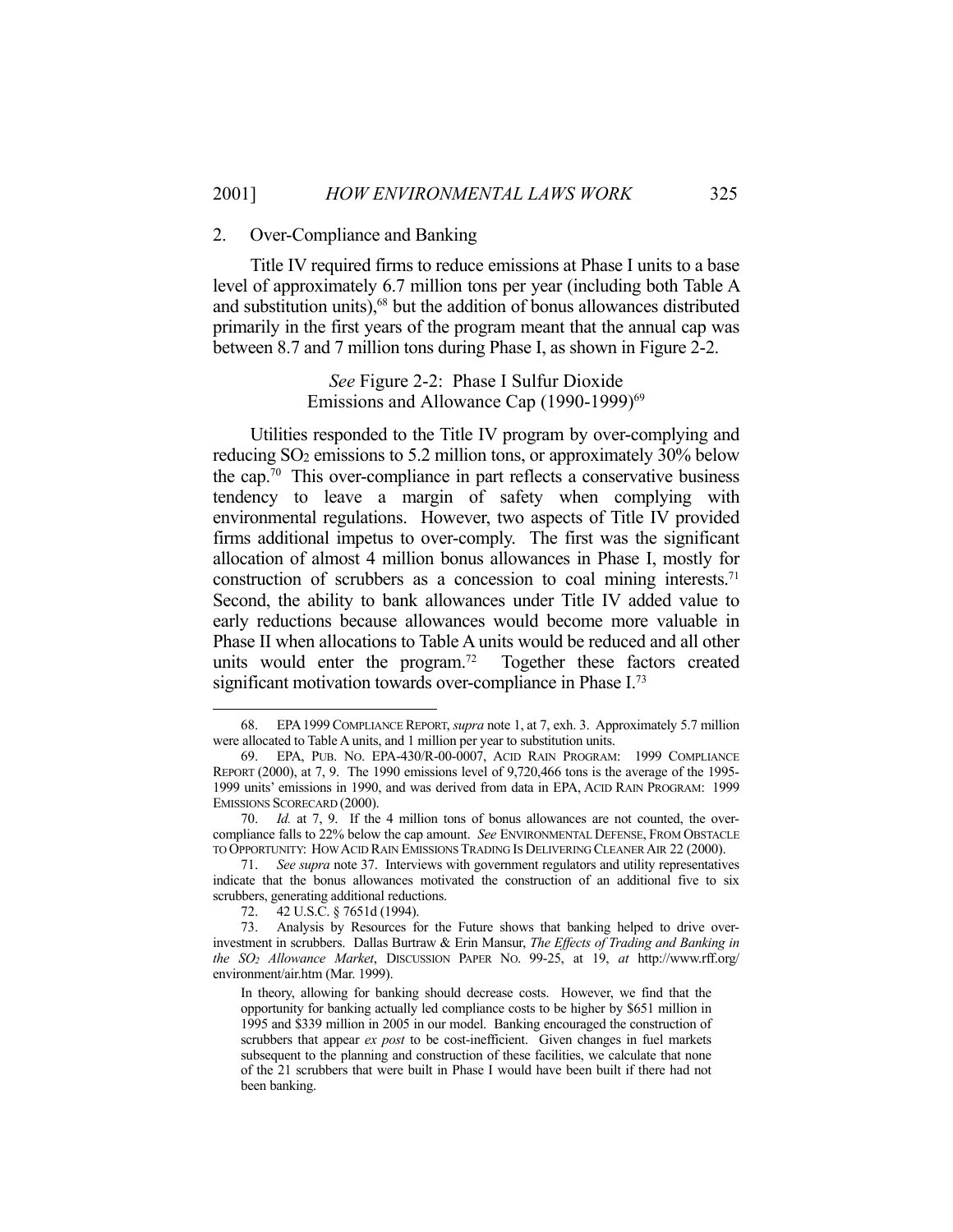The net result in Phase I was that 38.1 million allowances were issued over all five years and net emissions were only 26.5 million tons. This created a bank of 11.6 million allowances saved for use in Phase II that is not expected to be depleted until  $2010^{74}$  Overall, a principal effect of banking may simply be to smooth the transition between Phases I and II, as it promotes a more gradual decline in emissions. The banking behavior also has minor positive environmental significance because it achieved early reductions during Phase I, although the saved tons may be expected to be emitted in later years.<sup>75</sup>

 Banking may be considered a form of trading, as it shifts the use of allowances from one year to another. If so, the extensive banking behavior becomes the principal use of Title IV's trading mechanisms. Overall, 14,031,943 tons of emission reductions were created by units that emitted below their allowance allocations. Of this amount, 10,518,211, or fully 75%, were banked for later use, and only 3,541,045 were "traded" in the more traditional sense to offset emissions of other units during Phase I.76

3. Autarkic Compliance

 Compliance responses in Phase I revealed a strong tendency for firms to adopt an autarkic or "comply on your own" strategy. Most of the fifty-one affected firms made extensive use of the flexibility mechanisms to achieve emission reductions within their own firm, but as shown in Figures 2-3, A and B, only three firms (Illinois Power, Tampa Electric, and Duquesne Power) used inter-firm trading as a compliance option over the full period of Phase I. All other firms achieved compliance through actions taken within the firms themselves.

*See* Figure 2-3A: SO2 Allowances and Emissions of Top 10 Phase I Utilities by Total Allowances Allocated (1995-1999)

<sup>1</sup> *Id.*

 <sup>74.</sup> The 11.6 million ton bank includes the net 10.5 million allowances created by overcompliance at utility units during Phase I, plus other allowance pools not directly allocated to those units, i.e., the 750,000 auctioned allowances, 339,705 allowances to industrial opt-in sources and the 147,820 allowances issued to small diesel refineries. These figures are derived from ELI analysis of EPACOMPLIANCE REPORTS, 1995-1999.

 <sup>75.</sup> Since acid deposition creates cumulative impacts, early reductions are beneficial as they may prevent threshold effects for acid deposition that harm ecosystems. One analysis shows banking may also slightly improve health effects over time, primarily by displacing emissions out of highly populated areas in the northeast, but that this effect may be countered by future population growth. Burtraw & Mansur, *supra* note 73, at 15.

 <sup>76.</sup> *See* Figure 2-5. Figures derived through ELI analysis of EPACOMPLIANCE REPORTS.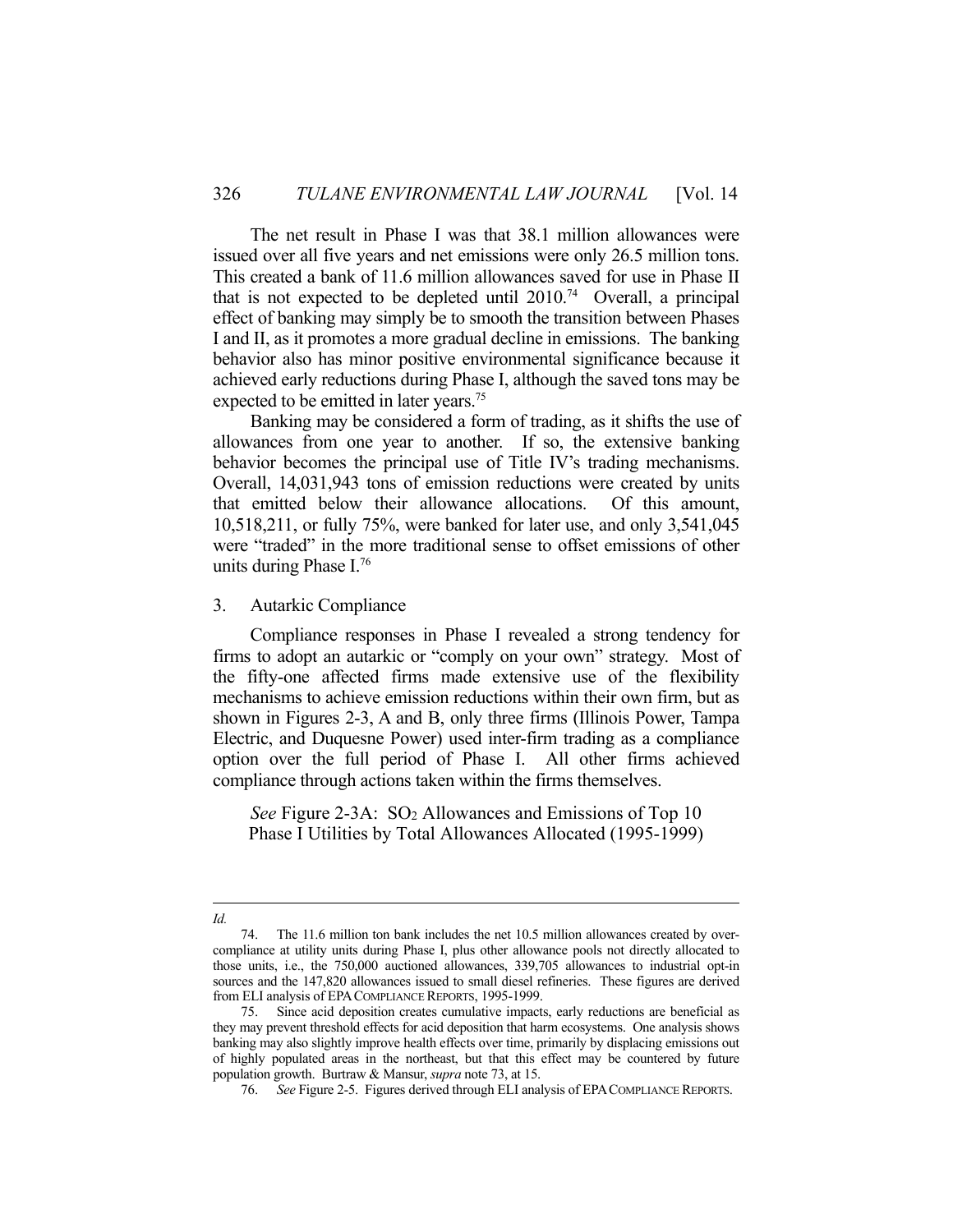## and Figure 2-3B: SO2 Allowances and Emissions, Phase I Utilities (except 10 largest) (1995-1999)*<sup>77</sup>*

 This finding of minimal inter-firm allowance trading is significant because most economic analyses reveal substantial differences in compliance costs among the Phase I units. Those differences should have driven greater use of the inter-firm trading option.<sup>78</sup> The discussion in Part II(C)(9) provides some reasons why firms did not use inter-firm trading to the full extent that it may have been economically justified.

 Another aspect of autarkic compliance is the unequal burden placed on smaller firms with few units. When firms primarily use the trading provisions for intra-firm averaging, large firms are able to lower their cost of compliance due to the variability among their own multiple units and may be little affected by the lack of inter-firm trading. On the other hand, absent the ability to trade with other firms, a firm with only one or two units would be limited to compliance options that could achieve the needed reductions at those particular units. Indeed, a few of these smaller firms chose to install scrubbers, a relatively expensive compliance option for a small plant.79

### 4. Strategies for Compliance

 As noted above, Title IV provides firms with a very wide scope of compliance options that include:

1. scrubbing;

- 2. fuel switching to lower-sulfur coals;
- 3. shifting to natural gas or renewable energy;
- 4. optimization, or increasing the efficiency of the unit;
- 5. load shifting to lower-emitting units;
- 6. use of substitution provisions;
- 7. allowance trading;
- 8. allowance banking;

 <sup>77.</sup> Figures derived from analysis of EPA COMPLIANCE REPORTS, 1995-1999. *See also* figure 2-5. Data shows the sum of all emissions and allowance allocations to Phase I-affected units for each firm in the years 1995-1999.

 <sup>78.</sup> GAO 1994 TRADING, *supra* note 54, at 72-73; Ellerman, *supra* note 55, at 190-91; Douglas R. Bohi & Dallas Burtraw, *SO2 Allowance Trading: How Do Expectations and Experience Measure Up?*, 10:7 ELEC. J. 67 (1997) (noting that many utilities have failed to take advantage of allowance trading as a method of reducing compliance costs).

 <sup>79.</sup> These firms included small municipal utilities for the City of Owensboro, and Atlantic City. *See* Figure 2-5. *See generally* Todd J. Zywicki, *Environmental Externalities and Political Externalities: The Economy of Environmental Regulation and Reform*, 75 TULANE L. REV. 845, 864 (1999) (finding that the fixed cost of scrubber installation falls harder on small businesses).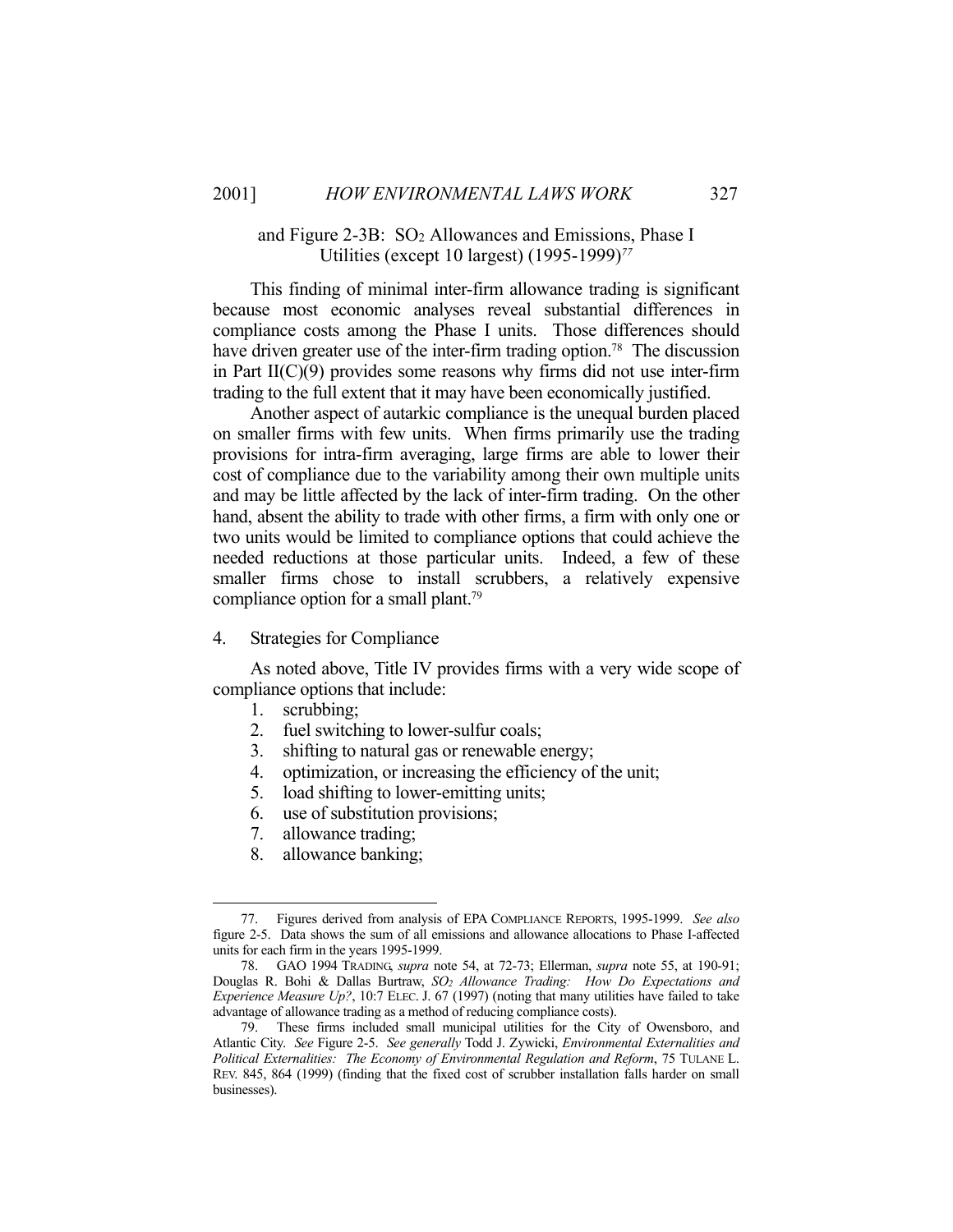- 9. demand-side management; $80$  and
- 10. retirement.<sup>81</sup>

1

The emissions cap (as opposed to the trading provisions) is the primary aspect of Title IV that allows firms the flexibility to choose among the first four compliance options. Traditional emissions rate standards would be more restrictive because they tend to reward technologies that reduce end-of-pipe emission rates, which may not allow firms to achieve pollutant reductions through cleaner processes, increased efficiency, or reduced demand.<sup>82</sup> The greater flexibility afforded by the emissions cap approach is supplemented by the trading and substitution mechanisms in Title IV that allow firms added flexibility in the locus of emissions reductions. The trading provisions allow intra-firm averaging, trading with other firms, and banking allowances, and the substitution provisions allow for greater inclusiveness of units.

The table below shows that firms achieved the major share of  $SO<sub>2</sub>$ reductions by two methods. Scrubbing, an end-of-pipe control technology that reduces  $SO_2$  to a solid waste,<sup>83</sup> contributed  $35%$  of the total emission reductions made during Phase I (not counting bonus allowances). Fuel switching by firms that blended or switched to lowsulfur or medium-sulfur coal contributed 59% of reductions. Retiring units contributed another 6% of reductions although their output was generally made up at other units.

 <sup>80.</sup> Demand-side measures are those taken to improve the efficiency of consumer power use, or to reduce consumption. Clean Air Act, 40 C.F.R. § 72.2 (2000). Note that while demandside management is a compliance mechanism under a cap-and-trade approach, the phased nature of Title IV required firms in Phase I to not reduce their overall utilization. Therefore, special rules were needed in Phase I to encourage demand-side management. *See, e.g.*, *id.* §§ 72.43, 73.80.

 <sup>81.</sup> Again, as with demand-side management, the retirement of inefficient or obsolete units is a compliance mechanism generally under a cap-and-trade approach, but the phased nature of Title IV required firms in Phase I to not reduce utilization. 42 U.S.C. § 7651g(c)(1) (1994).

<sup>82.</sup> Rate standards limit or restrict compliance technologies. In the SO<sub>2</sub> context, the New Source Performance Standard adopted in 1977 only allowed scrubbing, and the 1971 NSPS standard limited compliance choice to scrubbing or a particular quality of coal. In the NOX context, standards such as BACT are interpreted by some states to only recognize reductions made through end-of-pipe control equipment, not through process change. *See infra* Part IV.E.1. Rate standards thus often do not recognize or reward reductions made upstream, such as those made through the use of cleaner processes or fuels.

 <sup>83.</sup> *See* REGENS & RYCROFT, *supra* note 3, at 59-74.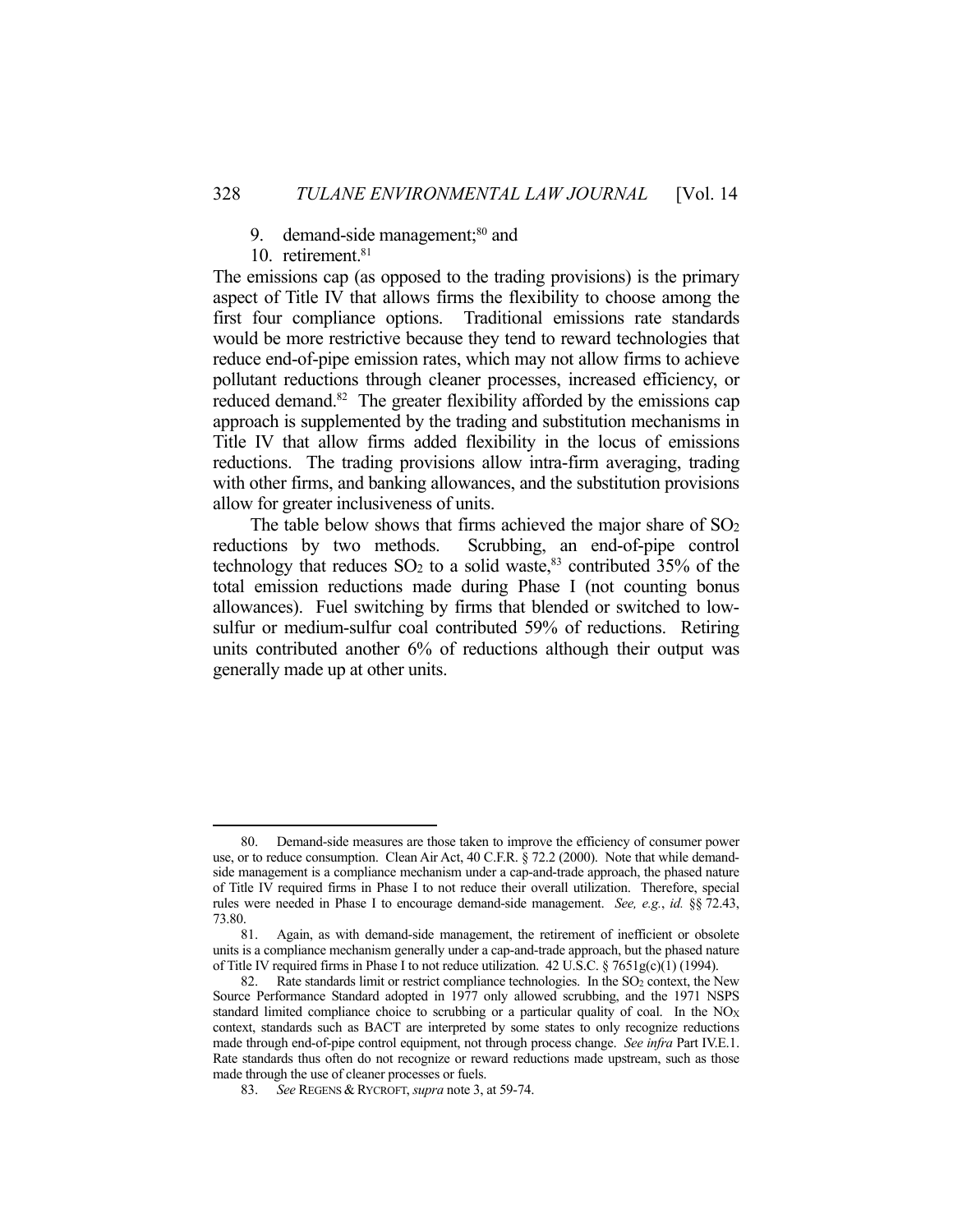|               |                   | units | Reductions | $\frac{0}{0}$ | Reductions w/o | $\frac{0}{0}$  |
|---------------|-------------------|-------|------------|---------------|----------------|----------------|
|               |                   |       | with Bonus |               | <b>Bonus</b>   |                |
| Table A Units | scrubbing total   | 26    | 5,856,376  | 42            | 3,665,433      | 32             |
|               | switching total   | 126   | 5,526,657  | 39            | 5,178,540      | 45             |
|               | retired/not util. |       | 283,905    |               | 283,905        | $\overline{2}$ |
| Substitution  | scrubbed          | 16    | 292,469    |               | 292,469        | 3              |
| Units         | unscrubbed        | 113   | 1,712,075  | 12            | 1,712,075      | 15             |
|               | retired/not util. | 44    | 360,461    |               | 360,461        | 3              |
| Total         |                   |       | 14,031,943 | 100           | 11,492,883     | 100            |

Figure 2-4. Source of Reduction for Plants that Reduced Emissions Below Allocations (Total Reductions Made in Phase I, 1995-1999)<sup>84</sup>

 Figure 2-5 reveals individual firms' compliance strategies. The first column shows firms' net allowance savings or withdrawals during Phase I. The second column shows the allowance savings made by unscrubbed Table A firms that emitted below their allowance allocation. The third shows the allowance withdrawals used by units that emitted above their allocations. Subsequent columns show the reductions achieved through scrubbed, retired, or substitution units. Bonus allowances allocated to firms are shown for information purposes, but these allowances are also included in the other columns since they formed part of firms' compliance strategies.

*See* Figure 2-5. Compliance Methods of Fifty-One Companies in Phase I (1995-1999)<sup>85</sup>

Several compliance strategies are evident:

 (a) Sixteen utilities scrubbed at one plant and used the excess allowances for all or a substantial part of their allowance needs at their other units. Firms such as American Electric Power, TVA, and Allegheny Power scrubbed a single large plant to create over a million excess allowances in each case.

 (b) Thirty-four firms adopted a primary strategy of switching to lower-sulfur coals at some units to create excess allowances for all or a substantial part of their needs at their other units. The large Southern Company achieved net reductions at all of its forty-nine units primarily by switching to lower-sulfur coal.

 (c) Only one firm, Illinois Power, purchased allowances as its principal compliance strategy.

 <sup>84.</sup> Data derived from analysis of EPACOMPLIANCE REPORTS, 1995-1999. Note that only plants that reduced emissions below allocations are included.

 <sup>85.</sup> Data derived from analysis of EPACOMPLIANCE REPORTS, 1995-1999.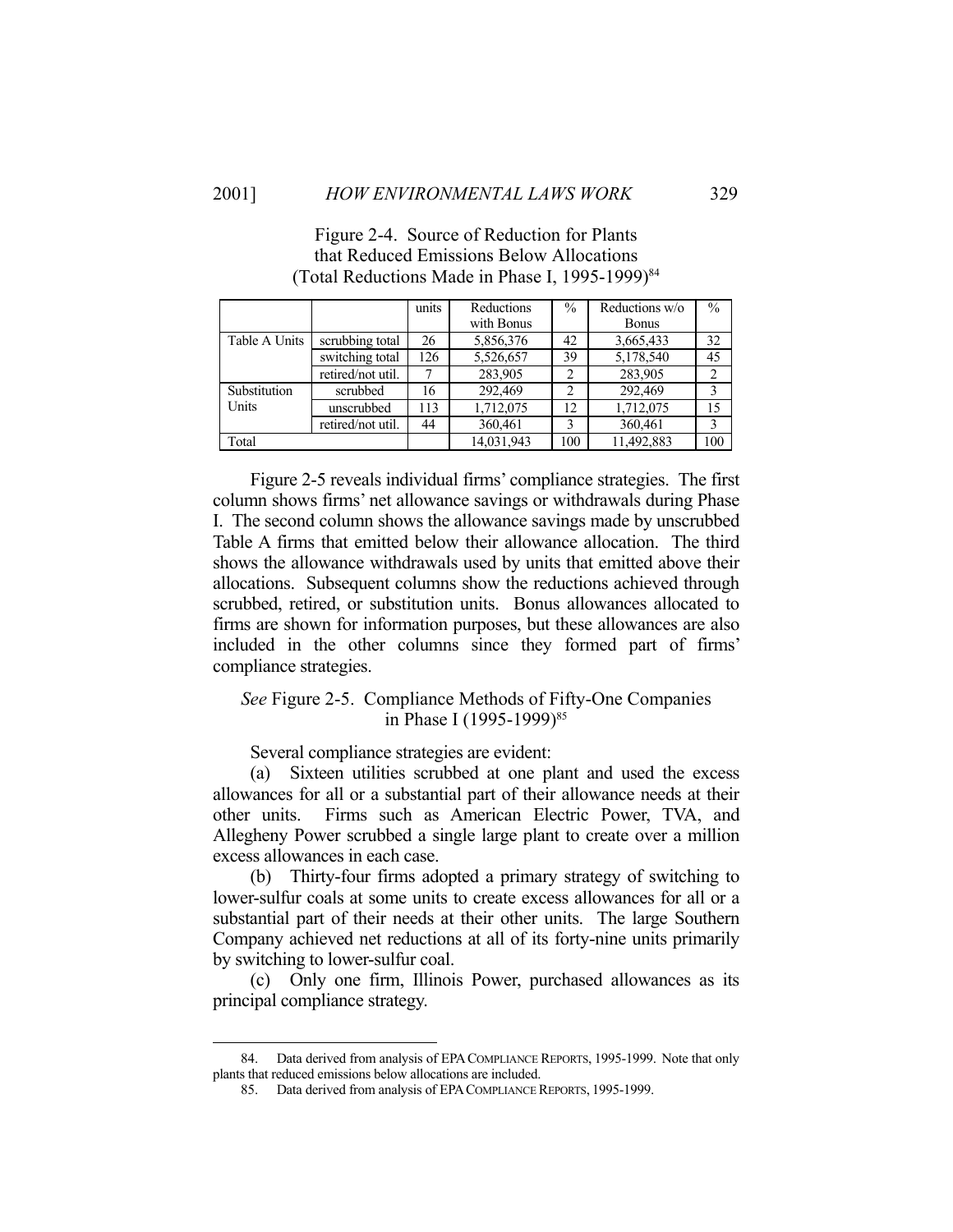### 5. The Scrubbing Story: Fewer Scrubbers than Expected but Lower Costs Due to Economics, Innovation, and Regulatory Design

Scrubbing, or flue gas desulfurization, $86$  was the principal compliance strategy for sixteen utilities, and scrubbed plants achieved 35% of all emissions reductions.87 Scrubbing was clearly the central compliance strategy of major firms such as American Electric Power, the TVA, and Allegheny Power. These firms' scrubbing strategies not only offset excess emissions at other units, but allowed each firm to build up a banked supply of over 1 million allowances for Phase II.<sup>88</sup> In addition to these larger firms, some small firms, such as municipally owned entities, chose scrubbing despite the relatively high per-ton compliance costs to install scrubbers at smaller units. These firms did so because it was an available compliance option that allowed each firm to comply on its own.89

 Contrary to initial expectations, scrubbing turned out to be the more expensive of the two principal compliance methods, and the actual number of scrubbers built was substantially less than expected, as firms turned to low-sulfur coals as a cheaper compliance option. A 1994 Government Accounting Office report found that scrubber vendors expected to complete thirty-five or forty contracts in Phase I, though some vendors claim that they expected a need for as much as 100,000 MW of installed or retrofit scrubber capacity.<sup>90</sup> Ultimately, only twentyseven scrubbers were installed for Table A plants, with a capacity of

 <sup>86.</sup> Scrubbing essentially replicates the chemical reaction that gives rise to acid precipitation, but is contained within the scrubbing vessel. This technology sprays limestone or another calcium source into the fuel chamber, causing a chemical reaction with the flue gas that turns the SO2 gas into a solid. The resulting slugs are then disposed of in landfills or, if calcium sulfite is used, employed in the production of wallboard. *Id.*

 <sup>87.</sup> Phase I scrubbers cost \$249 per kilowatt to install, or \$150 million for a 600 MW plant. *See* Figure 2-7. They also use about 1.5% of the electric power generated by the plant to run, consume significant lime or limestone, and generate solid wastes that over the lifetime of a 300 MW plant would fill 1000 acres, unless alternative uses of the wastes can be found, such as for gypsum or landfill. Interviews with scrubber manufacturers.

 <sup>88.</sup> Each of these companies generated over a million allowances at a single scrubbed plant, Cumberland (TVA), Harrison (Allegheny Power), and Gavin (AEP). *See* Figure 2-11.

 <sup>89.</sup> Interviews with smaller firms show that most never seriously considered allowance purchases for compliance.

 <sup>90.</sup> GAO 1994 TRADING, *supra* note 54, at 29. An MIT Center for Energy and Environmental Policy Research (MIT/CEEPR) survey of respondents who represented about half of the retrofitted scrubbing capacity also identified 3600 MW where scrubbing was the initial option but not the last. A.D. ELLERMAN ET AL., EMISSIONS TRADING UNDER THE U.S. ACID RAIN PROGRAM: EVALUATION OF COMPLIANCE COSTS AND ALLOWANCE MARKET PERFORMANCE 50 (M.I.T. Center for Energy and Envtl. Policy Research, 1997); *cf.* ICF RESOURCES, *supra* note 52 (predicting lower need for scrubbed capacity).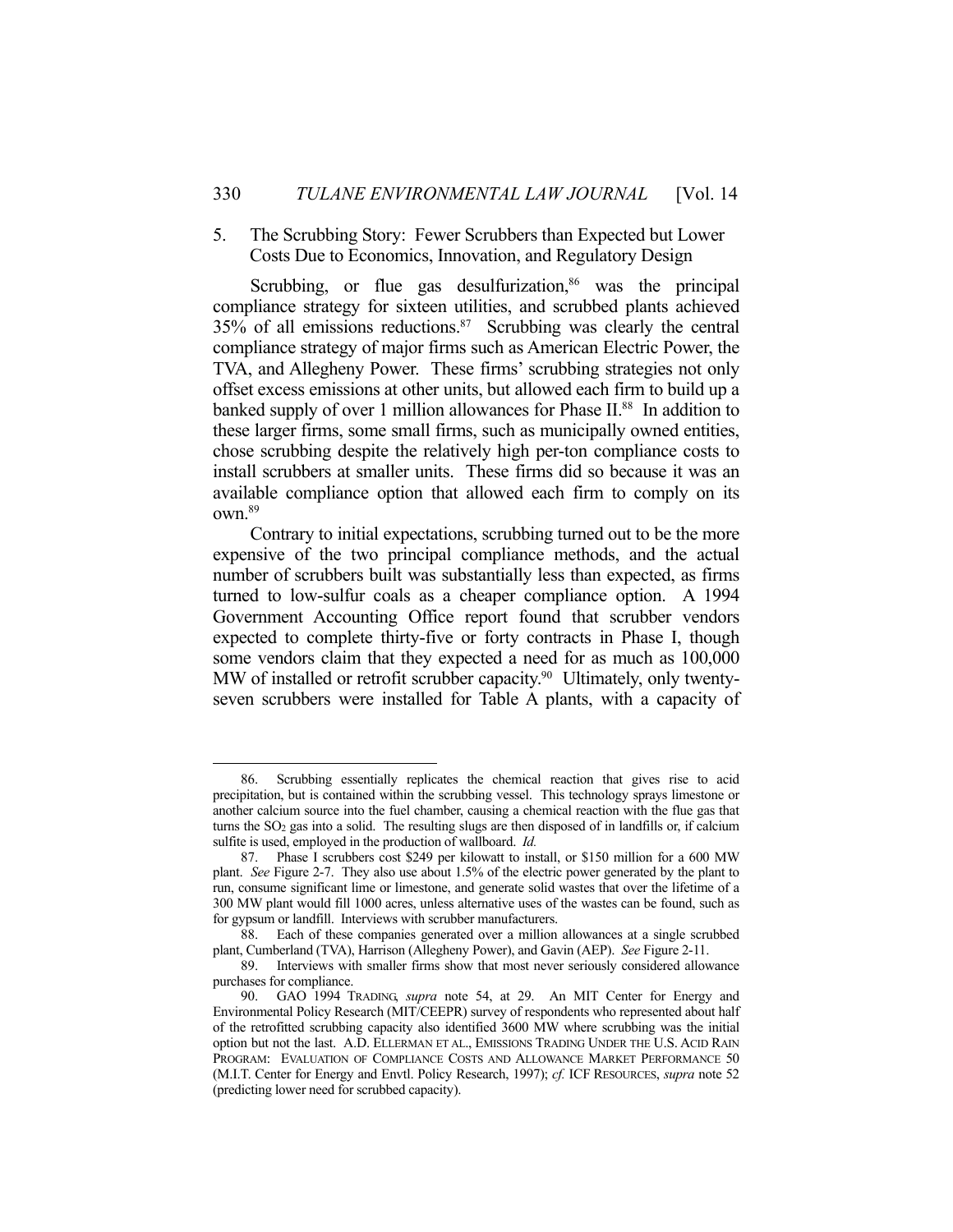16,167 MW.91 Most utilities that installed scrubbers did so in part due to the need for early implementation of compliance options. A retrofit scrubber requires from eighteen to thirty months of advance planning, so commitments to scrubbing vendors had to be made as early as 1992, when estimates of the cost of compliance and of allowances still ranged from \$300 to \$700.92 Had these early projections of compliance costs proven to be accurate, scrubbing, especially at larger plants, would have been a cost-effective compliance strategy.<sup>93</sup> However, economic analysis shows that in retrospect, few or none of these scrubbers would now be considered to have been an economic investment.<sup>94</sup>

 The bonus allowance provisions in Title IV also contributed to the early over-investment in scrubbers. As a concession to high-sulfur coal mining interests, Congress allocated about 2.1 million of the 3.5 million extension allowances awarded during Phase I to utilities that committed to install scrubbers.<sup>95</sup> These bonus allowances provided subsidies regarded as worth \$200 to \$400 million based on the value of allowances, and were a significant factor that motivated several utilities to install Phase I scrubbers at an estimated five or six units.<sup>96</sup>

<u>.</u>

 <sup>91.</sup> The scrubbers for these twenty-seven units were constructed in the early to mid-1990s in response to Title IV. In addition, a scrubber was installed at one Table A plant in 1985, which was therefore part of its baseline and not a compliance strategy. Another Table A unit, Big Bend Unit 1, installed a scrubber in December 1999, which was the last month of Phase I, and relevant only for Phase II compliance. In addition to the Table A units, substitution units had installed fifteen pre-1990 NSPS scrubbers, with a capacity of 6056 MW, making a grand total of 21,223 MW scrubbed capacity for units in Phase I for all five years. However, the reductions at substitution units made before 1990 do not count as Phase I reductions, but instead are part of their baseline emissions. *See* Clean Air Act, 40 C.F.R. § 72.41(c)(3) (2000).

 <sup>92.</sup> *See* Torrens et al., *supra* note 6, tbl.1, at 220. In a survey conducted by the MIT/CEEPR, 75% of respondents, representing about half of the retrofitted scrubbing capacity, "indicated that expectations of allowance prices of \$300 to \$400 were 'very important' in decisions to scrub." ELLERMAN ET AL., *supra* note 90, at 50. The long lead time to install a retrofit scrubber was needed so the equipment could be installed during planned outages in 1994 or 1995.

 <sup>93.</sup> Economic estimations are that few scrubbers would have been built during Phase I had firms been able to accurately predict the lower costs of switching. *See* Burtraw, *supra* note 28.

<sup>94.</sup> Burtraw & Mansur, *supra* note 73.<br>95. These 3.5 million allowances repre

These 3.5 million allowances represent the savings made by moving up the effective date of the legislation one year, from 1996 to 1995.

 <sup>96.</sup> *See* Interviews with state regulatory officials and utility companies. States such as Illinois also attempted to protect their high-sulfur coal mining industries by providing subsidies for scrubber installation. Even these incentives were insufficient to tilt the balance in favor of scrubbing. One utility spent \$35 million to begin construction of a scrubber, received approval for a subsidy from the state for the scrubber, but opted instead to achieve compliance by first purchasing allowances in Phase I, and subsequently by switching to low-sulfur coal in Phase II, thus foregoing a substantial subsidy for the scrubber installation. *See* American Bar Association, *New Strategies for New Market: The Electric Industry's Response to the Environmental Protection Agency's Sulfur Dioxide Emission Allowance Trading Program*, 47 ADMIN. L. REV.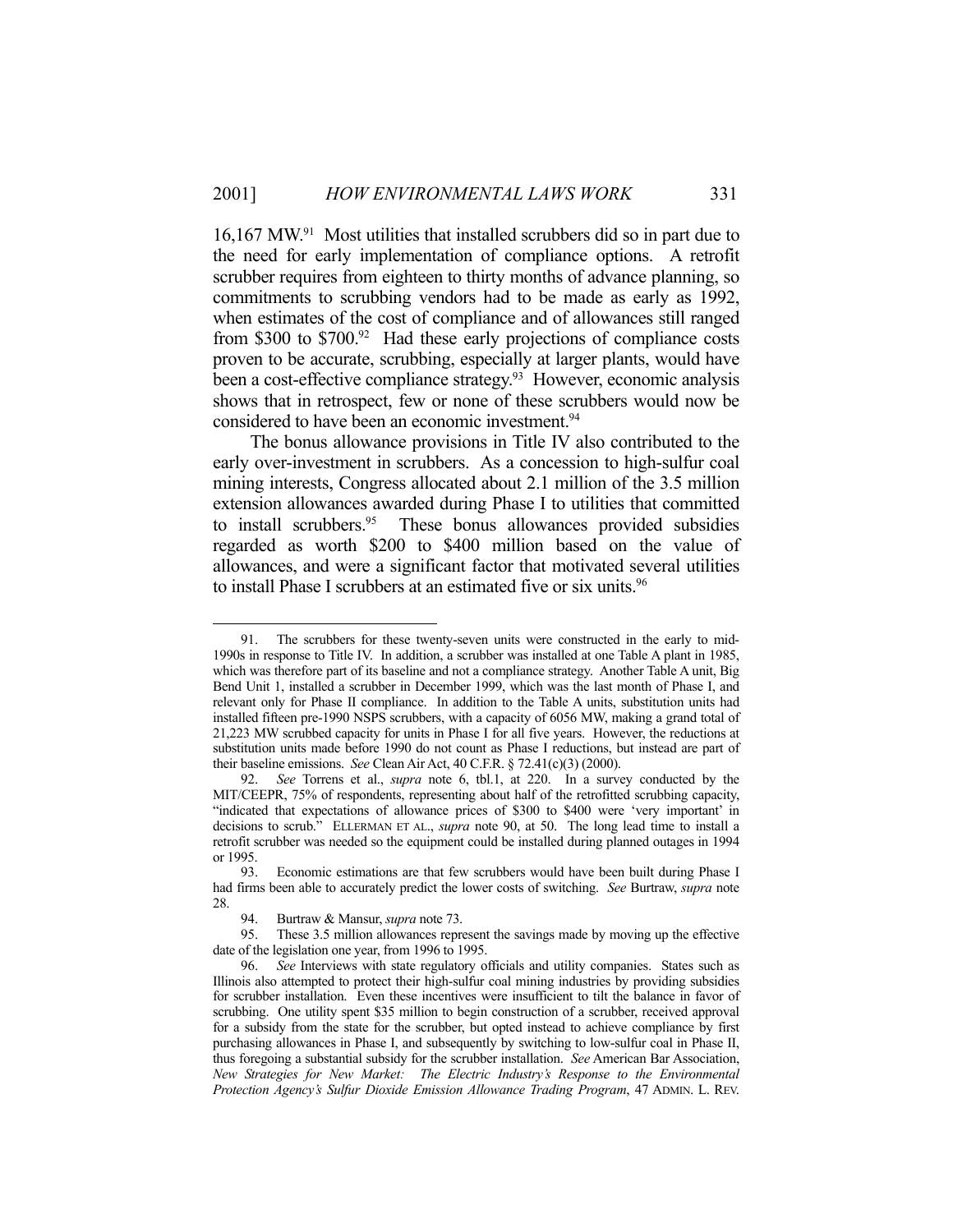*See* Figure 2-6. Scrubbers Installed by Year and Type<sup>97</sup>

 One of the significant stories of Phase I was the declining cost of scrubbing over the course of Phase I. ICF Resources projected in 1990 that scrubber costs for Phase I units would amount to \$455 per ton of SO<sub>2</sub> removed.<sup>98</sup> Actual costs calculated by MIT were \$282 per ton, caused not by a decline capital costs, but major reductions in operating costs, as shown in Figure 2-7. By 2000, scrubbing costs had declined yet again, this time due to a precipitous drop in capital costs to the \$100/kW level, less than half the \$249/kW cost in 1995.99

|                              | Predicted 1995        | Actual 1995  |
|------------------------------|-----------------------|--------------|
|                              | (ICF Resources, 1990) | (MIT, 2000)  |
| Initial Capital cost (\$/KW) | \$249                 | \$249        |
| Fixed O&M (\$/KW-yr)         | \$6.55                | \$2.00       |
| Variable O&M (per kWh)       | $1.81$ mills          | $1.26$ mills |
| Removal efficiency           | 90%                   | 95%          |
| <b>Utilization</b>           | 65%                   | 82%          |
| Cost per ton SO2:            | \$455                 | \$282        |
| Capital charge $(Q)$ 11.33%) | \$285                 | \$206        |
| Fixed Overhead and           | \$66                  | \$15         |
| Maintenance                  |                       |              |
| Variable Overhead and        | \$104                 | \$65         |
| Maintenance                  |                       |              |

Figure 2-7. Phase I Scrubber Cost Components  $(in 1994$  dollars)<sup>100</sup>

 These major cost reductions were due to several factors: technological innovation in scrubber design, economic factors that led firms to increase utilization at scrubbed plants in Phase I, and Title IV's flexible design that allowed more efficient scrubbers to be built. The innovation and rapid decline in scrubber costs during Phase I stand in marked contrast to the previous two decades, during which scrubbing

See Interviews with scrubber manufacturers.

 <sup>469, 480-81 (1995) (</sup>describing Illinois Power's decision to cancel "its plan to install scrubbers" in favor of purchasing allowances to comply with Phase I).

 <sup>97.</sup> U.S. ENERGY INFORMATION AGENCY, PUB. NO. EIA-0348(99)12. FLUE GAS DESULFURIZATION (FGD) CAPACITY IN OPERATION AT U.S. ELECTRIC UTILITY PLANTS AS OF DECEMBER 1999, 2 ELEC. POWER ANNUAL, tbl. 30 (October 2000). The type of scrubber was determined through interviews with plant managers and scrubber manufacturers, and also by reference to data compiled by MIT's Center for Energy and Environmental Policy Research.

<sup>98.</sup> *See* Figure 2-7.<br>99. *See* Interviews

 <sup>100.</sup> ICF RESOURCES, INC. COMPARISON OF THE ECONOMIC IMPACTS OF THE ACID RAIN PROVISIONS OF THE SENATE BILL (S.1630) AND THE HOUSE BILL (H.1630[sic]) (July 1990); A.D. ELLERMAN ET AL., MARKETS FOR CLEAN AIR: THE U.S.ACID RAIN PROGRAM, tbl. 9.3, 240 (2000).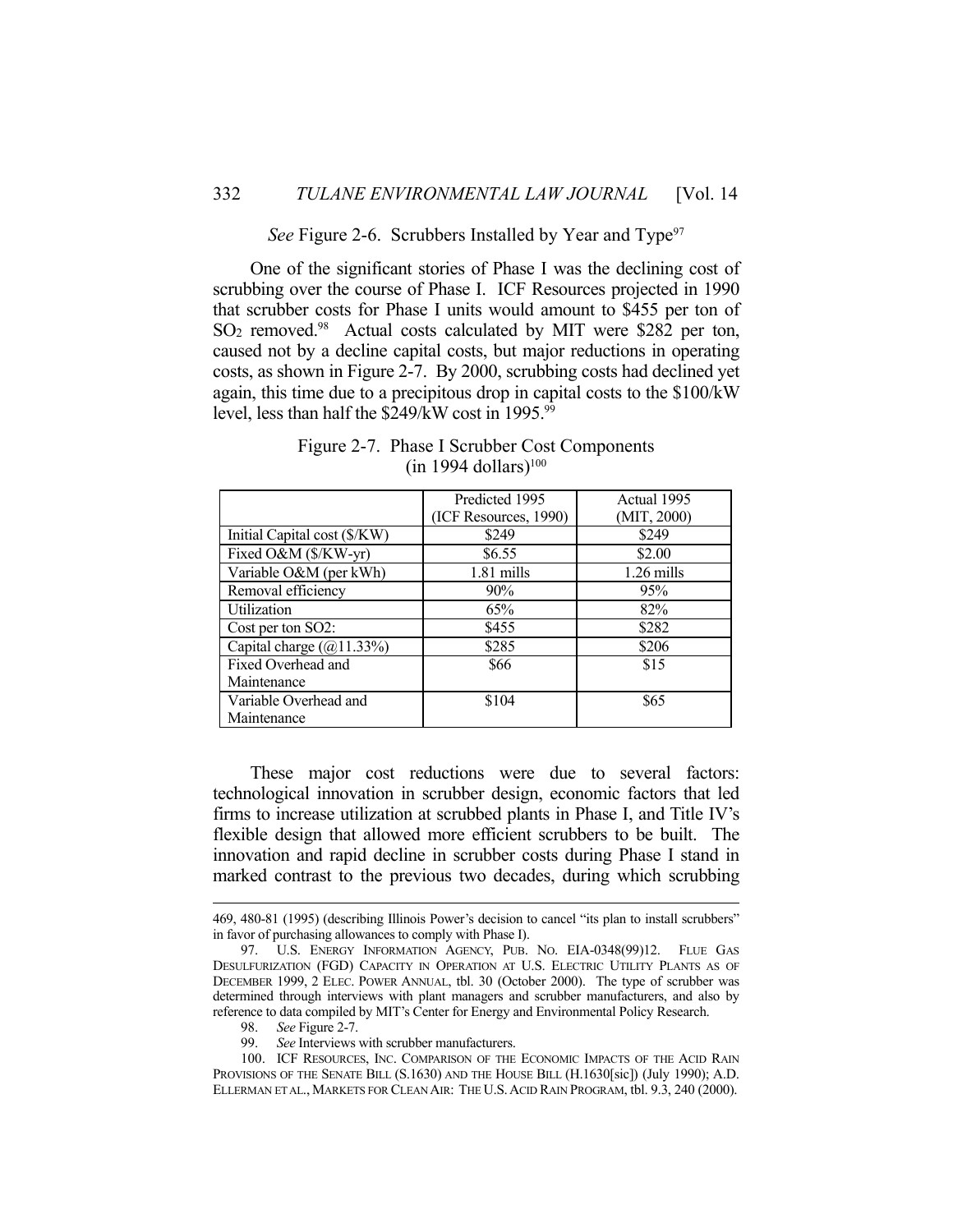vendors enjoyed a monopoly in SO2 compliance technology for new firms. During that time relatively little innovation in scrubber design had taken place.<sup>101</sup>

#### a. Increased Scrubber Utilization

 One factor that led to decreased per-ton costs of scrubbing was the unexpectedly high utilization rate of scrubbed units during Phase I, which spread the capital costs over a larger number of tons. The increased utilization can be explained by the relatively low variable costs of scrubbing, at about \$65 per ton of SO2, once the significant capital investment is made.102 Operating an existing scrubber was therefore profitable as long as the variable cost was lower than the price of allowances. This cost savings created an impetus for firms to shift power generation, or "load," away from Phase I unscrubbed units to scrubbed units.103

#### b. Innovation in Scrubber Design

 Design improvements also lowered scrubbing costs. Interviews with scrubber manufacturers revealed that significant innovation in scrubbers has occurred since the first Phase I scrubbers were installed in 1995.104 The major advance that led to price reductions was eliminating redundancy. Modern scrubbers typically have a single vessel that serves multiple units, greatly reducing costs. Redundancy has been reduced in other components as well. Another advance has been higher-speed flue gas streams that increase the rate at which the reaction between flue gas and the reagent slurry occurs.<sup>105</sup> Other advances include using less

 <sup>101.</sup> ELLERMAN ET AL., *supra* note 10, at 241 ("A recent study of the advances in scrubber technology in the United States through 1992 found 'no significant progress . . . in abatement technology' and attributes this result to the 'small incentives for innovation [associated with] the form of regulation typically used in the U.S.'"); *see also* Allen Bellas, *Empirical Evidence of Advances in Scrubber Technology*, 20 RESOURCES & ENERGY ECON. 327 (1998); Paul A Ireland et al., *A Review of Phase I Retrofit FGD Cost Experience—New Benchmarks for the Future*, Presentation at AMWA Mega Symposium sponsored by EPRI-DOE-EPA (1995) (notes on file with author).

 <sup>102.</sup> *See* Figure 2-7.

 <sup>103.</sup> ELLERMAN ET AL., *supra* note 10, at 235-42.

 <sup>104.</sup> In one case, scrubbers being built at two units of the Mount Storm plant today will cost 30% to 40% less than the scrubber built at an identical unit of that plant in 1995. *See* Interviews with industry representatives; Pollution Engineering Online, *Marshley Wins \$88 Million Scrubber Contract*, *at* http://www.pollutionengineering.com (Apr. 1999).

<sup>105.</sup> This has made it possible to achieve the same amount of  $SO<sub>2</sub>$  emissions reduction with a smaller scrubbing vessel, thereby lowering capital costs and maintenance costs by 15% to 20%.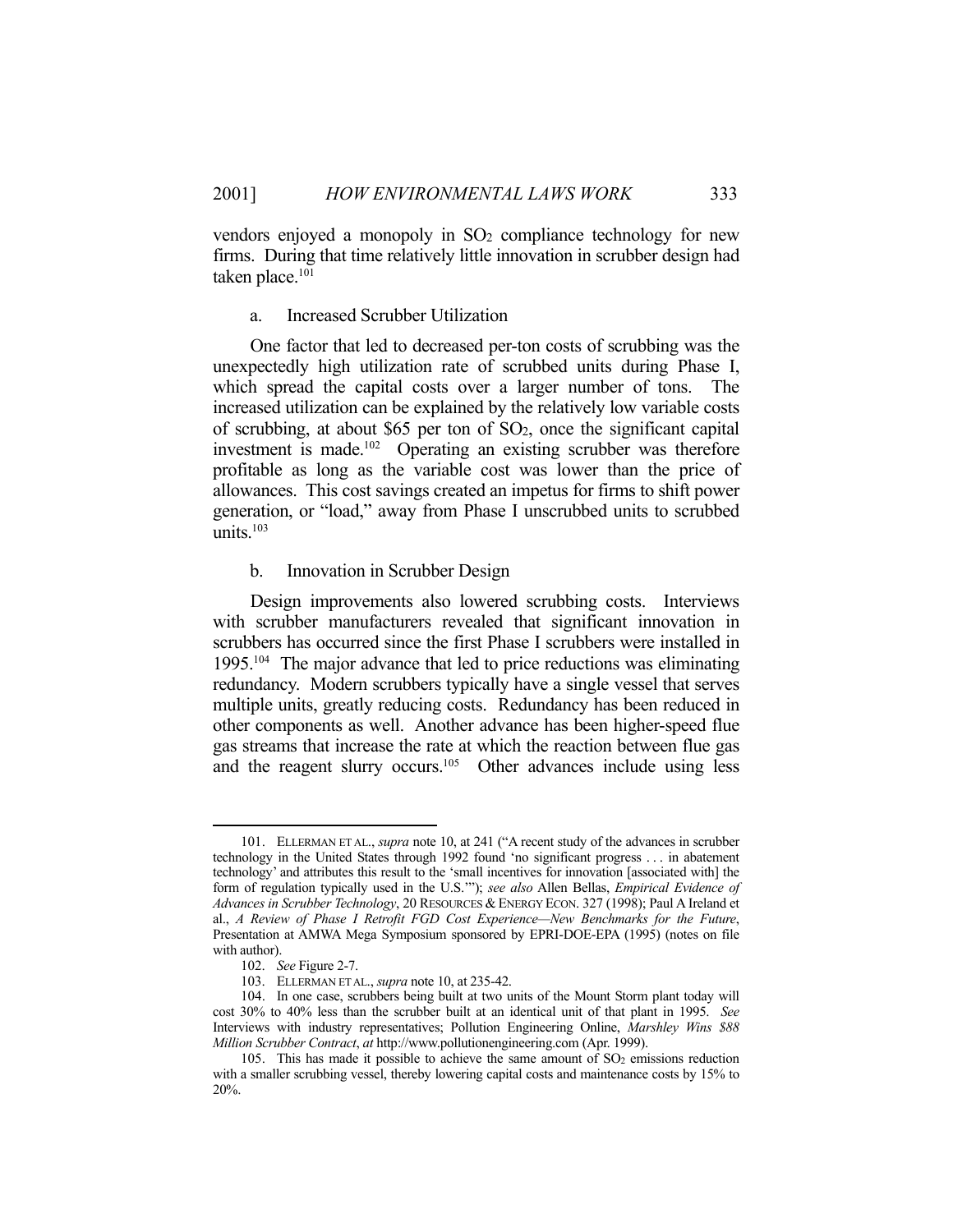expensive ceramic materials in scrubbing vessels and sourcing materials worldwide.

 In addition to these design improvements, innovation has taken place in waste disposal practices. Since the solid wastes from a scrubber may cover 1000 acres over the life of a large plant, waste disposal is a significant part of scrubbing cost.<sup>106</sup> Utilities have worked to enhance cost-effective ways to recover saleable, commercial-quality gypsum from scrubbing waste by using a different reagent, or by further processing.107

#### c. Title IV's Design

 A third factor in reducing scrubbing expense is that Title IV's design allowed more efficient scrubbers to be built. Until 1992, most utilities installed scrubbers to meet New Source Performance Standards, although a few utilities had installed scrubbers to meet state  $SO<sub>2</sub>$ emission or ambient standards.<sup>108</sup> Under NSPS, sources had to achieve a 90% or 70% reduction on a continuous basis.<sup>109</sup> NSPS scrubbers therefore had to be very reliable to ensure strict compliance with this rate limit, as any deviation would lead to a violation and potentially require shutting down the plant while the scrubber was repaired. As a consequence, the scrubber built for NSPS required significant redundancy and typically an entire backup scrubber module in case the first one failed, causing costs to be far higher than needed to reduce sulfur emissions efficiently. Title IV adopted a mass limit with an annual averaging period, allowing a utility to average its emissions over a year and even to purchase allowances if needed to compensate for scrubber down time. As a result, scrubbers built to comply with Title IV do not have to be over-built, nor include backup modules, significantly lowering their capital and operating costs.<sup>110</sup>

 Another aspect of Title IV's design that promoted innovation was its flexibility, which introduced competition into the  $SO<sub>2</sub>$  reduction field. For the first time scrubbers had to compete with other compliance methods, thus spurring innovation. A second factor of Title IV's design

 <sup>106.</sup> *See* Interviews with scrubber manufacturers.

 <sup>107.</sup> An increase in the demand for gypsum has helped fuel research and development in refining this process, with the result that by-product gypsum production has become highly economical for some utilities. Gypsum companies are now building facilities close to some generating units. The use of gypsum obtained from scrubbers increased from 1.5 million tons to 2.5 million tons between 1996 and 1998. R.F. BALAZIK, U.S. GEOLOGICAL SURVEY, MINERALS INFORMATION—1998: ANNUAL REVIEW FOR GYPSUM 35.1 (1999).

 <sup>108.</sup> *See* Interviews with electric utilities; ELLERMAN ET AL., *supra* note 10, at 235-42.

 <sup>109.</sup> *See supra* note 25.

 <sup>110.</sup> *See* Figure 2-7.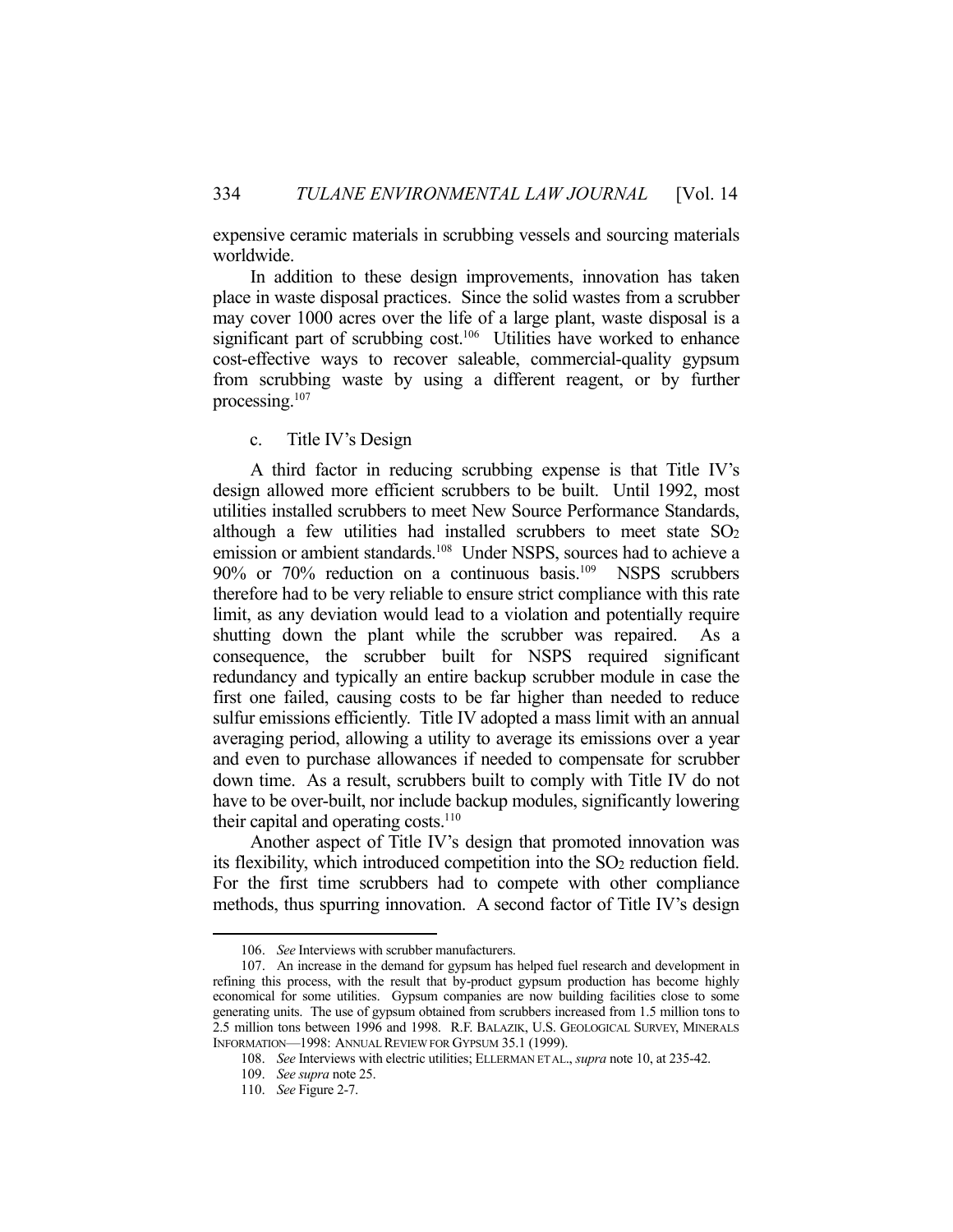is that every ton of reductions counts, creating incentives for businesses to raise scrubber efficiencies. The NSPS rate standard, on the other hand, created no incentives for achieving removal efficiency greater than the established rate limits. $111$ 

## 6. The Low-Sulfur Coal Story—Regulatory Design and Economic Choices

 The widespread use of low-sulfur coal has been a major compliance strategy during Phase I, accounting for 59% of actual reductions.<sup>112</sup> Firms such as the Southern Company switched to lower-sulfur coals as the centerpiece of their compliance strategies, characterized by the company as "BUBA," or "Bank, Use and Buy Allowances." All fortynine of Southern's units emitted below their allowance allocation, allowing the company to build a 1 million ton bank of allowances for Phase II.<sup>113</sup> Many other firms were also able to switch to low-sulfur coal at relatively low cost, although geographic location in relation to lowsulfur coal fields, and the availability of low-cost transportation from these fields, were important factors.<sup>114</sup>

 The use of low-sulfur coal was catalyzed by the flexibility afforded by Title IV, which unlike any of the NSPS standards did not place constraints on the use of low-sulfur coal for compliance.<sup>115</sup> This led to experimentation and innovation in fuel blending techniques that facilitated greater use of low-sulfur western coals, and provided incentives to use eastern low- and medium-sulfur coals, as described below. These innovations, together with investment prompted by Title IV, lowered the expected cost premium for low-sulfur coals and increased their use.<sup>116</sup>

 <sup>111.</sup> Some firms reported that some public utility commissions prohibited overcompliance with the 90% reduction new source standard for scrubbing, as any overcompliance was not in accordance with a "prudent investment" policy. This represents an extreme example of the limitations caused by rate-based standards.

 <sup>112.</sup> *See* Figure 2-4.

 <sup>113.</sup> Gary R. Hart, *Southern Company's BUBA Strategy in the SO2 Allowance Market*, *in* EMISSIONS TRADING 204, 205 (Richard F. Kosobud ed., 2000) ("Our plan was to procure a substantial supply of this low-sulfur coal for our affected units during Phase I while at the same time paying little or no premium for this 1% coal [emitting SO<sub>2</sub> at 1.67 lb/mmBtu] as opposed to a coal that emitted the 2.5 lb/mmBtu rate.").

 <sup>114.</sup> *See* Jeffrey M. Hirsch, *Emission Allowance Trading Under the Clean Air Act: A Model for Future Environmental Regulations?*, 7 N.Y.U. ENVTL. L.J. 352, 381-82 (1999).

 <sup>115. 42</sup> U.S.C. § 7651b (1994).

 <sup>116.</sup> *See* ELLERMAN ET AL., *supra* note 10, at 82-89; *infra* text accompanying note 131.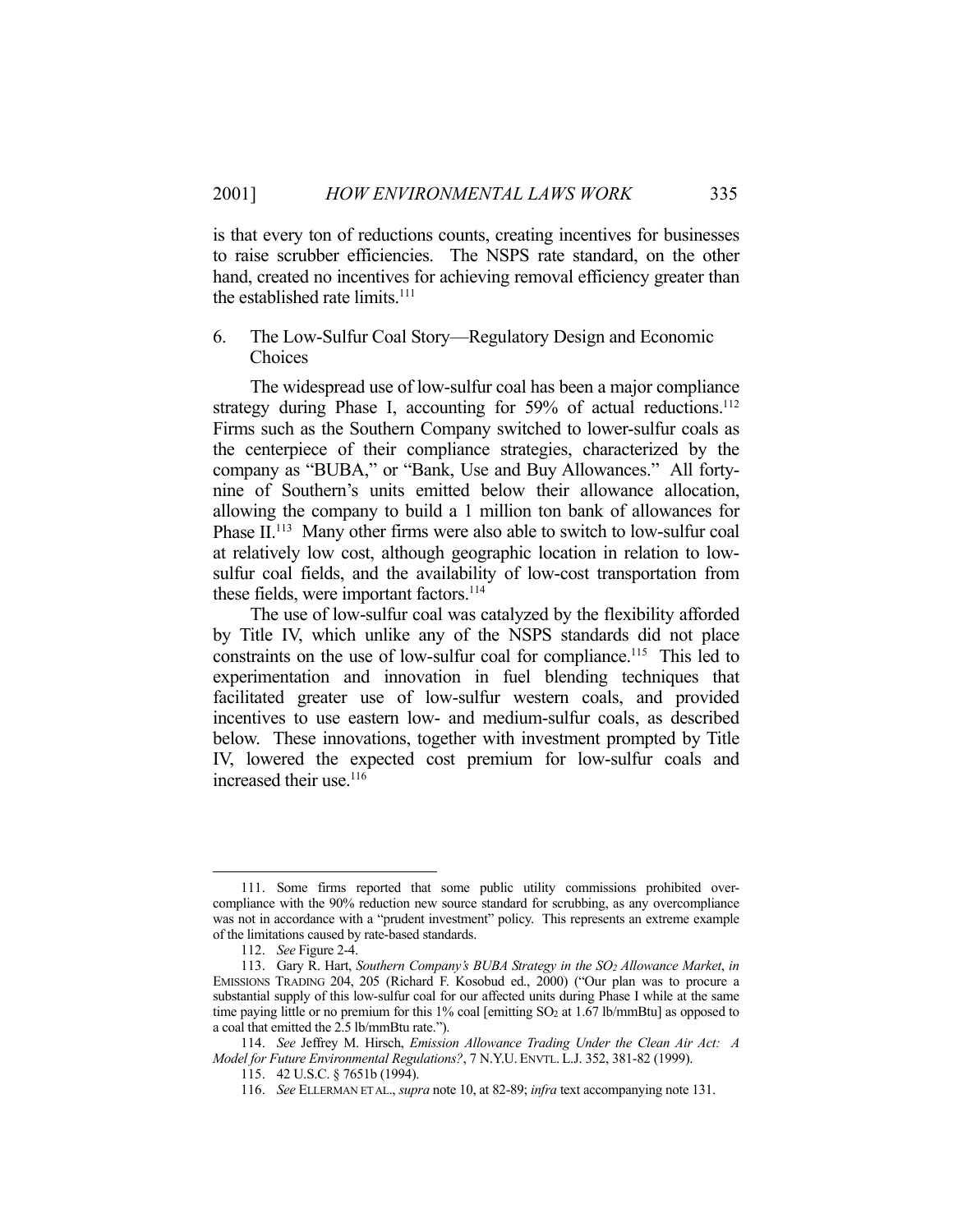## a. Low-Sulfur Western Coal

 Coal from the Powder River Basin (PRB) in Wyoming and Montana has a very low sulfur content at or below 0.6 lb/mmBtu.<sup>117</sup> The market for western coal was growing even before Title IV was enacted because of its low cost to mine, lower shipping prices produced by rail deregulation, and state acid precipitation regulatory programs in states such as Minnesota and Wisconsin.<sup>118</sup> Following the enactment of Title IV several utilities, especially those within 1000 miles of the PRB, moved rapidly to adapt their coal handling and milling equipment to accommodate PRB coal.119 Use of PRB coal has now penetrated east to West Virginia and south to Georgia.<sup>120</sup>

 Despite its low sulfur content, the use of PRB coal presents problems: it is subbituminous, and has both higher ash content and lower heat value than harder eastern bituminous coals, which can cause derating (or loss of generating capacity) and interfere with boiler operation.121 Prior to the enactment of Title IV, many utilities believed that western coals would not perform well in their generating units, especially the large cyclone boilers in the midwest built to handle eastern coals.122 Available options therefore were believed to be scrubbing or switching to relatively expensive eastern low-sulfur coals.

 In response to the impetus provided by Title IV's design, which credits any emission reductions, utilities began experimenting with blending inexpensive low-sulfur PRB coal with traditionally highersulfur midwestern coal to reduce total  $SO_2$  emissions.<sup>123</sup> Early on, typical blends were 40% low-sulfur PRB coal and 60% higher-sulfur bituminous coal, a combination firms believed would prevent or minimize the operational and derating problems. Experimentation allowed utilities to steadily increase the percentage of PRB coal through reengineering their plants.124 Today, blends of up to 80% PRB coal are

<u>.</u>

 <sup>117.</sup> EIA, COAL INDUSTRY ANNUAL, PUB. NO. DOE/EIA-0584(98) (1999).

 <sup>118.</sup> Utility emissions of SO2 had already begun to fall before Phase I, with 1993 levels 7% below 1985 levels. EPA1999 EMISSIONS SCORECARD,*supra* note 1.

 <sup>119.</sup> *See* ELLERMAN ET AL., *supra* note 10, at 82-88. "[T]he consequence of competition and productivity improvements has been the halving of the rail rate for long-distance shipments of coal out of the PRB." *Id.*

 <sup>120.</sup> *See* Interviews with utility companies.

 <sup>121.</sup> *See* ELLERMAN ET AL., *supra* note 10, at 244.

 <sup>122.</sup> *See* Interviews with utility companies; Burtraw & Swift, *supra* note 63.

 <sup>123.</sup> ELLERMAN ET AL., *supra* note 10, at 250.

 <sup>124.</sup> *Id.* at 244. "[I]n what must be considered a triumph of tinkering and continuous tinkering, it was found that subbituminous coal could be blended with the local bituminous coal up to a point without incurring significant derating." *Id.*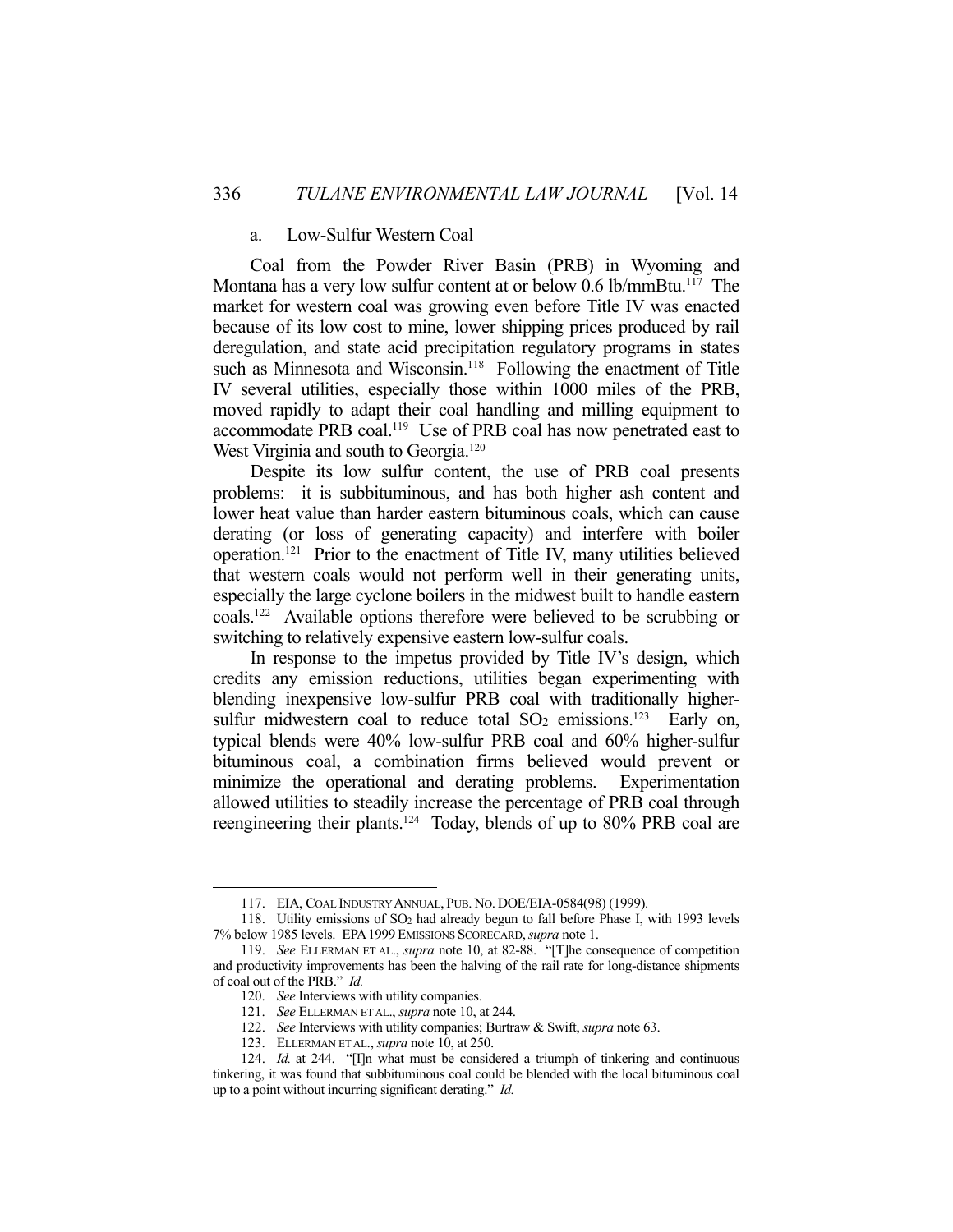not uncommon, and a number of plants have been modified in ways that permit using 100% PRB coal.<sup>125</sup>

 PRB-related innovation is closely tied to Title IV's mass standard because firms initially did not think they could blend PRB coal to reach rate values such as 1.2 lb/mmBtu.126 Because, unlike a rate standard, Title IV rewarded any reduction, such as moving from high emissions to medium emissions, firms began to experiment with blending PRB, with the positive results outlined above.

b. Low- and Medium-Sulfur Eastern Coals

 As Phase I continued, eastern low- and medium-sulfur coals also began to compete with western coal for new market share. The greater distance from western coal fields and the operating issues with PRB coal increased the attractiveness of Appalachian low-sulfur coal, with sulfur content at about 1.2 lb/mmBtu. A study by MIT of the early years of Phase I showed this coal was able to capture a significant part of the market, accounting for 44% of SO<sub>2</sub> reductions from fuel switching, with the medium sulfur coal accounting for another 35% of reductions from fuel switching.<sup>127</sup>

c. Economic Considerations in Switching to Low-Sulfur Coals

 In considering switching from higher-sulfur to low-sulfur coals, firms considered three primary cost elements: mine-mouth cost, transportation cost, and the premium paid for the lower sulfur content of the coal.128 All three costs can vary considerably between coals.129 For example, PRB coal from large open-pit mines costs only \$0.20 per mmBtu to mine, or one quarter of the cost of mining eastern coals, but transportation costs are higher due to the greater distance to eastern generating units.<sup>130</sup>

 A major element affecting Title IV implementation has been the lower than expected sulfur premium, which has led to greater use of lowsulfur coal. One factor contributing to the lower price was rail

<u>.</u>

 <sup>125.</sup> *See* Interviews with utility firm representatives. *See also* ELLERMAN ET AL., *supra* note 10, at 129 (noting that PRB coal accounts for about 15% of the SO<sub>2</sub> emissions reductions from fuel switching under Title IV and 10% of the overall SO<sub>2</sub> emissions reductions under Title IV).

 <sup>126.</sup> The rate value of 1.2 lb/mmBtu has significance as it is the rate standard new plants have to achieve under NSPS, and is the rate standard on which the Phase II cap was established. Most units would need to reach such a rate level by Phase II.

 <sup>127.</sup> ELLERMAN ET AL., *supra* note 10, at 128-29.

 <sup>128.</sup> *See* Ireland, *supra* note 101.

 <sup>129.</sup> ELLERMAN ET AL., *supra* note 10, at 129-30.

 <sup>130.</sup> *Id.*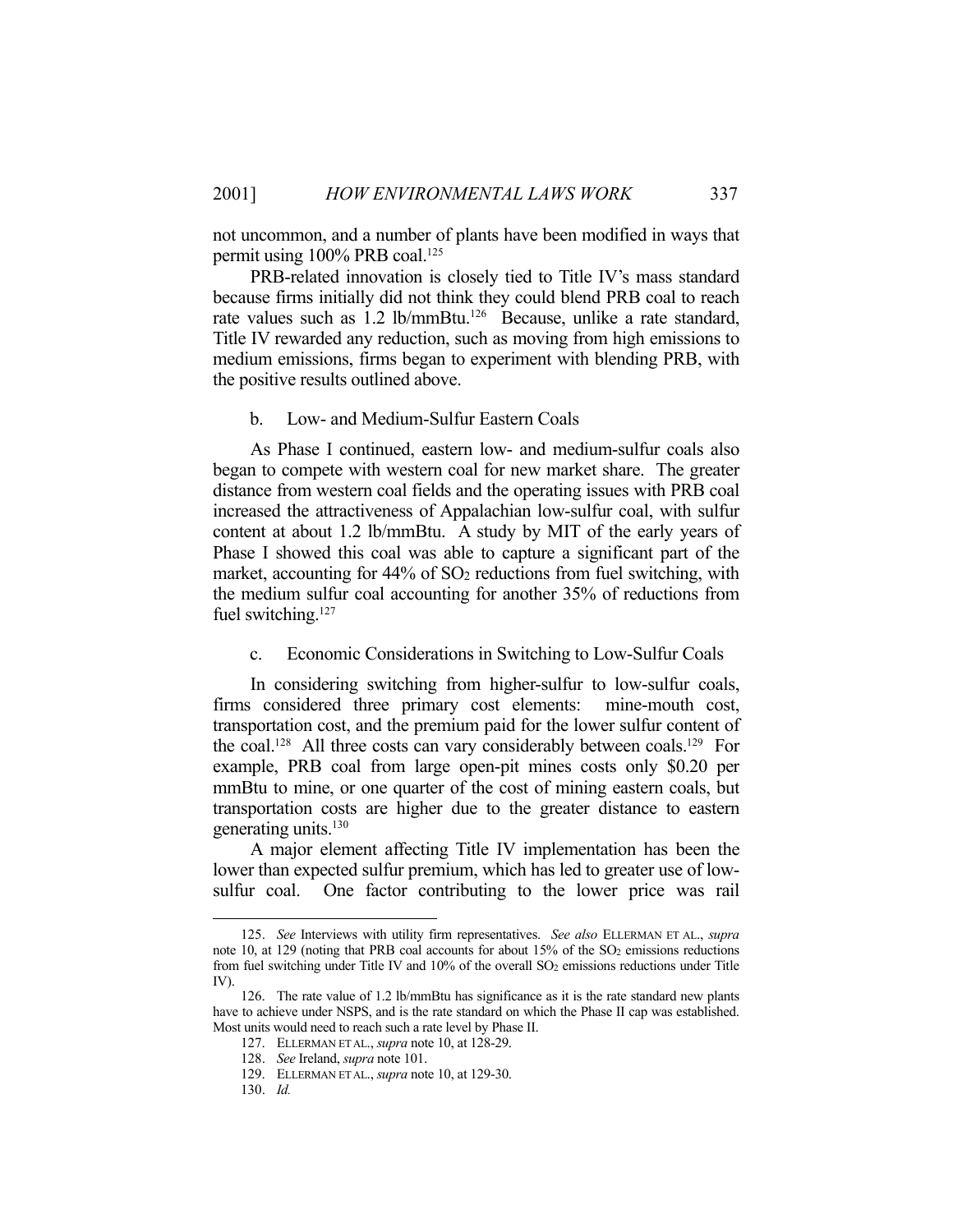deregulation in the 1980s, which lowered shipping cost and made PRB coal more competitive.<sup>131</sup> Title IV itself promoted major investment by utilities. One study identified \$12 billion in added investment associated with Title IV by mid-1995: \$6 billion for development of low-sulfur coal fields, \$3 billion for scrubbers and modifications, \$2 billion in coalrelated rail investment, and over \$1 billion in allowance purchases.<sup>132</sup> This spurred rail industry innovations in the design of cars and infrastructure,133 and some utilities also invested in transportation infrastructure, including barges and rail cars, to ensure access to PRB coal at competitive prices.134 These investments in assets and infrastructure addressed bottlenecks and barriers to the use of low-sulfur coal, and contributed to the observed reduction in compliance cost.

 The second factor leading to greater than expected use of low-sulfur coal was the lower than expected capital cost of retrofitting boilers so they could use low-sulfur coal, which included the cost of boiler modifications, coal-handling equipment, and particulate controls.135 Here, there is an important distinction between eastern and western coals. Most boilers built for the bituminous coal prevalent in the eastern part of the country can switch to low-sulfur bituminous coal at low capital expense, around \$5 to \$10 per kW of capacity for most units.136 It costs more to retrofit these boilers to burn sub-bituminous coals from the western United States, which have higher ash and moisture content, and hence different combustion characteristics. The magnitude of this expenditure depends on the plant, but typically is in the range of \$50 to \$75 per kW.<sup>137</sup> Although significant, these costs are far less than the \$249/kW in capital costs to install scrubbers.

 A third factor related to the use of low-sulfur coal was the concern about the use of PRB coal potentially resulting in derating and operational problems. These concerns failed to materialize.

 <sup>131.</sup> *See id.* at 128-30; EIA, THE EFFECTS OF TITLE IV OF THE CLEAN AIR ACT AMENDMENTS OF 1990 ON ELECTRIC UTILITIES: AN UPDATE, PUB. NO. DOE/EIA-0528(97), at 23- 25 (1997).

 <sup>132.</sup> Clean Air Capital Markets, Research (1995) (unpublished data, Washington, D.C.) (on file with author).

 <sup>133.</sup> Burtraw & Swift, *supra* note 63, at 10,419.

 <sup>134.</sup> *See* Interviews with utility representatives.

 <sup>135.</sup> *Id.*

 <sup>136.</sup> *See* Ireland et al., *supra* note 101; *see also* ELLERMAN ET AL., *supra* note 10, at 224 (switching to PRB cost \$15 to \$75 per kW; switching to other bituminous coals cost \$0 to \$15 per kW).

 <sup>137.</sup> *See* Ireland et al., *supra* note 101; *see also* ELLERMAN ET AL., *supra* note 10, at 224. Added particulate controls were also needed because western coal is "dustier" than most eastern coal, increasing explosion danger as well.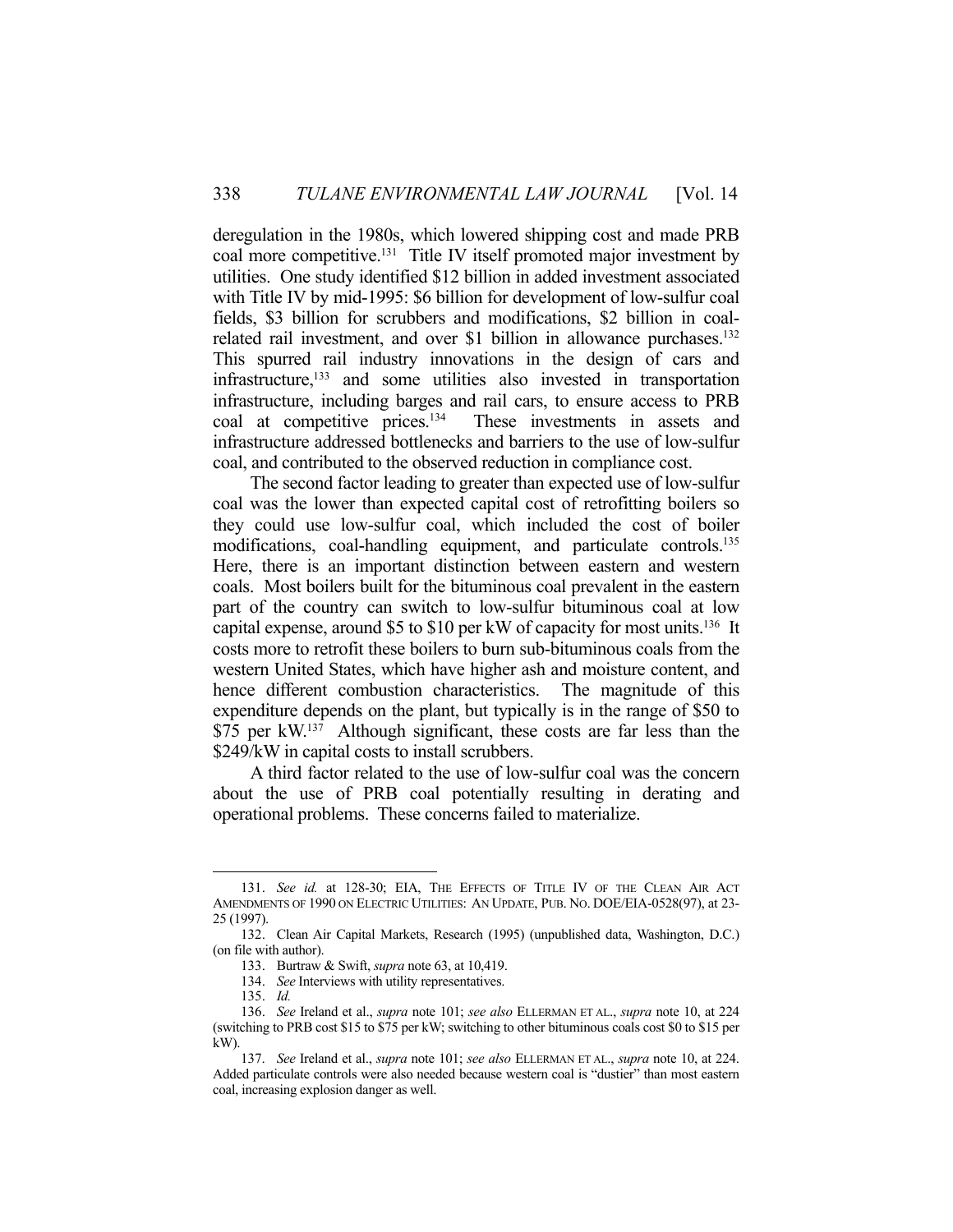#### d. Effect of Title IV on Coal Pricing

 Title IV significantly changed coal prices. Prior to Title IV, the principle added value was for coal with a sulfur content of 1.2 pounds or less of sulfur per million Btu of heat content. Often referred to as "compliance coal," it allowed firms built between 1971 and 1978 to meet the New Source Performance Standard in effect at that time, or similar state standards.<sup>138</sup> The sulfur content of coal made little difference to other plants: plants built before 1971 were essentially unregulated, and plants subject to the new source standard imposed after 1978 were required to scrub, making them apt to buy the cheapest coal regardless of its sulfur content.139 Title IV dramatically changed this situation by making any reduction in  $SO<sub>2</sub>$  valuable. This introduced more price competition among fuels and created a uniform gradient in the price of coals based on sulfur content.

#### 7. Retirement

1

 Normally, retirement of a unit would be an effective compliance strategy under a cap-and-trade program, as it would result in allowance savings. However, the phased nature of Title IV required that firms maintain their baseline utilization during Phase I, although they could average the utilization of all their units. $140$  For the most part, this precluded retirement as an independent compliance strategy in Phase I, since the reduced utilization would need to be made up at other units. Overall, only seven Table A units (1343 MW) in the midwest with short remaining lives were shut down, with lost generation made up at other units.141 Approximately forty substitution units, or more than 3000 MW, also were retired, reducing the emissions of these units by 383,587 tons, but again with offsetting generation at other units.<sup>142</sup>

 <sup>138.</sup> Clean Air Act, 40 C.F.R. § 60.43 (2000); *see also supra* text accompanying note 22.

 <sup>139.</sup> *See supra* text accompanying note 25. If a utility had to install a scrubber in order to meet ambient air quality standards or if a plant subject to NSPS opted for the 90% removal standard, the principle consideration in the choice of coal was price, not sulfur content, since there was no regulatory or economic advantage to using lower sulfur coal. Many of the utilities in the central part of the country chose to use lower priced high sulfur coal mined in the region. *See* Interviews with utility representatives.

 <sup>140. 42</sup> U.S.C. § 7651g(c)(1) (1994).

 <sup>141.</sup> Four of the units were Wisconsin Electric Power's old North Oak Creek plant, and the lost utilization was made up at the South Oak Creek plant owned by the same utility. The other retired units were Avon Lake 11 in Ohio, Breed 1 in Indiana and Des Moines 11 in Iowa. EPA 1999 COMPLIANCE REPORT, *supra* note 1, app. B-4. *See generally* Ireland et al., *supra* note 101 (citing POWER ENGINEERING UPDATE, Mar. 1993).

 <sup>142.</sup> EPA1999COMPLIANCE REPORT, *supra* note 1, app. B-4.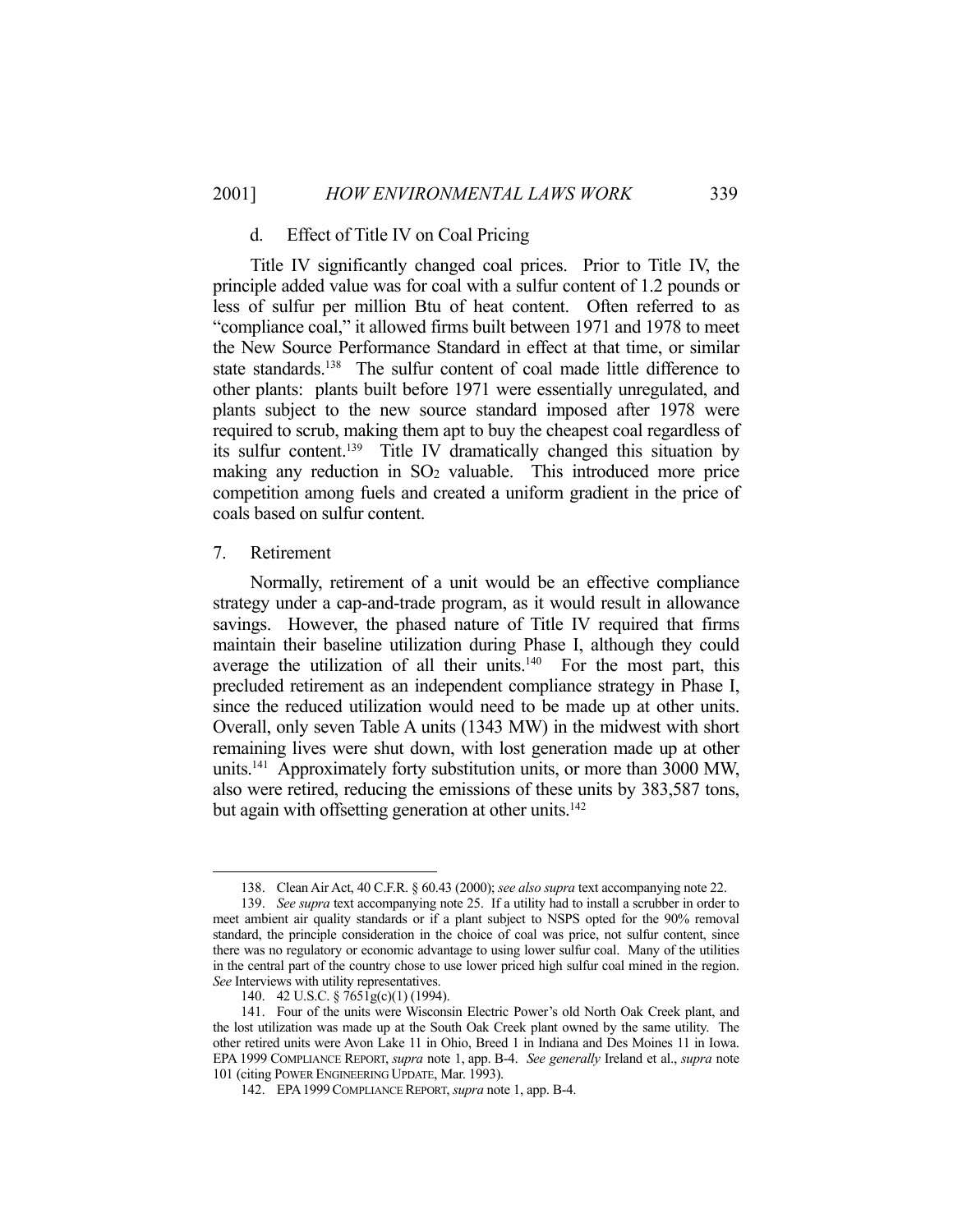#### 8. Substitution Units

 Firms made significant use of substitution units, confirming their readiness to make use of a flexibility mechanism with low transaction costs. Almost three-quarters of all firms, thirty-six in all, designated substitution units, and substitution was a significant method of compliance for a dozen firms.<sup>143</sup> Overall, 195 units were included as substitution units for at least one year, and net reductions from substitution units were 2,365,005 tons, about 20% of the total reductions achieved during Phase I.<sup>144</sup>

 The substitution provisions were intended to allow greater flexibility in meeting the reduction requirements, as firms found it cheaper to achieve the needed reductions at another of their units rather than the ones designated under Table A. For example, it might make more economic sense to scrub a newer Phase II unit, or switch to lowsulfur coal at a Phase II unit that was located nearer to a transportation route such as a river or railway. However, analysis conducted at MIT shows that allowing firms to voluntarily choose which units to include led in part to "gaming," with firms choosing to include units that would have decreased their emissions anyway.<sup>145</sup> Again, this is a problem with the phased structure of Title IV, and will not be an issue once all firms are included in Phase II.

 The use of the substitution provision could have been even greater had not the environmental community and certain elements of the industry litigated in response to initial rules promulgated by the EPA that would have allowed firms to count the reductions made at substitution units that installed scrubbers between 1985 and 1990.<sup>146</sup> Although advocates of this approach argued that the scrubbers were installed in anticipation of the legislation, and thus that their reductions should be counted, the plaintiffs argued against retroactively counting any reductions achieved before 1990. The EPA settled the case by agreeing with the plaintiffs, and providing that baseline emissions would be the lower of 1985 or 1990 levels.<sup>147</sup> These events left a searing memory in many of the firms interviewed, who view the lesson learned as "early compliers lose." They also partly attribute industry's reluctance to

 <sup>143.</sup> Eleven companies with three or more units achieved roughly half or more of their compliance through substitution units. In addition, two smaller firms participated in Phase I only because their units were chosen as substitution units. *See* Figure 2-5.

 <sup>144.</sup> *See id.*

 <sup>145.</sup> ELLERMAN ET AL., *supra* note 10, at 197-220.

 <sup>146.</sup> *See* Acid Rain Program: Permits, 59 Fed. Reg. 60,218 (Nov. 22, 1994).

 <sup>147.</sup> *See* Clean Air Act, 40 C.F.R. § 72.41(c)(3) (2000).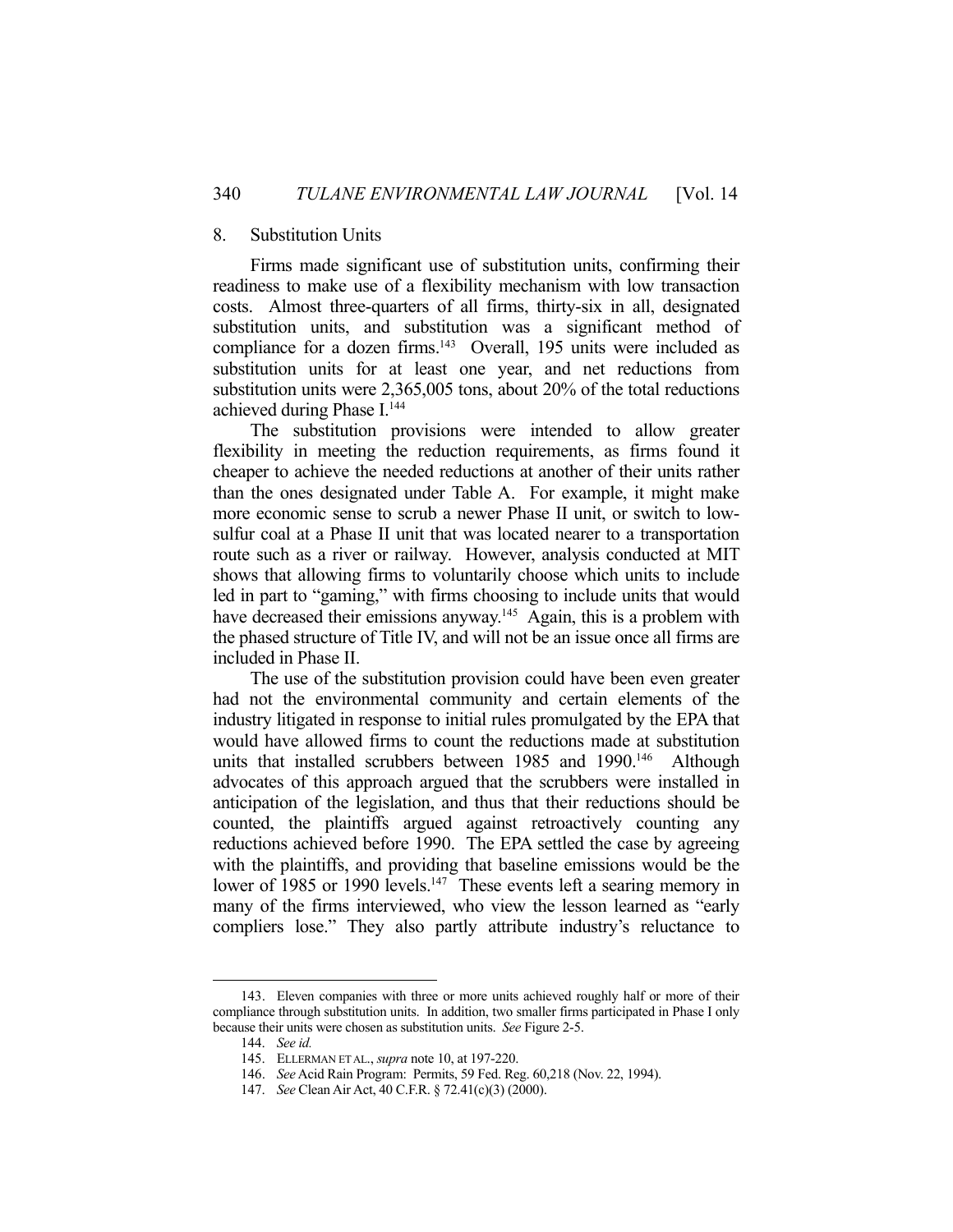voluntarily reduce  $CO<sub>2</sub>$  emissions before passage of final legislation to these earlier events.148

### 9. Trading

 The trading mechanisms under Title IV represent the most significant use of emissions trading in our environmental laws, and so have received a great deal of attention. Although not as critical as the emissions cap, trading is an important element of Title IV, as it contributed to cost reductions by allowing firms to bank allowances, shift load between their units as a compliance strategy, and to benefit from inter-firm trading.

 Allowance trading climbed steadily throughout Phase I as firms became more accustomed to its use, and as movement toward a deregulated energy policy placed greater emphasis on marketing and trading in general. EPA data from the Allowance Tracking System shows that at least 81.5 million allowances were traded during Phase  $I<sup>149</sup>$ However, most of these consisted simply of internal reallocation within a firm, and the extent of trading is better reflected in the 30.8 million allowances traded between economically unrelated entities, as shown in Figure 2-8.150

> *See* Figure 2-8. Allowance Transactions Between Unrelated Entities (1995-2000)<sup>151</sup>

 The experience of Phase I reveals a number of interesting contrasts and findings regarding trading. One was its increased importance and use for arbitrage and profit-making purposes, contrasting with firms' conservative use of trading for compliance. Aside from banking, only 3.5 million of the traded allowances, or 13% of total emissions, were used for compliance purposes during Phase I.<sup>152</sup> Most of these were used internally by firms to average the emissions of their own units, and interfirm trading for compliance comprised only 577,583 allowances, or 2% of total emissions.153 Another was that early fears about market power in

<u>.</u>

 <sup>148.</sup> *See* Interviews with utility representatives.

 <sup>149.</sup> EPA 1999 COMPLIANCE REPORT, *supra* note 1, at 10-11. These figures include trades of both Phase I and Phase II allowances, which are not reported separately by the EPA.

 <sup>150.</sup> EPA1999COMPLIANCE REPORT, *supra* note 1, at 11.

 <sup>151.</sup> *Id*.

 <sup>152. 3.5</sup> million was the total number of allowances needed by individual units to cover emissions that exceeded their allowance allocations. *See* Figure 2-5.

 <sup>153.</sup> Only three firms emitted more allowances than they were allocated, requiring their use of 577,583 allowances. *See* Figure 2-5. A slightly higher number is reached if one adds the 130,789 allowances used by other firms that exceeded their allowance allocation for only one or two years. *See infra* note 171.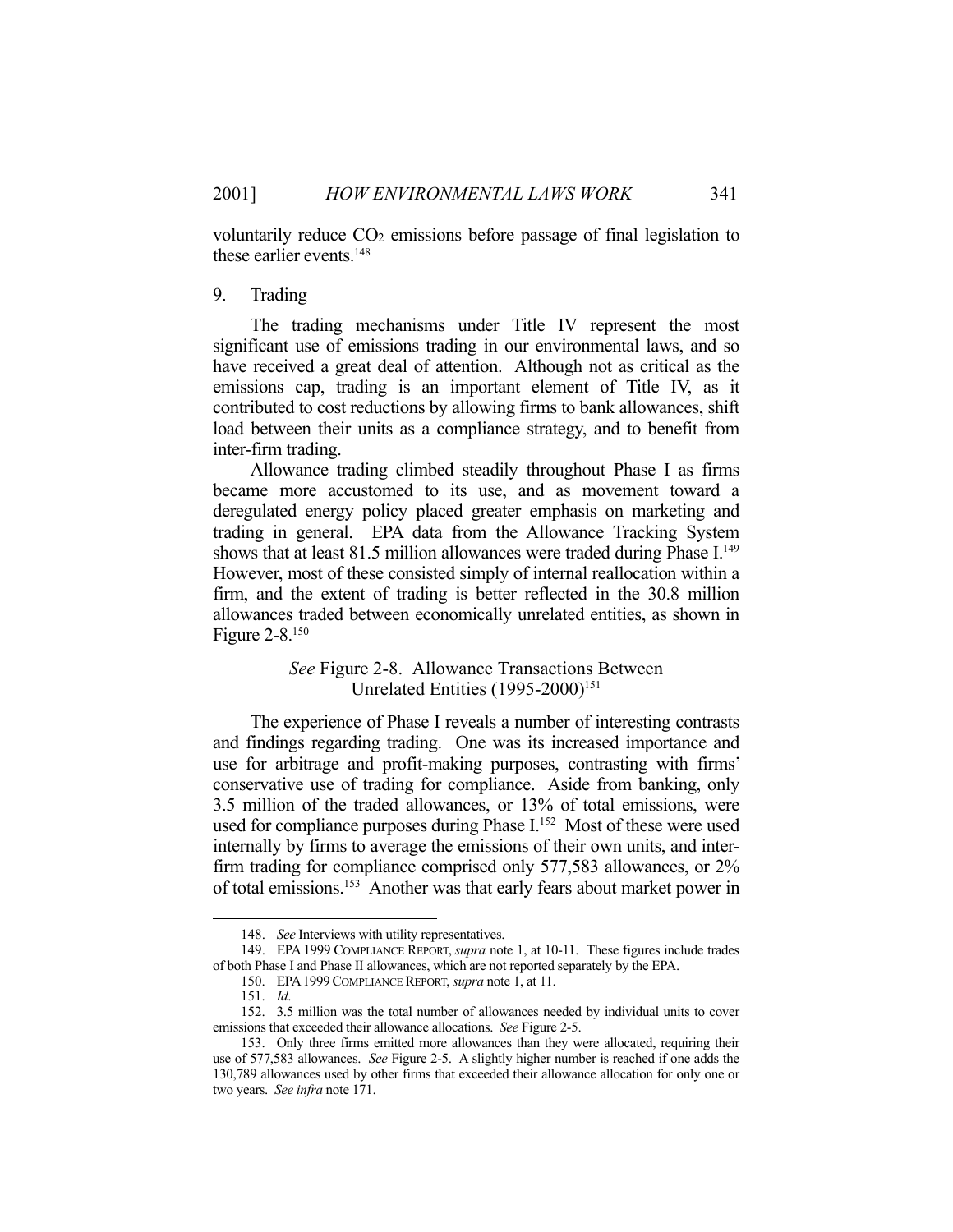trading, or the creation of emissions hot spots, never materialized. Finally, the effect of trading in creating a price for a ton of emissions reduction allowed the greater integration of an environmental parameter into the economic decision-making of firms.

 Before examining the use of trading in Phase I, it is important to note the relationship of trading to the emissions cap. The cap is arguably the more important element of Title IV, as it creates the environmental integrity and much of the economic efficiency in the program. The cap also creates the context in which trading can take place through allowances, which combine far greater opportunity for trading, lower transaction costs, and greater environmental integrity than the previous forms of credit trading. This commodity-like nature of allowances allows trades to be made without government presence, and creates some of the important environmental and economic benefits of allowance trading.

## a. Establishment of the Trading System

 The growth of trading has been influenced by the annual EPA auction of allowances and the role of an independent community of allowance brokers who facilitate allowance transactions. The initial 1993-1994 period of trading was marked by relatively little trading and uncertainty in the market.<sup>154</sup> Roughly 50% of allowance transactions were made through the official EPA auctions, which provided an early signal of the unexpectedly low price of compliance. Allowance prices, however, varied between the auction and private deals, indicating an immature market.155 Confirming firms' lack of familiarity with the market, most trades were made through brokers, and different brokers charged commissions of \$3.50 to \$10 per allowance in this period.<sup>156</sup>

 Today, about 6 to 10 million allowances are traded annually between separate entities, largely through private transactions. Only 2% of transactions take place through the EPA auction.157 However, the EPA helps establish a secure market through its Allowance Tracking System, which records allowance transactions, typically within twenty-four hours.<sup>158</sup> Prices are transparently quoted in several privately maintained

 <sup>154.</sup> EPA1999COMPLIANCE REPORT, *supra* note 1, at 11.

 <sup>155.</sup> Ellerman, *supra* note 55, fig. 1, at 6.

 <sup>156.</sup> *See* Interviews with emissions brokers. One firm charged \$10 per allowance in this early period, and sold a significant share of the early allowances, but provided considerable technical and strategic advice along with the allowance sale.

 <sup>157.</sup> Only 150,000 allowances are traded in the EPA auction, which was about 2% of the 10 million allowances traded in 1999. *See* Figure 2-8.

 <sup>158.</sup> Clean Air Act, 40 C.F.R. § 73.30 (2000). *See* Joseph A. Kruger et al., *A Tale of Two Revolutions: Administration of the SO2 Trading Program*, *in* EMISSIONS TRADING 115, 121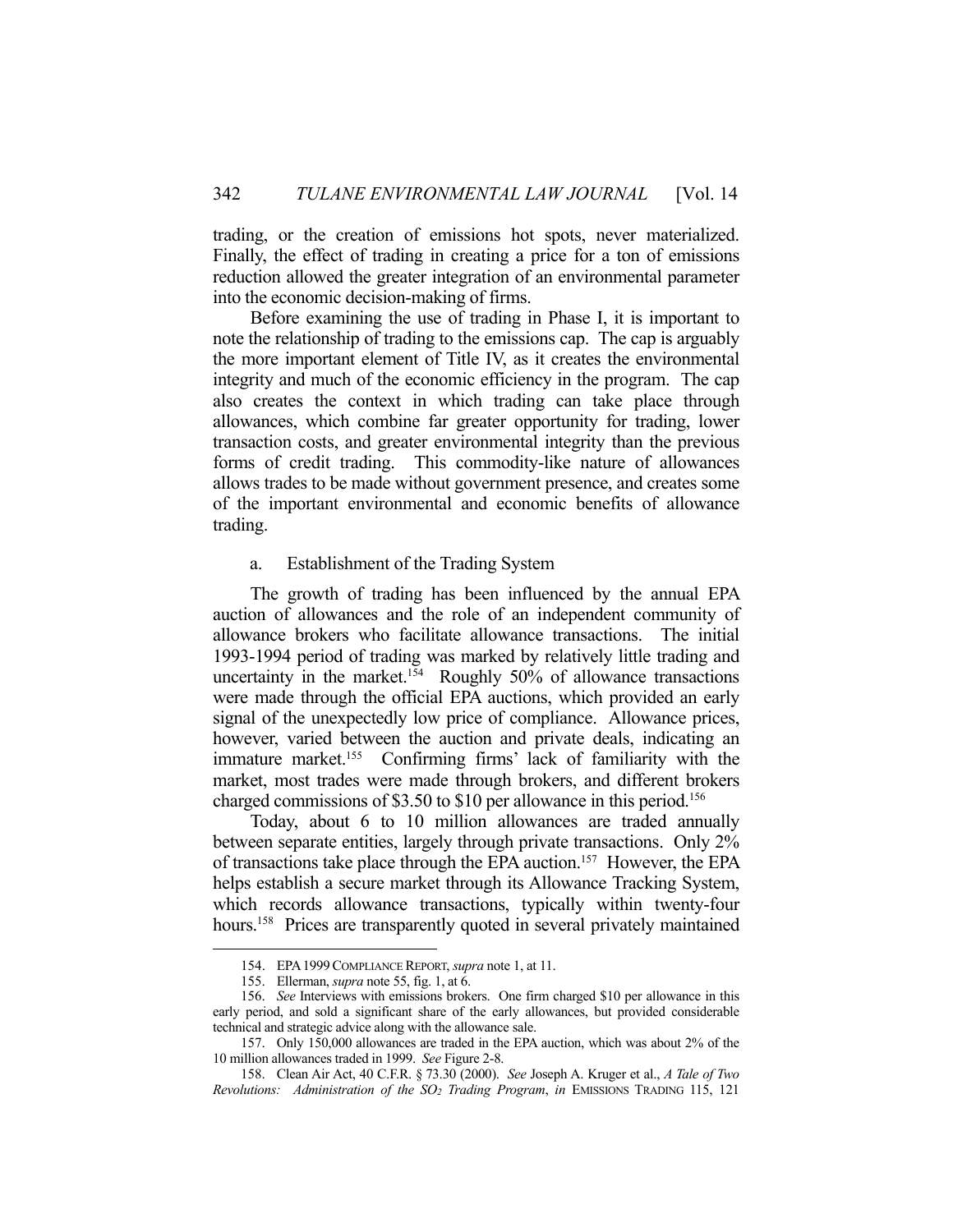indexes, and the consistency of prices is high.159 One aspect of firms' increased familiarity with trading is the decreased fraction of trades made through brokers today. Direct trades made by utilities have climbed from a negligible amount in 1994-1997 to an amount equal to the total made through brokers. This trend is also reflected in the commission charged by brokers, which has steadily declined to \$1 per ton in 1995, \$0.50 per ton in 1997, and \$0.20 per ton in 1999.<sup>160</sup>

 One of the early concerns during the creation of Title IV was that allowances simply would not be available, due to hoarding or other market power problems. This concern led to inclusion of the provisions for an allowance auction and a guaranteed reserve of allowances priced at \$1500.161 However, there has been widespread liquidity throughout Phase I, assisted by the independent community of emissions brokers.<sup>162</sup>

b. Use of Trading

 Allowance trading encouraged utilities to seek out "least-cost" compliance options among their plants in order to minimize the cost of compliance. Such strategies can be clearly seen in firms' decisions to install scrubbers on the largest plants, where the cost per ton of emission reductions would be the lowest; or to switch those plants closest to existing rail or water transportation to low-sulfur coal, thereby minimizing the cost of the transported coal.<sup>163</sup> The benefits of trading have the potential to be significant, as most studies have shown great variability in the cost per ton of emissions reductions at various plants.<sup>164</sup>

 The extent of trading depends greatly on the definition of trading. As shown in Figure 2-8, over 30 million allowances were traded between discrete entities, but in contrast only 3.5 million allowances were used for compliance purposes by units to emit above their allowance

 <sup>(</sup>Richard F. Kosobud ed., 2000) (noting that the "EPA processes about 90% of allowance transactions within 24 hours of receipt, using just two Acid Rain staff.").

 <sup>159.</sup> EPA1999COMPLIANCE REPORT,*supra* note 1, at 10 (showing allowance price indexes of Fieldston Publications and Cantor Fitzgerald).

 <sup>160.</sup> Carlton J. Bartels, *Turning Gas into Cash*, ENVTL. FIN. 32 (Nov. 1999); ELLERMAN ET AL., *supra* note 10, at 167 n.4.

 <sup>161.</sup> Each year approximately 3% of allowances are withheld from units to be auctioned, and a limited reserve of allowances are guaranteed to be available at a price of \$1500, to ensure the availability of at least a small number of allowances. 42 U.S.C. § 7651o (1994); *see also* ELLERMAN ET AL., *supra* note 10, at 169 n.5.

 <sup>162.</sup> *See* Interviews with emissions brokers; *see also* Bartels, *supra* note 160.

 <sup>163.</sup> *See* Interviews with utility representatives; *see also* ELLERMAN ET AL., *supra* note 10, at 129-36.

 <sup>164.</sup> GAO 1994TRADING, *supra* note 54.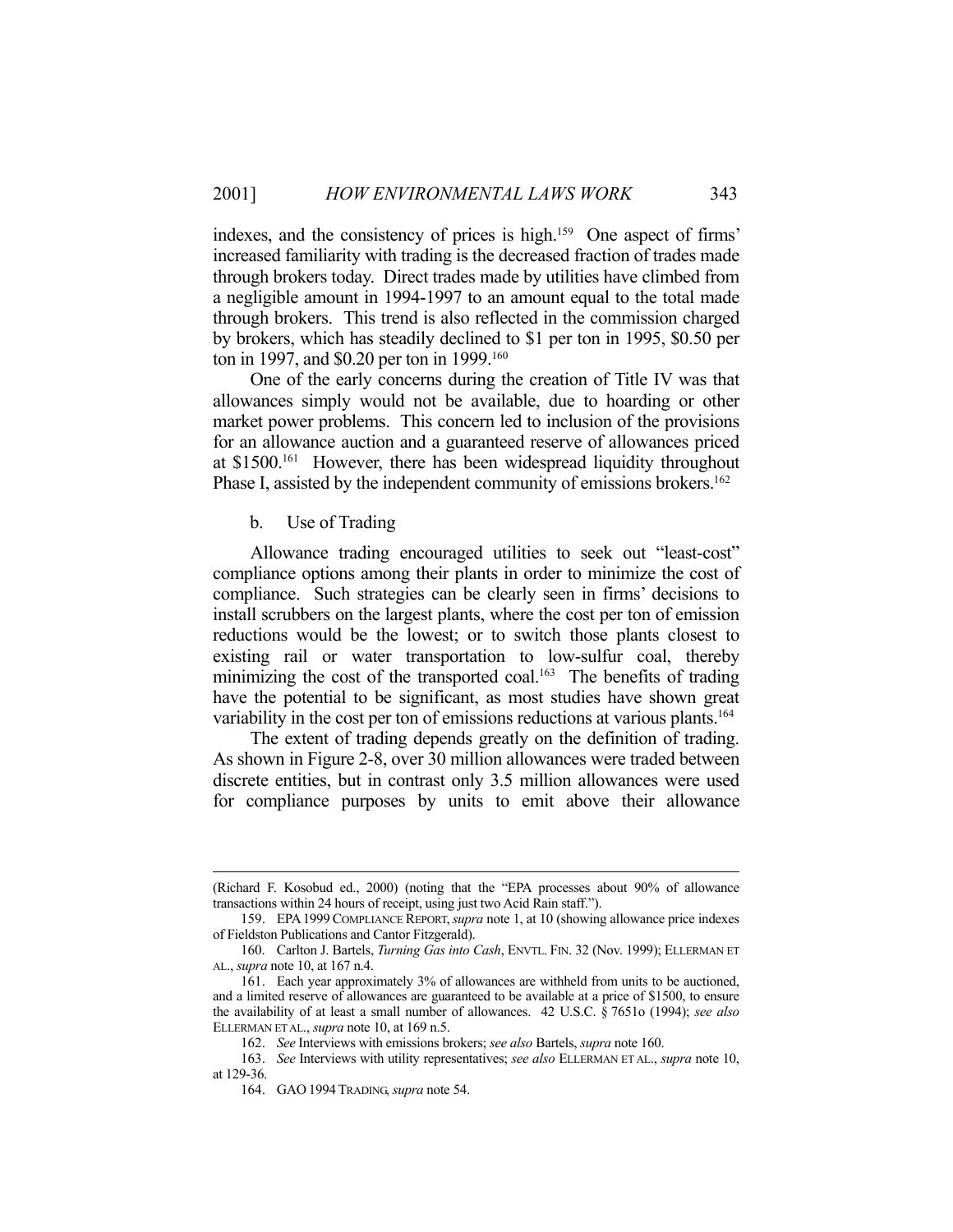allocation.165 Almost all of this use was for averaging, or trading between units owned by the same firm, and only 708,372 allowances were used over all of Phase I to allow firms to exceed their allowance allocation in any one year.<sup>166</sup>

 The use of the trading provisions at the unit level is shown by Figure 2-9, which compares actual emissions of the 372 units in the program all five years with their allowance allocations. The figure shows that a majority, or 244 units, emitted lower than their allocated level and banked allowances, while 128 units emitted over their allocated level and used excess allowances generated by other units for compliance.

*See* Figure 2-9: Difference Between SO<sub>2</sub> Emissions and Allowances, Phase I Units (1995-1999)<sup>167</sup>

c. Compliance Trading

 Notwithstanding the greatly increased use of trading, firms' use of trading for compliance purposes was relatively unchanged throughout Phase I, and remained conservative. Firms made major use of only two potential compliance uses of trading, those of banking and intrafirm averaging, and made less use of interfirm trading than may have been dictated by purely economic factors.

i. Banking

 The most extensive use of the trading provisions in Title IV was inter-temporal trading or banking, described earlier. Banking, or saving allowances, accounted for almost 75%, or 10,518,211, of the 14,031,943 allowances created by the 244 units that emitted below their allowance allocations.168

ii. Averaging

 Firms made considerable use of the opportunity to trade allowances between different units for the purpose of intra-firm averaging. Almost 60%, or thirty of the fifty-one firms, used averaging to achieve compliance over the five years of the program, and even more used averaging to allow a unit to emit over its allowance total for at least one

 <sup>165.</sup> *See* Figure 2-5 (showing that only 3,541,045 allowances were used by units to emit over their allowance allocations).

 <sup>166.</sup> *See infra* note 171.

 <sup>167.</sup> Data derived from analysis of EPACOMPLIANCE REPORTS, 1995-1999.

 <sup>168.</sup> *See* Figure 2-4.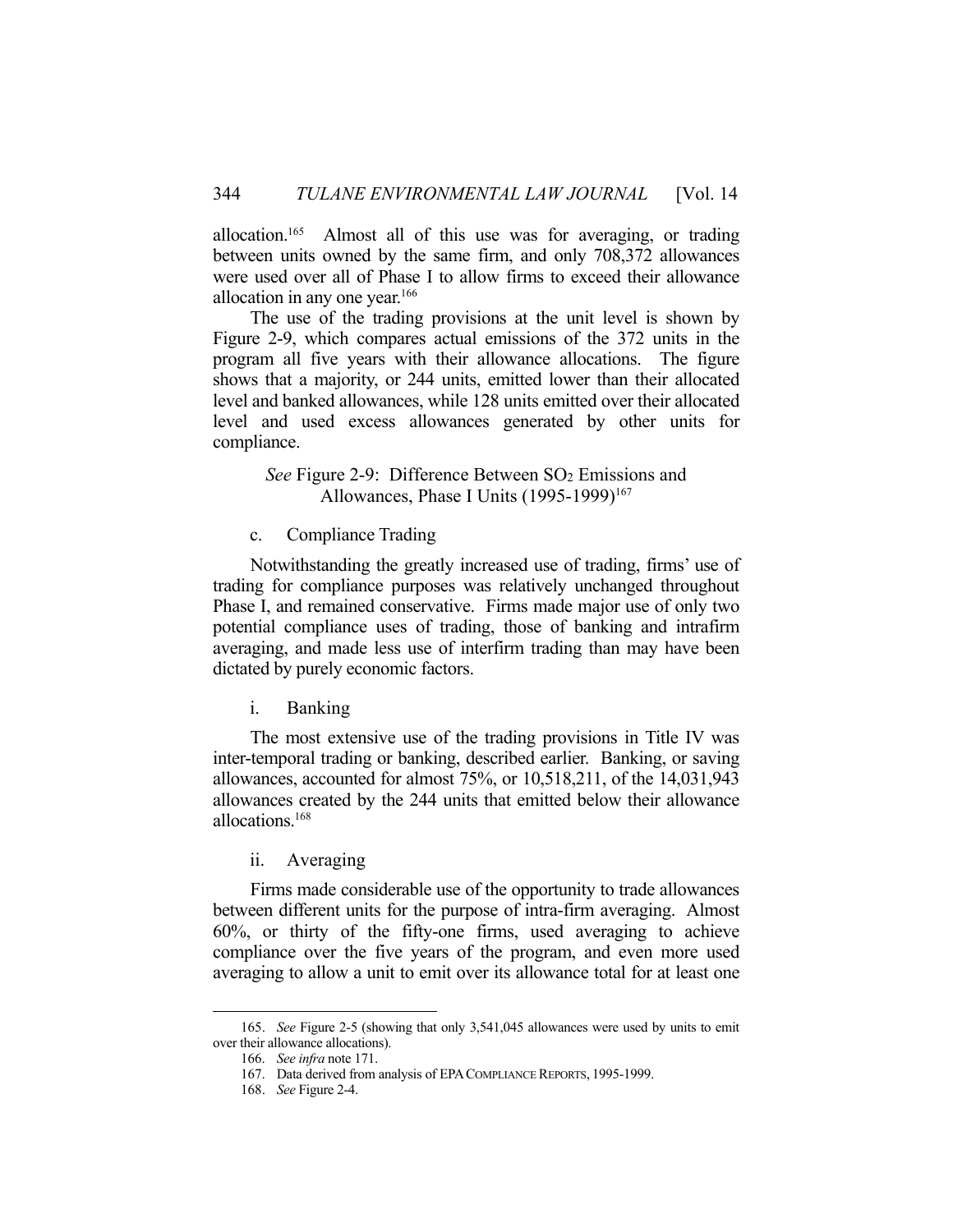year.169 For instance, all of the forty-nine units owned by the Southern Company emitted below their allocations over the five year period, but a few required allowances to meet their compliance obligations in one or more years.<sup>170</sup>

#### iii. Inter-firm Trading for Compliance

 Inter-firm trading of allowances for compliance purposes totaled only 708,372 allowances during Phase I, or less than 3% of total emissions.<sup>171</sup> Despite the growing level of trading, only one utility, Illinois Power, relied extensively on allowances to meet its compliance obligations in Phase I, emitting 44% over its allocation.<sup>172</sup> Only two other firms made net allowance purchases during Phase I: Tampa Electric emitted 14% over its allocation, and Duquesne Power emitted 4% over.173 An additional twelve firms used inter-firm trading to emit more than their allowances in a given year, but in all cases only did so for one or two years, and emitted below their allocation for Phase I as a whole.174

 In large part, the limited interutility trading reveals a bias towards autarkic behavior by firms in their environmental strategies. However, several specific problems discouraged such trading. The most important involved state public utility regulations, which typically required that gains or losses generated by trading be refunded to ratepayers as an element of fuel cost.<sup>175</sup> A second disincentive is the tax treatment of

1

 173. The excess emissions were: Illinois Power, 503,208; Tampa Electric, 60,138; Duquesne 14,237. *See* Figure 2-5.

174. *See supra* note 171.

 <sup>169.</sup> *See* Figure 2-5 (showing ELI analysis of unit data in EPA1999 COMPLIANCE REPORT, *supra* note 1).

 <sup>170.</sup> *Id.*

 <sup>171.</sup> The total use of allowances by firms to emit more than their allowances in any one year was: Illinois Power, 503,208; Tampa Electric, 60,138; Duquesne 14,237, and all others 130,789. *Id.* These 708,372 allowances used by firms to cover their allowance deficit during Phase I is 2.6% of Phase I's 26.5 million tons of total emissions. Data from ELI analysis of EPA COMPLIANCE REPORTS 1995-1999.

 <sup>172.</sup> This situation occurred primarily due to political, and not economic, considerations concerning the 1900 MW Baldwin Plant, responsible for most of Illinois Power's emissions. The Baldwin plant burned local high-sulfur coal, with emissions over 5 lb/mmBtu. There was political opposition from coal miners and the legislature to closing these mines and allowing the plant to switch to low-sulfur coal. Illinois Power initially started to build a scrubber at Baldwin, although according to some sources this was simply to appease the local legislature and in-state coal miners. Ultimately, Illinois Power stopped building the scrubber, and instead used allowances for compliance throughout Phase I. *See* Interviews with government regulators and environmental groups. Illinois Power has now achieved a 90% reduction in SO<sub>2</sub> at Baldwin by shifting to low-sulfur coal at the advent of Phase II. ST. LOUIS POST-DISPATCH, Nov. 13, 1998.

 <sup>175.</sup> ELLERMAN ET AL., *supra* note 10, at 193 ("[A]cross all states issuing regulations, public utility commission regulations on allowance-trading activity largely require that 100% of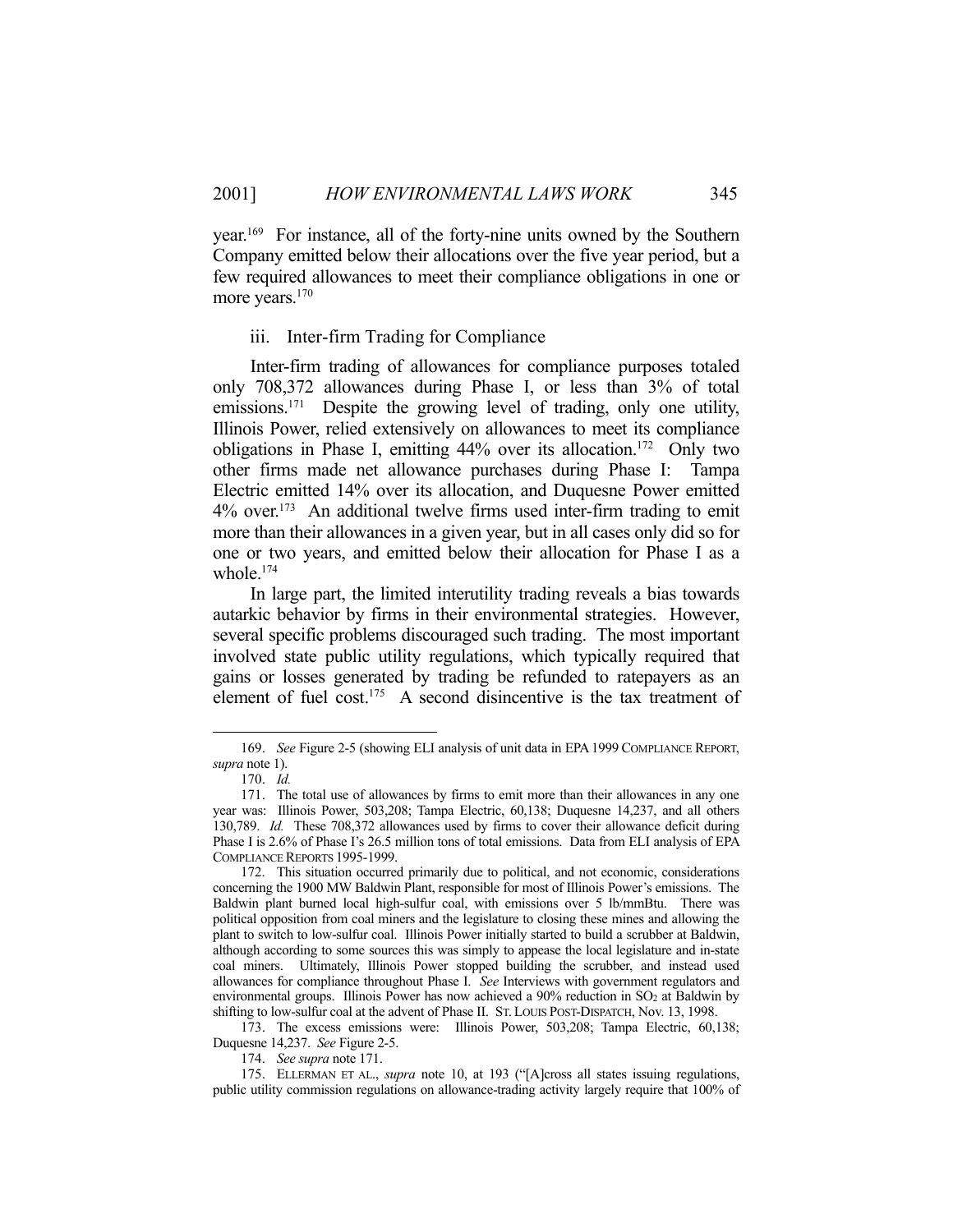allowances. The Internal Revenue Service considers allowances to have a zero cost basis, since they are allocated for free.<sup>176</sup> This imposes a large tax on the first seller of an allowance, creating a significant disincentive. Discussions with several utilities showed that this was a serious constraint for some firms, but not for others that had offsetting tax credits or other special situations that avoided tax consequences.<sup>177</sup> Thirdly, public opposition to trading in the early years of the program led some utilities, such as TVA, to limit buying or selling allowances for compliance.178

## d. New Paradigm of Trading and Arbitrage Trading

 Trading of energy-related commodities such as power, fuels, and emissions has been at the center of the revolution in the power sector as many states have initiated deregulation to a market-based system for the generation and marketing of power.<sup>179</sup> In this new, competitive era, firms' use of trading has also evolved, with many firms commencing to trade for arbitrage or profit-making purposes as well as compliance.<sup>180</sup> The increased emphasis on marketing and trading in many firms has led to a major realignment in which the generation division within a firm may no longer dictate terms to the traders, but vice-versa.<sup>181</sup>

 Arbitrage trading by some firms has become significant, with allowances regarded as an asset that can lead to profits through trading, especially if combined with fuel and energy trading.<sup>182</sup> This new attitude

both expense and revenues be returned to the ratepayers."). *See generally* Elizabeth M. Bailey, *Allowance Trading Activity and State Regulatory Rulings: Evidence from the U. S. Acid Rain Program*, *at* web.mit.edu/afs/Athena.mit.edu/org/c/ceepr/www/workingpapers.htm (Mar. 1998) (analyzing public utility trading in response to state regulation).

 <sup>176.</sup> *See* Gary Hart, *Roadblocks to an Optimal Trading System*, ENVTL. FIN. 26, 26 (May 2000), *available at* http://www.emissions.org/publications/member\_articles/index.html. "The potential tax policy consequences coupled with the direct refunding of the remaining proceeds to customers . . . . have led many utilities to hold, or bank, allowances for future compliance and not participate fully in the allowance market." *Id.*

 <sup>177.</sup> *Id.*; *see also* Interviews with utility representatives. One practice of utilities was to make a six-month loan of allowances to brokers or other utilities to trade, which is tax-free. The allowances would be repaid by the broker with interest in an additional amount of allowances, such as 5%. *See* Hart, *supra* note 176, at 26. Although this was a way of making profits from allowances holdings, it has little relevance to compliance.

 <sup>178.</sup> TVA's board of directors adopted a no-trading policy after negative publicity on its participation in one of the very first SO2 allowance trades in 1992. *See* Matthew L. Wald, *Utility Is Selling the Right to Pollute*, N.Y. TIMES, May 12, 1992, at A1 (criticizing the firm's participation in the allowance trade).

 <sup>179.</sup> *See Energy Survey*, THE ECONOMIST, Feb. 10, 2001, at 11.

 <sup>180.</sup> *See* Interviews with emissions brokers and utility representatives.

 <sup>181.</sup> *See* Vito Stagliano & Sarah Emerson, *Energy Trading: The Market's Response to Deregulation*, RESOURCES 127 (Spring 1997); *see also* Interviews with utility representatives.

 <sup>182.</sup> *See* Interviews with utility representatives.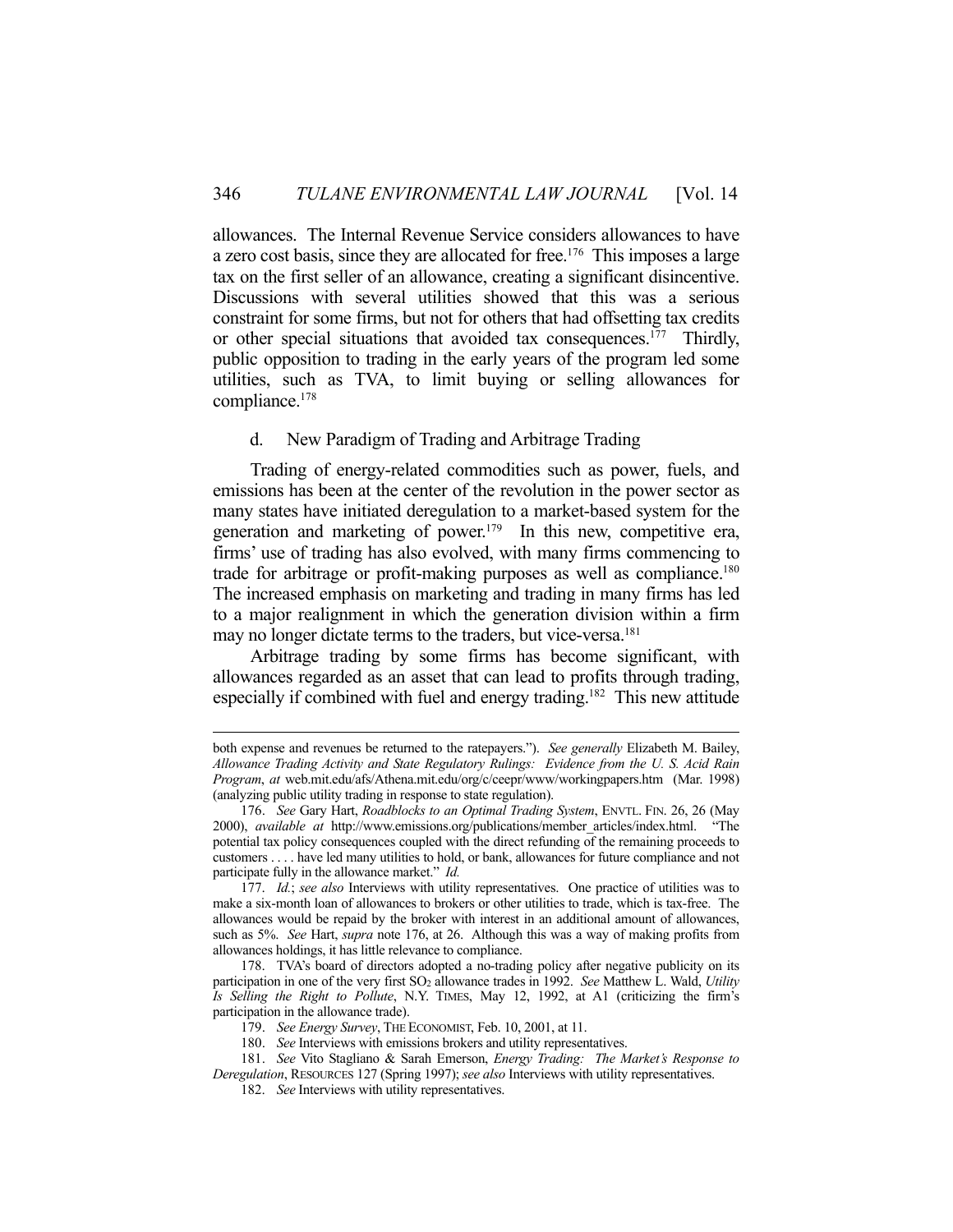toward trading has been assisted by practices such as six-month tax-free loans of allowances between utilities and brokers that the broker uses for trading, and then repays to the utility with additional allowances as interest.183 Such arbitrage trading is neutral in terms of the environment, and helps to explain the difference between the 30.8 million allowances traded between distinct entities in Phase I, and the only 3.5 million traded for actual compliance purposes.

 The enormous importance of trading to some firms is reflected in the placement of emissions trading authority in the corporate structure. The allowance trading function was traditionally located in the company's environmental department, after which it was shifted in some firms to the fuel-purchasing department where allowances are bought and sold along with other commodities like coal. Today, many electricity-generating companies have established a division or separate corporate entity for trading energy-related commodities.184 Some smaller firms with particularly active programs may generate as much gross revenue from such trading as they do selling electricity.<sup>185</sup>

e. Trading Helped to Integrate Environmental and Economic Issues

 A potentially profound influence of trading on compliance behavior is its effect in establishing a market price for a ton of reductions. This has allowed a greater integration of environmental and certain economic aspects of the industry and, some claim, allowed far greater integration of environmental considerations into overall business decisionmaking.186

 The most evident example of this integration is that allowance prices are today fully integrated into the price of coal: the sulfur premium for coal tracks the allowance price, and coal suppliers now bundle allowances with their coal.<sup>187</sup> This integrates the environmental

 <sup>183.</sup> *Id.*; *see also* ELLERMAN ET AL., *supra* note 10, at 178 (discussing allowance swapping).

 <sup>184.</sup> *See* Interviews with utility representatives

 <sup>185.</sup> *See* Interviews with emission trading representatives of utility companies. Cinergy, a larger firm, reported revenues of \$640 million from its trading subsidiary, about 11% of its total 1998 revenues. CINERGY CORP., 1998 FINANCIAL REPORT & 1999 PROXY STATEMENT C-20, C-26 (1999).

 <sup>186.</sup> *See* Interviews with emission trading representatives of utility companies and indepen-dent emissions brokers.

 <sup>187.</sup> The allowance system allows coal suppliers to "bundle" allowances with their coal to meet emissions limits or utilities' demands. The opportunity to profit through arbitrage trading if coal prices are out of line with allowance prices ensures a relatively high degree of consistency between allowance prices and the sulfur premium. Coal suppliers have opened accounts in the EPA's Allowance Tracking System and trade allowances to bundle them with coal supplies.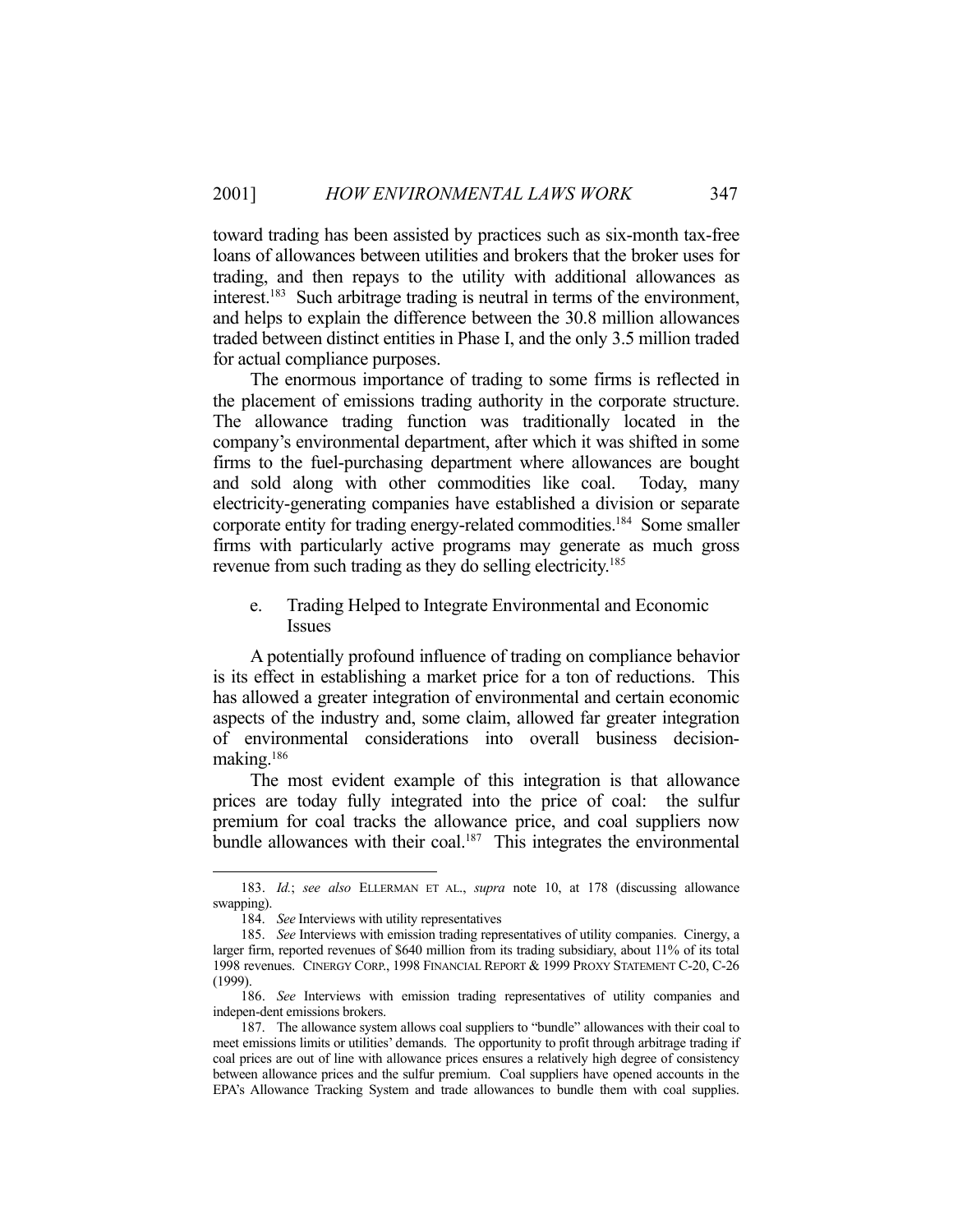effects of coal into its price, and hence into all firm decisions about fuel cost and efficiency. It also creates an even cline in the sulfur premium that contributes to a competitive coal market. A second example is that allowance prices are regularly updated in the dispatch models that dictate which of a firm's plants will operate at any time.<sup>188</sup> Again, this fully integrates an environmental parameter into one of a firm's key ongoing economic decisions. Neither of these integrations would be possible under rate standards, and both show how cap-and-trade systems continue to exert dynamic effects on a continuing basis long after the effective date of the regulations.

 Some argue further that creating a price for pollution causes a revolution in compliance behavior because it broadly moves consideration of pollution effects into mainstream company decisions.<sup>189</sup> By allowing companies to profit from trading allowances, they argue that firms begin to view environmental compliance as another arena for competition, lowering resistance to regulation by firms that perceive they may out-compete other firms in this arena. Achieving these positive effects is assisted if the company's accounts reflect the market value of allowances, instead of carrying them at zero basis if they are allocated for free. Once the cost of allowances is reflected in the accounts, the pollution consequences of actions may affect all economic decisions made by a firm.

 One regulatory factor that appears to be critical in achieving this integration is the ability to freely trade allowances with minimal transaction costs or delay. This creates a market price through a competitive and transparent trading market that is national in scope with no restrictions or limits on trades. Because of the cap-and-trade system, this can be done while maintaining very high environmental integrity.190

#### 10. Phased Structure Caused Problems

 Title IV created a two-phased structure that regulated only certain generating units in Phase I. However, because of the interconnected nature of the electricity grid, this created the potential for these units to

These practices tie in the price of coal with other compliance strategies, and so achieve economic efficiency and least-cost compliance. *See* ELLERMAN ET AL., *supra* note 10, at 255-57.

 <sup>188.</sup> *See* Interviews with environmental compliance representatives of power generation firms. Many update allowance prices on a monthly basis.

 <sup>189.</sup> The discussion in the following paragraphs is derived from confidential interviews with industry sources.

 <sup>190.</sup> The cap assures environmental quality, while the strict monitoring and penalty provisions assure the integrity of trading. The allowance method, unlike credit trades, also means that no government pre-approvals are needed that would slow trades and add significant transaction costs.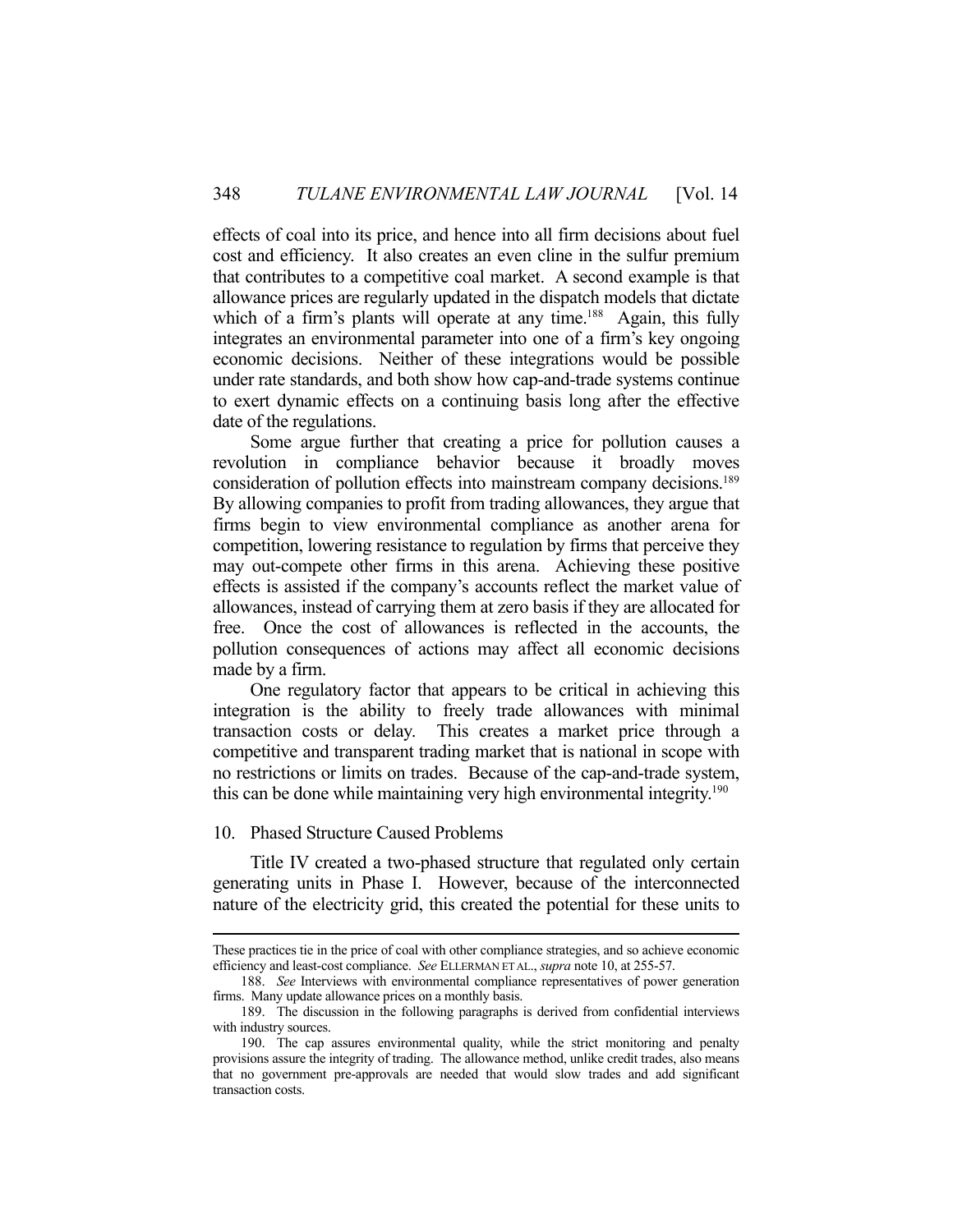transfer generation and therefore emissions to other units not included in Phase  $I^{191}$  Title IV's rules partially prevent this practice by requiring firms to utilize their Phase I plants at least to the level at which they were operated during the baseline period.192 However, they did not prevent firms from meeting the increased demand for energy that occurred during Phase I by increasing the use of Phase II generating units proportionally more than Phase I units.

 The MIT Center for Energy and Environmental Policy Research analyzed utilization levels in the years 1995-1997, and concluded that firms did indeed shift some utilization due to growth from Phase I to Phase II units, leading to greater  $SO<sub>2</sub>$  emissions over time.<sup>193</sup> These actions actually reduced Phase I emissions by a total of 427,590 tons, as the Phase II units were generally cleaner.<sup>194</sup> However, it allowed the Phase I units to bank an additional 1,159,995 allowances, potentially creating a net difference of 732,404 additional tons of emissions over time.<sup>195</sup> These problems indicate that phasing of power plants in a regulatory system is difficult at best, and if done again, more sophisticated rules need to be developed.

### 11. Environmental Effects or "Hot Spots" from Trading

 Concern has been expressed that Title IV's allowance trading system could result in "hot spots," or areas of localized high pollution levels, by allowing heavily emitting units simply to buy allowances instead of reducing emissions.196 The results of Phase I reveal that allowance trading had a relatively small effect in shifting emissions, with

 <sup>191.</sup> While Phase I achieved early reductions, it created a problem due to the interconnectedness of all electricity generating firms. Firms could potentially reduce emissions at Phase I units simply by generating more electricity at other units that would not be covered until Phase II. *See* BRIAN MCLEAN, EPA, PUB. NO. EPA 95-RA12004, LESSONS LEARNED IMPLEMENTING TITLE IV OF THE CLEAN AIR ACT 7 (1995). Further, as described *infra* in Part II.C.8, the substitution provisions also likely resulted in excess Phase I emissions.

 <sup>192.</sup> *See* 42 U.S.C. § 7651g(c)(1) (1994); Clean Air Act, 40 C.F.R. § 72.2 (2000).

 <sup>193.</sup> Susanne Schennach, *The Effect of Title IV on SO2 Emission and Heat Input*, *in* MARKETS FOR CLEAN AIR: THE U.S. ACID RAIN PROGRAM 323 (Ellerman et al. eds., 2000); ELLERMAN ET AL., *supra* note 90, at 50; E-mail from A. Denny Ellerman, Executive Director, MIT Center for Energy and Environmental Policy Research, to Byron Swift, Environmental Law Institute (Dec. 29, 1999) (on file with author) (calculating that 7% of heat input was transferred from Phase I unscrubbed units to Phase II units, and the emissions transferred to Phase II less the emissions reductions in Phase I).

 <sup>194.</sup> *See supra* note 193.

 <sup>195.</sup> *Id.*

 <sup>196.</sup> Byron Swift, *Allowance Trading and SO2 Hot Spots—Good News from the Acid Rain Program*, 31 ENV'T REP. 954 (May 12, 2000), *available at* http://www.epa.gov/airmarkets/ articles/so2trading-hotspots\_charts.pdf.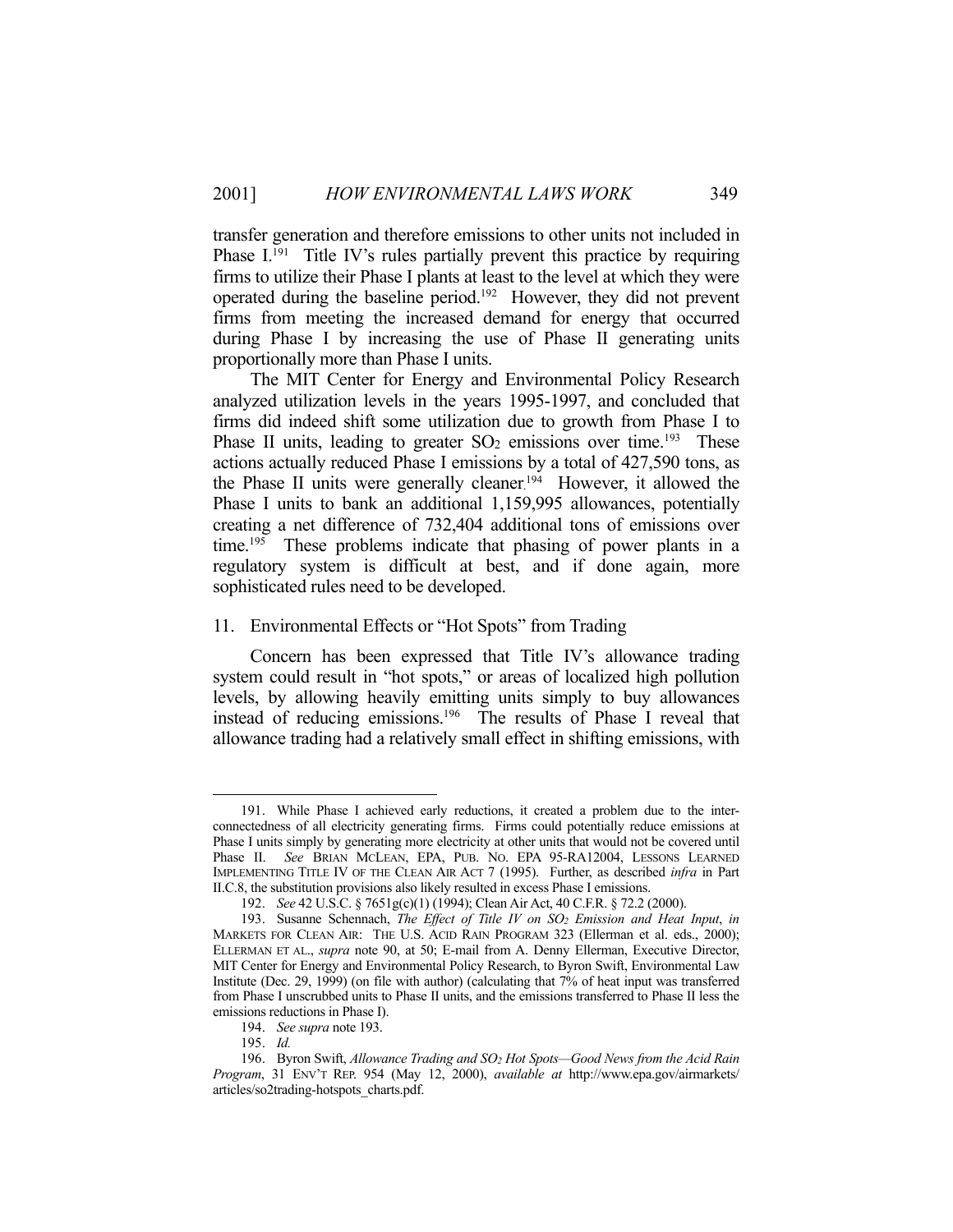a slight tendency towards cooling hot spots, not creating them.<sup>197</sup> Since local pollutant levels depend primarily on the overall stringency of regulation, together with economic factors such as plant siting, size, and utilization, it appears that rate-based systems may allow greater hot spots than cap-and-trade systems.

 Before examining the results of trading in Phase I, it is important to note that Title IV requires reductions in addition to the existing ambient standards for SO2 that are designed to protect public health in the vicinity of a plant.198 As noted before, many plants met these ambient standards through tall stacks and not emissions reduction, but these ambient standards still exist and serve as a check against SO2 trading ever causing significant hot spots.<sup>199</sup>

 Phase I data indicates there has been relatively little shifting of emissions due to trading. First, as shown in the figure below, emissions were fairly evenly below authorized allocations in virtually all states.

> *See* Figure 2-10: SO2 Allowances Allocated and Emissions by State (1995-1999)<sup>200</sup>

 A second indication of the lack of effect of trading in causing hot spots during Phase I is an EPA analysis of the origin of all allowances actually used at units to offset emissions in the years 1995-1998.201 This study revealed that 81% of allowances actually used originated in the same state as the source, and that net inter-regional trading only constituted 3% of all allowances used.202

 A third way to look at the effects of trading is to review the reductions made at individual plants during Phase I. The data confirms a general prediction made about cap-and-trade programs that they will tend to create incentives for the dirtiest plants to clean up the most, as the per-ton cost of emissions reductions should be lowest where the capital costs of control are spread over the largest number of tons. Figure 2-11 reveals that the largest emitters have reduced emissions the most, with the result of cooling hot spots rather than creating them.

 <sup>197.</sup> *Id.*

 <sup>198.</sup> *See* 42 U.S.C. § 7651 (1994).

 <sup>199.</sup> *See supra* text accompanying notes 17-20.

 <sup>200.</sup> Data derived from analysis of EPACOMPLIANCE REPORTS, 1995-1999.

 <sup>201.</sup> EPA, Clean Air Markets Div. (unpublished data, on file with author) (2000).

 <sup>202.</sup> Even the 3% of interregional trading showed little directionality, often consisting of transfers between neighboring states that happened to cross a regional boundary. *See* Swift, *supra* note 196, at 954-55, 957; U.S. GENERAL ACCOUNTING OFFICE, PUB. NO. GAO/RCED-00- 47 ACID RAIN: EMISSIONS TRENDS AND EFFECTS IN THE EASTERN UNITED STATES (Mar. 2000), *available at* http://www.gao.gov/archive/2000/re00047.pdf [hereinafter GAO 2000 EFFECTS].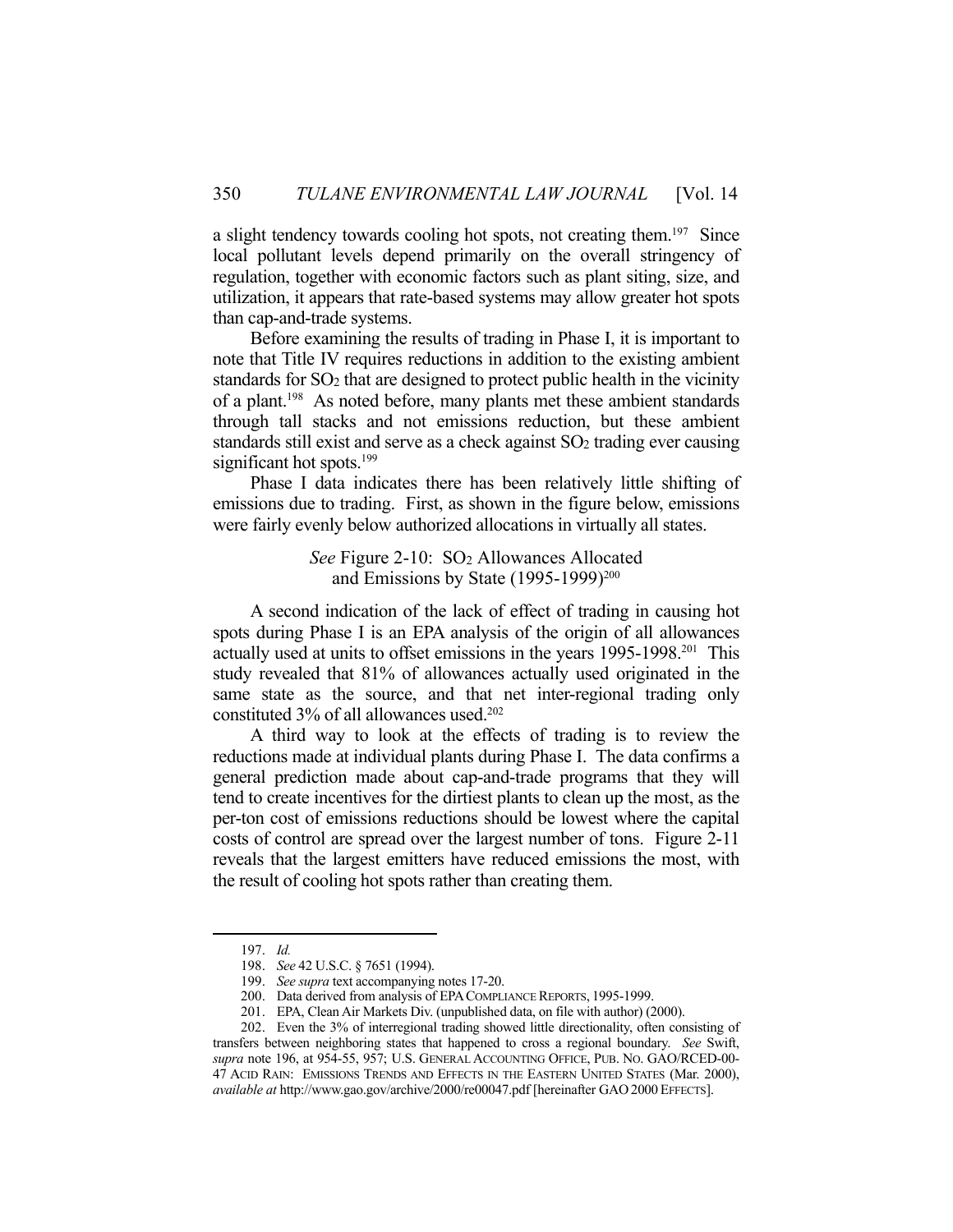1

# *See* Figure 2-11: Allowances vs. Emissions of the Twenty Largest Phase I Plants<sup>203</sup>

 Overall, it appears that localized levels of pollution are determined overwhelmingly by economic factors, notably plant location, size, and utilization. To the extent that regulation has any effect on localized levels of pollution, it is the overall stringency of the regulation that matters, not whether it is achieved by a rate or cap-and-trade system.

### III. REGULATORY PROGRAMS FOR NOX

This Part discusses the standard for nitrogen oxides  $(NO<sub>X</sub>)$ established under Title IV, with reference to other NO<sub>X</sub> regulations applicable to sources in northeastern states and to new sources. Title IV's Phase I NO<sub>X</sub> program has succeeded in many respects. Although litigation delayed the program one year, firms achieved 100% compliance with the standards in every year thereafter.<sup>204</sup> In other ways, however, the program failed to achieve noteworthy results. The standards were relatively weak, and exempted major groups of boilers from coverage. As contemplated by Congress, the standards led firms to do little more than install retrofits of low- $NO_X$  burners on most boilers, limiting innovation to one point in time and to methods that reduced the cost of making the retrofits.

Title IV established the first regulation of NO<sub>X</sub> faced by many existing power plants. Most coal-fired power plants were built before the Clean Air Act of 1970, and so faced few restrictions on NOX emissions, as Clean Air Act regulation focused on new sources.<sup>205</sup> Although states were authorized to regulate existing sources in areas that had not attained the national ambient standards, these tended to be large urban centers; since most coal plants were located outside such areas, few states imposed significant restrictions.206 Major state-level

 <sup>203.</sup> Data derived from analysis of EPA COMPLIANCE REPORTS 1995-1999. Emissions and allowance totals were calculated by summing the emissions and allocations to Phase I affected units within each plant.

 <sup>204.</sup> EPA 1999 COMPLIANCE REPORT, *supra* note 1, at 2; EPA, OTC NOX BUDGET PROGRAM: 1999 COMPLIANCE REPORT 2 (2000), *available at* http://www.epa.gov/airmarkets/ cmprpt/otc99/index.html (last updated Dec. 11, 2000) [hereinafter EPA 1999 OTC NOX COMPLIANCE REPORT].

 <sup>205.</sup> *See* Figure 3-4 for data on age of plants. The 1970 Clean Air Act established federal performance standards for new or modified sources, initially establishing New Source Performance Standards, followed by the more complex New Source Review process in the 1977 Amendments. 42 U.S.C. §§ 7411, 7503 (1994). New Source Performance Standards for  $NO_X$ for boilers and turbines are found at 40 C.F.R § 61 (2000). In contrast, existing power plants were not subject to direct federal regulation until Title IV was passed in 1990.

 <sup>206.</sup> Illinois, for example, only regulated larger existing plants in the Chicago or St. Louis (IL) major metropolitan areas, and imposed fairly lenient NOx standards. These were 0.46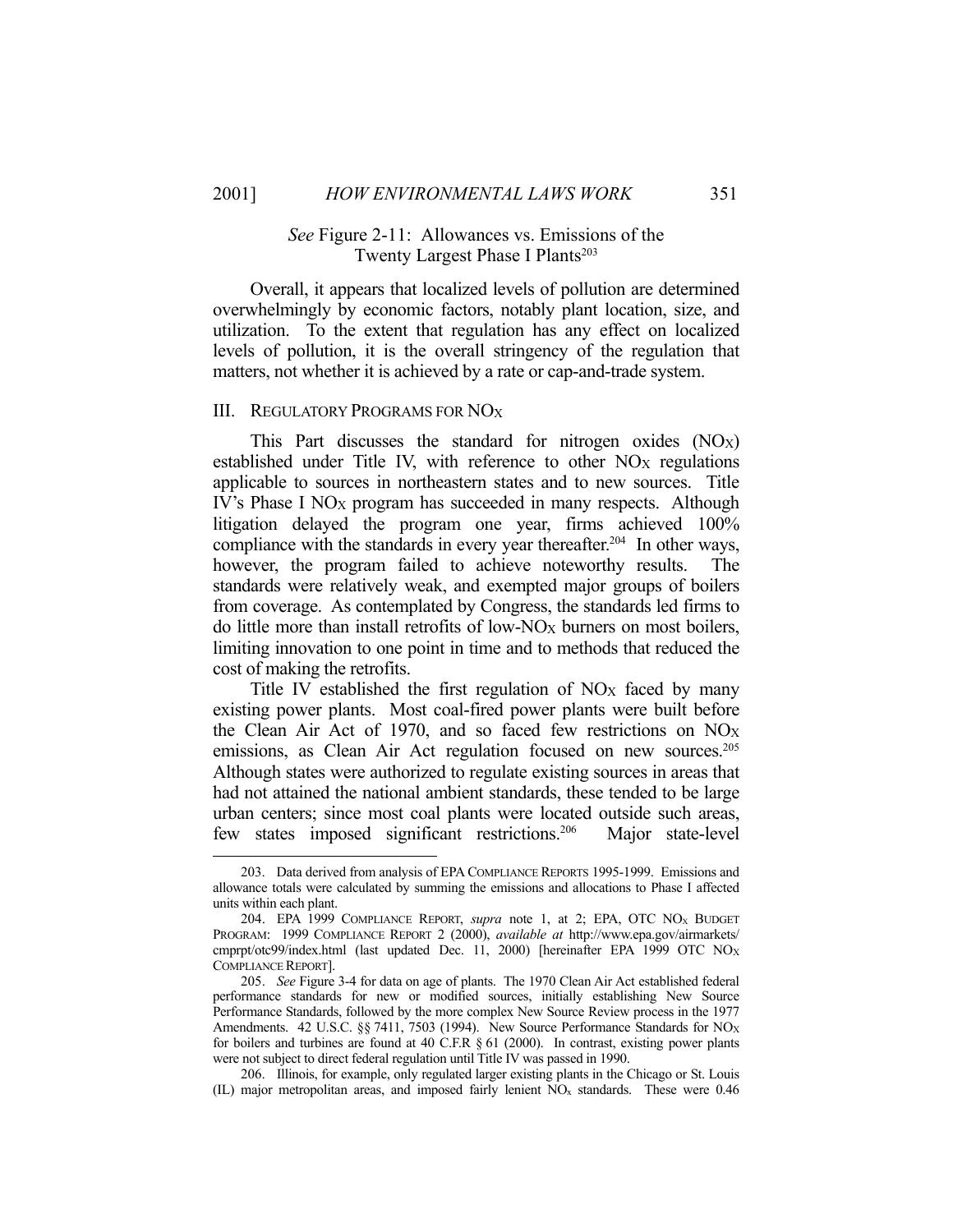regulatory activity on NO<sub>X</sub> did not commence until the 1990s, when scientists began to emphasize the role of  $NO<sub>X</sub>$  in the formation of urban ozone.207

 During the period studied, incentives to firms to make added NOX reductions came primarily from the Ozone Transport Commission (OTC) cap-and-trade program established in 1999,<sup>208</sup> and from new source  $NO<sub>X</sub>$  standards that apply primarily to gas-fired turbines.<sup>209</sup> The OTC program led firms to use a variety of additional technologies to make further  $NO<sub>X</sub>$  reductions, but innovation under the new source standards has focused primarily on end-of-pipe control technologies.<sup>210</sup> The regulatory system for  $NO<sub>X</sub>$  therefore creates a fragmented set of rate standards that impose different limits and compliance burdens on different technologies and far more lenient standards on old versus new sources. This is very unlike the  $SO<sub>2</sub>$  program in which all sources faced the uniform emissions cap and allowance-trading system.211

#### *A. Background*

Nitrogen oxide  $(NOx)$  is a criteria pollutant regulated under the Clean Air Act,<sup>212</sup> and plays a major role in a variety of environmental problems, including acid precipitation, the formation of particulates and ozone dangerous to human health, and damage to plants and agricultural productivity.213 Electricity-generating facilities emitted 6.1 million tons of NOX in 1998, 25% of national emissions, with 88% of these emissions from coal-fired generation.214

kg/MW/hr (0.3 lbs/mmBtu) for gas or liquid fossil fuels, and 1.39 kg/MW/hr (0.9 lbs/mmBtu) for coal. *See* Existing Emission Sources in Major Metropolitan Areas, ILL. ADMIN. CODE tit. 35, § 217.141 (2001). Many other states simply did not develop any standards for existing power plants. *See, e.g.*, 41 KY. ADMIN. REGS. 61 (1981). Compare with standards set for new electric utility steam generating units. 41 KY. ADMIN. REGS. 59:016 (1981). States in the Ozone Transport Region typically did not impose NOX standards on existing plants until March 15, 1994. *See, e.g.*, N.Y. COMP. CODES R. & REGS., tit. 6 § 227-2 (2001). Earlier standards for stationary sources focused on particulates and opacity. *See id.* § 227-1.

 <sup>207.</sup> *See generally* NAT'L RESEARCH COUNCIL, RETHINKING THE OZONE PROBLEM IN URBAN AND REGIONAL AIR POLLUTION (1991) (discussing national policy on the effect of  $NO<sub>x</sub>$  in urban areas).

 <sup>208.</sup> *See infra* Part III.E.1; 42 U.S.C. § 7511c (1994).

 <sup>209.</sup> *See infra* Part III.E.2.

 <sup>210.</sup> *See* Figure 4-2.

 <sup>211.</sup> *See infra* Part III.E.3.

 <sup>212. 42</sup> U.S.C. § 7409(c) (1994).

 <sup>213.</sup> *See* EPA, PUB. NO. EPA-456/F-99-006R, TECHNICAL BULLETIN, NITROGEN OXIDES (NOX), WHY AND HOW THEY ARE CONTROLLED (Nov. 1999), *available at* http://www.epa.gov/ttn/ catc/dir1/fnoxdoc/pdf.

 <sup>214.</sup> EPA EMISSIONS TRENDS, *supra* note 8, at 2-2, 3-4. Vehicles contributed 53% of national emissions, while other fuel combustion contributed 17%. *Id.*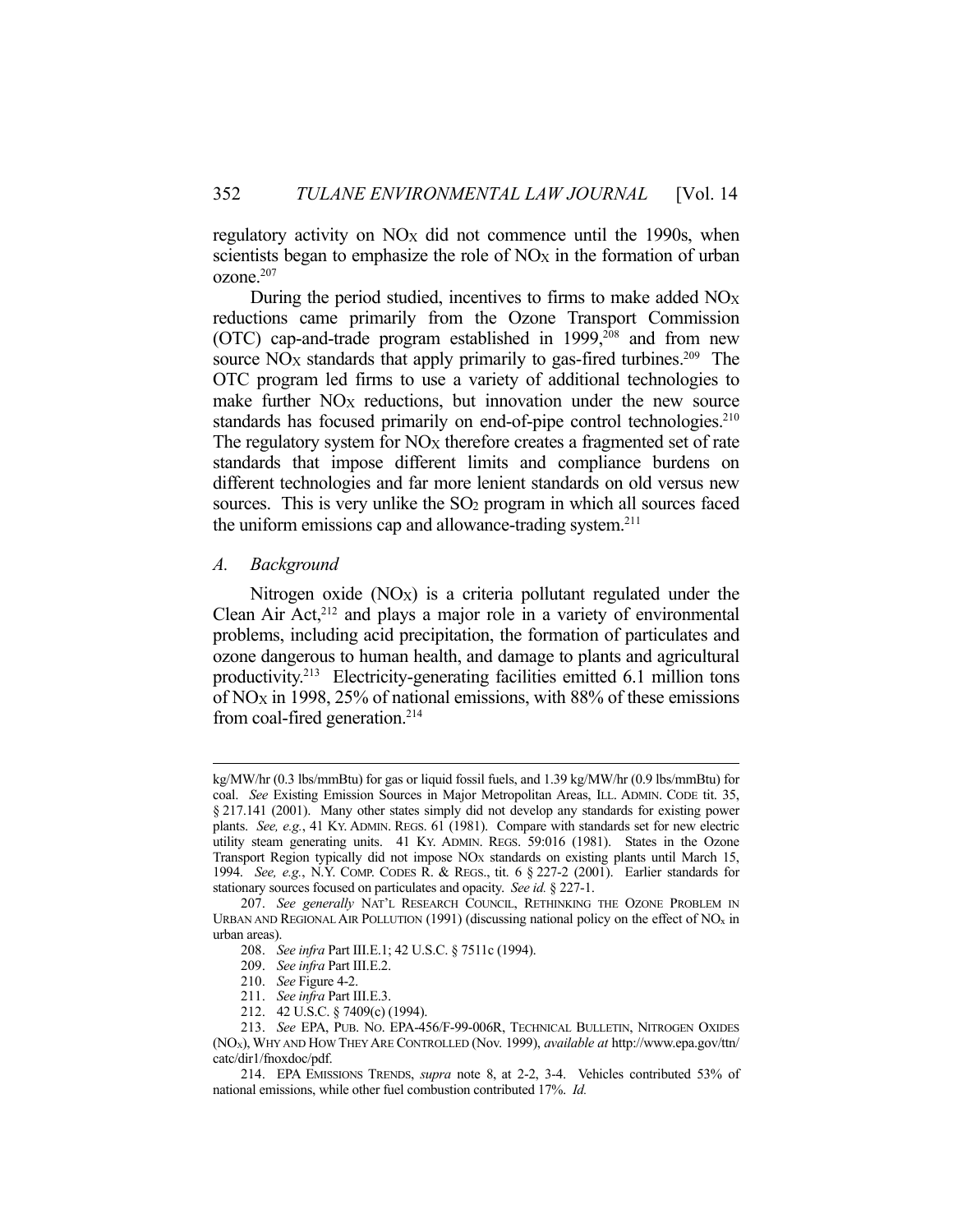The combustion process produces  $NO<sub>X</sub>$  in two principal ways. Fuel NOX is created through oxidization of nitrogen in the fuel, with combustion conditions determining the extent of  $NO<sub>X</sub>$  formation. Thermal NO<sub>X</sub> is created by the reaction of molecular nitrogen and oxygen in the combustion air, and increases with combustion temperature and oxygen content. Fuel  $NO<sub>X</sub>$  can be controlled to a small degree by burning coal with lower nitrogen content, but thermal  $NO<sub>X</sub>$ must be controlled by lowering flame temperature and creating oxygenlean conditions in the combustion process to reduce NO<sub>X</sub> formation.

Low- $NO_X$  burners control fuel and air mixing to reduce peak flame temperatures, and are an economical way to limit the formation of  $NO<sub>X</sub>$ in electricity-generating units.<sup>215</sup> Installing low-NO<sub>X</sub> burners, however, is more difficult in some boiler types than others, and achieves different levels of emissions reductions in different boilers.<sup>216</sup> Because low- $NO<sub>X</sub>$ burners may increase unburned carbon levels, they typically lower boiler efficiency by a few percentage points.<sup>217</sup> In addition to these "combustion controls" that limit  $NO_X$  formation,  $NO_X$  emissions can be destroyed after formation by control technologies.

 Our research found that utilities struggled with the alternatives available for reducing  $NO_X$  emissions. Most had limited experience with most of the later generation low- $NO_X$  burner technology, and there were major concerns over detrimental impacts of low-NO<sub>X</sub> burners on boiler tubes and overall efficiency. Control technologies like Selective Catalytic Reduction (SCR) and Selective Non-Catalytic Reduction (SNCR) at the time were not well proven on a commercial scale nor for large coal-fired units. Also, deregulation was on the horizon and some companies were hesitant to invest capital with a lengthy recovery period. Changing to lower emitting fuels could possibly trigger New Source Review (NSR) requirements and could adversely affect unit efficiency,

<sup>215.</sup> Normally, "[r]etrofitting low-NO<sub>X</sub> burners in wall-fired boilers . . . involves removing the existing burners and providing more space for the installation of the low-NO<sub>X</sub> burners" together with modifications to the waterwall and windbox. "For small furnaces, installation of low-NO<sub>X</sub> burners may cause flames to impinge on the opposite wall of the furnace," causing derating of the unit load and corrosion of the waterwalls. EIA, *Reducing Nitrogen Oxide Emissions: 1996 Compliance with Title IV Limits*, ELEC. POWER MONTHLY, at xv (May 1998), *available at* http://www.eia.doe.gov/cneaf/electricity/nox\_emissions/contents.html.

 <sup>216.</sup> *Id.*

 <sup>217.</sup> Low-NOX burners may increase carbon monoxide and unburned carbon levels, contributing to imbalances in the distribution of air and fuel. Operating low-NO<sub>X</sub> burners with systems that accurately regulate the fuel and air supplies can alleviate these problems. STATE AND TERRITORIAL AIR POLLUTION PROGRAM ADMINISTRATORS & ASSOCIATION OF LOCAL AIR POLLUTION OFFICIALS (STAPPA/ALAPCO), CONTROLLING NITROGEN OXIDES UNDER THE CLEAN AIR ACT: A MENU OF OPTIONS 18 (July 1994) [hereinafter STAPPA/ALAPCO 1994]; Acid Rain Program; Nitrogen Oxides Emission Reduction Program, 57 Fed. Reg. 55,632, 55,639 (Nov. 25, 1992).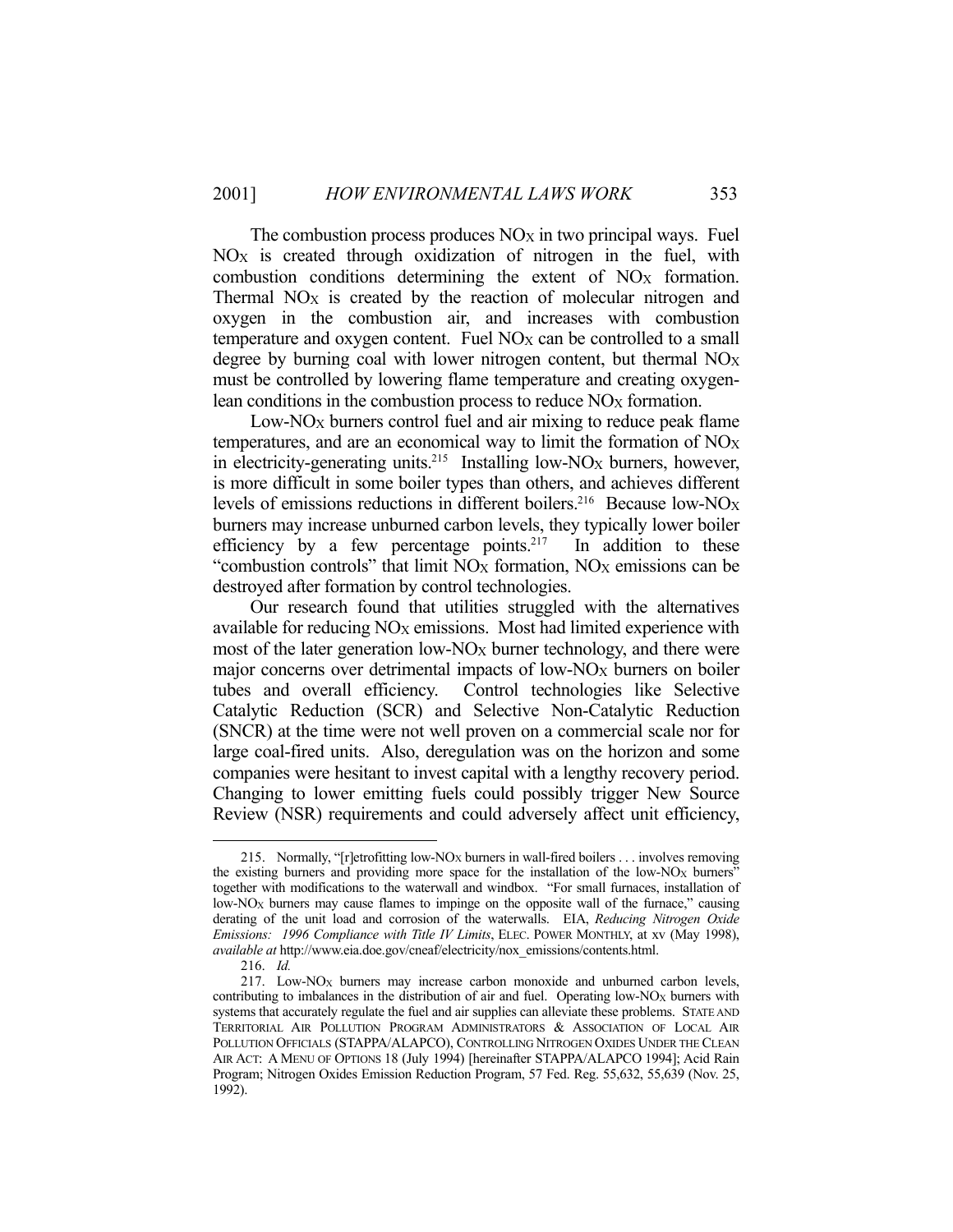driving up production cost and making the unit less competitive. These uncertainties caused firms to delay and minimize expenditures to the extent possible while maintaining their obligation to serve load.<sup>218</sup>

### *B. Title IV NOX Standard and Its Legislative History*

Title IV was designed to cut  $NO<sub>X</sub>$  emissions from utility boilers by 2 million tons from 1980 levels by the year 2000.<sup>219</sup> However, instead of using an emissions cap and allowance-trading system as with  $SO<sub>2</sub>$ , Congress established annual average emission limits for coal-fired electric utility units based on the use of "low-NO<sub>X</sub> burner technology."<sup>220</sup>

Phase I of the  $NO<sub>X</sub>$  program lasted from 1996 through 1999, and applied to the  $265$  wall-fired and tangentially-fired boilers<sup>221</sup> included in the Acid Rain Program as Table A units, or substitution units active on January 1, 1995.<sup>222</sup> The legislation exempts other boiler types from Phase I because low-cost combustion controls such as low- $NO_X$  burner technology were not known to be available for these boilers at the time of passage of the Act.<sup>223</sup> Phase II of the program started in 2000, and includes all other units affected by Title IV.224 Since the units included in Phase I have already made their boiler modifications, they are permanently grandfathered at the lower Phase I standards and not the more stringent Phase II standards.<sup>225</sup>

 Figure 3-1 shows the emissions limits applicable to different boiler types in Phase I and Phase II of the program. Phase I limits for wallfired and tangentially-fired boilers were 0.50 and 0.45 lb/mmBtu, a

 <sup>218.</sup> *See* Interviews with utility representatives.

 <sup>219. 42</sup> U.S.C. § 7651(b) (1994).

 <sup>220.</sup> *Id.* § 7651f(b).

 <sup>221.</sup> Most boilers firing pulverized coal are wall-fired or tangentially fired. Wall-fired boilers produce discrete flames from burners mounted in the boiler wall, or in opposing walls. Tangentially-fired boilers have burners at the four corners of the furnace to create a single rotating fireball in the center. *See* STAPPA/ALAPCO 1994, *supra* note 217, at 14.

 <sup>222. 42</sup> U.S.C. § 7651f(b) (1994).

 <sup>223.</sup> These units, known as Group 2 boilers, include cell, cyclone, and wet-bottom boilers. *Id.* § 7651f(b)(2).

 <sup>224.</sup> Phase II includes both wall- and tangentially-fired (Group 1) boilers not covered in Phase I and other types of boilers (Group 2). Congress authorized the EPA to establish a lower limit for these remaining Group 1 boilers "if the Administrator determines that more effective Low-NO<sub>X</sub> burner technology is available." The EPA made such a finding, and in 1996 established slightly lower limits for Group 1 boilers in Phase II. Acid Rain Program; Nitrogen Oxides Emission Reduction Program—Phase II Final Rule, 61 Fed. Reg. 67,112, 67,113 (Dec. 19, 1996).

 <sup>225. 42</sup> U.S.C. § 7651f(b)(2) (1994).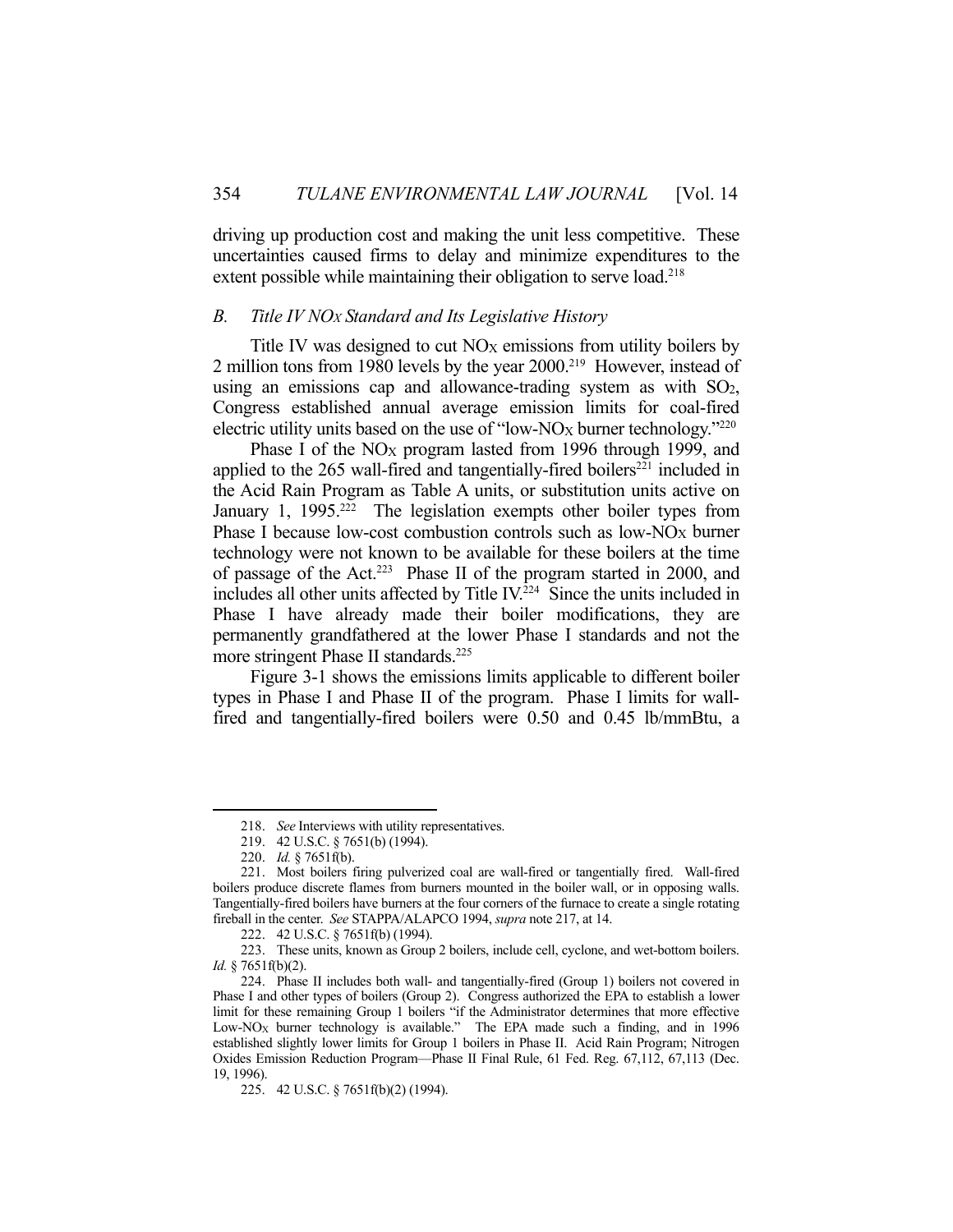significant reduction from their average uncontrolled emission level of 0.95 and 0.65 lb/mmBtu respectively. $226$ 

|                          | Phase I    |          | Phase II   |          |  |
|--------------------------|------------|----------|------------|----------|--|
| <b>Boiler</b> Type       | # of Units | Standard | # of Units | Standard |  |
| Tangentially-fired       | 135        | 0.45     | 308        | 0.40     |  |
| Dry bottom<br>wall-fired | 130        | 0.50     | 299        | 0.46     |  |
| Cell burners             |            |          | 36         | 0.63     |  |
| Cyclones<br>$(>155$ MW)  |            |          | 55         | 0.86     |  |
| Vertically fired         |            |          | 28         | 0.84     |  |
| Wet-bottom<br>$>65$ MW)  |            |          | 26         | 0.84     |  |

Figure 3-1. Title IV NO<sub>X</sub> Standards by Boiler Type  $(lb/mm Btu)^{227}$ 

 In contrast to the intense debate on sulfur standards, there is relatively little legislative history on the NO<sub>X</sub> standard adopted in Title IV. The NO<sub>X</sub> reductions were perceived to be an adjunct to  $SO<sub>2</sub>$ regulation, as the contribution of  $NO<sub>X</sub>$  to acid deposition was confined mostly to western states, and NO<sub>X</sub> controls were expected to cost far less than  $SO_2$  controls.<sup>228</sup> Although the motives for regulating  $NO<sub>X</sub>$  included its contribution to nutrient loading in sensitive waters and in ozone formation, at that time the role of  $NO<sub>X</sub>$  in ozone formation was not perceived to be as important as it is today.229

The manner in which  $NO_X$  would be regulated shifted dramatically during the legislative process. As introduced, the  $NO_X$  provisions required affected units to meet an annual tonnage limit for NO<sub>X</sub> and provided an allowance trading provision, similar to the  $SO<sub>2</sub>$  cap-andtrade program.230 However, this was changed radically upon adoption of a substitute provision introduced by Senator Trent Lott of Mississippi that established emission rate standards for  $NO<sub>X</sub>$  set in the traditional

 <sup>226.</sup> EPA, PUB. NO. AP-42, COMPILATION OF AIR POLLUTANT EMISSION FACTORS (1995); *see also* ICF CONSULTING, INC., REGULATORY IMPACT ANALYSIS OF THE PROPOSED INTERVENTION LEVEL PROGRAM FOR SULFUR DIOXIDE: FINAL REPORT, PUB. NO. EPA-452/R-96-14 (1996) [hereinafter ICF RIA 1996].

 <sup>227.</sup> *See* Clean Air Act, 40 C.F.R. §§ 76.5, 76.6 (2000); Acid Rain Program; Nitrogen Oxides Emission Reduction Program—Phase II Final Rule, 61 Fed. Reg. 67,112, 67,112-18 (Dec. 19, 1996).

 <sup>228.</sup> S.REP. NO. 101-228, at 333 (1989).

 <sup>229.</sup> *See* Acid Rain Program; Nitrogen Oxides Emission Reduction Program—Phase I; Final Rule, 59 Fed. Reg. 13,538 (Mar. 22, 1994); NAPAPINTEGRATED ASSESSMENT, *supra* note 3, at 2-4.

 <sup>230.</sup> S. 1630, 101st Cong. § 407 (1990).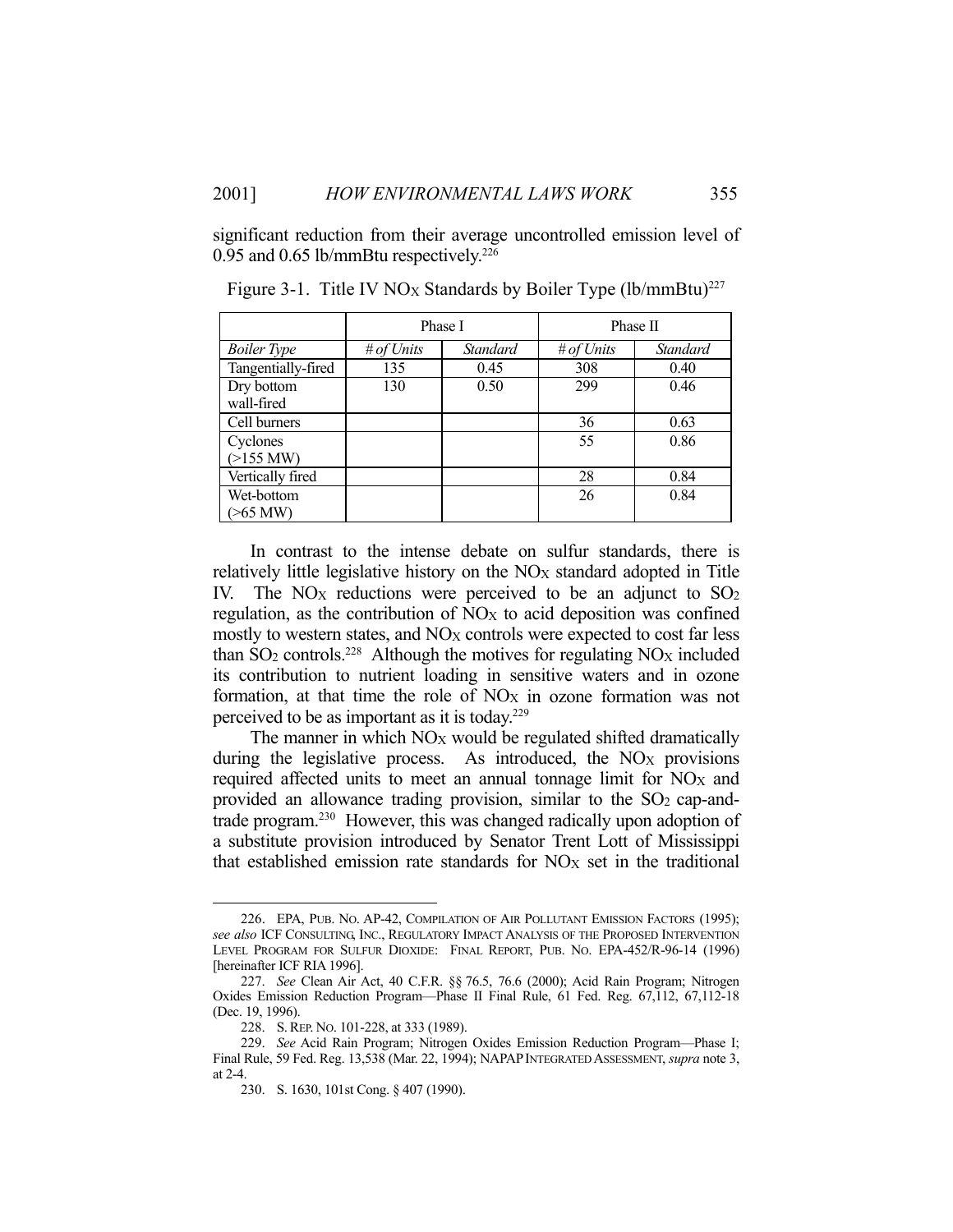manner for each boiler type.<sup>231</sup> The final rate standard was based on what could be achieved using low-NO<sub>X</sub> burner technology, with an explicit recognition by Congress that this would not lead to major costs.232

 Subsequently, Congress added a number of flexibility provisions designed to reduce the costs to affected firms. First, the rate standard is an annual standard, which allows more flexibility in technology use than a daily or monthly standard.233 Second, companies are allowed to average their units to meet the rate standard, an important tool that most companies would use.234 Third, the law allows an individual unit to obtain an Alternate Emission Limit (AEL) if it could not meet the standard even after installing a low-NO<sub>X</sub> burner.<sup>235</sup> A final flexibility provision created through the regulations was the Early Election Program that allowed Phase II units an exemption from Phase II standards until 2008 if they voluntarily met Phase I standards by 1997.<sup>236</sup> The end result was a rate standard with both flexibility and a waiver provision that ensured firms would not need to do more than install known, relatively inexpensive combustion controls on their units.

 The limitations of this mandate became apparent when the Court of Appeals for the District of Columbia Circuit subsequently determined that the EPA's initial regulation, which would have required both low-NOX burners and "overfire air" (a related combustion control), exceeded the agency's authority.<sup>237</sup> The court held that only low-NO<sub>X</sub> burners were required.<sup>238</sup> In this sense, Title IV was almost as much a limitation on the EPA's power to regulate  $NO<sub>X</sub>$  emitted by electricity-generating units as it was an authorization.

 <sup>231.</sup> Senator Lott stated that under his amendment, "utilities will not be forced to install unreasonably expensive equipment" and  $NO_X$  emission limits will be based on "the application" of low-NOX burner technology, a much more reasonable and cost-effective method proven to successfully achieve significant NO<sub>X</sub> reductions." 136 Cong. Rec. 5044 (1990).

 <sup>232. 42</sup> U.S.C. § 7401(a)(4) (1990) (current version at 42 U.S.C. § 7401 (2000)); S. 1630 101st Cong. § 401(a)(4) (1990). Together with Senator Lott, Senator Lincoln Chafee asserted that the provisions that became section 407 would not force the installation of "unreasonably expensive equipment" and added that "reasonable and cost-effective methods have proven to be successful in achieving significant NO<sub>X</sub> reductions." 136 Cong. Rec. 5044 (1990); see also MCLEAN, *supra* note 191, at 9. "It seems that through the legislative process, the goal shifted from a specific emissions reduction target to specific performance standards to a requirement to use 1 or more technologies. . . ." *Id.*

 <sup>233.</sup> *See* 42 U.S.C. § 7651f (1994).

 <sup>234.</sup> *See id.*

 <sup>235.</sup> *Id.* § 7651f(d).

 <sup>236.</sup> Clean Air Act, 40 C.F.R. § 76.8 (2000).

 <sup>237.</sup> Al. Power Co. v. EPA, 40 F.3d 450, 456 (D.C. Cir. 1994).

 <sup>238.</sup> *Id.*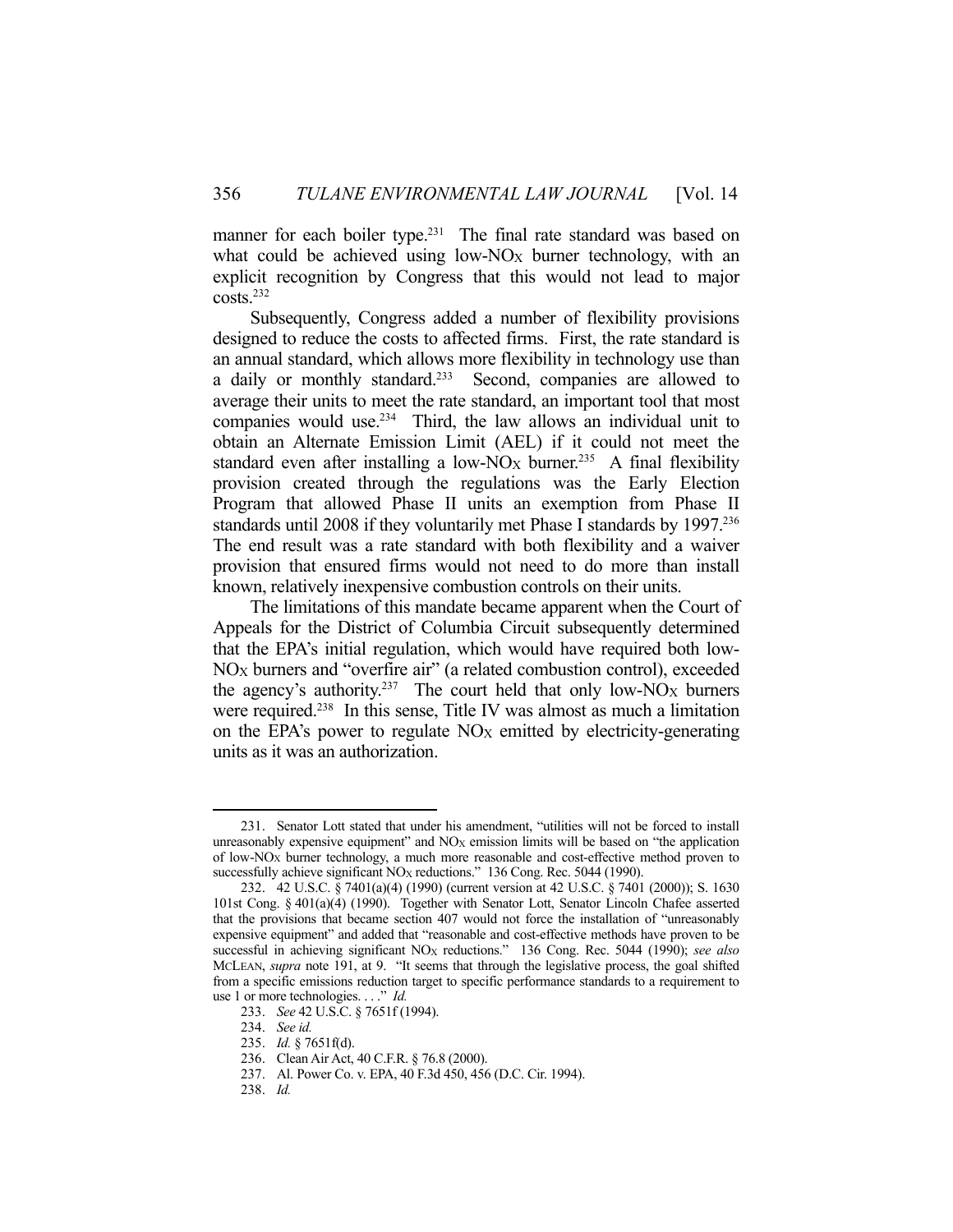## 1. Initial Litigation and Delay

The initial result of the Title IV  $NO<sub>X</sub>$  standard was controversy over the meaning of low-NOX boiler technology. After much debate, the EPA promulgated regulations establishing  $NO<sub>X</sub>$  emission limits for Phase I units to begin in 1995, based on the combined effect of low-NO<sub>X</sub> burner and overfire air technology.239 However, industry sued and the United States Court of Appeals for the D.C. Circuit vacated the rule, holding that low-NO<sub>X</sub> burners do not incorporate the combination of low-NO<sub>X</sub> burners and overfire air.<sup>240</sup> Consequently, the EPA reissued a revised final rule in April of 1995 that eliminated the incorporation of overfire air, and delayed the effective date of Phase I by one year to 1996.<sup>241</sup>

## 2. Implementation

<u>.</u>

Following the lawsuit, implementation of the  $NO<sub>X</sub>$  program was relatively straightforward, and all 265 coal-fired units affected under Phase I met the legal requirements in each year.<sup>242</sup> Most, or 175 units, met the emissions rate limits as expected through the installation of low- $NOx$  burners.<sup>243</sup>

 The rate and tonnage reductions resulting from Phase I are shown graphically in Figures 3-2 and 3-3. Overall, units lowered their average  $NO<sub>X</sub>$  emissions rates to 0.40 lb/mmBtu during Phase I, 43% below the 1990 average of 0.70 lb/mmBtu.<sup>244</sup> This reduced NO<sub>X</sub> emissions by approximately 400,000 tons per year, or 32% below 1990 levels, with overall reductions projected to rise to 2,060,000 tons per year during Phase II, which started in 2000.<sup>245</sup> There is less reduction in total tons

 <sup>239.</sup> Acid Rain Program; Nitrogen Oxides Emission Reduction Program—Phase I; Final Rule, 59 Fed. Reg. 13,538, 13,540 (Mar. 22, 1994).

<sup>240.</sup> *Al. Power*, 40 F.3d at 451 (vacating Phase I NO<sub>X</sub> final rule).

 <sup>241.</sup> Acid Rain Program; Nitrogen Oxides Emission Reduction Program: Direct Final Rule, 60 Fed. Reg. 18,751, 18753, 18757 (Apr. 13, 1995).

 <sup>242.</sup> EPA1999COMPLIANCE REPORT, *supra* note 1, at 2.

 <sup>243.</sup> Data derived from ELI analysis of EPA, ACID RAIN PROGRAM: 1998 EMISSIONS SCORECARD (1999), *available at* http://www.epa.gov/airmarkets/emissions/score98 (last updated Dec. 11, 2000) [hereinafter EPA1998 EMISSIONS SCORECARD]. This 1998 EMISSIONS SCORECARD was used because the 1999 EMISSIONS SCORECARD, *supra* note 1, was found to contain errors, notably in recording that 28 Phase I units had switched from low-NO<sub>X</sub> burners to an uncontrolled state, which upon investigation by ELI turned out to be inaccurate.

 <sup>244.</sup> EPA1999 COMPLIANCE REPORT,*supra* note 1, app. C-2. The range of emissions rates for the affected boilers also has been reduced, from 1990 baseline emissions ranging from 0.26 to 1.41 lb/mmBtu to a range from 0.13 to 0.81 lb/mmBtu in 1999.

 <sup>245.</sup> EPA 1999 COMPLIANCE REPORT, *supra* note 1, at 12. These 2 million tons are a reduction in what would have been emitted without regulation, as the rate-based standard allowed overall emissions to grow with economic growth and increased utilization. *See id.* at 2.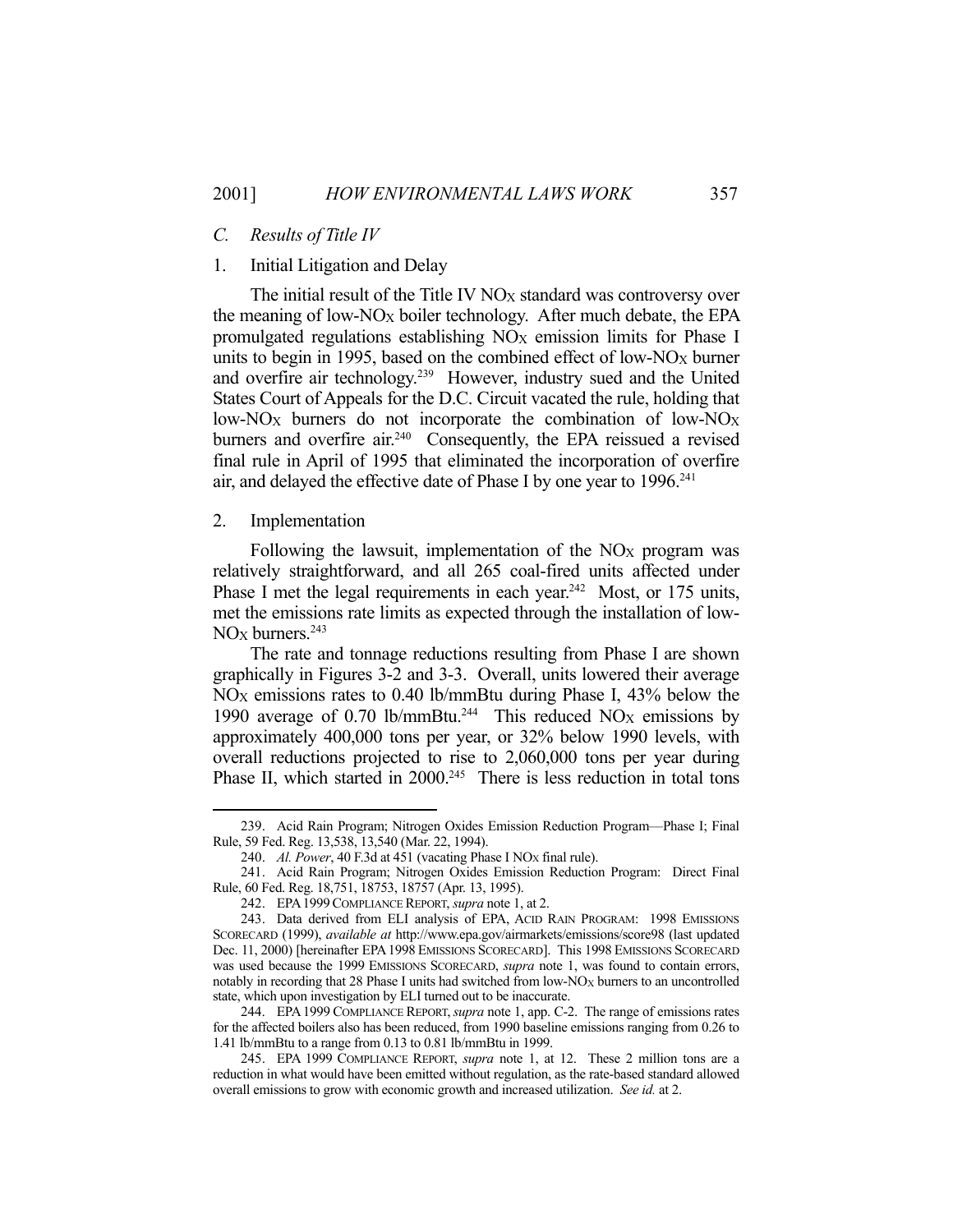than in rates because economic growth led to higher utilization of generating units. Unlike the  $SO<sub>2</sub>$  program, in which emissions are capped, the rate-based  $NO<sub>X</sub>$  program will allow  $NO<sub>X</sub>$  emissions to rise with increased utilization.<sup>246</sup>

*See* Figure 3-2. NO<sub>X</sub> Rate Reductions During Phase I<sup>247</sup>

*See* Figure 3-3. NO<sub>X</sub> Tonnage Reductions During Phase I<sup>248</sup>

 Most of the 265 Phase I units achieved compliance in a straightforward manner, by retrofitting  $low-NO<sub>X</sub>$  burners. Overall, 175 units  $(66%)$  installed low-NO<sub>X</sub> burner technologies for compliance, with most  $(114)$  of these units coupling the low-NO<sub>X</sub> burners with overfire air.<sup>249</sup> Many firms also used the ability to average emissions among their plants, creating twenty-two averaging plans covering 204 of the 265 units in Phase I.<sup>250</sup> This allowed fifty-two uncontrolled units to continue to emit above the limit, and comply by averaging; of the remaining units, twenty-three already met the Phase I limits, seven were not operating, and eight used other compliance technologies, principally independent overfire air.251 Figure 3-4 shows the use of compliance technologies according to the decade in which the plant was built.

*See* Figure 3-4. Phase I NO<sub>X</sub> Control Technologies by Age of Plant<sup>252</sup>

 Overall, flexibility provisions in the law, including the annual rate standard and the ability to average emissions among a firm's units, allowed relatively economical compliance. Only ten received interim Alternate Emissions Limits from the EPA when they could not meet their rate limits even after installing low-NO<sub>X</sub> burners.<sup>253</sup> Overall, the EPA estimated that the cost of the Phase I NO<sub>X</sub> reduction program to the electric power industry was \$267 million per year.254 Analysis of the cost of the burner retrofits in Phase I reveal an average per-ton reduction cost

 <sup>246.</sup> EPA, ACID RAIN PROGRAM: 1998 COMPLIANCE REPORT 13-15 (1999), *available at* http://www.epa.gov/airmarkets/cmprpt/arp98 (last updated Dec. 11, 2000). Note the slight reduction in emissions observed from 1998 to 1999 was caused in part by the initiation of the cap-and-trade NOX budget program for sources in northeastern states. *See infra* Part III.E.1.

 <sup>247.</sup> EPA 1999 COMPLIANCE REPORT, *supra* note 1, exh. 9, at 14.

 <sup>248.</sup> *Id.* exh. 10, at 15.

 <sup>249.</sup> EPA 1998 EMISSIONS SCORECARD, *supra* note 243.

 <sup>250.</sup> EPA1999COMPLIANCE REPORT,*supra* note 1, exh. 8, at 13, app. C-1.

 <sup>251.</sup> *See* EPA1998 EMISSIONS SCORECARD, *supra* note 243.

 <sup>252.</sup> Data derived from analysis of EPAreport. *Id.* tbl. B1.

 <sup>253.</sup> *See id.*

 <sup>254.</sup> EIA, *supra* note 215, at 4.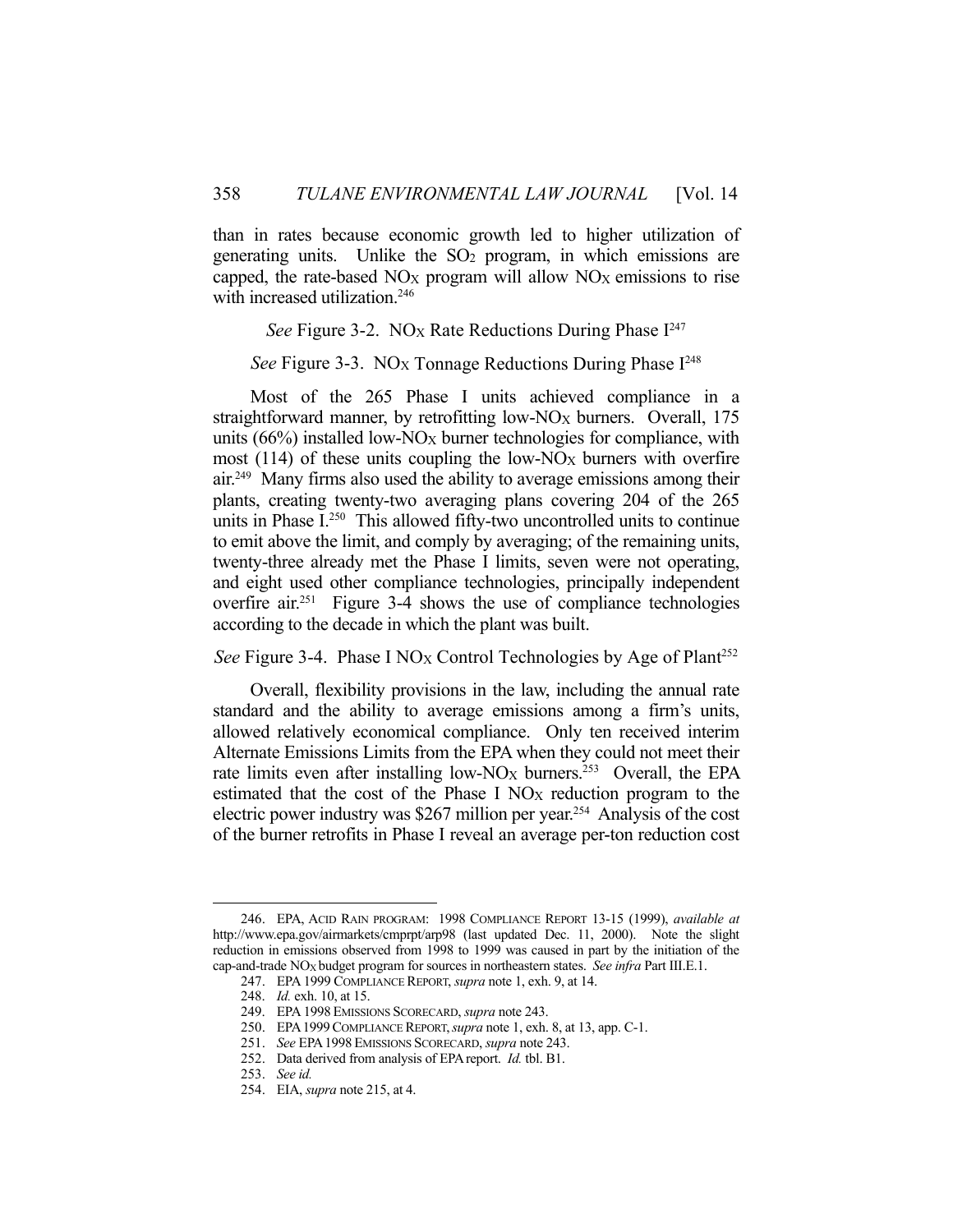of \$412, with an average capital cost of \$19.75/kW in 1990 dollars.255 The two types of boilers represented in Phase I, however, experienced markedly differing costs. Wall-fired boilers achieved reduction at \$161/ton, whereas tangentially-fired boilers cost \$631/ton.<sup>256</sup>

#### *D. Business Behavior and Title IV*

1

 The following Subparts discuss business responses to Title IV's  $NO<sub>X</sub>$  program and relate findings to Title IV's regulatory structure. Subsequent sections discuss other NO<sub>X</sub> regulations affecting electricity generators in the 1990s. Finally, Part IV compares the results of the regulatory programs for  $NO<sub>X</sub>$  with those for  $SO<sub>2</sub>$ .

1. Rate Standards Led to One-Time Compliance Using the Expected Technology

 As can be seen from Figure 3-4, the principal effect of the Title IV rate standards was the one-time retrofit of a known compliance technology. Although these standards significantly reduced NO<sub>X</sub> emissions from baseline levels, thereafter firms made little effort or progress in reducing NOX. This reveals one of the intransigent problems with rate-based limits, as they do not encourage continuous efforts by firms to reduce emissions, or provide incentives to go beyond the standard.

2. In Making Pollutant Reductions, Firms Sought First to Optimize Their Process Efficiency, as Regulations Were Sufficiently Flexible to Create Benefits Through Doing So

The initial response of plant operators subject to the Phase I  $NO<sub>X</sub>$ program was to optimize boilers by addressing such parameters as air/fuel mixtures and temperatures to assure the lowest possible  $NO<sub>X</sub>$ emissions prior to investing in additional control technology.<sup>257</sup>

 <sup>255.</sup> Acid Rain Program; Nitrogen Oxides Emission Reduction Program, 61 Fed. Reg. 67,112, 67142-43 (Dec. 19, 1996).

 <sup>256.</sup> *Id.* at 67,141-42. Of the boilers assessed, wall-fired boiler retrofits averaged \$161 per ton of NO<sub>X</sub> reductions, with a high of \$382 and a low of \$37, whereas tangentially-fired boilers achieved average costs of \$631 with a high of \$2625 and a low of \$312. The unweighted average of all boilers is \$282, but a weighted average is \$412. *Id.*; *see also* EIA, *supra* note 215, at 10 (noting that capital cost for twenty-one wall-fired plants varied between \$9 and \$44 per kilowatt).

 <sup>257.</sup> Note the difference between optimization, or fine-tuning boiler process to achieve maximum efficiency, and compliance options that involve purely operational modifications. While the latter may not involve any additional NO<sub>X</sub> controls, they represent compliance alternatives that reduce  $NO_X$  further but involve costs or a loss of efficiency. As the OTC capand-trade program shows, many firms discovered low-cost reductions through operational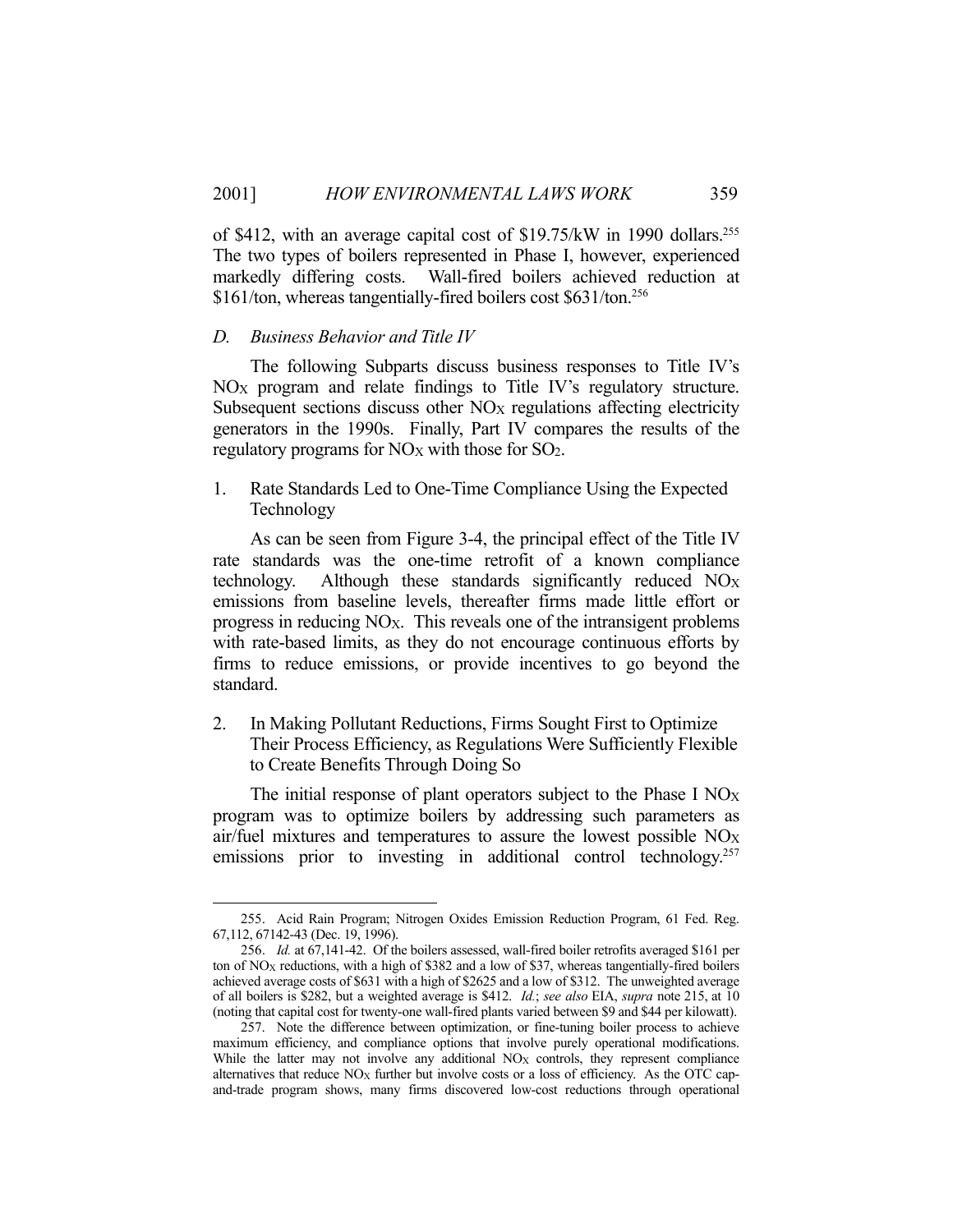Optimization can increase efficiency, and so reduce not only  $NO_X$  but all other pollutants emitted by the plant as well. Since most units had not been subject to  $NO_X$  requirements before,<sup>258</sup> the results of optimization were generally positive. Plant operators report that the optimization process achieved  $NO<sub>X</sub>$  reductions of several percent, although some reported gains of 10% to 20%.259 Vendors of the services and software products involved in optimization claim greater reductions of up to 30%, especially in plants that were previously poorly maintained.<sup>260</sup>

 The availability of flexibility mechanisms in Title IV, such as averaging and the Early Election Program, prompted widespread use of optimization in the Phase I  $NO<sub>X</sub>$  program. Regulatory design strongly affects the use of optimization, as less flexible rate standards may create few incentives for optimization. For example, a percentage rate reduction standard, like the  $1977$  SO<sub>2</sub> New Source Performance Standard, creates no incentives for efficiency or optimization because it only measures reductions achieved within the stack. Concentration rate standards provide incentives to optimize only to those units that previously exceeded the rate limit by a small amount. All others must install control technology. However, more flexible regulatory systems, such as those that allow averaging or trading, make optimization important for most or all affected units, and thereby promote efficiency as well as lower-cost compliance.

modifications when subject to a broad and flexible regulatory standard that made them "look everywhere" for reductions, but this differs from optimization.

 <sup>258.</sup> The exceptions were plants built after 1971, and thus already subject to new source standards under the Clean Air Act. *See* 42 U.S.C. § 7411 (1994); *see also supra* Part III.A.

 <sup>259.</sup> *See* Interviews with utility representatives; *see also* ELEC. POWER RESEARCH INST., EPRI PLANT MAINTENANCE OPTIMIZATION SERVICES, Document SO-113427 (July 1999) [hereinafter EPRI PLANT MAINTENANCE]; Elec. Power Research Inst., *Overhauling the Plant Maintenance Process*, EPRI FOSSIL PLANT NEWS (Winter, 1999).

 <sup>260.</sup> The optimization process has been greatly assisted by the development of new optimization software programs that monitor and develop correlations between parameters, allowing operators to better understand the combustion process and adjust the parameters to yield optimal results (i.e., low levels of  $NO<sub>X</sub>$  and carbon monoxide, together with best efficiency). The developers of one such program, Boiler Op, report NOx reductions averaging between 20% and 30% at a dozen units implementing their system, with minimum deterioration of heat rate and other operating parameters. Carlos Romero et al., *Field Results from Application of Boiler Op to Utility Boilers*, Presentation at EPRI-DOE-EPA Mega Symposium (August 1999) (notes on file with author). Another program uses a sequential optimization process that maintains boiler performance while achieving reduction in  $\overline{NO_X}$ . Using this program, without any other add-on reduction equipment, reductions in  $NO<sub>X</sub>$  of between 5% and 20% from historical levels were achieved at one unit. Another similar program, GNOCIS, an EPRI collaborative project, monitored twenty-five to fifty parameters and achieved about a 10% reduction in NOX. *See* EPRI PLANT MAINTENANCE, *supra* note 259; Elec. Power Research Inst., *supra* note 259.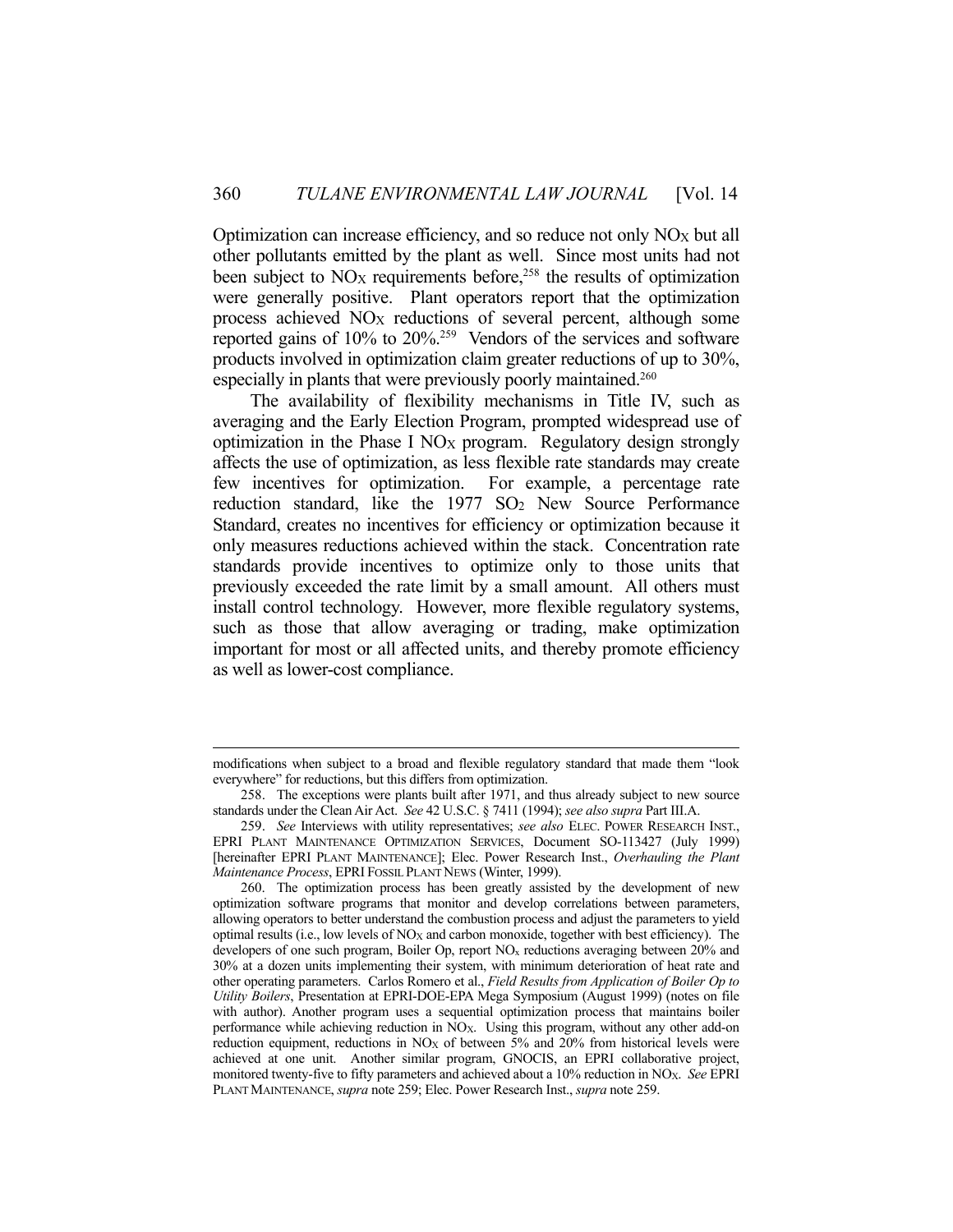3. Firms Heavily Used Flexibility Mechanisms with Low Transaction Costs, Such as Averaging

 Firms heavily used the two flexibility provisions in the law that provided significant economic benefits with relatively simple procedures. One was the averaging provision, which allowed firms to average the emissions rates of various units under their control.<sup>261</sup> The second was the Early Election Program, which allowed firms to include Phase II units in Phase I, giving them a seven-year grace period from more stringent Phase II limits.262 Both had low transaction costs because they could be implemented through a simple designation by a firm.<sup>263</sup> In contrast to these, the AEL exemption process was complex and could be used only if a unit could not reach the standard even after installing a low-NO<sub>X</sub> burner; it was used for only ten units.<sup>264</sup>

a. Averaging and Uncontrolled Units

 The Clean Air Act allowed utilities to comply with applicable rate standards by averaging the heat-input-weighted annual emissions rate of two or more units to meet the applicable rate standard.<sup>265</sup> This allowed large firms with many units to shift the burden of compliance between units, providing flexibility almost equivalent to that of trading.

 Averaging was a widely used compliance strategy, and twenty-two firms included 204, or 80%, of the 265 affected units in averaging plans in a typical year.<sup>266</sup> Averaging plans allowed larger firms to avoid installing low- $NO_X$  burner technology in some units, and helped to lower compliance costs while maintaining the overall emissions reduction goal. As evident in Figure 3-4, it also allowed a shift in investment to newer facilities, as units built before 1954 were more likely to be uncontrolled than controlled. Interviews addressed the question whether the averaging provision may have allowed firms to extend the life of older facilities, but respondents generally reported using averaging as a flexibility provision, to save on costs they would have otherwise incurred in installing low-NO<sub>X</sub> burners in these plants.<sup>267</sup>

 <sup>261. 42</sup> U.S.C. § 7651f(e) (1994).

 <sup>262.</sup> Clean Air Act, 40 C.F.R. § 76.8.

 <sup>263.</sup> *Id.* §§ 76.8, 76.11.

 <sup>264.</sup> EPA1999COMPLIANCE REPORT, *supra* note 1, at 12.

 <sup>265. 42</sup> U.S.C. § 7651f(e).

 <sup>266.</sup> EPA1999COMPLIANCE REPORT, *supra* note 1, exh. 8, at 13, app. C-1. The list of units included in averaging plans shows that most (seventeen plans or 77%) involved units in only a single state.

 <sup>267.</sup> TVA, for example, averaged six units of its Johnston plant that marginally exceeded their limit, avoiding a major capital outlay for a small  $NO<sub>X</sub>$  reduction. EPA 1999 COMPLIANCE REPORT,*supra* note 1, app. C-1, C-4.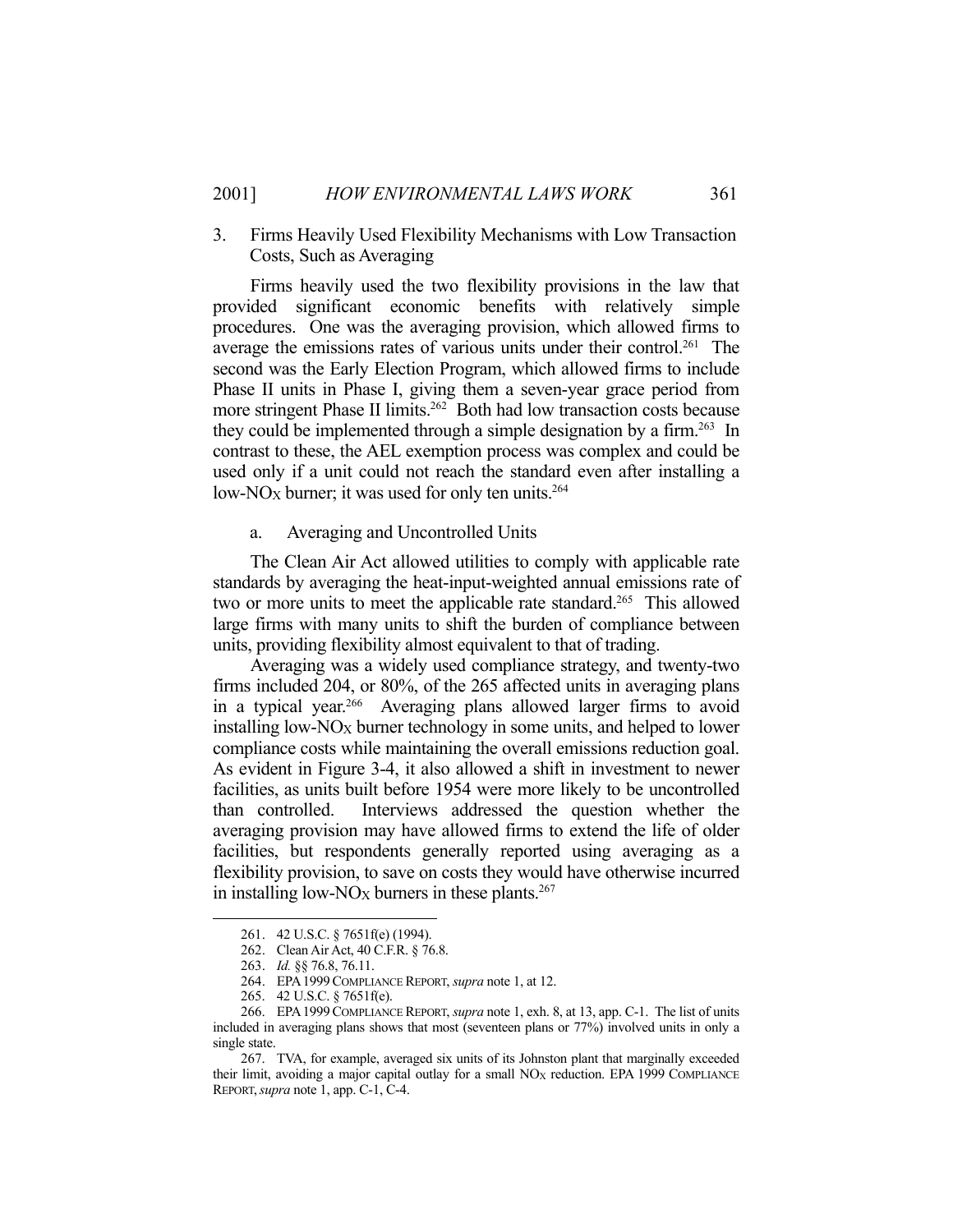Despite allowing greater flexibility, most averaging plans surprisingly resulted in a significant level of over-compliance, with the average emissions rates 10% or more below the applicable limits. 268 The results also show that some firms were overly cautious in creating averaging plans, as nine plans, including thirty-seven units, actually did not need to average at all since all units met the standard.<sup>269</sup> However, even for these units, inclusion in an averaging plan may have provided firms with greater operational security during the year, providing compliance assurance even if one unit were to fail to meet its rate limit.

 Averaging allowed fifty-two units, typically older ones, to remain uncontrolled despite exceeding the emissions standard.<sup>270</sup> With average emissions of 0.61 lb/mmBtu, still above the statutory limits, these units can remain uncontrolled due to the flexibility afforded by averaging.<sup>271</sup> Although they remain uncontrolled, the averaging provisions still create an incentive for reductions, such as through optimization, as any emissions reduction helps the overall average. Therefore, these units have reduced their emissions rate from 0.67 lb/mmBtu in 1990, and the rates of the highest emitters have been reduced from 1.41 lb/mmBtu in 1990 to 0.81 lb/mmBtu in 1999. An additional twenty-three units, mostly substitution units, are relatively clean plants that are uncontrolled because they meet the required emissions limits anyway, totaling seventy-two uncontrolled units in all. Because of averaging incentives, even these plants reduced their emissions, from an average of from 0.45 lb/mmBtu in 1990 to 0.35 lb/mmBtu in 1999.272

b. Early Election Units

 Another widely used flexibility provision designed to promote early NOX reductions was the Early Election compliance option created by the EPA.273 Under this regulatory program, wall- or tangentially fired boilers that would normally not be regulated until Phase II could elect to comply with Phase I emissions limits starting in 1997, and would not be required to meet the more stringent Phase II limits until 2008.274

 <sup>268.</sup> *Id.* app. C-1.

 <sup>269.</sup> *See* EPA1999COMPLIANCE REPORT, *supra* note 1.

 <sup>270.</sup> Fifty-two plants are listed as uncontrolled in EPA1998 EMISSIONS SCORECARD, *supra* note 243.

 <sup>271.</sup> In this paragraph, emissions rate figures are derived from ELI analysis of unit emissions data of these fifty-two units using EPA1999 EMISSIONS SCORECARD, *supra* note 1.

 <sup>272.</sup> *Id.* app. C-2.

 <sup>273.</sup> Clean Air Act, 40 C.F.R. § 76.8 (2000).

 <sup>274.</sup> There was vigorous debate between the EPA, environmentalists, and industry as to the appropriate number of years of exemption from Phase II limits. The goal was to provide early election units so there would be an incentive for firms to join, but also guarantee net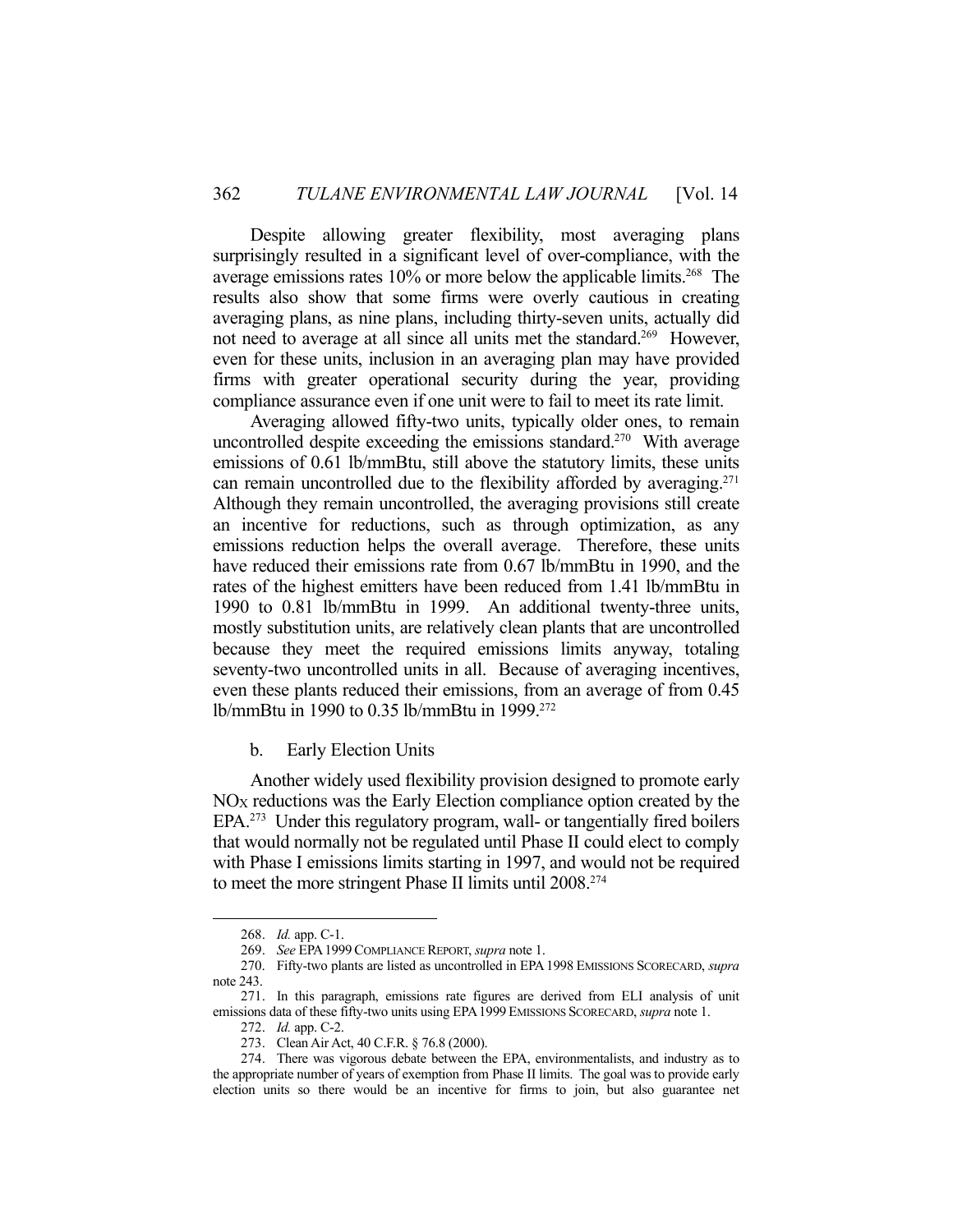Two hundred seventy-four units in thirty-six states participated in the EPA's Early Election Program for NOX, almost half of the 614 eligible units.<sup>275</sup> These participating units reduced their  $NO<sub>X</sub>$  emissions rates by 20%, from an average of 0.46 lb/mmBtu in 1990 to 0.37 lb/mmBtu in 1999.276 The Early Election Program resulted in environmental results by achieving net emissions reductions of 435,790 tons, or the difference between additional reductions of 557,491 tons achieved in 1997-1999,277 and the expected higher emissions of 121,701 tons during the period 2000-2007.278 Another environmental benefit was the added value in achieving earlier reductions, which helped ecosystem recovery.

 Firms also benefited economically from the Early Election Program because it allowed operators to use less expensive compliance methods at certain units that could meet Phase I standards at low cost, and to avoid more costly investments, such as burner retrofits, that would be needed to meet the more stringent Phase II limits. Typical Early Election units had emissions rates slightly above the Phase I standard, and could meet that standard through optimization or other compliance methods that were low in cost, but could only achieve limited reductions.<sup>279</sup>

environmental benefits. The final result was a seven year exemption. *See id.* If a utility failed to meet this annual limit for a boiler during any year, the unit was subject to the more stringent Phase II limit for Group 1 boilers beginning in 2000, or the year following the exceedance, whichever was later. *Id.*

 <sup>275.</sup> EPA1999COMPLIANCE REPORT, *supra* note 1, at 16.

 <sup>276.</sup> *Id.* 1990 emission rates for these units ranged from 0.17 to 1.15 lb/mmBtu. Ten units in the Early Election Program were not operating in 1990: Cliffside 1, 2, 3, and 4; Riverbend 9 and 10; W.H. Zimmer 1; Cross 1; J.K. Spruce 1; and Glen Lyn 52. Reductions for these units were calculated by ELI from their 1995 emissions rates.

 <sup>277.</sup> The net benefits total is given for 118 units using unit data presented in EPA COMPLIANCE REPORTS from 1997-1999. The calculations do not include any reductions made by units that were already operating at or below Phase I limits in 1990, nor by the thirty-three units located in OTC states that had to comply with lower limits under state law. Early election units in OTC states were located in Connecticut (one), New York (nine), Pennsylvania (seventeen), and northern Virginia (six), and were required to meet OTC RACT requirements at least as stringent as those of Title IV by 1995. It was also assumed that emissions rates of units emitting at or below Phase I limits in 1990 reflect either unit design or changes made to the unit prior to the development of the Early Election Program, and so would not have risen above Phase I limits during Phase I.

 <sup>278.</sup> Detriments were calculated for seventy-two units using unit data presented in EPA COMPLIANCE REPORTS from 1997-1999. The calculations exclude the OTC units and all those whose average 1997-1999 emissions were at or below Phase II levels. The added emissions from these seventy-two units in 2000-2007 is the difference between the actual emissions rate achieved during Phase I and the more stringent Phase II emissions rate, multiplied by seven years. However, if it is assumed that these plants would have emitted at a rate 10% below Phase II levels as a typical margin of safety, detriments increase to 483,783 tons, creating net benefits of only 73,708 tons from the program.

 <sup>279.</sup> EPA1999 COMPLIANCE REPORT,*supra* note 1. Low-cost compliance methods include low excess air and burners out of service, which can achieve only 10% to 20% NO<sub>X</sub> reduction but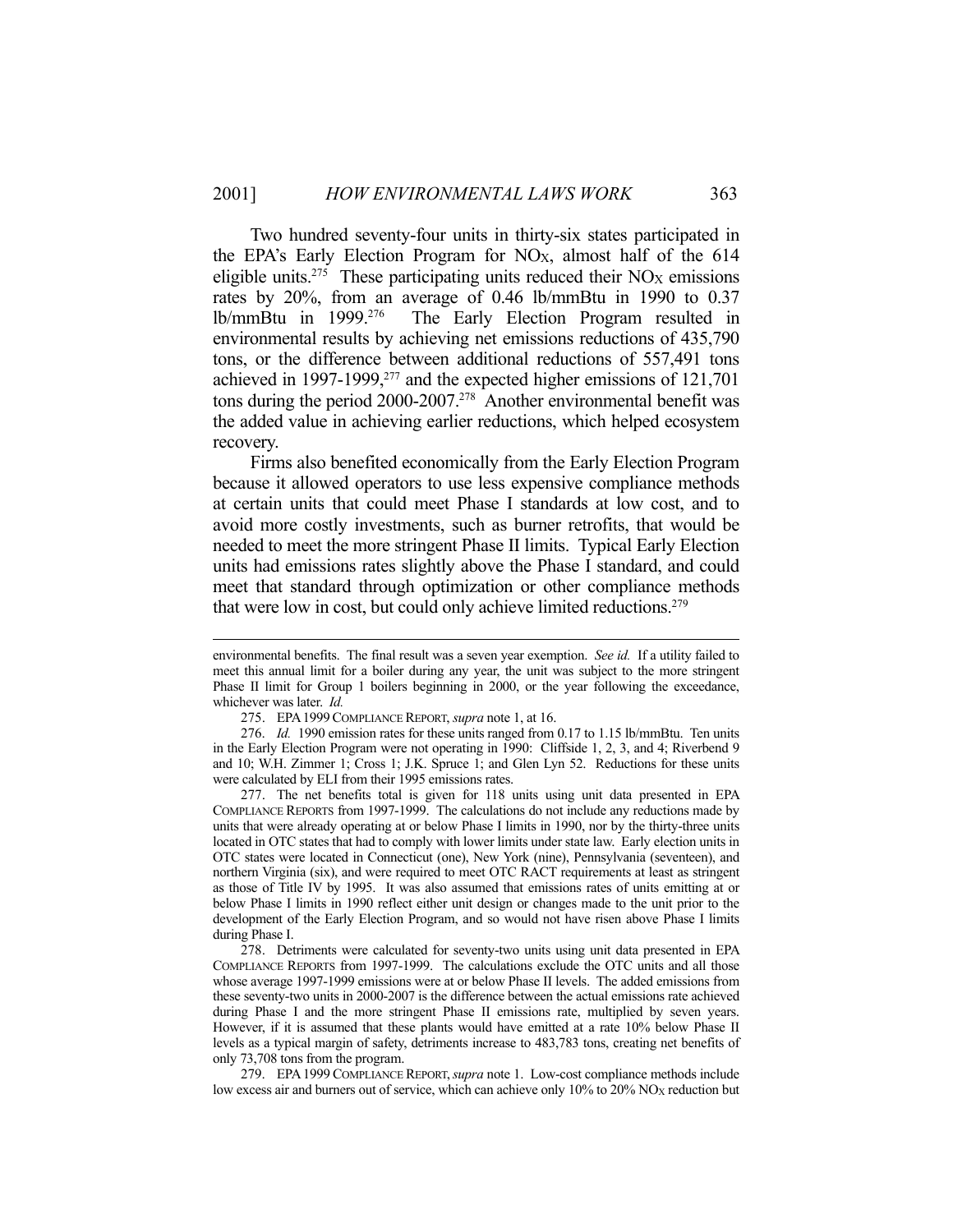Another business benefit of the program was that it provided greater regulatory certainty over a longer planning horizon for firms. Indeed, many units appeared to have been entered into the early election program as a precaution, as one-third, or ninety, of the early election units were already below Phase II limits in 1990, and two-thirds, or 201, below them in 1999.<sup>280</sup>

#### c. Alternative Emissions Limits (AELs)

 In contrast to the simple procedures for averaging and early election units, a third flexibility option, Alternative Emissions Limits (AELs), required high transaction costs and was little used. In order to qualify for an AEL, firms had to compile a detailed justification demonstrating that they attempted to install a low- $NO_X$  burner in a unit and that it still failed to meet the emissions rate limit.<sup>281</sup> Firms filed for AELs for ten units in Phase I. These requests have only been approved on an interim status by the EPA, and are still involved in administrative proceedings four years after the start of the program.282

## 4. Businesses Faced with Rate Standards Can Be Expected to Over-Comply by 10%

 One of the evident characteristics of firm behavior was overcompliance with the  $NO<sub>X</sub>$  standards. For Table A units, average emissions were 0.435 lb/mmBtu during the four years of the program, 11% below the average limitation of 0.49 lb/mmBtu.283 Substitution unit emissions were even lower, averaging 0.37 lb/mmBtu, partly because

cost very little. STAPPA/ALAPCO 1994, *supra* note 217, at 16-17. Some operators interviewed report they had never optimized their boilers until Title IV provided the incentive through the Early Election Program.

 <sup>280.</sup> Analysis derived from EPA 1999 COMPLIANCE REPORT, *supra* note 1, app. C-2. The lateness of the promulgation of Phase II rules may have been a factor that led some firms to designate units that already met the Phase II standard. Although firms had until January 1, 1997, to identify the units they would enter into the Early Election Program, most firms practically had to do so before the Phase II rules were finalized on December 19, 1996. *See* Clean Air Act, 40 C.F.R. § 76.8 (2000) (Early election for Group 1, Phase II boilers); Acid Rain Program; Nitrogen Oxides Emission Reduction Program—Phase II Final Rule, 61 Fed. Reg. 67,112 (Dec. 19, 1996).

 <sup>281.</sup> *See* Clean Air Act, 40 C.F.R. § 76.10 (2000). The firm must show that it installed a low-NOX burner or equivalent at the unit that was designed to meet, but then could not meet, the applicable emissions limitation, and provide operating data showing it was properly installed and operated in accordance with the design specifications.

 <sup>282.</sup> *See* Interview with Brian McLean, Director of EPA Clean Air Markets Division, in Washington, D.C. (July 18, 2000).

 <sup>283.</sup> EPA1999 COMPLIANCE REPORT,*supra* note 1, at 14. Emissions rates of Table A units gradually moved lower during Phase I, from 0.45 lb/mmBtu in 1996, 9% below the average emissions limit, to 0.42 lb/mmBtu in 1999, 14% below the average limit. *Id.*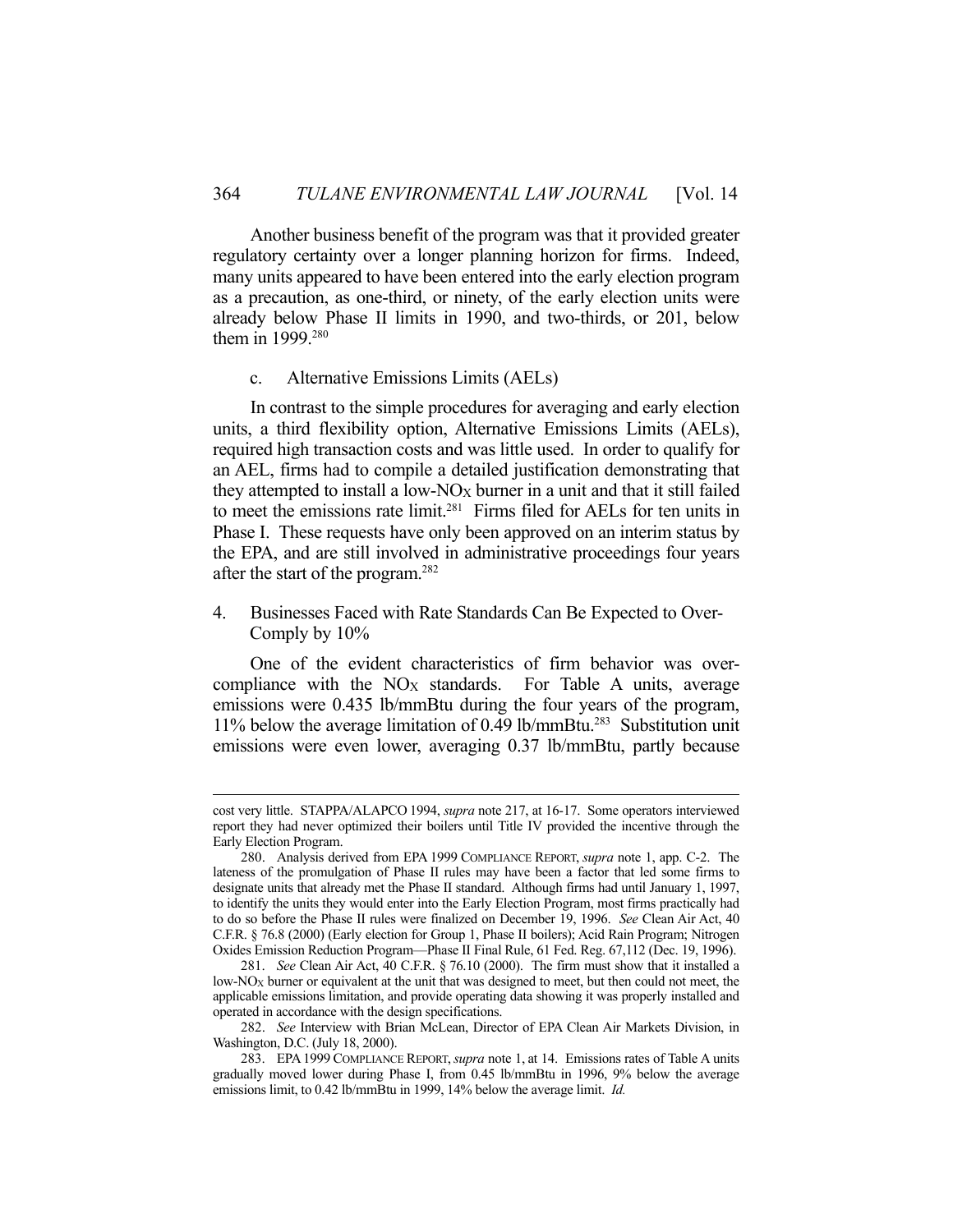many of the substitution units were newer and were therefore already lower NO<sub>X</sub> emitters.<sup>284</sup>

 This over-control represents several factors. Most firm representatives indicated that 10% over-compliance represents a reasonable operating margin to ensure that a particular limit is not exceeded.285 Since exceeding the limit would bring about a \$2000 per ton fine and potential criminal penalties,286 firms tend to design compliance technology that would slightly surpass the limit in case the technology does not perform quite as well as predicted, and operate the equipment to slightly over-comply in case a malfunction reduces its efficiency towards the year's end.287

 However, over-compliance is also the result of expected business behavior in the face of regulatory uncertainty, which was exacerbated in this case by the delay in promulgating proposed regulations, the subsequent lawsuit, and revisions to the standard.<sup>288</sup> The effects of uncertainty are pronounced in the case of  $NO<sub>X</sub>$  combustion controls, as every low-NO<sub>X</sub> burner must be designed for a specific boiler, and eighteen to twenty-four months are needed to design and install the burners.<sup>289</sup> Therefore, during the early stages of the planning process, when the NO<sub>X</sub> rules were not final, some firms opted to install overfire air technology (OFA) as called for by the initial regulation, achieving slightly higher levels of emissions reductions.<sup>290</sup>

5. Innovation under Title IV's Moderate Rate Standards Was Limited in Scope and Extent

A retrospective view reveals that the Title IV NO<sub>X</sub> standards had only limited effects in leading firms to develop new solutions. The sections below describe technical innovation for the three main boiler

 <sup>284.</sup> *Id.* Many substitution units had already met New Source Performance Standards that are only moderately higher than the Phase I limits. As a group, the substitution units collectively emitted only 0.52 lb/mmBtu  $NO<sub>X</sub>$  in 1990, well below the 0.77 lb/mmBtu emitted by Table A units. *Id.*

 <sup>285.</sup> *See* Interviews with utility representatives.

 <sup>286.</sup> Title IV provides for an excess emissions penalty of \$2000 for each ton emitted in excess of a unit's emissions limitations requirement. 42 U.S.C. § 7651j(a) (1994). The Act also provides civil and potential criminal penalties for each violation. *Id.* § 7413.

 <sup>287.</sup> *See* Interviews with utility representatives.

 <sup>288.</sup> *See supra* Part III.C.

 <sup>289.</sup> *See* Interviews with utility representatives.

<sup>290.</sup> There are also business reasons to install OFA simultaneously with low- $NO_X$  burners during the same unit outage, to preclude having to take the unit off-line for another extended period of time for installation of the OFA system alone. Simultaneous installation would yield revenue savings and could avoid system reliability problems for the purchaser of the power. *See* Interviews with utility representatives.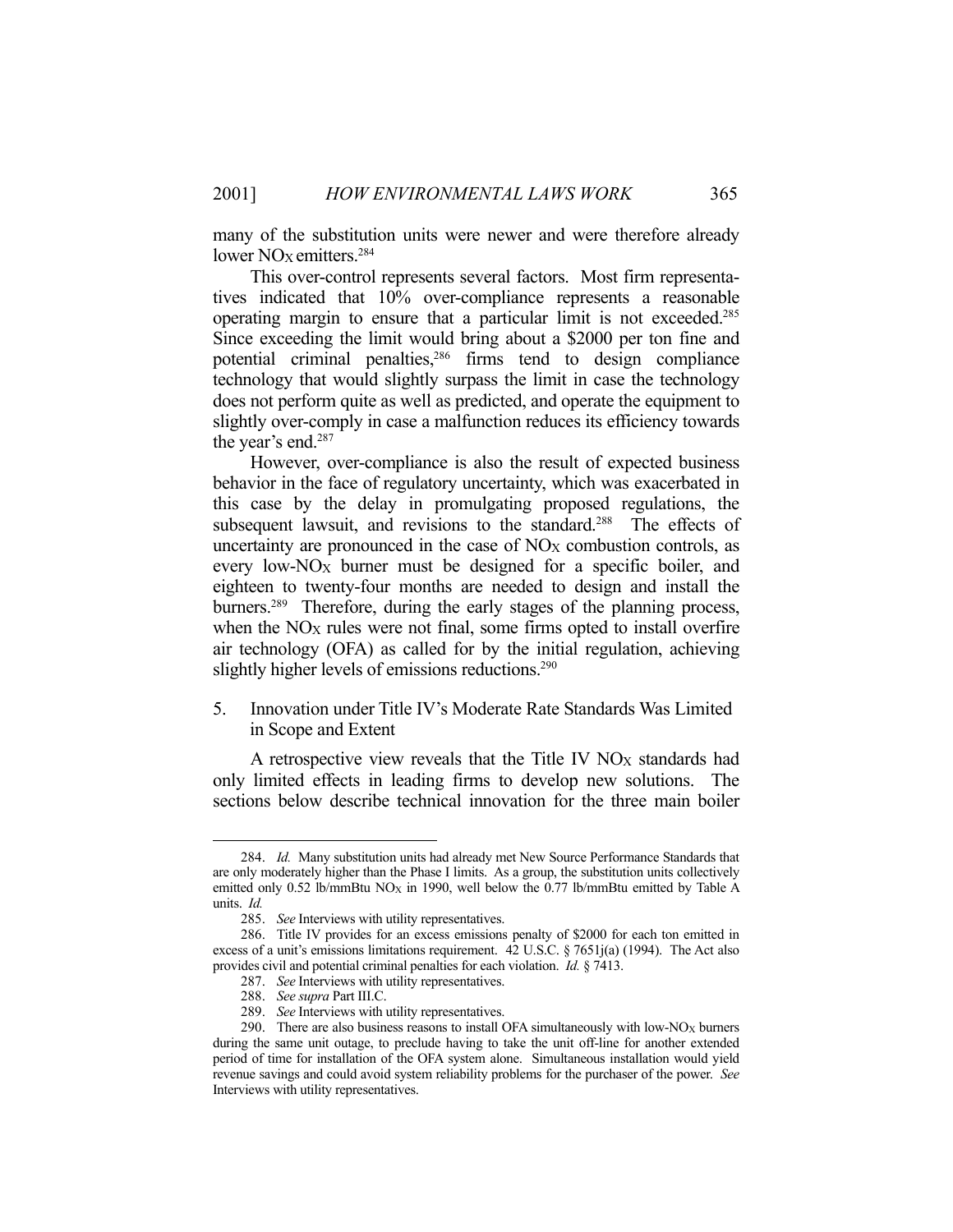types and for overfire air. This assessment also reveals that the Title IV rate standards led firms to identify better or cheaper ways of compliance only at the time the standard took effect, and did not drive continuous improvement.

#### a. Wall-Fired Boilers

 Innovation significantly reduced the costs of compliance for wallfired boilers. The initial assumption was that Title IV would require firms to replace existing burners with low- $NO_X$  burners, which was the basis of the EPA's cost estimates in its regulatory analysis.<sup>291</sup> However, manufacturers and users of wall-fired boilers found that if the burners were in good condition and of sufficient capacity, removing a line of burners near but not at the top of the boiler would distribute air in a way that replicates a new low- $NO_X$  burner. This innovation reduced cost to a small fraction of the cost of installing a new burner, with capital costs on the order of only  $25\%$  to  $50\%$  of the cost of low-NO<sub>X</sub> burners for comparable  $NO<sub>X</sub>$  control.<sup>292</sup> Some vendors report even lower numbers for some units, with capital cost about \$1 per kilowatt, compared to the \$10 to \$20 per kW cost of a new low NO<sub>X</sub> burner.<sup>293</sup>

## b. Tangentially Fired Boilers

1

Low-NO<sub>X</sub> burner technology for tangentially-fired boilers differs from that for wall-fired boilers, with overfire air playing a more integrated role.<sup>294</sup> Retrofit applications of low-NO<sub>X</sub> burners significantly

 <sup>291.</sup> *See* 1992 Acid Rain Program: Nitrogen Oxides Emission Reduction Program; Proposed Rule, 57 Fed. Reg. 55,632 (Nov. 25, 1992).

 <sup>292.</sup> Research by General Electric Energy and Environmental Research Corporation and others have found that

rather than completely replacing a burner, it may be possible to modify a conventional circular burner to effectively control fuel air mixing . . . . [S]ince the hardware changes are simple, the retrofit costs for  $Low-NO<sub>X</sub>$  Burner Modifications are much lower than for new Low-NO<sub>X</sub> Burners. Usually there is no need to change flame scanning and ignition equipment, electric actuator drives or registers, and no need to modify coal conduits or the windbox. As a result the capital cost is typically on the order of only 25% to 50% of the cost of Low-NOX Burners

for comparable NOX control. Todd Melick & Roy Payne, *Low NOx Burner Modifications for Cost Effective NOx Control*, Presentation at EPRI-EPA-DOE Combined Utility Air Pollutant Control Symposium (Aug. 1999) (notes on file with author).

 <sup>293.</sup> Interviews with technology vendors.

<sup>294.</sup> A commonly applied low-NO<sub>X</sub> burner technology in United States coal-fired boilers, the low- $NO<sub>X</sub>$  concentric firing system is specifically designed for tangentially-fired boilers. These require the replacement of all fuel and air nozzles; however, no major changes in the structure, windbox, or waterwall are needed. Most of these systems include overfire air. EIA, REDUCING NITROGEN OXIDE EMISSIONS: 1996 COMPLIANCE WITH TITLE IV LIMITS (1998), *at*  http://www.eia.doe.gov/cneaf/electricity/nox\_emissions/ (last modified Dec. 14, 2000).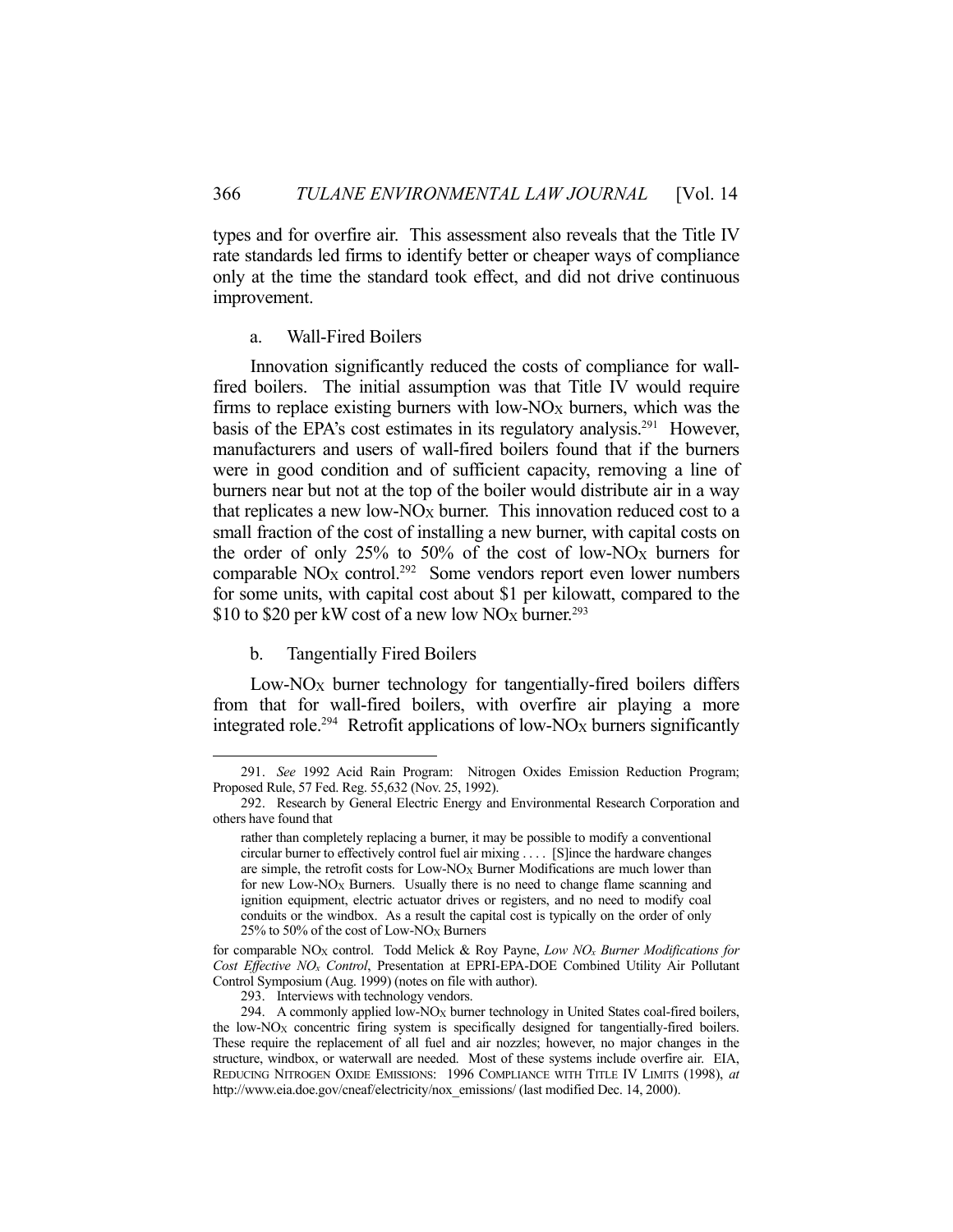reduce NO<sub>X</sub> emissions from tangentially-fired boilers, with reductions in emissions between 10% and 48% in one study, and controlled levels ranging from  $0.34$  to  $0.55$  lb/mmBtu.<sup>295</sup> However, contrary to the findings for wall-fired and cyclone boilers, no significant innovation reduced the costs for low-NO<sub>X</sub> burner retrofits for tangentially-fired boilers. The cost of reductions averaged \$631 per ton, and capital costs ranged from \$6 to \$42 per kilowatt.<sup>296</sup>

c. Cyclone Boilers

 Although cyclone boilers were not included in Phase I, the reasons for this exclusion and the circumstances of their inclusion in Phase II present a good example of business behavior and innovation when confronted with rate standards. Cyclone burners are quite different from wall- and tangentially-fired boilers, firing chunk rather than pulverized coal. Because no low- $NO_X$  burner technology was known to be applicable to cyclone boilers in 1990, they were exempted from regulation under Phase I.<sup>297</sup> The law did provide, however, that if technology "comparable to the costs" of low- $NO_X$  burner technology became available, the EPA could issue standards for cyclones and other boilers for Phase II starting in the year 2000.<sup>298</sup>

The industry made few efforts to identify  $NO<sub>X</sub>$  reduction methods for cyclones until 1995, when the EPA indicated it would regulate them in Phase II because the cost of downstream technologies such as reburn and SCR had become "comparable" to the cost of low-NO<sub>X</sub> burners.<sup>299</sup> The EPA promulgated regulations in 1996 permitting relatively high emissions (0.86 lb/mmBtu), and exempting cyclones less than 155 MW altogether, based on the cost-effectiveness of these technologies.<sup>300</sup>

The industry then formed the Cyclone NO<sub>X</sub> Control Interest Group (CNCIG) under the auspices of the Electric Power Research Institute (EPRI) in 1995 to commence research and development.<sup>301</sup> This group

 <sup>295.</sup> *See* Acid Rain Program; Nitrogen Oxides Emission Reduction Program—Phase II Final Rule, 61 Fed. Reg. 67,112, 67,142 (Dec. 19, 1996).

 <sup>296.</sup> *Id.*; *see also* EIA, *supra* note 215, tbl. 3, at 10.

 <sup>297. 42</sup> U.S.C. § 7651f (1994).

 <sup>298.</sup> *Id.* § 7651f(b)(2).

 <sup>299.</sup> Acid Rain Program; Nitrogen Oxides Emission Reduction Program—Phase II Final Rule, 61 Fed. Reg. 67,112, 67,114 (Dec. 19, 1996). "For cyclone fired boilers, gas reburning and SCR are the best continuous control systems that are available and meet the cost comparability criteria." *Id.*

 <sup>300.</sup> *Id.* at 67,142-43.

 <sup>301.</sup> Elec. Power Research Inst., *First Demonstration of Overfire Air on Cyclone Steam Generator Reduces Costs of NOx Compliance*, EPRI INNOVATORS 1 (Oct. 1998) (on file with author) [hereinafter EPRI, *First Demonstration*]; E-mail from David O'Connor, Electric Power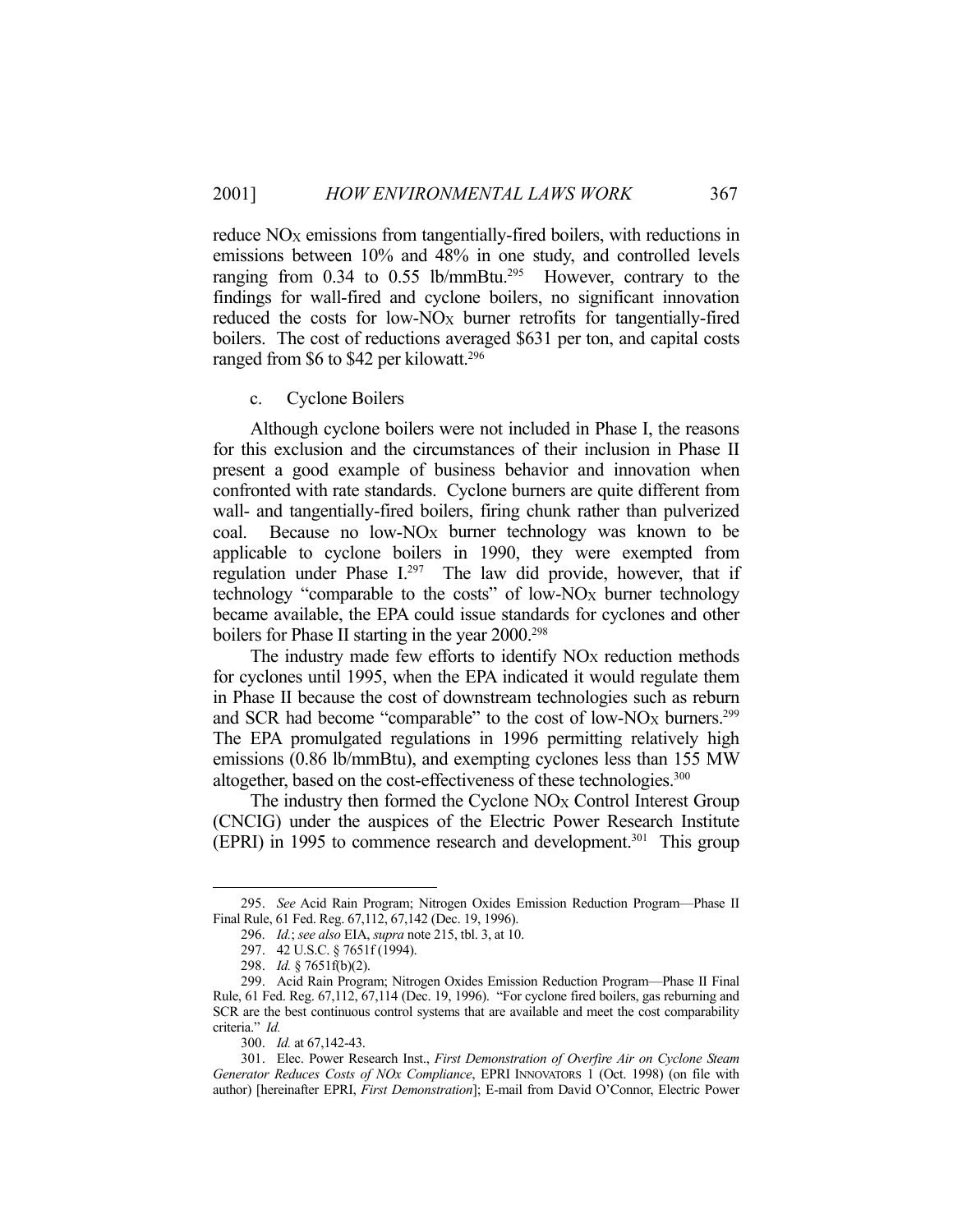achieved spectacular results, and by 1997 demonstrated that applying overfire air technology to cyclones could achieve significant NOX reductions, on the order of 50%, at very low cost.<sup>302</sup> This result was unanticipated, as the attempts made in the 1980s to use overfire air were failures, and had led to unacceptable wall wastage or carbon loss. The R&D investment in CNCIG was relatively modest, less than \$2 million, including full scale demonstrations, and the payback saved the industry a minimum of \$250 million in the cost of retrofitting cyclone boilers to meet Title IV requirements.<sup>303</sup> Once this group achieved its objective in meeting the Title IV rate limits, however, the research effort was scaled back.304

 Although this technology innovation is now available, it is underused because the regulations do not require reductions beyond the rate limit even if they are inexpensive, and they also exempt cyclone units under 155 MW, which may continue to emit NO<sub>X</sub> at uncontrolled levels over 1.5 lb/mmBtu, higher than that of any other boiler type.<sup>305</sup> This example illustrates the problems with rate standards when government regulators fail to accurately predict technology innovation, as well as the sporadic nature of technology research they motivate.

Elec. Power Research Inst., Report No. TR-113643, *NOx Control Field Test Results on Coal-Fired Cyclone Boilers—CNCIG Programs* (Sept. 1999) (on file with author). These articles indicate that many cyclones could achieve the 0.86 lb/mmBtu standard using overfire air, especially those firing PRB coal, with baseline emissions of 1.1 to 1.2 lb/mmBtu.

 303. *See* E-mail from David O'Connor, Electric Power Research Institute, to Byron Swift, Environmental Law Institute (Jan. 15, 2001) (on file with author).

Research Institute, to Byron Swift, Environmental Law Institute (Nov. 29, 1999) (on file with author).

 <sup>302.</sup> The first models were completed in early 1996, and the first successful demonstration of overfire air technology began in 1997. *See* E-mail from David O'Connor, *supra* note 301; David O'Connor et al., *The State of the Art in Cyclone Boiler NOx Reduction*, Presentation at EPRI-EPA-DOE Combined Utility Air Pollutant Control Sympos. (Elec. Power Research Inst.) (Aug. 1999) (notes on file with author); EPRI, *First Demonstration*, *supra* note 301.

The results have clearly demonstrated the technical and operational feasibility of OFA as a commercially viable NO<sub>X</sub> control approach for cyclones. The application of the technology on 5 cyclone furnaces  $\dots$  showed maximum NO<sub>X</sub> reductions reaching 50to 75% from uncontrolled levels using combustion air staging techniques. Preliminary observations and tests . . ., showed no substantial impacts from slagging, fouling, or corrosion of waterwall tubes when fueled by western coal.

 <sup>304.</sup> *Id.* (noting that current R&D projects for cyclones continue on two fronts: (1) further  $NO<sub>X</sub>$  reduction, using a technique called Rich Reagent Injection, and (2) improving the operability and results from using overfire air with cyclones, including ongoing corrosion assessments and controls issues).

 <sup>305.</sup> Acid Rain Program; Nitrogen Oxides Emission Reduction Program—Phase II Final Rule, 61 Fed. Reg. 67,112, 67,164 (Dec. 19, 1996).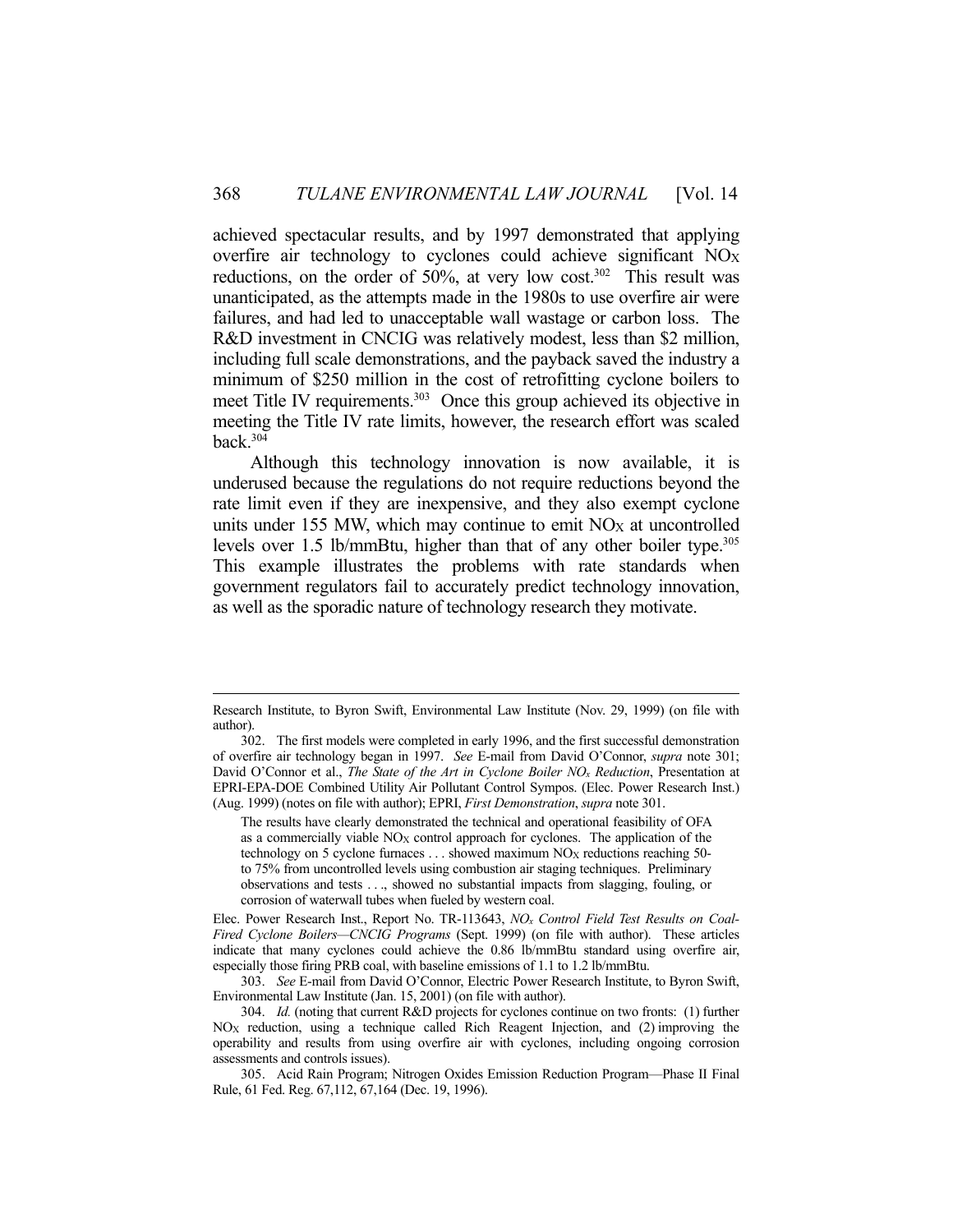### d. Overfire Air

Overfire air technology can be combined with low- $NO_X$  burners to divert about 20% of combustion air at the burner level to air ports above the burner zone, reducing the oxygen availability at the burners.<sup>306</sup> However, although overfire air decreases  $NO<sub>X</sub>$  formation during combustion, it can inadvertently promote waterwall wastage by creating reducing conditions within the burner zone. Wastage has appeared mostly in high-temperature supercritical boilers, and in some cases was severe enough to instigate tube failures and forced outages. $307$  These problems made many operators reluctant to use the technology in their boilers. An EPRI team discovered that low-cost changes in burner settings and operating practices appeared able to cut waterwall wastage significantly in many boilers by reducing the area covered by damaging iron sulfide deposits.308

#### *E. Other NOX Regulation in the 1990s*

 Title IV applied to both old and new power generation sources, but was significant principally in its effects on older units, most of which had never been subject to NO<sub>X</sub> regulation. In order to evaluate firm behavior with regard to  $NO<sub>X</sub>$  regulation, ELI reviewed the other major  $NO<sub>X</sub>$ regulations affecting utility plants in the 1990s. These include the Ozone Transportation Commission (OTC) program for summertime  $NO<sub>X</sub>$ reductions in northeastern states,<sup>309</sup> and the new source standards that affect new plants or major modification of existing plants. Additional reductions of NO<sub>X</sub> emissions from power plants in eastern states has

<sup>306.</sup> This system results in more complete burnout of the fuel and formation of  $N_2$  rather than  $NO<sub>X</sub>$ . Many firms added overfire air technologies to low- $NO<sub>X</sub>$  burners to achieve further NOX reductions. Some did this to gain benefits due to averaging their units, and others did it to comply with the EPA's initial Phase I rule, which would have required the use of overfire air but was later overturned in court. Interviews with utility representatives.

 <sup>307.</sup> EPRI reports that nearly a third of those with overfire air ports initially suffered postretrofit waterwall wastage:

Early retrofits of low-NO<sub>X</sub> burners without OFA generally did not increase waterwall wastage, but when low- $NO_X$  burner systems with OFA ports were introduced to reduce  $NO<sub>X</sub>$  emissions further, wastage began showing up throughout the power industry. . . . Of some 150 boilers retrofitted with low-NO<sub>X</sub> burners featuring OFA, as many as  $40$ have reported increased waterwall wastage, or discovered wastage where there was none before.

Elec. Power Research Inst., *Guidelines to Ward off Boiler Waterwall Wastage*, EPRI FOSSIL PLANT NEWS (Winter 1999).

 <sup>308.</sup> *Id.*

 <sup>309.</sup> *See infra* Part III.E.1.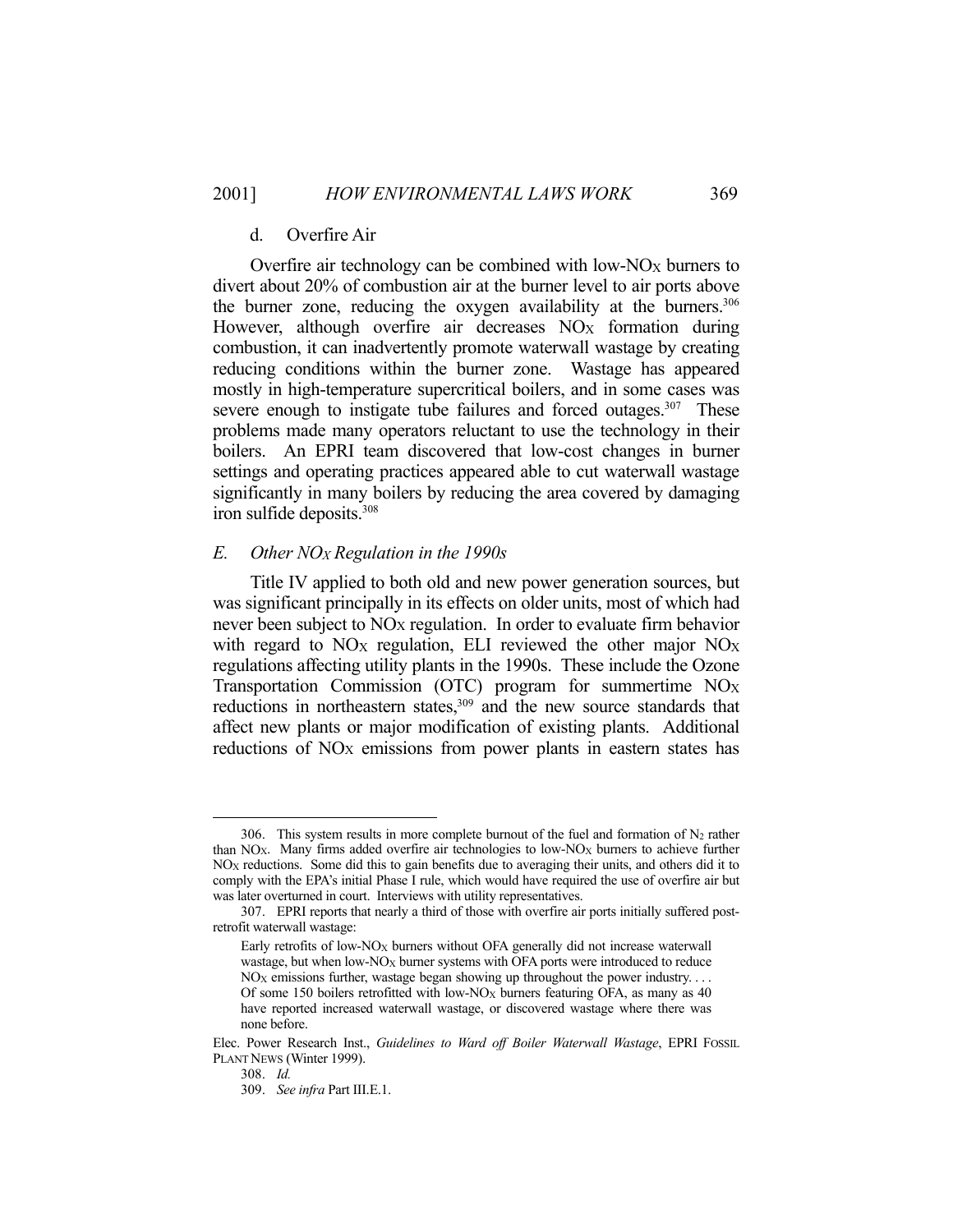been proposed by the EPA under its  $NO_X$  SIP call regulation, but this will not take effect until 2004.310

# 1. OTC Cap-and-Trade in 1999 Forced Further Reductions at Existing Plants

In the twelve northeast and mid-Atlantic states, $311$  NO<sub>X</sub> emissions from large power plants have been controlled not by Title IV, but by more stringent state regulations to reduce summertime  $NO<sub>X</sub>$  emissions coordinated under the OTC. The OTC was created under the Clean Air Act Amendments of 1990 to facilitate regional planning of states' efforts to attain the National Ambient Air Quality Standard (NAAQS) for ground level ozone.<sup>312</sup> In September of 1994, all OTC states but Virginia adopted a Memorandum of Understanding to achieve regional reductions of NO<sub>X</sub> from power generators starting in  $1995.^{313}$ 

 In Phase I of the OTC program, states required sources to install Reasonably Available Control Technology (RACT), a standard roughly equivalent to the Title IV NO<sub>X</sub> standards but applying almost one year earlier.<sup>314</sup> Pennsylvania required sources to install low-NO<sub>X</sub> burners with separate overfire air, and other states such as New York and New Jersey defined rate standards that were slightly more stringent than the Title IV

 <sup>310.</sup> The EPA has relied on its authority to address the transport of ozone between states to promulgate a "SIP call" that requires a group of at least nineteen eastern states to reduce summertime NO<sub>X</sub> emissions by 2004. Finding of Significant Contribution and Rulemaking for Certain States in the Ozone Transport Assessment Group Region for Purposes of Reducing Regional Transport of Ozone, 63 Fed. Reg. 57,356, 57,380, 57,401 (Oct. 27, 1998) (covering twenty-two states, and achieving reductions equivalent to a 0.15 lb/mmBtu rate standard by 2003); *cf.* Michigan v. EPA, 213 F.3d 663 (D.C. Cir. 2000), *cert. denied*, 121 S. Ct. 1225 (2001) (upholding lower court decision limiting application to nineteen states and extending deadline to 2004). The EPA's rule encourages the states to achieve most of these reductions in the utility sector, through a regional emissions cap and allowance trading program that reduces these emissions from 1.5 to 0.5 million tons. 63 Fed Reg. at 57,434, tbl.III-5.

 <sup>311.</sup> The OTC comprises the states of Maine, New Hampshire, Vermont, Massachusetts, Connecticut, Rhode Island, New York, New Jersey, Pennsylvania, Maryland, Delaware, the northern counties of Virginia, and the District of Columbia.

 <sup>312.</sup> *See* 42 U.S.C. § 7511(c) (1994).

 <sup>313.</sup> *See* Memorandum of Understanding Among the States of the Ozone Transport Commission on Development of a Regional Strategy Concerning the Control of Stationary Source Nitrogen Oxide Emissions (Sept. 27, 1994), *at* http://www.sso.org/otc/att2.htm [hereinafter Memorandum of Understanding]. Phase I included the installation of reasonably available control technology (RACT). In Phase II, starting in 1999, states adopted an emissions cap and allowance-trading program to reduce region-wide  $NO<sub>X</sub>$  emissions. The OTC states plan another cut in NO<sub>X</sub> emissions in 2003. *Id.* This is consistent with the EPA's plan, generally referred to as the "NOX SIP call," that affects a broader group of at least nineteen states. *See* Finding of Significant Contribution and Rulemaking for Certain States in the Ozone Transport Assessment Group Region for Purposes of Reducing Regional Transport of Ozone, 63 Fed. Reg. 57,356 (Oct. 27, 1998).

 <sup>314.</sup> *See* Memorandum of Understanding, *supra* note 313.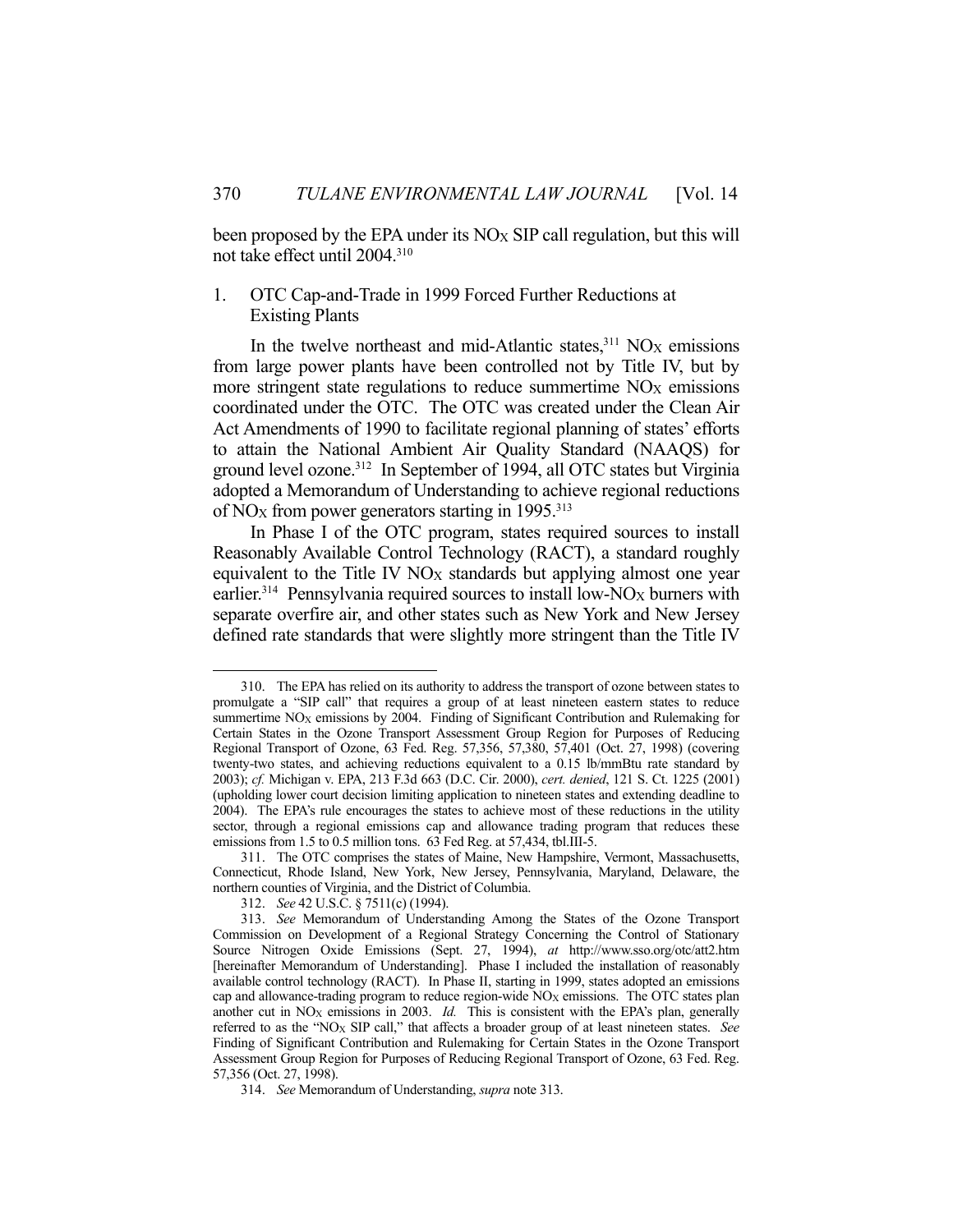standards.<sup>315</sup> Most states also allowed averaging among a firm's facilities, creating standards slightly more stringent but similar in nature to Title IV.316 The result was also similar, with most firms adding combustion controls such as low- $NO_X$  burners and/or overfire air to most units.

For Phase II, starting in 1999, nine OTC states established a NO<sub>X</sub> Budget Program creating an emissions cap and allowance-trading system similar to the EPA's  $SO_2$  Acid Rain Program.<sup>317</sup> The emissions cap required 912 electricity-generating units to reduce NO<sub>X</sub> emissions by 55% to 65% from their 1990 baseline of 417,444 tons.318 Despite the stringency of the standard, sources over-complied, reducing emissions 20% below the cap level in 1999.319 Compliance levels were also very high, with only one source failing to meet its standard by one ton, therefore subjecting it to an automatic penalty.<sup>320</sup>

1

 <sup>317.</sup> *See* Memorandum of Understanding, *supra* note 313. The OTC NOX Budget Program was developed in collaboration with the EPA, industry, utilities, and environmental groups. Under the OTC program, budget sources were allocated allowances by their state government. Each allowance permits a source to emit one ton of NO<sub>X</sub> during the summer period (May through September). Allowances may be bought, sold, or banked. However, regardless of the number of allowances a source holds, it cannot emit at levels that would violate other federal or state limits (e.g., federal NSPS, Title IV, or state NOX RACT rules). *See* EPA1999 OTC NOX COMPLIANCE REPORT, *supra* note 204.

| $\frac{1}{2}$ |               |             |           |  |
|---------------|---------------|-------------|-----------|--|
| <b>State</b>  | 1990 Baseline | 1999        | 1999      |  |
|               | Emissions     | Allocation* | Emissions |  |
| Connecticut   | 11,130        | 6,312       | 5,830     |  |
| Delaware      | 13,510        | 6,142       | 6,160     |  |
| Massachusetts | 41,330        | 19,680      | 17,293    |  |
| New Hampshire | 14,589        | 6,788       | 3,463     |  |
| New Jersey    | 46,963        | 21,292      | 15,390    |  |
| New York      | 85,642        | 54,276      | 47,267    |  |
| Pennsylvania  | 203,181       | 103,668     | 79,166    |  |
| Rhode Island  | 1,099         | 580         | 274       |  |
| Total         | 417,444       | 218,738     | 174.843   |  |

 318. State Allocations And Emissions in 1999 under the OTC NOX Budget Program (in tons) were:

\*Includes early reduction credit allowances of 24,635. *See* EPA1999 OTC NOX COMPLIANCE REPORT, *supra* note 204, exh. 1, at 2, *available at* http://www.epa.gov/airmarkets/cmprpt/otc99/ index.html (last updated Dec. 11, 2000).

319. *Id.* at 1.

320. *Id.* at 2.

 <sup>315.</sup> Pennsylvania law defines RACT for large coal-fired units as "the installation of low NOX burners with separate overfire air." 25 PA. CODE § 129.93(b)(1) (2001). New Jersey requires utility boilers to meet the following standards: Tangentially-fired burners: 0.38 lb/mmBtu; wall-fired: 0.45 lb/mmBtu; and cyclone 0.55 lb/mmBtu. N.J. ADMIN. CODE tit. 7, § 27-19.4 (2000). New York State RACT regulations set standards for dry-bottom coal-fired tangential plants at 0.42 lbs./mmBtu, wet-bottom coal-fired tangential plants at 1.0 lbs./mmBtu, wall-fired dry bottom plants at 0.45 lbs./mmBtu, and for wall-fired wet bottom plants at 1.0 lbs./mmBtu. N.Y. COMP CODES R. & REGS., tit. 6 § 227-2.4 (1997).

 <sup>316.</sup> *See supra* note 315.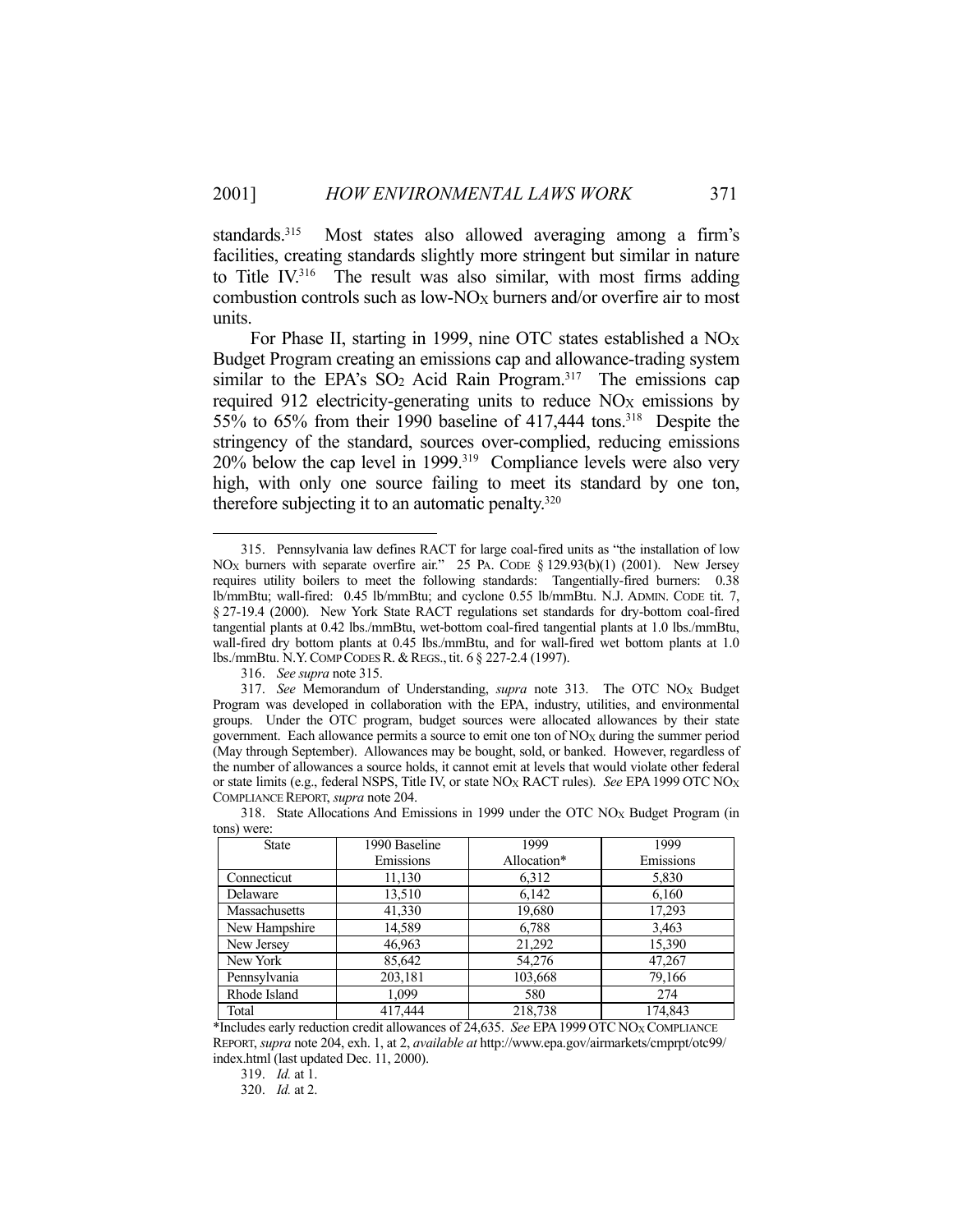Despite initial expectations that many sources would need to use expensive end-of-pipe controls such as Selective Catalytic Reduction (SCR) to achieve these deep reductions, the flexibility afforded by the cap-and-trade approach led to unexpected results. One was that 126 of the 142 affected coal-fired units achieved up to  $30\%$  NO<sub>X</sub> reductions through operational changes alone, without significant capital additions.321 The cap approach allowed compliance through a number of technologies, described in Figure 3-5, and not only SCR. As a consequence, allowance costs, after initial volatility at the program's start in which prices ranged from \$3000 to \$7000 per ton, have settled down to \$500 to \$1000, significantly lower than originally estimated.<sup>322</sup>

Figure 3-5: Technology Options Available to Existing Coal-Fired Plants to Meet Stringent  $NO<sub>x</sub>$  Standards<sup>323</sup>

Combustion controls are boiler modifications that minimize the formation of NO<sub>x</sub> in the boiler. In addition to the direct burner modifications required for Title IV, advanced combustion controls can include overfire air and computer controls that enhance mixing of coal and air in the boiler.

**Gas Reburn** technologies reduce  $NO<sub>x</sub>$  by injecting natural gas above the coal combustion zone. Gas reburn may achieve up to  $55\%$  NO<sub>x</sub> reduction using 15% gas injection, with capital costs of \$12 to \$25 per kW and additional operating costs for the relatively more expensive natural gas fuel. Enhanced forms of gas reburn can use reagents such as amine injection to increase  $NO<sub>X</sub>$  reductions to 60%, although these are slightly more expensive.

**Selective Non-Catalytic Reduction (SNCR)** injects a urea-based reagent in the upper furnace to reduce NO<sub>X</sub>. SNCR achieves about a  $35\%$  NO<sub>X</sub> reduction at a capital cost of \$5 to \$20 per kW. Combining re-burn with SNCR can get over 70% reductions.

**Selective Catalytic Reduction (SCR)** injects ammonia into the boiler, which catalytically reduces the NO<sub>X</sub>. SCR has the greatest  $NO<sub>X</sub>$  reducing potential, achieving 70% to 90% reductions, but is also the most expensive, with capital costs

 <sup>321.</sup> Joel Bluestein, Energy and Environmental Analysis, Inc., *OTR NOX Market: Lessons Learned* (1999) (unpublished report presented at missions Marketing Associates in Oct. 1999) (cited in Byron Swift, *Command Without Control: Why Cap-and-Trade Should Replace Rate Standards for Regional Pollutants*, 31 ENVTL. L. REP. 10,330 (Mar. 2001)); GAS RESEARCH INSTITUTE, LOW COST OPTIONS FOR ACHIEVING DEEP NOX REDUCTIONS, *at* http://www.gri.org (Apr. 2000).

 <sup>322.</sup> The EPA estimated the average cost of reductions in the electric power sector to be \$1468 per ton of NOX. EPA 1998 RIA, *supra* note 14, at ES-2. Compliance cost is reflected in the price of an allowance, and during the year 2000, allowance prices for 1999 or 2000 tons for the Ozone Transport Region were in the \$500 to \$1,000 range. *See, e.g.*, Cantor Fitzgerald Environmental Brokerage Services Website, *at* www.cantor.com/ebs (last modified Apr. 5, 2001).

<sup>323.</sup> STATE AND TERRITORIAL AIR POLLUTION PROGRAM ADMINISTRATORS & ASSOCIATION OF LOCAL AIR POLLUTION OFFICIALS (STAPPA/ALAPCO), CONTROLLING NITROGEN OXIDES UNDER THE CLEAN AIR ACT: A MENU OF OPTIONS 18 (July, 1994); GAS RESEARCH INSTITUTE, *supra* note 321.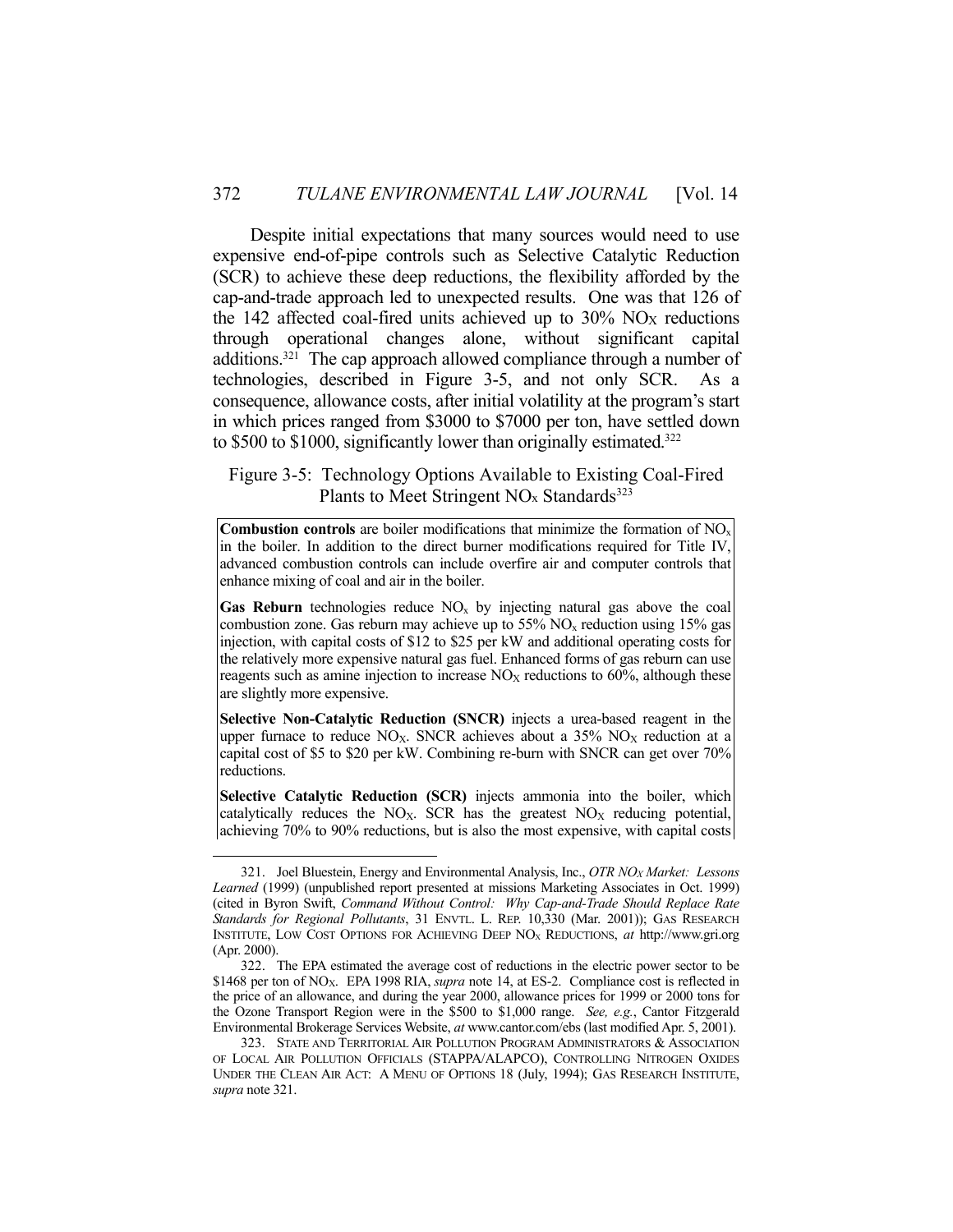of \$50-100 per kW. In addition, SCR has substantial operating costs, uses toxic catalysts that must be replaced, releases ammonia and entails a 0.5% efficiency loss.

 It is interesting to view firms' response to the OTC cap, since the affected units were previously subject to rate standards set at levels similar to Title IV standards. Figure 3-6, developed by the Gas Research Institute, shows emissions levels for coal-fired units subject to the OTC cap in 1999.

# *See* Figure 3-6: 1999 Ozone Season NO<sub>X</sub> Emission Rates for OTR Coal Boilers Without Post-Combustion Controls<sup>324</sup>

 These results show how different units emit at different levels under a cap-and-trade system that creates a uniform cost per ton for emissions reductions. This is due to the "step-wise" nature of technology choice. In other words, at a given moment in time some firms may find it inexpensive to achieve, for example, a 56% reduction, but very expensive to reach 57% because that would require major new equipment. Another firm may face this "cost knee" at a higher or lower level. So at an equal cost, firms will want to operate units to emit at slightly different levels. However, over time, firms may find ways to incrementally improve processes or operations to achieve greater reductions, typically at low cost.<sup>325</sup> Systems like a cap-and-trade approach encourage such differential behavior and the seeking of continuous reductions. A rate standard sets one limit that must be achieved at a certain date, and so eliminates both these possibilities, restricting firm behavior, raising costs, and eliminating incentives for continued incremental improvements.

2. New Source Standards

 In contrast to existing plants, new plants or significant modifications of existing plants have been subject to  $NQ_X$  standards since the initiation of the Clean Air Act in  $1971$ .<sup>326</sup> Today, new sources are subject to a stringent federal New Source Review process, which requires at a minimum compliance with NSPS.<sup>327</sup> Traditional NSPSs establish emissions rate standards for each power-generation technology;

 <sup>324.</sup> GAS RESEARCH INSTITUTE,*supra* note 321, at Fig. 1.

 <sup>325.</sup> *See* Nicholas Ashford, *An Innovation Based Strategy for the Environment*, *in* WORST THINGS FIRST? THE DEBATE OVER RISK-BASED NATIONAL ENVIRONMENTAL PRIORITIES (A.M. Finkle & D. Golding eds., 1994).

 <sup>326. 42</sup> U.S.C. § 7411 (1994).

 <sup>327.</sup> *Id.*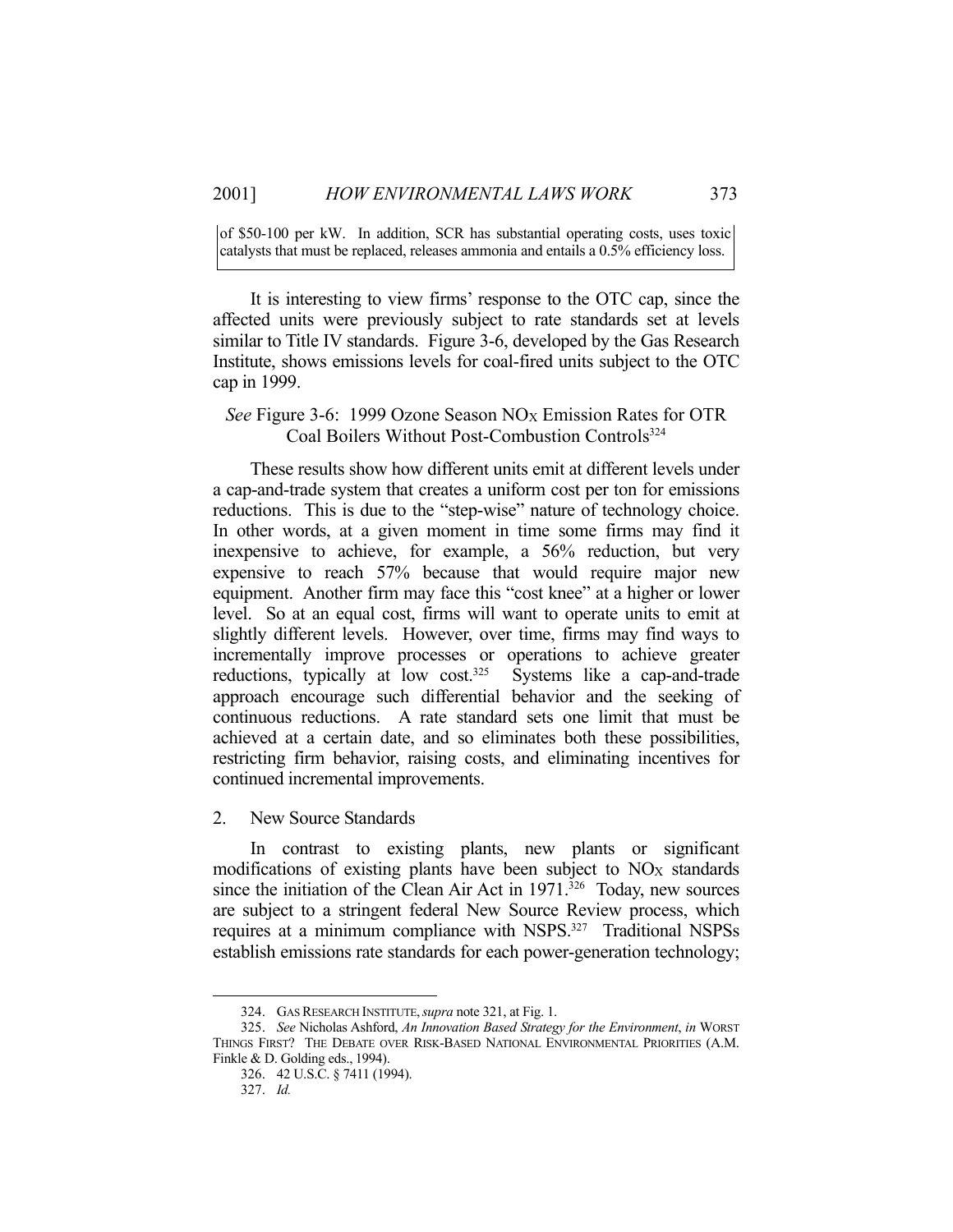e.g., coal-fired boilers are allowed to emit twice the NO<sub>X</sub> as oil-fired boilers, and three times that of gas-fired.<sup>328</sup>

 In 1998, the EPA established a new, fuel-neutral NSPS of 0.15 lb/mmBtu for major modifications of existing sources, and 1.6 lb/MWh of electricity generated for new sources, the latter an innovative outputbased standard that provides a benefit to efficient producers.<sup>329</sup> However, this fuel-neutral NSPS rarely applies, as the standards created under the New Source Review process are more stringent and therefore control.<sup>330</sup>

 New Source Review establishes an emissions rate standard set by regulators on a case-by-case basis based on the specific plant and powergeneration technology, such that more lenient standards are applied to dirtier technologies.<sup>331</sup> Sources built after August 7, 1977, in areas that have attained the federal ambient ozone standard set by the EPA must prevent significant deterioration of air quality, and install the Best Available Control Technology (BACT) for the type of plant proposed considering "energy, environmental, and economic impacts and other costs."332 New plants in nonattainment areas must meet the even more stringent Lowest Achievable Emissions Rate (LAER) standard, which excludes considerations of cost.<sup>333</sup> These strict standards are meant to achieve ambient standards, prevent airshed deterioration, and be used as mechanisms to spur the development and application of new technologies.

3. Technology-Based Rate Standards for  $NO<sub>X</sub>$  in the 1990s Created an Uneven Regulatory Framework and Varied Economic Signals for Most Business Units

As shown in Figure 3-7, power plant  $NO<sub>X</sub>$  regulation in the 1990s created a highly uneven regulatory framework that sent different economic signals to the owners of different technologies. Because rate standards were set at differing levels for the different base technologies, they created a progression in which the dirtier a power-generating

<sup>328.</sup> The initial NSPS for power plant boilers built prior to 1998 established  $NO<sub>X</sub>$ emissions limits of 0.50-0.80 lb/mmBtu for coal-fired boilers, 0.30 lb/mmBtu for oil-fired boilers, and 0.20 lb/mmBtu for gas-fired boilers. Clean Air Act, 40 C.F.R. § 60.44a (2000).

 <sup>329.</sup> *Id.* § 60.44a(d); *see also* Revision of Standards of Performance for Nitrogen Oxide Emissions from New Fossil-Fuel Fired Steam Generating Units, 63 Fed. Reg. 49,442, 49,448-49 (Sept. 16, 1998).

 <sup>330.</sup> The New Source Review standards, BACT and LAER, establish more stringent requirements that specify NSPS only as a floor. *See, e.g.*, 42 U.S.C. §§ 7479(3) (describing the standard for Best Available Control Technology), 7501(3) (describing the standard for Lowest Achievable Emissions Rate).

 <sup>331. 42</sup> U.S.C. § 7479.

 <sup>332.</sup> *Id.* §§ 7475(a)(4), 7479(3).

 <sup>333.</sup> *Id.* § 7503(a)(2).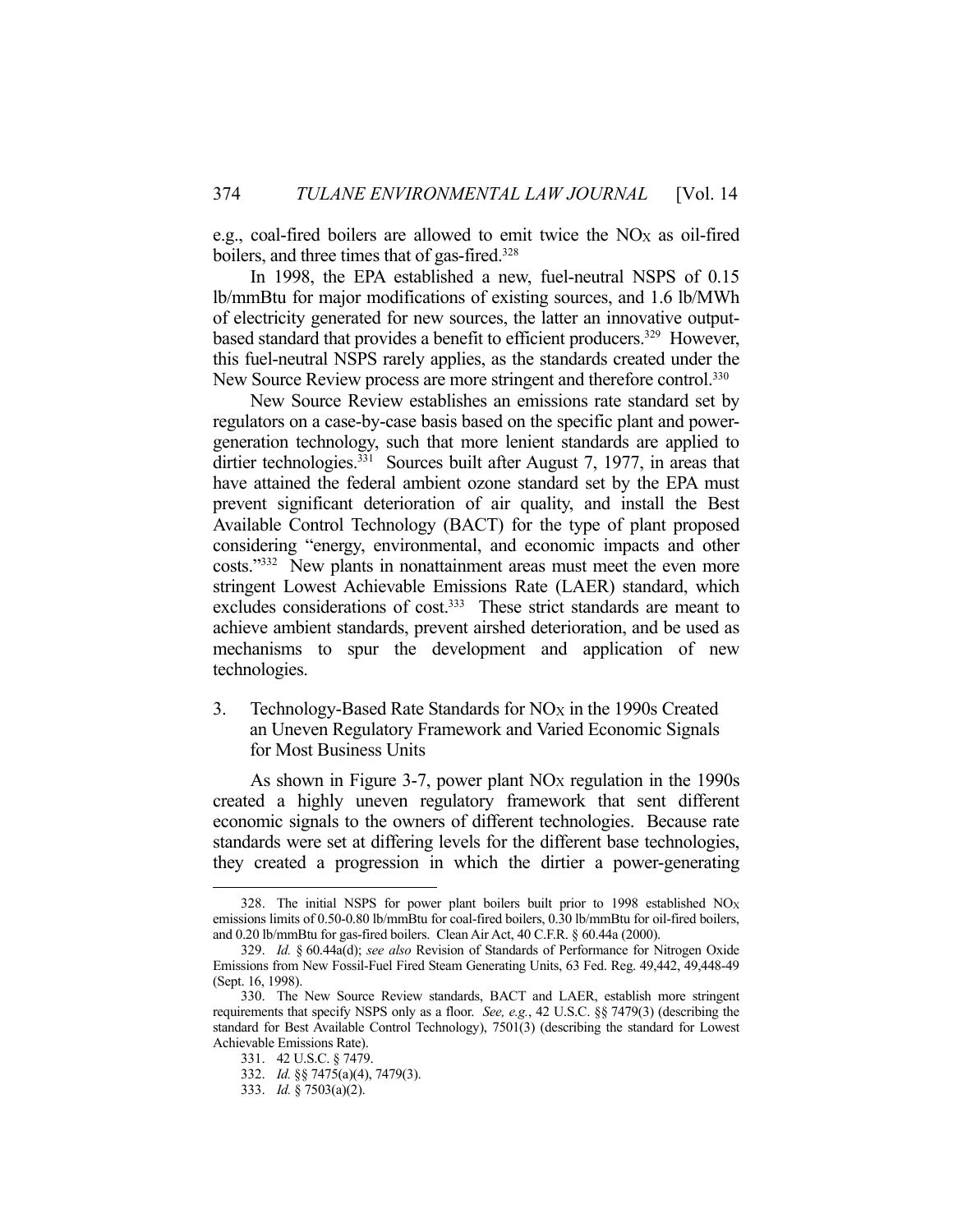technology was in terms of NOX emissions, the more lenient the rate standard. This created highly differential costs for NO<sub>X</sub> reductions for different technologies, in the hundreds of dollars per ton of reductions for higher-emitting coal-fired units, and up to \$10,000 per ton for clean gas turbines.

|                                                 | Old Sources (Title IV/RACT) |                     |                 | New Sources (BACT/LAER) |                  |                  |
|-------------------------------------------------|-----------------------------|---------------------|-----------------|-------------------------|------------------|------------------|
|                                                 | Cyclone<br>coal             | Wall-<br>fired coal | T-fired<br>coal | New coal                | New gas<br>large | New gas<br>small |
| Uncontrolled<br>$NO_{x}$<br>(lb/mm Btu)         | 1.50                        | 0.95                | 0.65            | 0.50                    | 0.05             | 0.10             |
| Legal<br>standard<br>(1b/mmBtu)                 | none                        | 0.50                | 0.45            | 0.15                    | $0.02+$          | $0.02+$          |
| Cost per ton<br>of NO <sub>x</sub><br>reduction | none                        | \$161               | \$631           | \$565<br>(SCR)          | \$2,500          | $$10,000+$       |

Figure 3-7: Differential Standards for NO<sub>X</sub> Emissions and Costs from Generating Technologies (1996-1999)<sup>334</sup>

The disparities in the regulation of  $NO<sub>X</sub>$  emissions from different technologies, as well as between old and new plants, created strong economic incentives for the use of dirtier technologies and against the installation of new plants. They also imposed high costs on new technologies, despite creating few, if any, net ambient environmental benefits. These standards create a situation in which regulation of  $NO<sub>X</sub>$ may frustrate the economic drivers leading firms to use cleaner energy sources, and fail to capture multi-pollutant reductions created by switching to such sources.<sup>335</sup>

### IV. GENERAL FINDINGS

1

 The design of Title IV and other regulatory programs to reduce NOX and SO2 emissions in the electricity-generating sector led to

 <sup>334.</sup> Acid Rain Program; Nitrogen Oxides Emission Reduction Program—Phase II Final Rule, 61 Fed. Reg. 67,112, 67,113 (Dec. 19, 1996); STAPPA/ALAPCO 1994, *supra* note 217, at 24-29; Marvin Schorr & Joel Chalfin, *Gas Turbine NOX Emissions Approaching Zero—Is It Worth the Price?*, Presentation at Air & Waste Mgmt. Ass'n 92d Annual Meeting, St. Louis, MO (June 20, 1999) (notes on file with author); Leslie Witherspoon & Ken Smith, *NOX Control Technology Options and Development Activity for Mid-Range Natural Gas Fired Turbines* (1999), Unpublished Presentation (notes on file with author).

 <sup>335.</sup> *See generally* Tina Kaarsburg & Julie F. Gorte, *Promoting Productivity and Clean Air with Innovative Electric Technologies*, NORTHEAST MIDWEST ECON. REV (Nov./Dec. 1999).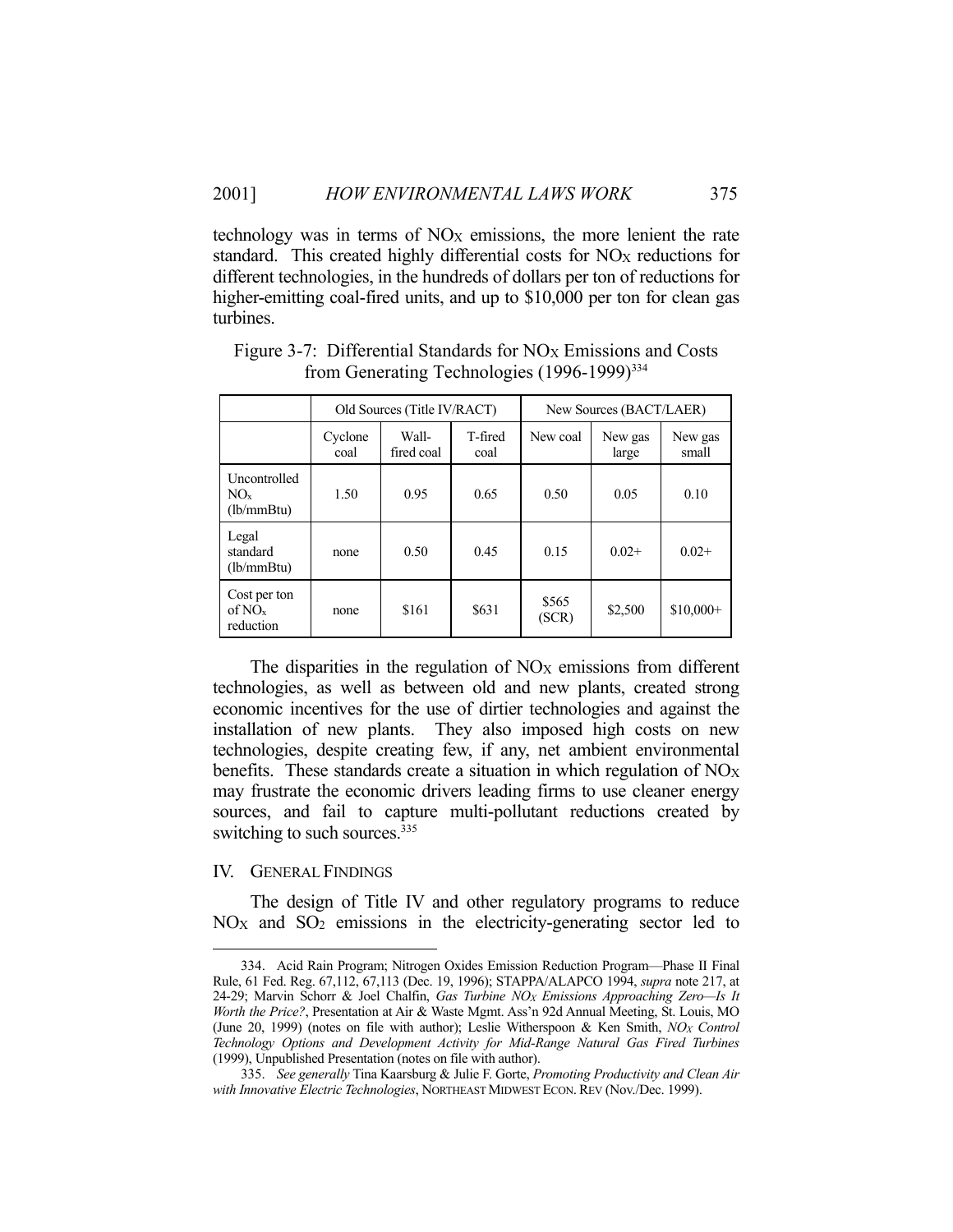dramatically different industry responses. ELI's review of business responses to these programs provides a foundation for looking at how regulatory design affects environmental results, compliance decisions, and innovation.

 Key distinctions between the programs examined include the difference in the standards (an equal effort approach using rates versus an equal cost per ton approach using cap-and-trade); the degree of flexibility allowed in compliance technology; the degree of governmental involvement in firm decision-making about compliance; and whether the systems created continuous or one-time incentives for firms to reduce their pollution levels. The mass-based standards such as cap-and-trade systems worked better than rate systems in these regards, as they imposed stringent environmental standards while allowing greater integration of environmental parameters into business decision-making.

# *A. Environmental Standards Have Been Essential to Drive Businesses to Reduce NOX and SO2 Emissions*

 Although economic forces may also lead firms to cleaner production, regulatory standards have clearly been necessary in order to ensure that firms reduced  $NOx$  and  $SO<sub>2</sub>$  emissions. Title IV led firms to make major additional SO<sub>2</sub> reductions by building scrubbers and increasing their use of lower-sulfur coals.<sup>336</sup> Regulation was even more important in making firms reduce  $NO<sub>X</sub>$  emissions, as  $NO<sub>X</sub>$  controls for coal-fired boilers generally involve a loss of efficiency or additional costs. Therefore, virtually no firms reduced  $NO<sub>X</sub>$  emissions at existing boilers before the advent of regulatory standards, and exempted units continue to emit  $NO<sub>X</sub>$  at uncontrolled levels.<sup>337</sup> This indicates the importance of setting standards to regulate firm behavior.

 The record also shows that economic forces have also played an important independent role in leading firms to lower emissions of both  $SO<sub>2</sub>$  and NO<sub>X</sub>. Prior to the advent of Title IV's  $SO<sub>2</sub>$  standard, firms near the Powder River Basin began to switch to cheaper lower-sulfur coals for economic reasons.<sup>338</sup> An analysis by MIT shows that a portion of SO<sub>2</sub> reductions in Phase I can be attributed to this economic trend.<sup>339</sup> Regarding NO<sub>X</sub>, economic forces have cut both ways. Although there are few economic incentives for owners of existing coal boilers to reduce

 <sup>336.</sup> *See supra* Part II.D.5.

 <sup>337.</sup> *See supra* Part III.D.

 <sup>338.</sup> ELLERMAN ET AL., *supra* note 10, at 228-29.

 <sup>339.</sup> *Id.* (noting that no-cost reductions made by businesses switching to lower-sulfur coal that was also cheaper than what they formerly used amounted to approximately 425,000 tons of SO2 reductions per year, out of a total annual reduction of 3,888,000 tons).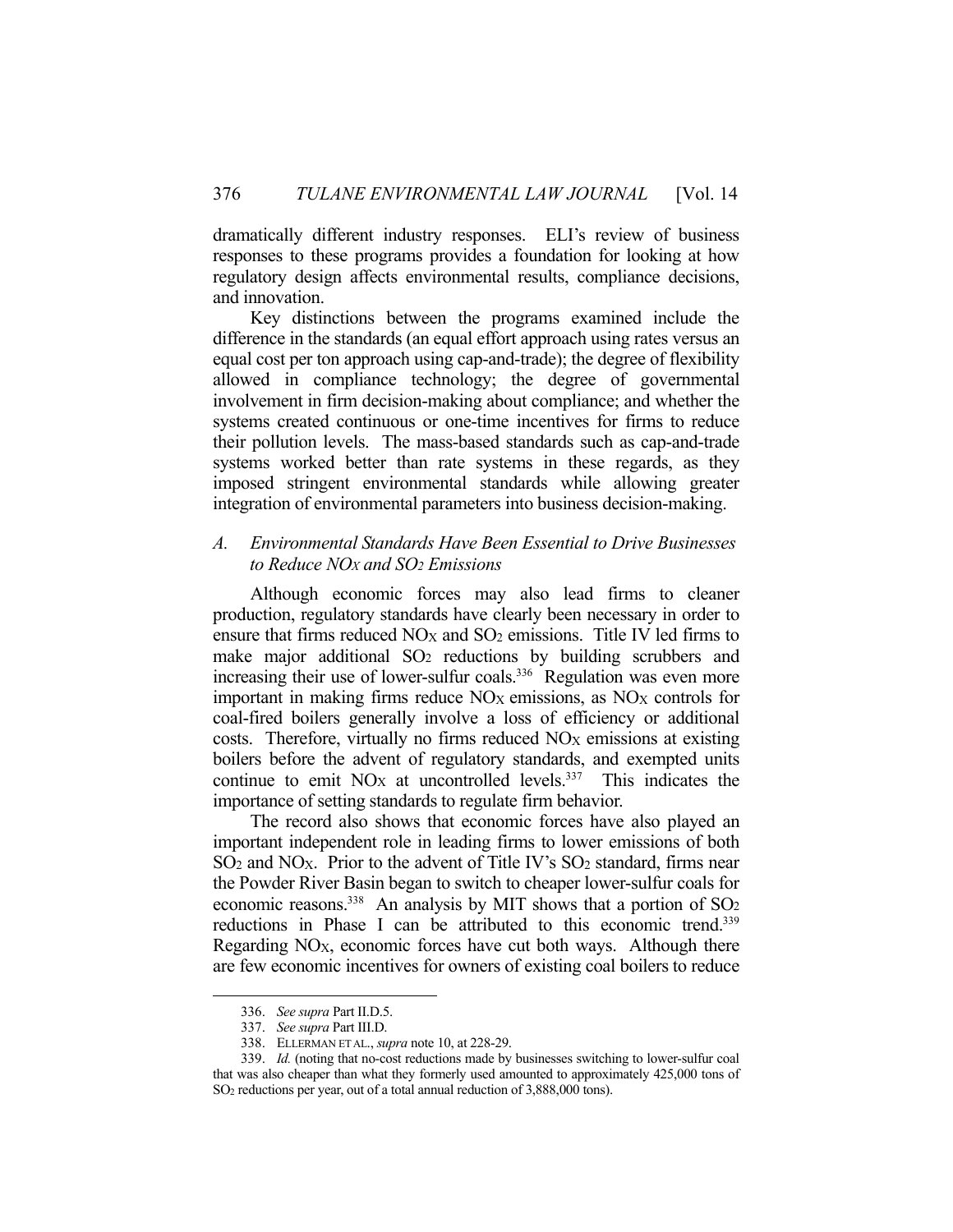NOX emissions, the situation for new plants is completely different. New combined cycle gas turbines, which emit no  $SO<sub>2</sub>$  and about a tenth of the  $NO_X$  of older plants, are more efficient and cheaper than new coal plants, and are forecast to capture over 90% of the market for new plants.340 Because economic forces also can lead to major pollutant reductions, in some cases to a greater extent than regulatory mandates, good environmental regulation should enhance rather than interfere with such positive economic drivers.

# *B. It Has Proven Difficult to Set Standards That Properly Align Private with Social Costs, and Both NOX and SO2 Standards Were in Retrospect Too Lenient*

 While standards appear necessary, it has proven difficult to set standards that properly align firms' private costs with social benefits.<sup>341</sup> Ideally, environmental standards should create an economic context that makes private sources perceive costs that reflect a broader social context of costs and benefits. In retrospect, Congress in 1990 both overestimated the costs of compliance with Title  $\rm IV,^{342}$  and underestimated the harm stemming from NO<sub>X</sub> and SO<sub>2</sub> emissions.<sup>343</sup>

 <sup>340.</sup> DOE ANNUAL ENERGY OUTLOOK 2001, *supra* note 1, at 75, 78 (noting that advanced natural gas combined cycle technology generates electricity at lower cost than advanced coal). Dramatic technology innovation in developing the dry low-NO<sub>X</sub> turbine has meant that new gas plants both cost less and are far cleaner than coal boilers or older gas technologies, emitting  $\overline{NO_{X}}$ at or below 0.05 lb/mmBtu (uncontrolled coal boilers emit at 0.65 to 1.50 lb/mmBtu); *see also* Schorr & Chalfin, *supra* note 334; STAPPA/ALAPCO 1994, *supra* note 217, at 22.

 <sup>341.</sup> Sources would then clean up pollution to the point at which the marginal cost of removing a ton of pollution equals the social benefit from having that ton removed. In this situation, the economic costs perceived by private firms reflect the overall social and economic value of pollution reduction, creating efficiency in attaining social welfare.

 <sup>342.</sup> Although the political process grappled with the cost of the programs in both cases, actual costs of compliance turned out to be far lower than predicted. For the  $SO<sub>2</sub>$  program, information at the time of the Act's passage in 1990 indicated that costs would be \$300 to \$1000 per ton, far higher than the observed cost of allowances at around \$150. Also, the Direct Sales Reserve provision of Title IV that authorizes sales of allowances at \$1500 is another indication of the perceived value of additional reductions, and again far higher than the actual costs. *See* 42 U.S.C. § 7651o (1994). Had an accurate understanding of the costs been available, it is quite likely that Congress would have set the  $SO<sub>2</sub>$  cap lower, suggesting that the current cap is set too high to align private costs with social benefits.

 <sup>343.</sup> Seven northeastern states have petitioned the EPA to strengthen the secondary NAAQS for NO<sub>X</sub>, SO<sub>2</sub> and PM 2.5. The petitioners "suggest that the acid rain provisions in title IV of the CAA do not go far enough to ensure full recovery of sensitive ecosystems." Petition for Secondary National Ambient Air Quality Standards for Nitrogen Dioxide, Sulfur Dioxide, and Fine Particle Matter and Related Request, 65 Fed. Reg. 48,699, 48,700 (Aug. 9, 2000) [hereinafter Northeastern States Petition]. The petition cites in support of its assertions the NATIONAL ACID PRECIPITATION ASSESSMENT PROGRAM, BIENNIAL REPORT TO CONGRESS (May 1998), *available at* http://www.nnic.noaa.gov/CENR/NAPAP/NAPAP-96.htm; and EPA, PUB. NO. EPA-452/R-97-002, NITROGEN OXIDES: IMPACTS ON PUBLIC HEALTH AND THE ENVIRONMENT (Aug. 1997), *available at* http://www.epa.gov/ttncaaa1/t1/reports/noxtech.pdf; which "document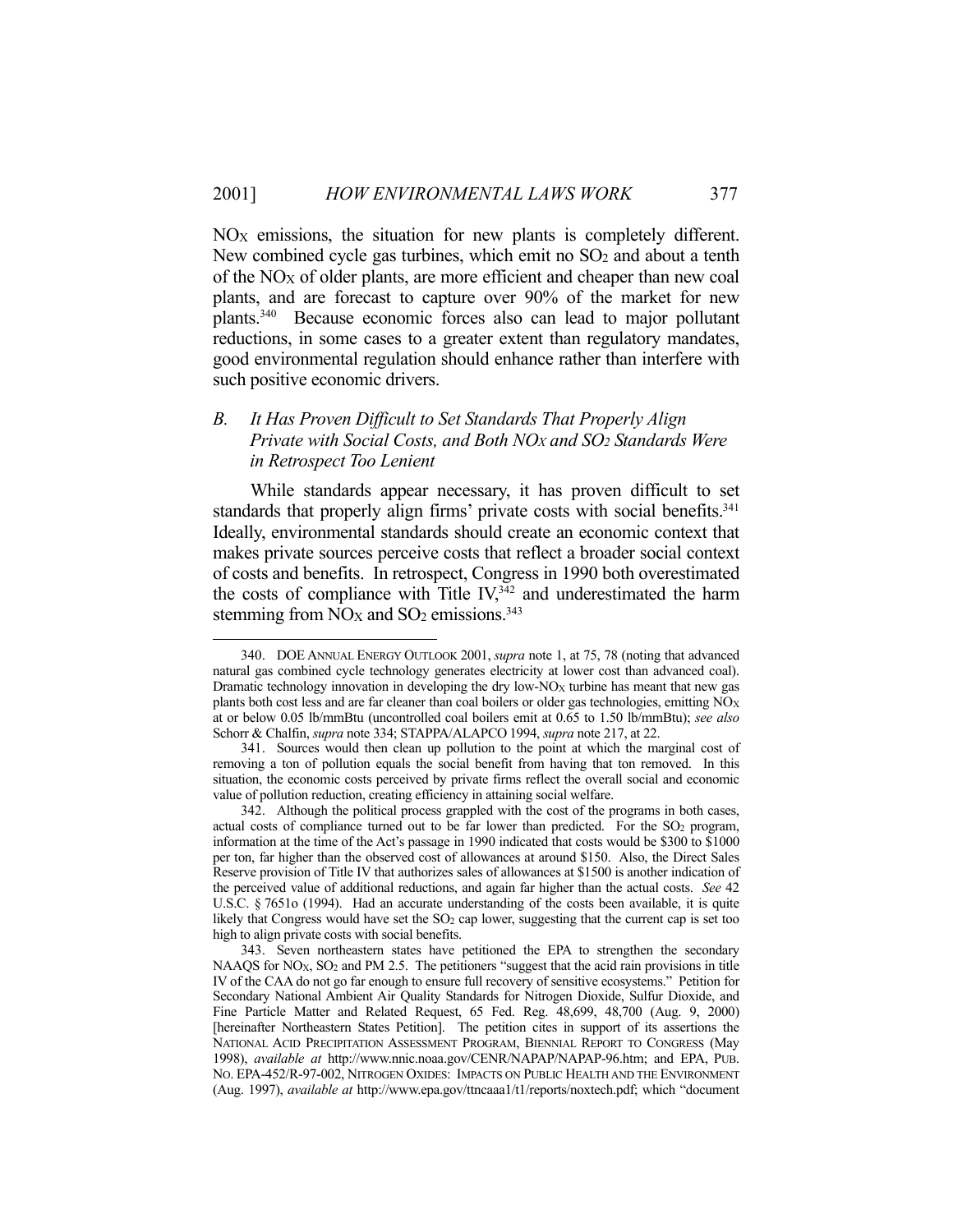For both the  $NOX$  and  $SO<sub>2</sub>$  programs, the cost of control has remained well below current estimates of the social benefits of additional reductions. For NO<sub>X</sub>, the cost of retrofitting boilers with low-NO<sub>X</sub> burners in Phase I averaged \$412 per ton, and the results of the OTC  $NO<sub>X</sub>$  cap show that significant added reductions could be made at a cost of around \$500 to \$1000 per ton.<sup>344</sup> In comparison, the benefit of added  $NO<sub>X</sub>$  reductions in eastern states is estimated by the EPA to be between \$1262 and \$4786 per ton.<sup>345</sup> Similarly, the cost of SO<sub>2</sub> allowances in Phase I averaged \$150, far below current estimates of the social benefits of added SO2 reductions, which exceed \$5000 per ton.346 Therefore, for both pollutants, additional reductions would be fairly inexpensive and very beneficial, but are not forced by the standards-based approach. This shows the indispensable nature of establishing the overall standard at the correct level of stringency, whether it is expressed as a cap or a rate.

 Technology-based rate standards, and the new source/old source distinction in the Clean Air Act, both cause an added disadvantage in aligning private with social values because they impose highly differential costs on different technologies.<sup>347</sup> This creates a heterogeneous set of cost signals based on technologies which are not aligned with one another. Under NO<sub>X</sub> rate regulation, some of the dirtiest technologies faced lenient or no standards even though some could reduce emissions cheaply at prices under \$100 per ton, whereas the cleanest technologies faced the most stringent standards and were forced to pay thousands of dollars per ton. Clearly, the economic drivers faced by these firms result in little consistency or rationality when compared to

increasing damage caused by acid deposition to the lakes and forests in the Northeastern States and other environmental effects...." Petition for Secondary National Ambient Air Quality Standards for Nitrogen Dioxide, Sulfur Dioxide, and Fine Particle Matter and Related Request, 65 Fed. Reg. at 48,701.

 <sup>344.</sup> *See supra* notes 256, 322.

 <sup>345.</sup> EPA 1998 RIA, *supra* note 14, at ES-6 (noting that total benefits are between \$964 and \$3654 per ton of NOX reductions in 1990, or between \$1262 and \$4786 in 1999 dollars). In comparison, costs were estimated to be \$1468 per ton in 1990. *Id.* at ES-3.

 <sup>346.</sup> *See* Figure 2-1. The reduction in sulfate particulate emissions alone is estimated by Resources for the Future to be approximately \$5335 per ton of SO2 reductions. ELI CLEANER POWER, *supra* note 14, at 14 (estimating \$24.5 billion in benefits from a 4,592,000 ton reduction in SO2 emissions); *see also* CLEAN AIR TASK FORCE, *supra* note 14, at 4-5 (noting that a 75% reduction in SO2 leads to benefits of over \$100 billion from particulate reductions, or over \$10,000 per ton of reductions).

 <sup>347.</sup> Although the EPA set these standards based on its best estimates of technology availability and cost, in retrospect these forecasts were not accurate for most technologies, and in particular failed to include unexpected innovation. This is particularly evident for wall-fired boilers and for cyclone boilers (where no reductions were required because of the perceived high costs). In both cases, it turned out that innovations could have provided inexpensive reductions to and below the standards. On the other hand, reductions at tangentially-fired boilers cost more than predicted. *See supra* Part III.D.5.b.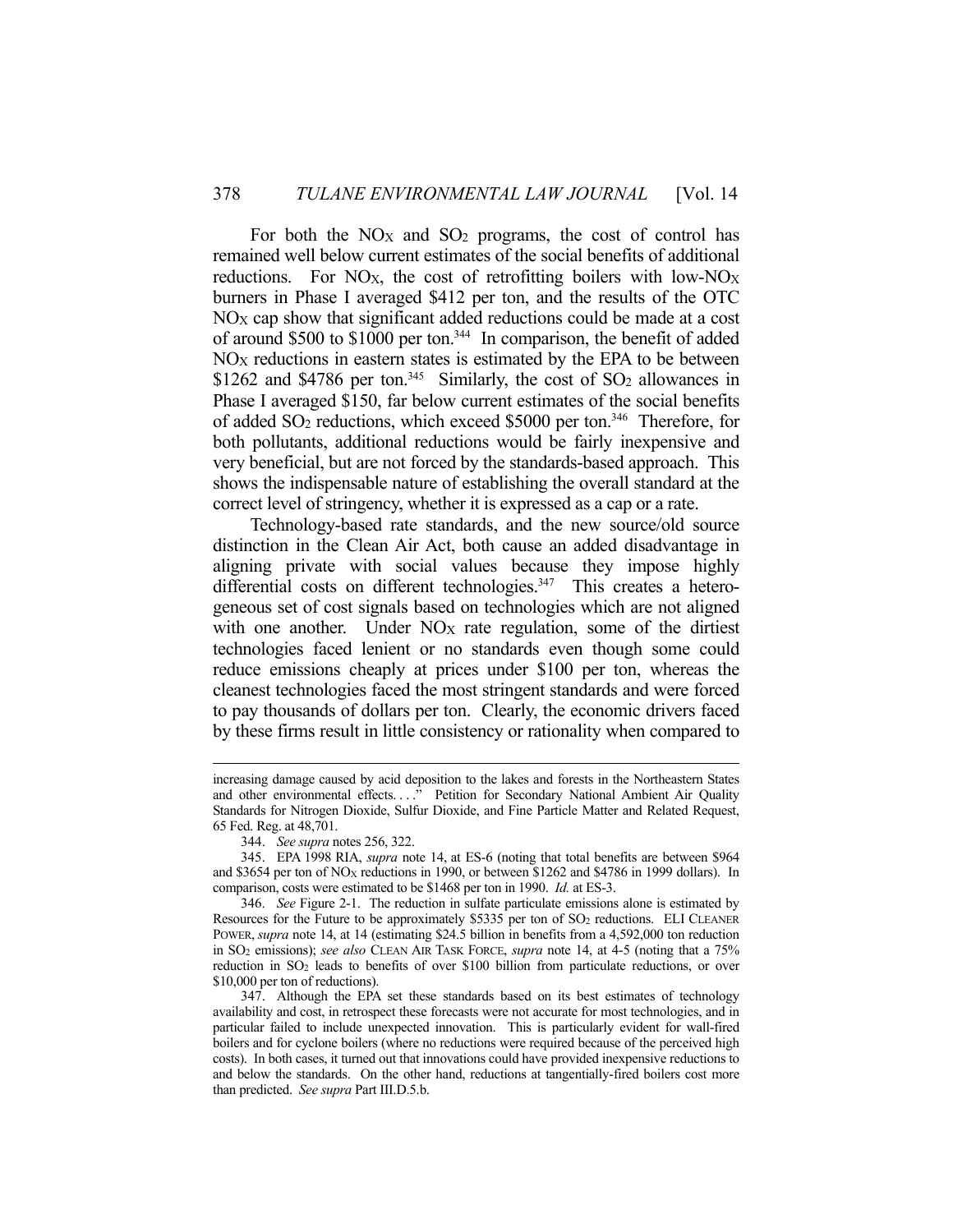each other, or to a social optimum. The cap-and-trade programs performed better in equating private and social costs because they created a uniform cost faced by all firms, eliminating the inefficiency caused by multiple rate standards that create different economic signals for different technologies.

 The cap-and-trade standard is also better in its environmental result over time, since it permanently caps emissions, whereas rate standards can be expected to allow emissions to grow over time along with economic growth. Therefore, while  $SO<sub>2</sub>$  emissions were capped during Phase I despite increased power generation,  $NO<sub>X</sub>$  emissions grew slightly. The cap-and-trade system is also more dynamic at the firm level, as firms have continuing incentives to reduce pollution to meet their quota or create additional allowances; in contrast, rate standards simply require a firm to install technology once and then maintain it. However, the cap is set at a fixed amount for the industry as a whole, limiting its dynamic aspect over time.<sup>348</sup> Understanding how different regulatory systems will interact with firm behavior over time is an important element of understanding regulatory design.

# *C. Standards Based on Rates or an Old Source/New Source Distinction May Create Conflict Rather Than Alignment Between Regulatory and Economic Drivers for Environmental Quality*

 A central finding of this study is that traditional environmental regulations fail to align the regulatory and economic drivers that lead firms to improve their environmental performance. The lack of alignment appears to be unintentional, and stems both from the new source/old source distinction in our law, and from the inflexibility inherent in rate-based regulatory methods. Examples of the lack of integration created under traditional regulations follow:

*Example 1*: A firm is choosing between continuing to operate an existing coal-fired plant, or replacing it with a new gas-fired combined cycle plant with no  $SO_2$  emissions and  $90\%$  to  $95\%$  lower  $NO<sub>X</sub>$ emissions. Environmental regulations place few costs or burdens on the firm if it chooses to continue operating the older and dirtier facility, but require the firm to undergo a lengthy New Source Review process and may require it to install expensive controls if it chooses to build the new and cleaner facility. The distinction between new sources and old

 <sup>348.</sup> One can imagine that a very different scenario would have developed had Title IV established an allowance auction with a price floor set at \$300, the lower end of most cost estimates in 1990; far less SO<sub>2</sub> would have been released during Phase I.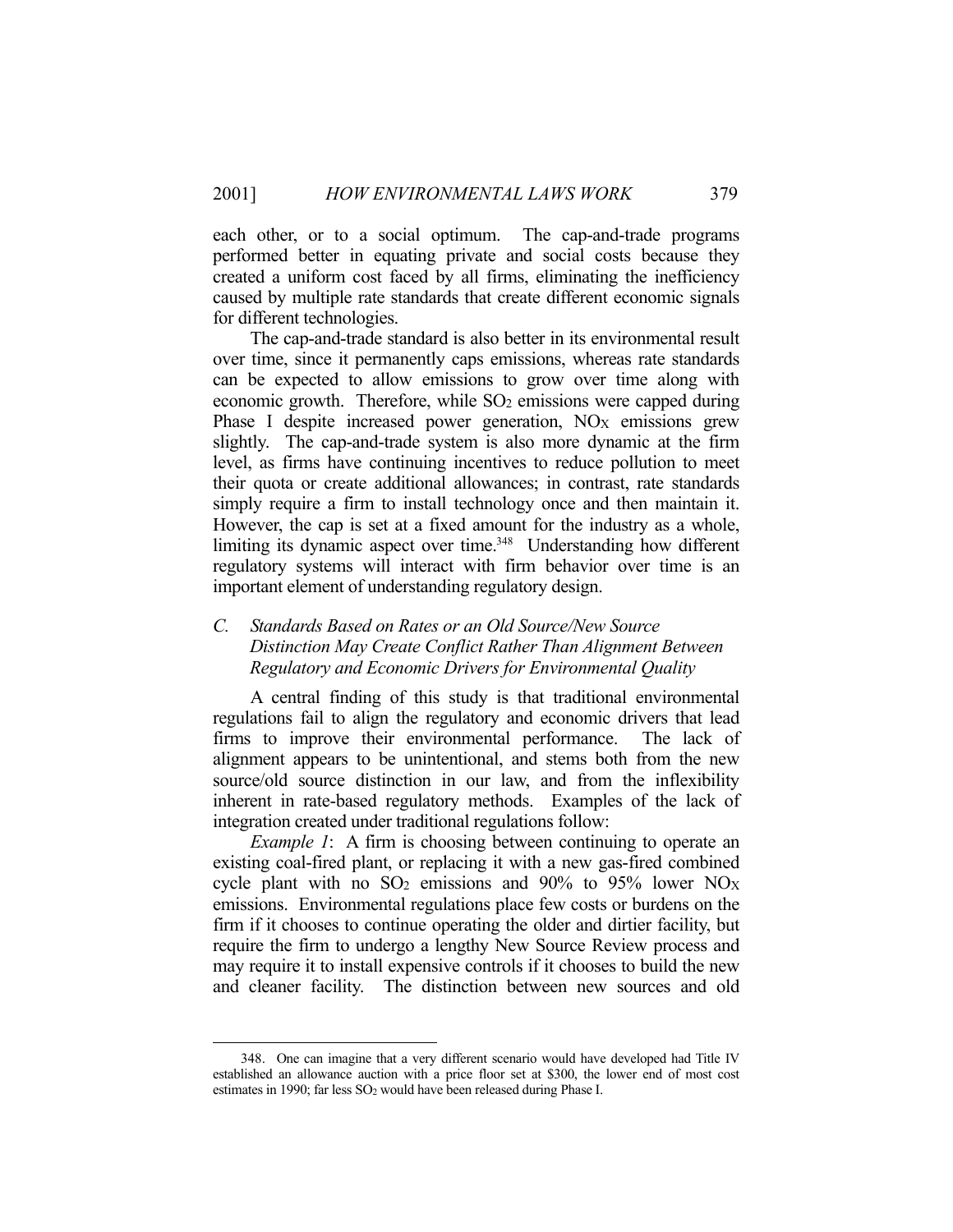sources creates economic incentives to firms that strongly favor the older, more polluting technology.

*Example 2*: A firm is deciding between two new generation technologies, one clean, such as natural gas, and the other with far higher emissions, such as coal. There are large social benefits if the firm chooses the clean technology, as total pollution levels are greatly reduced. The  $NO<sub>X</sub>$  rate limits treat each technology separately, and impose proportionately equal burdens on each, and so create no incentive for the firm to choose the cleaner one. Firms may even face lower perton environmental costs in choosing the dirtier technology.349

*Example 3*: A firm is choosing between building a new single-cycle gas turbine or a combined-cycle gas turbine that achieves greater efficiency. Since emissions rate standards under BACT or LAER are based on parts per million (ppm), they provide no benefit to the firm in achieving greater efficiency or lowering overall pollution by using the combined-cycle unit.

*Example 4*: A firm building a new coal plant must decide on what kind of coal to use. The  $SO<sub>2</sub>$  cap-and-trade program encourages it to use cleaner, low-sulfur coal. However, the rate-based SO2 New Source Performance Standard requires it to use scrubbers, regardless of how clean the coal is. In another example, if a firm builds a new gas-fired plant, New Source Review requirements in many states require it to install end-of-pipe controls for  $NO<sub>X</sub>$  regardless of whether or not it uses very clean process technology. In either case, rate-based New Source Performance Standards dictate the installation of control technologies and preclude compliance through cleaner fuels or processes that may cost less and create less overall pollution.

 One root cause of the conflict may be that regulations are developed on a policy basis, with paramount attention paid to broad political and social considerations, whereas business decisions are made on an economic basis, in which small differences in cost and regulatory design make an enormous difference. Because businesses try to find the lowestcost method to comply with the precise wording of regulatory standards, it makes a huge difference if standards require compliance with rate limits or mass limits (cap-and-trade); whether averaging times are hours, days, or months; whether rate standards are set by concentration limits, inputs, or outputs; and whether regulation focuses upstream or downstream in the process. The dramatic differences in the ways in which the precise nature of a standard will affect businesses' economic behavior are often paid inadequate attention when standards are established.

 <sup>349.</sup> *See* Figure 3-7.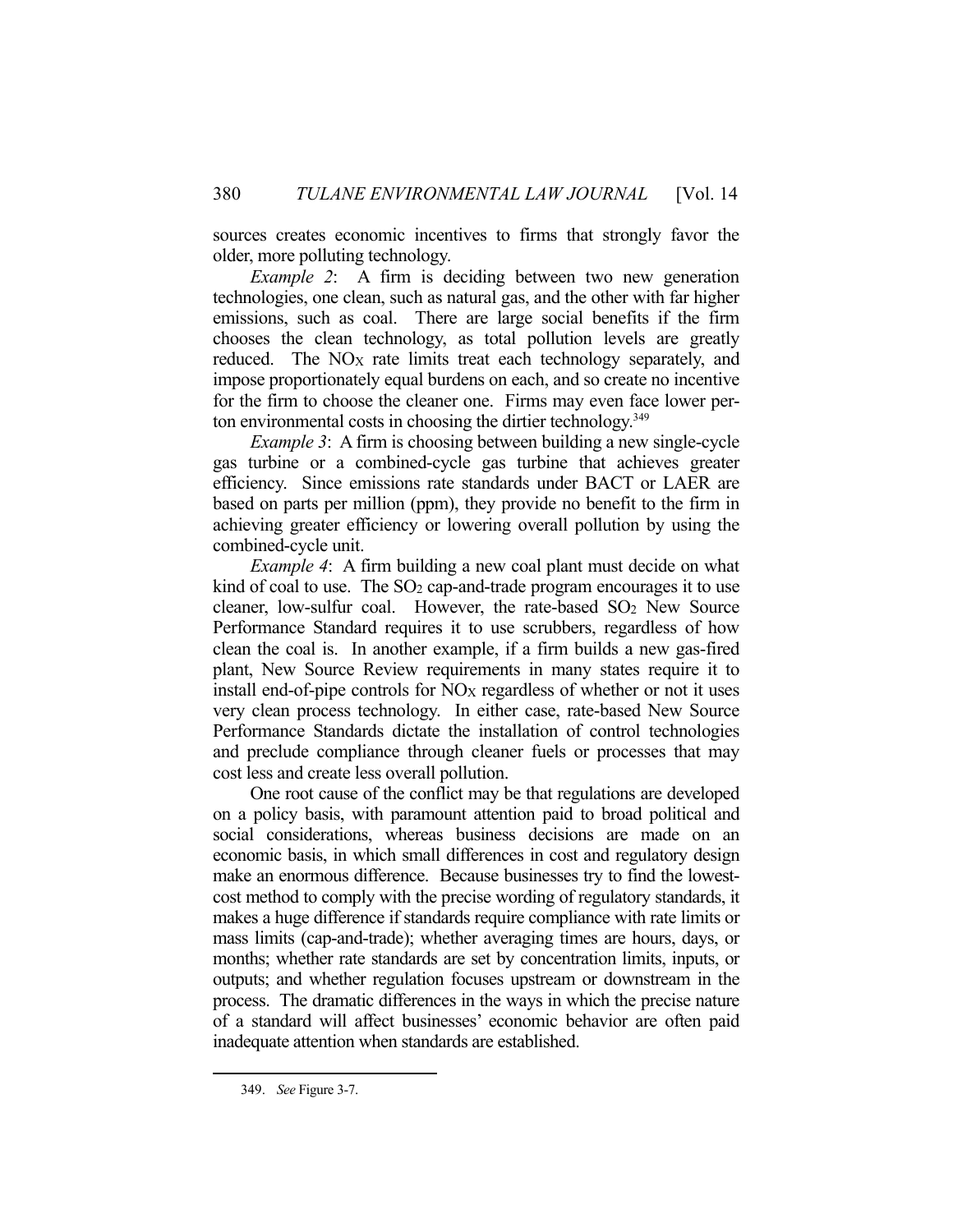# *D. Different Regulatory Designs Greatly Affect the Cost of Compliance for Achieving Equivalent Environmental Results*

 Many types of environmental regulations fail to harness the strong business drivers that can lower compliance. This is shown in Figure 3-7 for  $NO<sub>X</sub>$ , where firms are not allowed to pursue least-cost approaches to reducing overall NO<sub>X</sub> levels on an industry-wide basis, because each technology is regulated separately. The constraints imposed by environmental laws can be seen even more clearly in SO<sub>2</sub> regulation, where we can benefit from a historical analysis of different types of SO2 regulations and their costs.

 Figure 4-1 shows how the greater flexibility of different environmental regulation of SO<sub>2</sub> leads to significantly lowered cost in achieving a similar environmental result. It compares cost estimates for achieving equivalent environmental reductions via a technology prescription mandating scrubbers; the 1977 NSPS that required a 70% to 90% reduction in potential emissions; the 1971 NSPS concentration rate standard of 1.2 lb/mmBtu; and the Title IV cap-and-trade program with and without the trading element. The Figure shows how different regulatory designs create very different compliance costs, from \$1.2 billion and \$7 billion annually for equivalent reductions.

| Figure 4-1: Technologies Permitted and Compliance Costs |  |
|---------------------------------------------------------|--|
| Under Different $SO2$ Regulatory Systems <sup>350</sup> |  |

| Regulatory<br>Method                                       | Technology<br>Prescription | Emissions<br>Rate $\frac{6}{6}$<br>Reduction) | <b>Emissions Rate</b><br>(Concentration)                    | Emissions Cap<br>Without<br>Trading                                                                                                     | Emission Cap<br>With Trading                                                                                                                                |
|------------------------------------------------------------|----------------------------|-----------------------------------------------|-------------------------------------------------------------|-----------------------------------------------------------------------------------------------------------------------------------------|-------------------------------------------------------------------------------------------------------------------------------------------------------------|
| Technologies<br>Permitted                                  | $\bullet$ scrubbers*       | $\bullet$ scrubbers*                          | $\bullet$ scrubbers*<br>• limited use<br>low-sulfur<br>coal | $\bullet$ more<br>efficient<br>scrubbers<br>• major use<br>low-sulfur<br>coal<br>$\bullet$ fuel blending<br>• demand side<br>management | • more efficient<br>scrubbers<br>• major use low-<br>sulfur coal<br>• fuel blending<br>• demand side<br>management<br>• power shifting<br>$\bullet$ trading |
| Estimated<br>Compliance<br>Cost in<br>Billions per<br>Year | \$7                        | \$4.5                                         |                                                             | \$2.5                                                                                                                                   | \$1.2                                                                                                                                                       |

\* In addition to limiting compliance options to scrubbing, the scrubber technology permitted under various standards varied. The 1977 rate standard has short averaging

 <sup>350.</sup> U.S. GENERAL ACCOUNTING OFFICE, AIR POLLUTION: ALLOWANCE TRADING OFFERS AN OPPORTUNITY TO REDUCE EMISSIONS AT LESS COST 37-41 (Dec. 1994); Paul R. Portney, *Economics and the Clean Air Act*, J. ECON. PERSP. 4(4), 173-81 (Fall 1990) (cost estimate of \$7 billion based on the Waxman-Sikorski bill of the 98th Congress (H.R. 3400), mandating scrubbers for fifty plants to gain a 10-million ton reduction).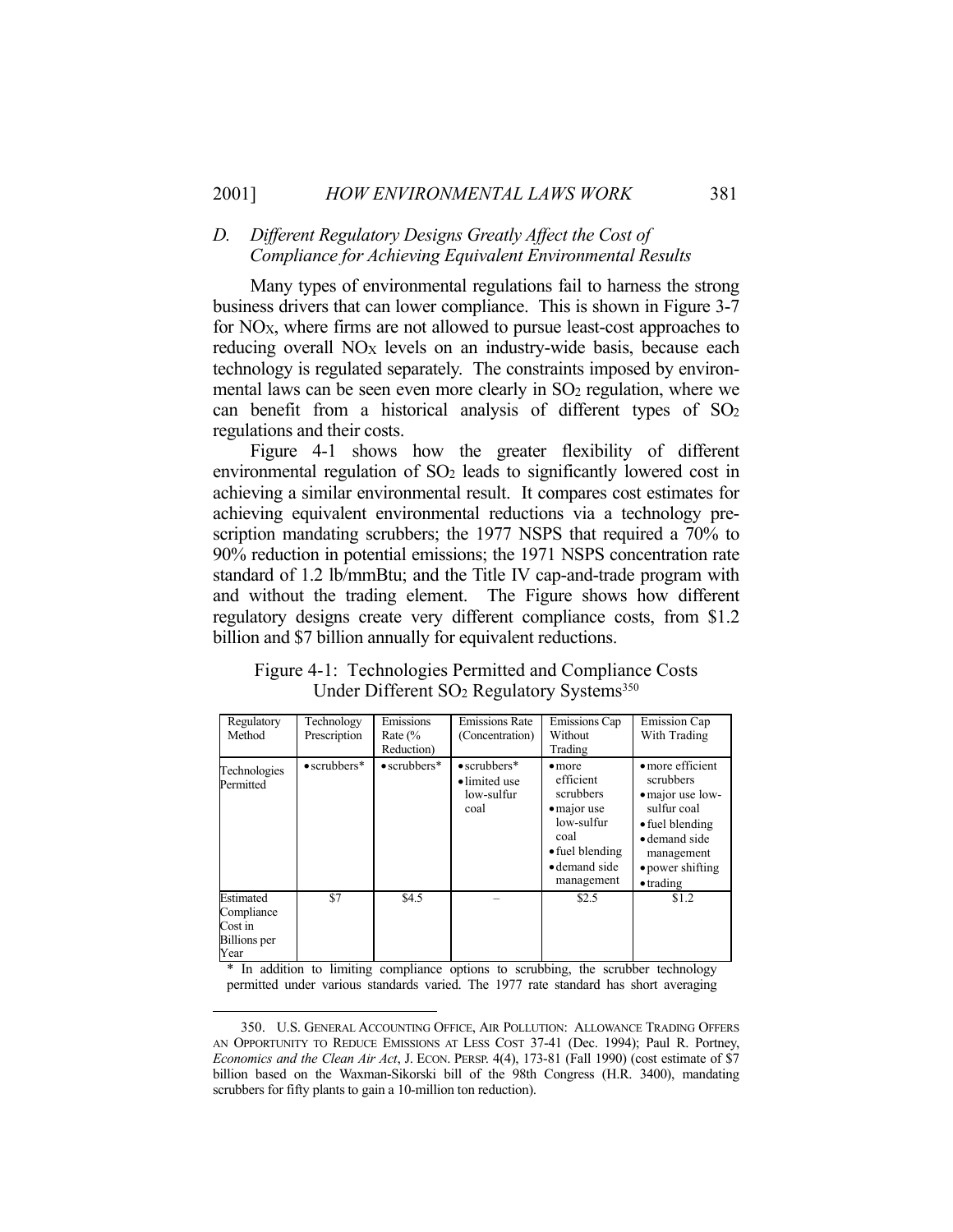periods, which required scrubbers to be significantly over-built with redundant modules, greatly increasing their cost. Title IV allowed significant innovation and gains in efficiency in scrubber design.

 An encouraging result of this study is that the cost of compliance for both cap-and-trade programs were greatly below estimates, and several times lower than the cost of equivalent rate-based regulatory approaches. In the Title IV SO2 program, allowances cost \$150 during Phase I, far lower than the \$300 to \$1000 initially forecast. Similarly, the OTC NOX cap resulted in allowance prices of \$500 to \$1000, or one third of most estimates. The cap-and-trade approach is less expensive as it helps align economic and environmental incentives by freeing technology choice and creating a uniform incentive for all sources to reduce pollution.

 A final observation is that firms' efforts to achieve lower costs of compliance generally have incidental and positive environmental effects. The reason is that lower economic costs typically reflect a lowered use of resources and energy, which is a positive environmental result. Often, lower costs also represent a shift towards pollution prevention in compliance instead of the use of end-of-pipe controls. Therefore increased flexibility under Title IV led firms to use cleaner coal instead of scrubbing emissions, which wastes about 1.5% of plant energy and creates high waste volumes, and helped to halve the capital cost of scrubbing which represents significant savings in materials used.

# *E. Rate Standards Were Inflexible, Limiting Businesses' Ability to Develop and Implement Compliance Methods and Technologies*

 One of the chief findings of this study is that rate standards such as those used in the Title IV  $NO_X$  program and new source standards for both NO<sub>X</sub> and SO<sub>2</sub> proved to be poor performance standards, as they significantly restricted the range of technology choices available for compliance and provided limited incentives for innovation and improvement. In the past, it has been noted that traditional rate-based standards established on a technology-by-technology basis do not encourage shifts to cleaner technology and tend to freeze innovation.<sup>351</sup>

 <sup>351.</sup> Historically, pollution standards under the CAA have been established as rate standards measuring the concentration or percentage of a pollution in end-of-pipe emissions. See, for example, air standards such as Reasonably Available Control Technology (RACT) for existing sources, Best Available Control Technology (BACT) for new sources, and Maximum Achievable Control Technology (MACT) for hazardous pollutants. 42 U.S.C. §§ 7502(c)(1),  $7475(a)(4)$ ,  $7412(g)(2)(A)$  (1994). Water standards include Best Available Technology Economically Achievable ("BAT"). *See* 33 U.S.C. § 1311(b)(2)(A) (1994). The use of rate standards is appropriate when addressing the local concentration of a pollutant, which was of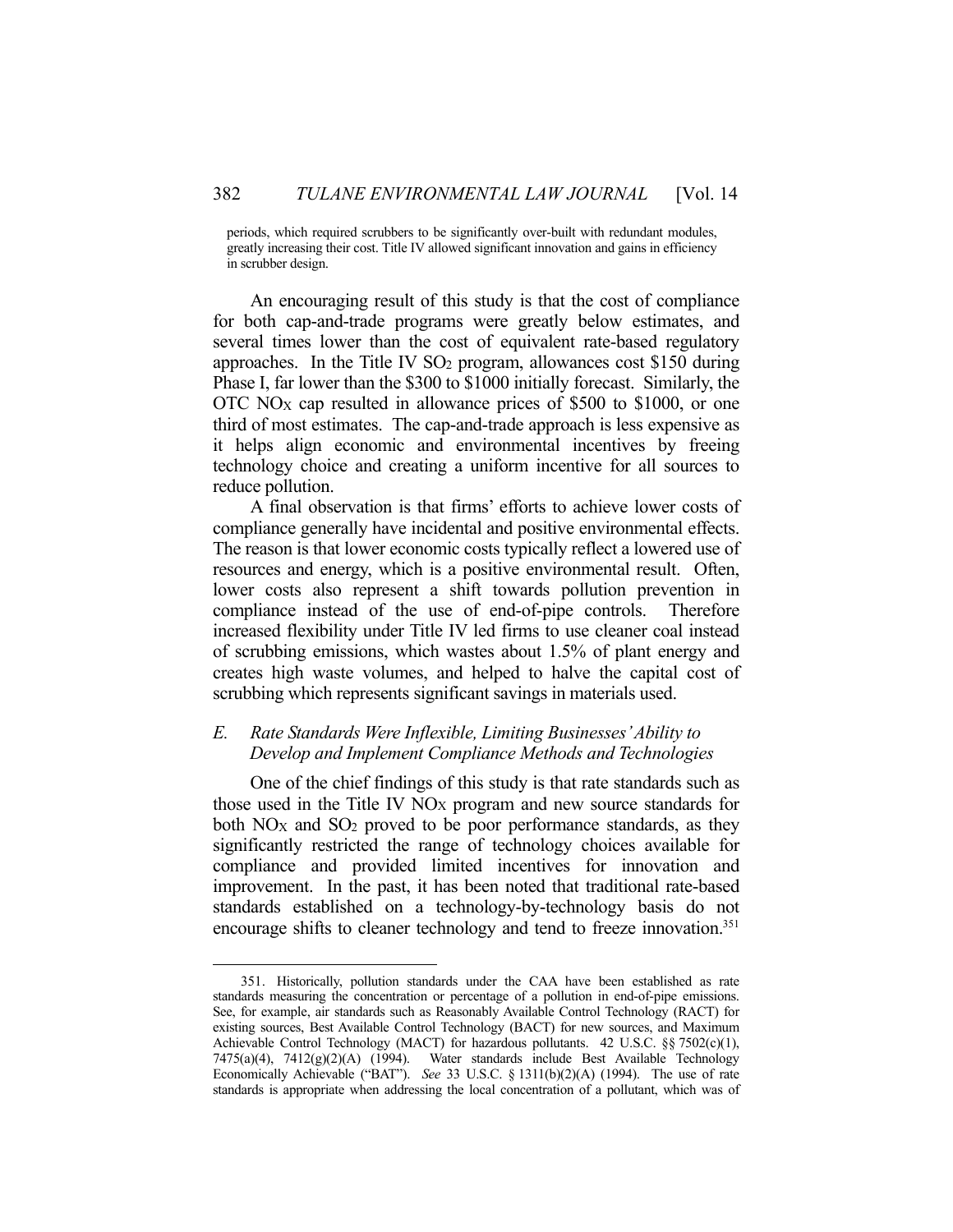The findings of this study reveal four characteristics of rate standards that have limited business ability to develop and implement effective and efficient compliance methods for  $NO<sub>X</sub>$  and  $SO<sub>2</sub>$  in the power sector, as described below.

### 1. Emissions Rate Standards Limited Technology Choice

 As shown in this study, rate-based standards inherently limit technology options compared to mass-based performance standards because of the very language of the standard. By defining performance as a reduction in rates instead of a reduction in tons, rate standards may limit or even preclude technologies that would reduce amounts but not rates of pollution. This included both the 1971 and 1977 NSPS for SO<sub>2</sub>, which limited compliance to either a certain quality of coal or to scrubbing.<sup>352</sup> Another is the New Source Review standards for NO<sub>X</sub> that are defined in "parts per million" (ppm), and so preclude compliance by increasing efficiency or similar prevention methods.<sup>353</sup> By defining performance as rate reduction, rate standards tend to emphasize end-ofpipe controls instead of cleaner fuels or more efficient processes.

Specifically, policy makers should reconsider the way 'best available technology' based regulations are now developed and applied. Such regulations use agency established technology-based limits and use a technology to demonstrate that the limits are achievable. Even though these are performance-based requirements, they have a strong tendency to lock in the technology that is used to demonstrate achievability. To some extent, reliance on 'best available technology'-based regulations impedes the development and introduction of innovative technologies.

*Id.*; *see* ENVTL. LAW INST., BARRIERS TO ENVIRONMENTAL TECHNOLOGY INNOVATION AND USE (1998) [hereinafter ELI INNOVATION]; Debra Knopman & Emily Fleschner, *Second Generation of Environmental Stewardship: Improve Environmental Results and Broaden Civic Engagement* (Progressive Policy Inst., ed.) (May 1, 1999), *at* http://www.ppionline.org/ndol/print.cfm? contentid=767 (arguing that first generation approaches to environmental problems impede innovation while second generation approaches drive innovation and improve accountability); NAT'L ACADEMY OF PUBLIC ADMIN., SETTING PRIORITIES, GETTING RESULTS: A NEW DIRECTION FOR THE EPA 102 (Apr. 1995); William D. Ruckelshaus & Karl Hausker, Enterprise for the Environment, *The Environmental Protection System in Transition: Toward a More Desirable Future* 3 (Jan. 1998), *available at* http://www.csis.org/pubs/pubse&e.html#env\_trans; THINKING ECOLOGICALLY: THE NEXT GENERATION OF ENVIRONMENTAL POLICY (Marian R. Chertow & Daniel C. Esty eds., 1997).

352. *See supra* Part II.A.

353. *See infra* note 376.

concern in the early years of the CAA. However, they become less and less appropriate in addressing total pollutant loadings and regional issues such as urban ozone formation and interstate transport of NOX. Rate-based standards are a major cause of the inflexibility in current environmental laws that is identified in the National Advisory Council for Environmental Policy and Technology (NACEPT) reports, ELI studies, and other reinvention publications as one of the major environmental regulatory issues. *See, e.g.*, EPA, PUB. NO. EPA-101/N-91/001, PERMITTING AND COMPLIANCE POLICY: BARRIERS TO U.S. ENVIRONMENTAL TECHNOLOGY INNOVATION 39 (1991), *available at* http://www.epa.gov/clariton/clhtml/pubtitle.html (last updated Nov. 30, 2000) [hereinafter EPAPERMITTING].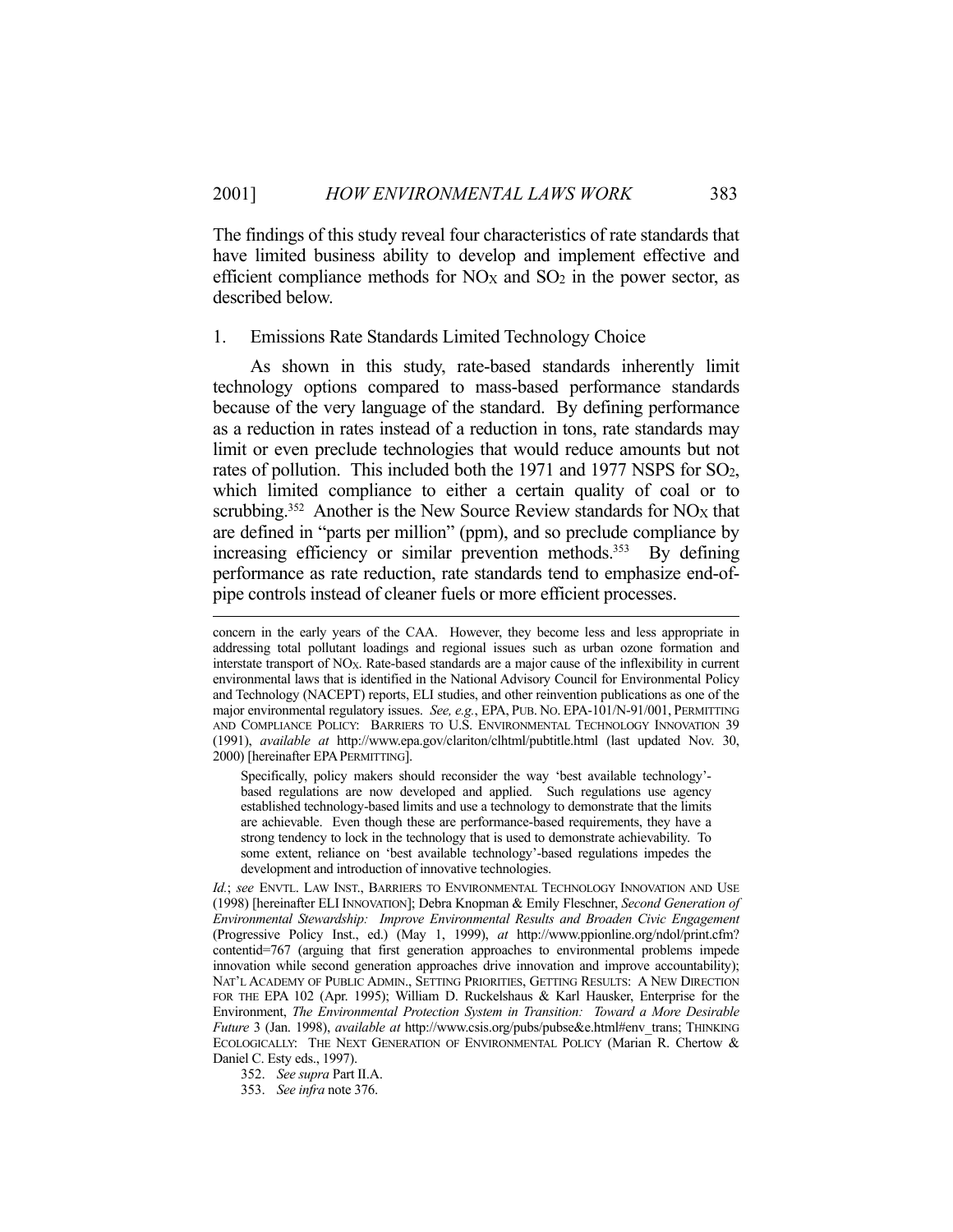Figure 4-2 shows the actual use of technology under the rate standards reviewed, compared with the technologies used by firms in the cap-and-trade programs for  $NO_X$  and  $SO_2$ . Technology solutions are divided into the three basic means of compliance: cleaner fuels, cleaner processes, and end-of-pipe controls. They are further characterized as high-tech, low-tech or no-tech to emphasize that compliance responses do not have to be high-tech to create highly effective solutions, since an emissions reduction by any method benefits the environment equally.

The Figure shows how weak  $NO<sub>X</sub>$  rate standards in this sector have simply led to retrofits of known technologies (combustion controls and averaging), and stringent NO<sub>X</sub> rate standards promoted innovation principally in high-tech end-of-pipe controls (SCR and SCONOX).<sup>354</sup> In contrast, cap-and-trade systems allow the use of any technology that could reduce emissions, and so promote the application of, refinement, and innovation in the broadest set of potential technologies.

|                          | High-Tech      | Low-Tech   | No-Tech                   |
|--------------------------|----------------|------------|---------------------------|
| Cleaner Fuels            |                |            | Shift to gas              |
|                          |                |            | Low-NO <sub>x</sub> coals |
| <b>Cleaner Processes</b> | Dry Low- $NOX$ | Combustion | Averaging                 |
|                          | Turbine        | Controls   | Load shifting             |
|                          |                | (LNB/OFA)  | Burners out of            |
|                          |                |            | service                   |
| End-of-Pipe              | <b>SCR</b>     |            |                           |
| Controls                 | <b>SCONOX</b>  |            |                           |
|                          | <b>SNCR</b>    |            |                           |
|                          | Gas Reburn     |            |                           |

Figure 4-2: Technologies Used to Meet  $NO<sub>X</sub>$  Standards<sup>355</sup>

Technologies used for NSPS in italics; for Title IV underlined; all used for OTC cap-and-trade

A key distinction between new source rate standards versus a cap-andtrade approach is in how they treat cleaner new sources. Cap-and-trade

<sup>354.</sup> Stringent rate standards under  $NO<sub>X</sub>$  New Source Review only allow the use of control technologies such as SCR and SCONOX. "SCONOX" is a trademarked catalytic absorption system developed by Goal Line Environmental Technologies, LLC. *See* CALIFORNIA ENVIRONMENTAL TECHNOLOGY CERTIFICATION PROGRAM, SCONOX: GOAL LINE ENVIRONMENTAL TECHNOLOGIES, *at* http://www.calepa.ca.gov/calcert/CertifiedTech/GoalLine. htm (last modified Dec. 20, 2000) [hereinafter California Environmental Technology Certification Program]. Many states require SCR even for clean gas plants, and whether or not cleaner fuels or processes such as the dry low- $NO_X$  burner can be used is the subject of current EPA guidance deliberations. *See, e.g.*, Notice of Availability for Draft Guidance on BACT for NOX Control at Combined Cycle Turbines, 65 Fed. Reg. 50,202 (Aug. 17, 2000).

 <sup>355.</sup> EPA, RACT/BACT/LAER CLEARINGHOUSE ANNUAL REPORT FOR 1998: A COMPILATION OF CONTROL TECHNOLOGY DETERMINATIONS EPA 456/R-98-0004 (June 1998). Interviews with federal and state air pollution control officials, representatives of utility companies, vendors of pollution abatement technologies, and environmental organizations.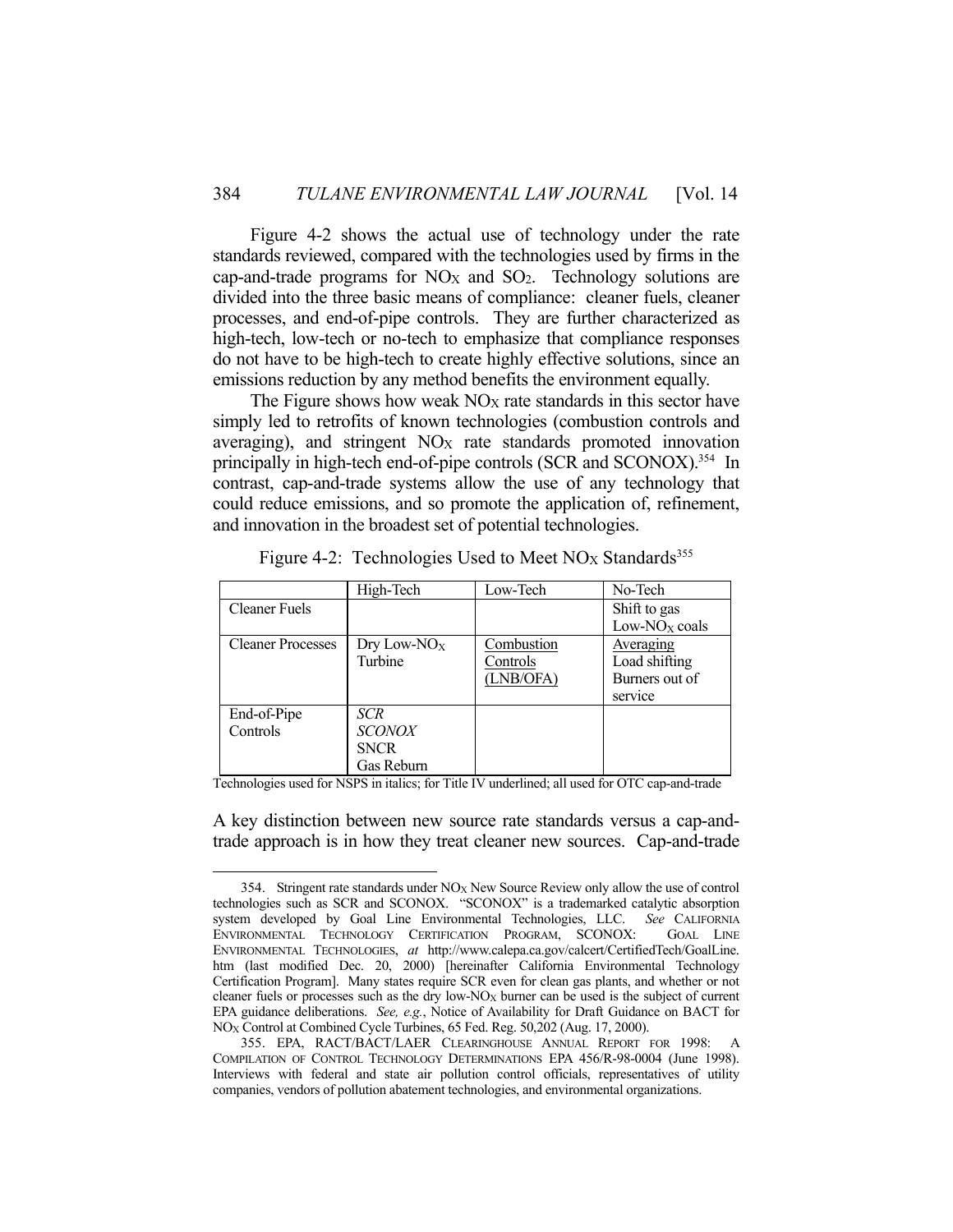approaches created declining costs for plants as their pollution emissions declined and so encouraged the use of any cleaner technology. However, New Source Review standards differentially placed very high burdens and costs on new technologies, even if they were relatively clean. This has proven particularly important for  $NO<sub>X</sub>$ , as over the past decade, major technological advances in natural gas turbines have reduced uncontrolled  $NO<sub>X</sub>$  emissions from over 100 ppm to the very low 9 to 15 ppm range, ten to thirty times lower than coal-fired boilers.<sup>356</sup> While this has achieved a 90% pollution reduction, these reductions often may not count when a regulatory body applies a standard like BACT or LAER.<sup>357</sup> Some states applying these rate standards require end-of-pipe control equipment such as SCR when applying NSR to these very clean sources, and do not count what has been achieved through pollution prevention or process change.358 The epitome of this tendency may be SCONOX, which doubles the cost of controls to achieve a very small additional reduction.359 The energy used to run SCONOX itself creates more ancillary pollution than the incremental reductions it achieves, 360 but this

 <sup>356.</sup> *See* Byron Swift, *Grandfathering New Source Review and NOx—Making Sense of a Flawed System*, 31 ENV'T REP. 1538 (July 21, 2000); STAPPA/ALAPCO 1994, *supra* note 217, at 53-54.

 <sup>357.</sup> *See* 42 U.S.C. §§ 7479(3), 7501(3) (1994).

 <sup>358.</sup> *See, e.g.*, MASS. REGS. CODE tit. 310, §§ 7.00, 7.02 (2001); MASS. DEP'T OF ENVTL. REG., CONDITIONAL COMPREHENSIVE PLAN APPROVAL OF MYSTIC STATION 13 (2000) (requiring end-of-pipe SCR technology to reach 2 ppm in addition to dry low-NO<sub>X</sub> burner), http://www.state.ma.us/dep/energy/mystic/mysca.pdf. This problem is addressed in Notice of Availability for Draft Guidance on BACT for NOx Control at Combined Cycle Turbines, 65 Fed. Reg. 50,202-02 (2000), suggesting that BACT not require the addition of SCRs on low-emitting gas turbines, and arguing that adding costs to such turbines actually increases  $NO<sub>X</sub>$  because the power from the new generation would be expected to displace power from far dirtier facilities. Environmental groups strongly objected to the proposal. *See* Inside Washington Publishers, *Activists Threaten Litigation on Permit, Turbine Policies*, 11 CLEAN AIR REPORT 4 (Sept. 28, 2000).

 <sup>359.</sup> Swift, *supra* note 196.

 <sup>360.</sup> The variable cost of operating SCONOX is almost double that of SCR for gas turbines, yet SCONOX achieves only a very small marginal reduction of NO<sub>X</sub>, from 3 ppm to 2 ppm (equivalent to moving from 0.0100 to 0.0072 lb/mmBtu, both extremely low). *See* California Environmental Technology Certification Program, *supra* note 354; MASS. DEP'T OF ENVTL. REG., *supra* note 358. If one compares this 1 ppm to the incremental energy used by SCONOX in comparison to SCR, the energy used, were it taken from the grid, leads to emissions of about 1000 pounds of NO<sub>X</sub>, 2 tons of  $SO_2$  and over 100 tons of  $CO_2$  for every ton of NO<sub>X</sub> abated. *See* DOE ANNUAL ENERGY OUTLOOK 2001, *supra* note 1, tbl. A8, at 132. If one also considers the embedded energy use in all the other added operating costs of SCONOX, these indirect emissions would be even higher. This example shows how the inflexibility of rate standards leads to perverse environmental results, and prevent cost reductions.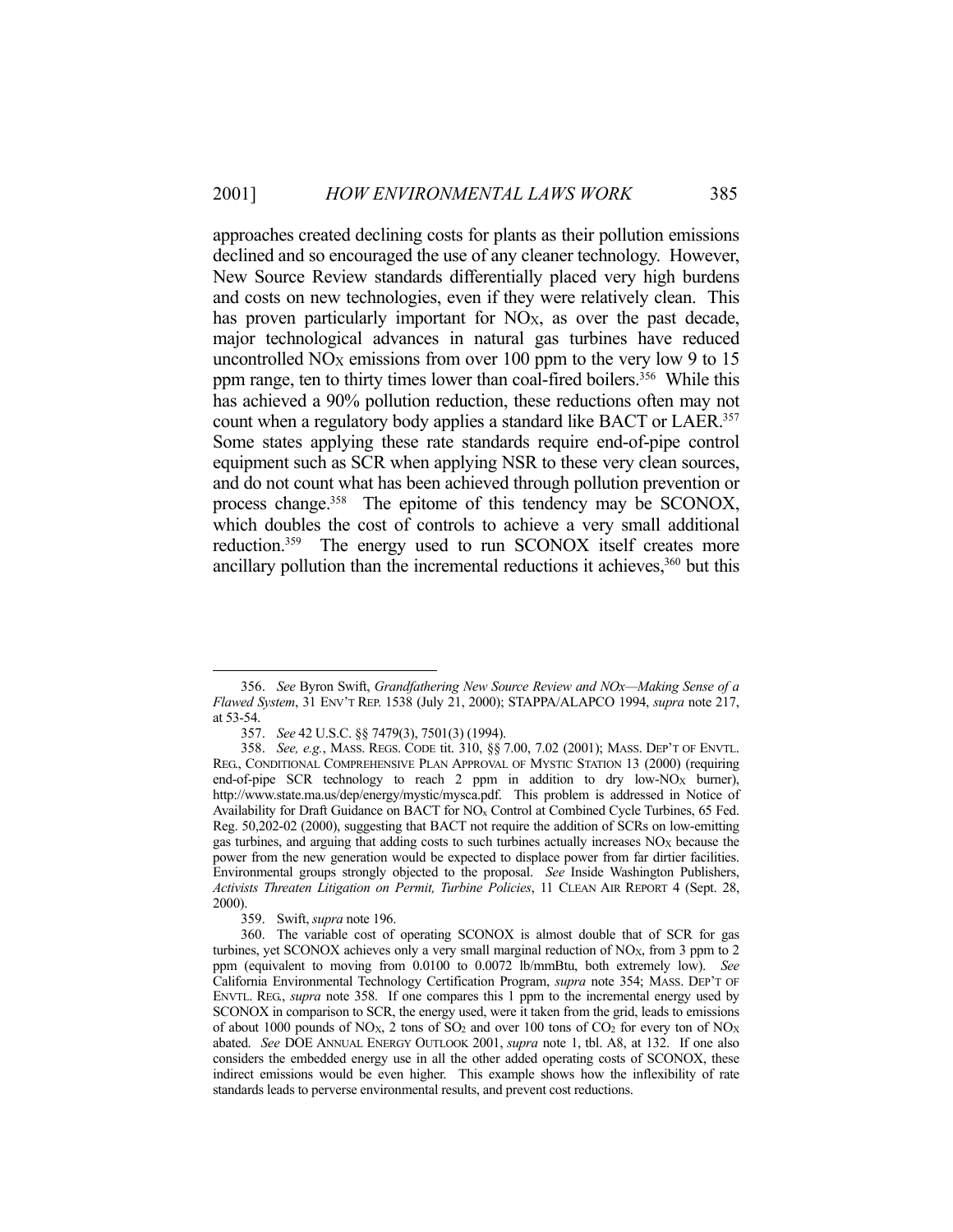may not be able to be considered under a literal interpretation of the inflexible LAER rate standard.<sup>361</sup>

Figure 4-3 shows different technologies used under  $SO_2$ regulations. The percentage reduction standard of the current NSPS limited technology choice to a single method: scrubbing.<sup>362</sup> In contrast, the SO2 cap-and-trade approach allowed maximum technology choice, and because it did so, led to unexpected innovation in fuel blending that allowed far greater use of low-sulfur coal for compliance, dramatically reducing the cost of compliance. It also created competition for scrubbing that has driven innovation and cost reductions in scrubbing.

| Figure 4-3: Technologies Used to Meet $SO_2$ Standards <sup>363</sup> |           |          |         |  |
|-----------------------------------------------------------------------|-----------|----------|---------|--|
|                                                                       | High-Tech | Low-Tech | No-Tech |  |

|                          | High-Tech | Low-lech         | No-Tech         |
|--------------------------|-----------|------------------|-----------------|
| <b>Cleaner Fuels</b>     |           | Low Sulfur Coal: | Shift to gas    |
|                          |           | sub-bituminous   | LSC: bituminous |
|                          |           | Rail Investment/ | Demand Side     |
|                          |           | Innovation       | Management      |
| <b>Cleaner Processes</b> |           | Trading          | Averaging       |
|                          |           |                  | Load shifting   |
| End-of-pipe Controls     | Scrubbing |                  |                 |

Allowed under NSPS in italics

# 2. Emissions Rate Standards Did Not Force a Move Toward Cleaner Technologies

 Because emissions rate standards under the CAA are individually set for each specific production technology, they create different standards for the kind of fuel used and the specific boiler or turbine technology.364 This created no incentive for firms to move towards cleaner technologies. The  $NO<sub>X</sub>$  study shows how the use of technologybased rate standards may create perverse results under which the dirtiest sources receive the weakest economic signals to reduce pollution, and clean sources the greatest. As shown in Figure 3-7, rate standards have

 <sup>361.</sup> Goal Line Envtl. Technologies, L.L.C., *SCONOX Available for Gas-Fired Boilers*, 1 CATALYTIC SOLUTIONS FOR CLEAN AIR, *at* http://www.glet.com/update\_10-99.htm#SCONOx AVAILABLE (Oct. 1999).

 <sup>362.</sup> This type of rate standard was motivated by political concerns to assure jobs for miners and others whose jobs depended on continued extraction of high-sulfur eastern coals. *See* ACKERMAN & HASSLER, *supra* note 4, at 44-45. The 1971 NSPS was also a rate standard, imposing a concentration limit based on Btu input, which was slightly more flexible. *See supra* Part II.A.

 <sup>363.</sup> EPA, RACT/BACT/LAER CLEARINGHOUSE ANNUAL REPORT FOR 1998: A COMPILATION OF CONTROL TECHNOLOGY DETERMINATIONS EPA 456/R-98-004 (June 1998). *See* Interviews with federal and state air pollution control officials, representatives of utility companies, vendors of pollution abatement technologies, and environmental organizations.

 <sup>364.</sup> *See supra* Part III.E.3.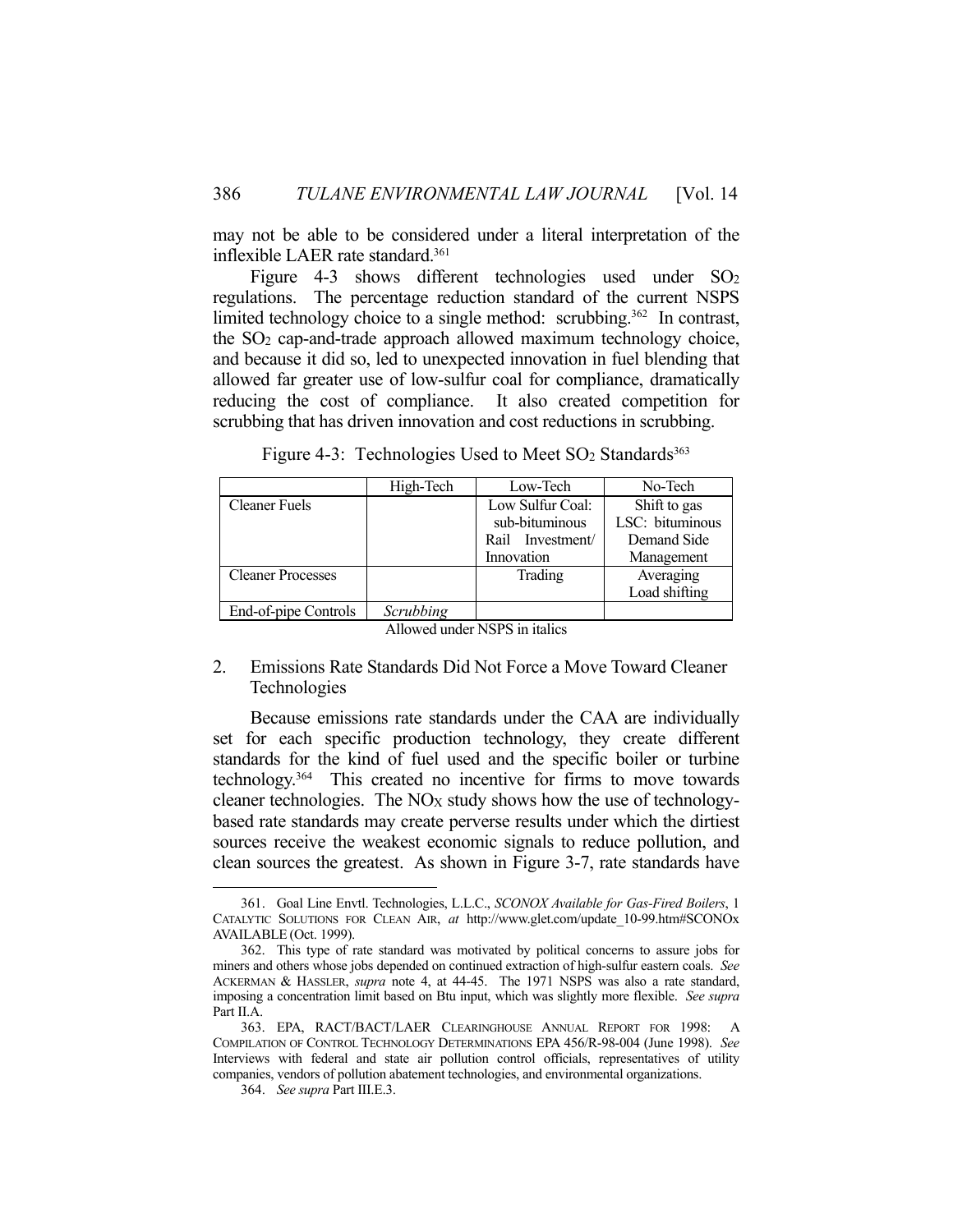actually placed differentially greater burdens on cleaner technologies, creating economic signals contrary to those needed to promote cleaner production.365

3. Rate Standards Promote One-Time Compliance Without Incentives for Further Progress

 One of the strongest drivers firms face is the economic incentive to reduce costs. Environmental regulations can harness these drivers by creating economic benefits from pollutant reductions on a continuing basis. However, fixed-rate standards created no incentives for continuous reductions, or for compliance that goes beyond stated limits. Therefore, once firms installed low- $NO_X$  burners as required by the Title IV rate limits, they took no further action to reduce pollution under Title IV.366 This limits compliance options to capital or process choices made at the time a plant is built or modified, and eliminates the possibility of compliance through changes in management practices, fuels, or any other operational decisions after a plant is built. Many NO<sub>X</sub> reduction technologies, such as gas reburn and overfire air, are incremental, and can be adjusted to achieve various rates of NO<sub>X</sub> control depending on the cost of inputs and other parameters.<sup>367</sup>

 In contrast, the first year of application of the OTC NOX cap-andtrade program revealed that once a market incentive was created to reduce NO<sub>X</sub> emissions on a continuing basis, firms found ways to lower NOX by 20% to 30% at existing units without significant capital additions.<sup>368</sup> Achieving such NO<sub>X</sub> reductions through operational changes can be highly effective, and may be essential to reduce  $NO<sub>X</sub>$  to very low levels. Similarly, the Title IV SO<sub>2</sub> cap-and-trade program has encouraged continuing innovation and improvement that has significantly increased scrubber efficiency and steadily lowered the costs of scrubbing and of low-sulfur coal throughout Phase I.

4. Rate Standards Created High Transaction Costs

 Rate-based standards typically require significant government intervention in approving the compliance technology chosen by firms,

 <sup>365.</sup> This situation is further exacerbated by the new source/old source distinction under the  $NO<sub>X</sub>$  standards, which is discussed in Part III.E.2. This distinction in CAA regulation focuses requirements on new sources that are already so clean that reducing their emissions does not significantly reduce total  $NO<sub>X</sub>$  pollution, but by placing high burdens on these clean new sources, may perversely provide economic incentives to keep old plants on line.

 <sup>366.</sup> *See supra* Part III.D.1.

 <sup>367.</sup> *See supra* Part III.D.5.

 <sup>368.</sup> *See supra* note 321.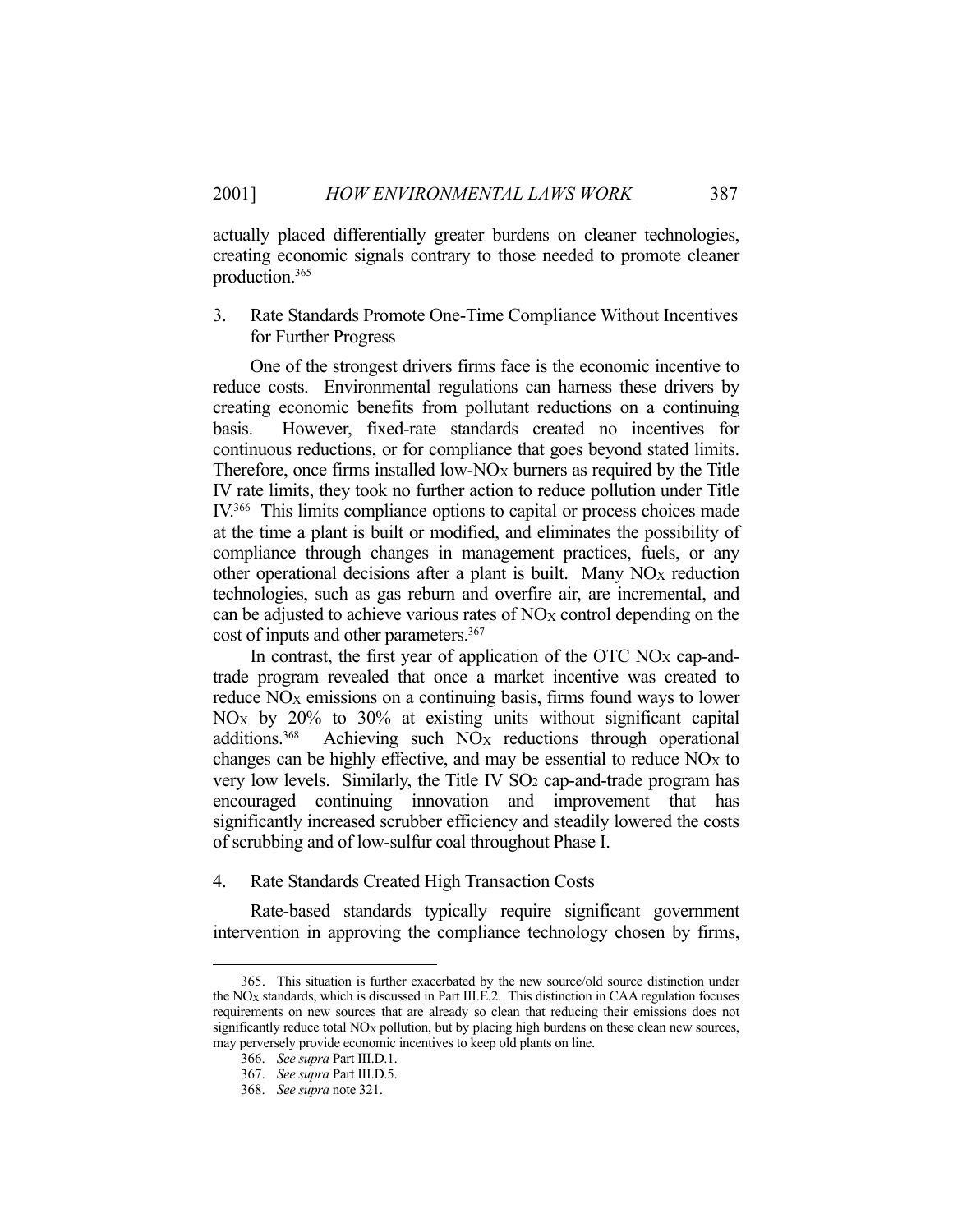creating significant transaction costs and delay. This is particularly true of New Source Review standards, which require a case-by-case determination of the required technology by government regulators.<sup>369</sup> However, regulations such as cap-and-trade systems have created very strict standards in allowing zero growth in emissions without government review and with very low transaction cost.

### 5. The Design of Rate-Based Standards Can Be Marginally Improved

The performance of  $NO<sub>X</sub>$  and  $SO<sub>2</sub>$  regulations also show how the design of rate-based standards can strongly affect business compliance alternatives and costs. Making rate standards uniform, annual, and output-based could improve the performance of rate standards, as described below. However, these alternative rate-based approaches do not resolve all of the inflexibilities of rate standards, and would not work as well for the economy or the environment as the cap-and-trade system.

## a. Longer Averaging Periods

Short averaging periods, such as the thirty-day average for the  $SO<sub>2</sub>$ NSPS, have been shown to limit technology development and increase the cost of compliance. $370$  On the other hand, long averaging periods, such as the one-year period for the Title IV NO<sub>X</sub> standards, increased flexibility.371 Longer averaging periods should be used unless the specific characteristics of a pollutant and the resulting health and environmental problems require the use of shorter averaging periods.<sup>372</sup>

## b. Uniform Rate Standards

1

 A uniform rate standard that does not discriminate between old and new sources, or between technologies, would address the problems identified above that stem from the variability of rate standards between

 <sup>369.</sup> BACT and LAER require a case-by-case assessment and approval of compliance technology. *See, e.g.*, 42 U.S.C. §§ 7479(3), 7501(3) (1994); *see also supra* note 330. For a glimpse of the intensive negotiations about technology choices involved in the application such standards, see Environmental Appeals Board, *Formal Opinions; Clean Air Act Prevention of Significant Deterioration (PSD) Permit Appeals*, *at* http://www.epa.gov/eab/eabpsd.htm (last updated Apr. 23, 2001).

 <sup>370.</sup> *See supra* Part II.C.5.c; Clean Air Act, 40 C.F.R. § 60.43a(g) (2000).

 <sup>371.</sup> *See supra* text accompanying note 233.

 <sup>372.</sup> Rate-based standards and short averaging times work best when there is limited dispersion of a pollutant, and the rate is related to the size and output of the source. Therefore, rate standards are likely to perform better with vehicles than with stationary sources, and with pollutants with highly localized effects. The regional nature of the effects of  $NO<sub>X</sub>$  and  $SO<sub>2</sub>$ , and the great variability in size of stationary sources, would indicate the use of long averaging periods for these pollutants.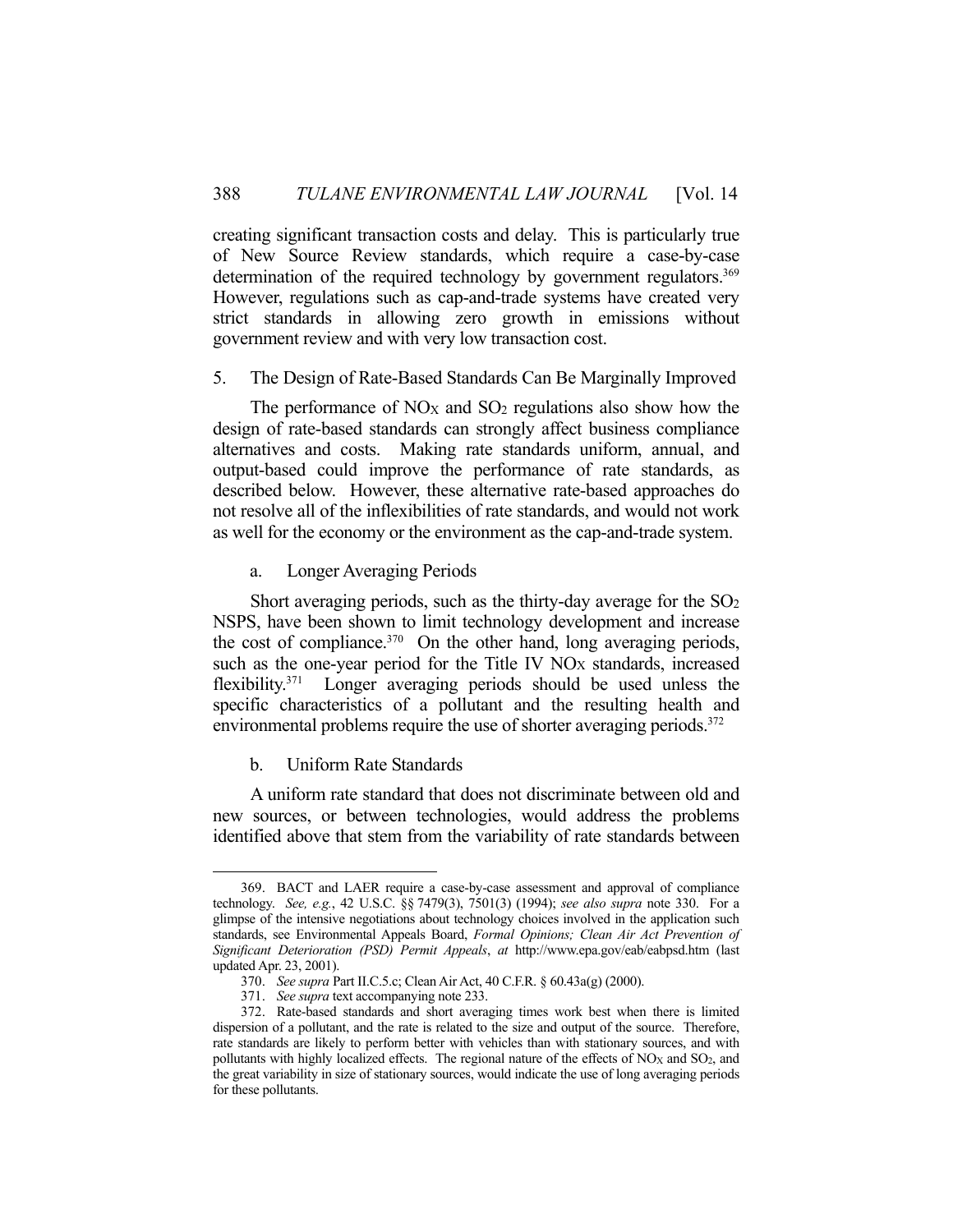technologies and the distinction between old and new sources. It could also reduce transaction costs by creating a simple, objective parameter.<sup>373</sup> However, such a standard may be perceived as unfair. It would also still suffer from the problems that rate standards experience in restricting technology and compliance choices, not promoting compliance above the limit, and not creating a continuous driver for improvement and innovation.

#### c. Output-Based Rate Standards

<u>.</u>

 Another important goal is to change from input-based standards such as lb/mmBtu, or concentration standards such as ppm, to outputbased standards such as lb/MWh, to reward efficiency. A breakthrough was made in this regard in the EPA's New Source Performance Standard for boilers adopted in 1998, which established a uniform output-based  $NO<sub>X</sub>$  standard of 1.6 lb per MWh of electricity generated from new boilers.<sup>374</sup> Unfortunately, NSPS is no longer what determines compliance for new sources, as New Source Review imposes a more stringent standard under BACT or LAER.<sup>375</sup> Currently those standards are based on parts per million, which does not reward efficiency and is a very poor indicator of the actual pollution caused by the plant.<sup>376</sup>

### d. More Frequent Updating of Rate Standards by Government

 Another way of improving rate standards would be for government to more frequently update the standards. However, there are practical impediments to this approach in the length of time it takes to promulgate rules.377 Title IV could be considered a laboratory experiment of this approach, as it created a two-phased rate-based rulemaking process for

 <sup>373.</sup> *See, e.g.*, Tim Woolf & Bruce Biewald, *Electricity Market Distortions Associated with Inconsistent Air Quality Regulations*, 13 ELECTRICITY J. 42-49 (2000) (analyzing the market distortions that exist partially due to varying rate standards for old and new sources and advocating uniform standards), *available at* http://www.synapse-energy.com/publications.htm.

 <sup>374.</sup> Clean Air Act, 40 C.F.R. § 60.44a(d) (2000). This final rule was adopted in Revision of Standards of Performance for Nitrogen Oxide Emissions from New Fossil-Fuel Fired Steam Generating Units, 63 Fed. Reg. 49,442, 49,444 (Sept. 16, 1998).

 <sup>375.</sup> *See* 42 U.S.C. §§ 7479(3), 7501(3); *see also supra* text accompanying note 330.

 <sup>376.</sup> EPA, PUB. NO. EPA-456/R-98-004, RACT/BACT/LAER CLEARINGHOUSE CLEAN AIR TECHNOLOGY CENTER ANNUAL REPORT FOR 1998: ACOMPILATION OF CONTROL TECHNOLOGY DETERMINATIONS (1990 ed., 8th Supp. 1998), *available at* http://www.epa. gov/ttn/catc/dir1/rblc98.pdf. Measurement of ppm varies considerably between technologies due to different test methods, and so is a particularly poor measure of overall pollution. *See* Clean Air Act, 40 C.F.R. § 60, app. A, method 19 (showing that ppm varies greatly depending on percent of oxygen in exhaust air).

 <sup>377.</sup> It now takes five to ten years between initiation and implementation of a major rulemaking process, which is a far slower pace than the rate of development of technology change.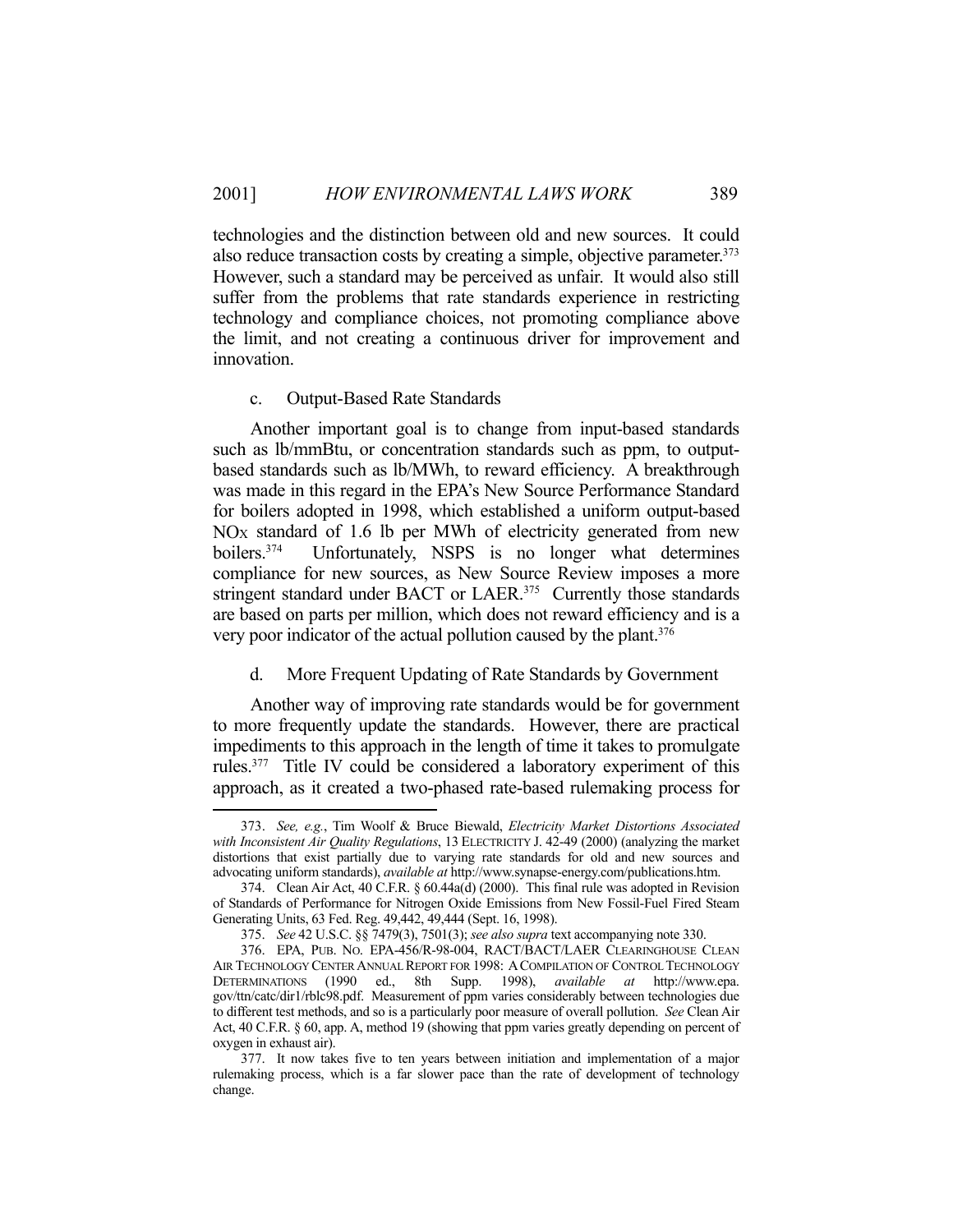NOX, with Phase I starting in 1996 and a more stringent Phase II in 2000. However, the Phase II process occasioned the typical response of lawsuits, a lack of industry focus on achieving reductions until the regulations were imminent, and lack of reductions beyond the standards after they were promulgated. Also, in retrospect the standards failed to predict and capture a major opportunity for emissions reductions in cyclone boilers. Only when the OTC cap-and-trade program started did firm behavior reveal that an additional  $20\%$  to  $30\%$  in NO<sub>X</sub> emissions reductions could be achieved through operational changes at plants.<sup>378</sup>

*F. Emissions Cap and Allowance-Trading Programs Allow Greater Integration of Environmental Issues into Business Decision-Making Processes, Providing Greater Flexibility and Lowering Costs Without Sacrificing Environmental Integrity* 

 This study shows that technology-neutral performance standards such as emissions cap and allowance-trading systems can rectify the problems caused by rate standards without sacrifice to the environment, by creating more flexible systems and eliminating governmental review of technology choice.<sup>379</sup> Both the Acid Rain Program's SO<sub>2</sub> cap and the OTC NOX cap create major emissions reductions and a zero new source standard without any lengthy permitting procedures (transactions take less than twenty-four hours) or case-by-case conflicts between regulators and regulated.

 The major benefits of a good cap-and-trade system are that it enacts a stringent and permanent cap on emissions, which serves society's interest in pollution reductions, while allowing the widest possible breadth of compliance options, hence allowing firms to reduce costs. Cap-and-trade approaches establish a uniform standard for both old and new plants, and so place no undue burdens on new plants that may be cleaner and more efficient. They also are technology-neutral, helping to move compliance away from the end-of-pipe controls promoted by rate standards toward the use of cleaner technologies. Because any reduction creates economic value to a firm, firms also face a continuous driver to reduce emissions and develop innovative technologies and methods.<sup>380</sup>

 <sup>378.</sup> *See* GAS RESEARCH INSTITUTE, *supra* note 321.

 <sup>379.</sup> Note that rate standards under the CAA could be improved to be uniform and outputbased, and then would meet some of these objectives. However, even such improved rate standards would suffer from the problems of restricting technology and compliance choices, not promoting compliance above the rate limit, not creating a continuous driver for improvement, and imposing high transaction costs.

 <sup>380.</sup> A system of pollution charges or fees may also provide similar benefits if the charges are set high enough, but such systems have rarely been implemented in the United States. Although such fee-based systems are theoretically attractive, studies have shown that in practice,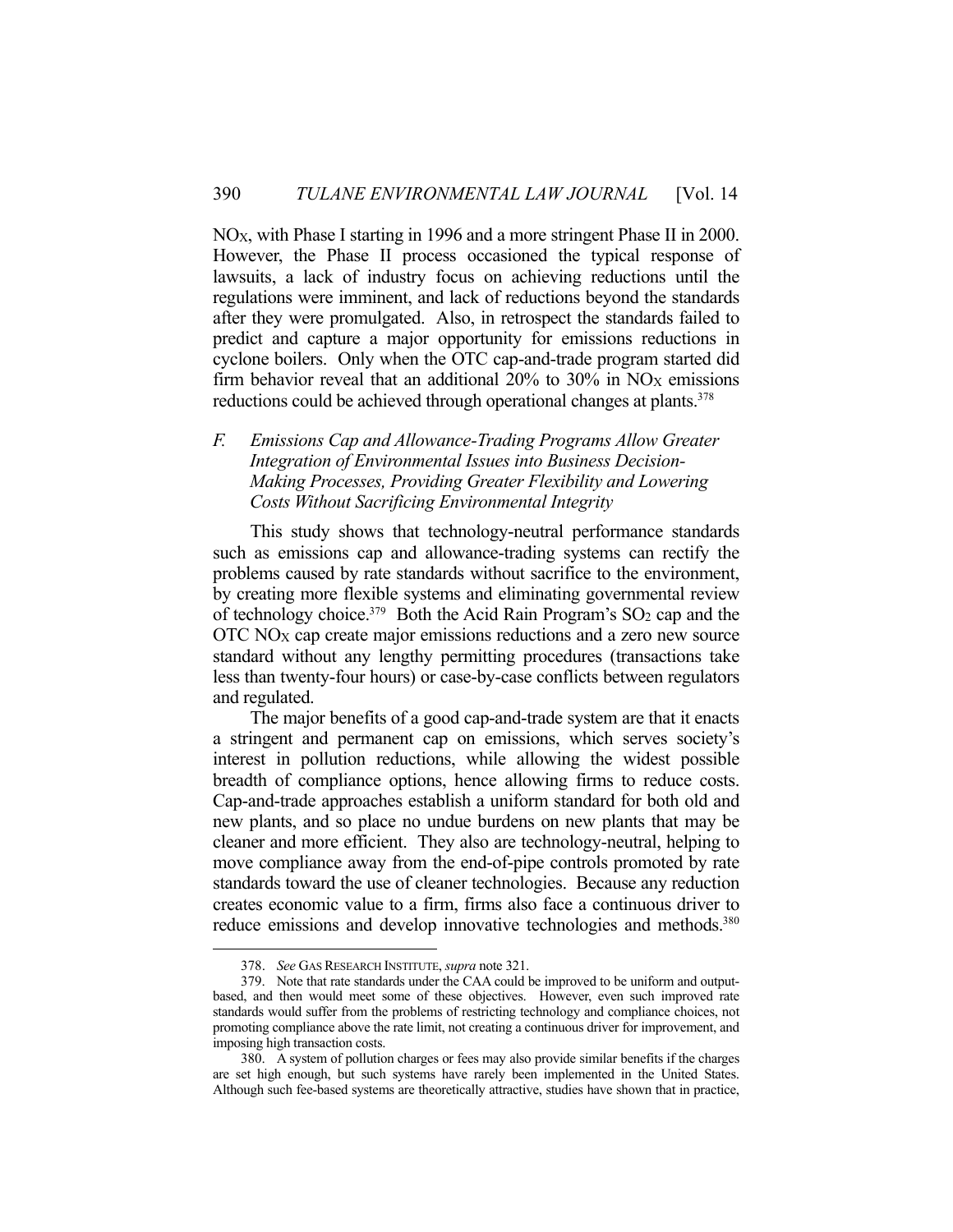Cap-and-trade approaches also remove government from making caseby-case decisions about technologies, redirecting business effort away from contesting regulatory authority and towards competing in the marketplace.

 A more subtle change created by cap-and-trade programs is that by establishing a price for a ton of additional pollution reduction, they have helped to link environmental with economic decision-making within a firm.<sup>381</sup> One instance of this is that the price of an allowance is regularly entered into firms' dispatching models that determine which generation units are operated. In another, the allowance price has become integrated with the quality of coal so that the price of coal now reflects its sulfur emissions. Both of these create efficiency in merging the environmental quality demanded by society with industry decision-making.

 Another reason that flexible systems such as cap-and-trade programs may function effectively is that they provide shared benefits. The environment benefits from the permanent emission reductions created by the emissions cap, together with high levels of compliance and a zero new source mandate. Industry benefits from the lower costs of compliance as well as a greater ability to integrate compliance planning with investment cycles, seek out least-cost solutions, and save or even make money through trading. In a sense, the cap-and-trade approach allows firms to apply their entrepreneurial skills to innovate or reduce the costs of compliance, and retain part of the economic gains that result from these efforts. These shared benefits may allow for more stringent standards to be set, while allowing industry to make the most cost-effective reductions.

### *G. Innovation, Investment, and Cleaner Production*

The different regulatory programs controlling  $NO<sub>X</sub>$  and  $SO<sub>2</sub>$ emissions elicited dramatically different responses as to the scope, quality, and timing of innovation. As described above, the Title IV  $NO<sub>X</sub>$ rate approach elicited only one-time and limited innovation for existing

pollutant fees or taxes have almost never been able to be established at levels high enough to affect behavior. *See* ORGANIZATION FOR ECONOMIC COOPERATION AND DEVELOPMENT, ENVIRONMENTAL TAXES IN OECD COUNTRIES (1995).

 <sup>381.</sup> Traditional rate-based regulations create a dichotomy between environmental compliance and all other aspects of firm behavior that has been referred to as a "green wall" separating environmental compliance from the rest of the firm. *See* ENVIRONMENTAL STRATEGIES FOR INDUSTRY: INTERNATIONAL PERSPECTIVES ON RESEARCH NEEDS AND POLICY IMPLICATIONS 8- 12 (Kurt Fischer & Johan Schott eds., 1993); Patricia S. Dillon, *Implications of Industrial Ecology for Firms*, *in* THE GREENING OF INDUSTRIAL ECOSYSTEMS (Braden R. Allenby & Deanna J. Richards eds., 1994). The integration achieved by cap-and-trade programs serves to overcome this division.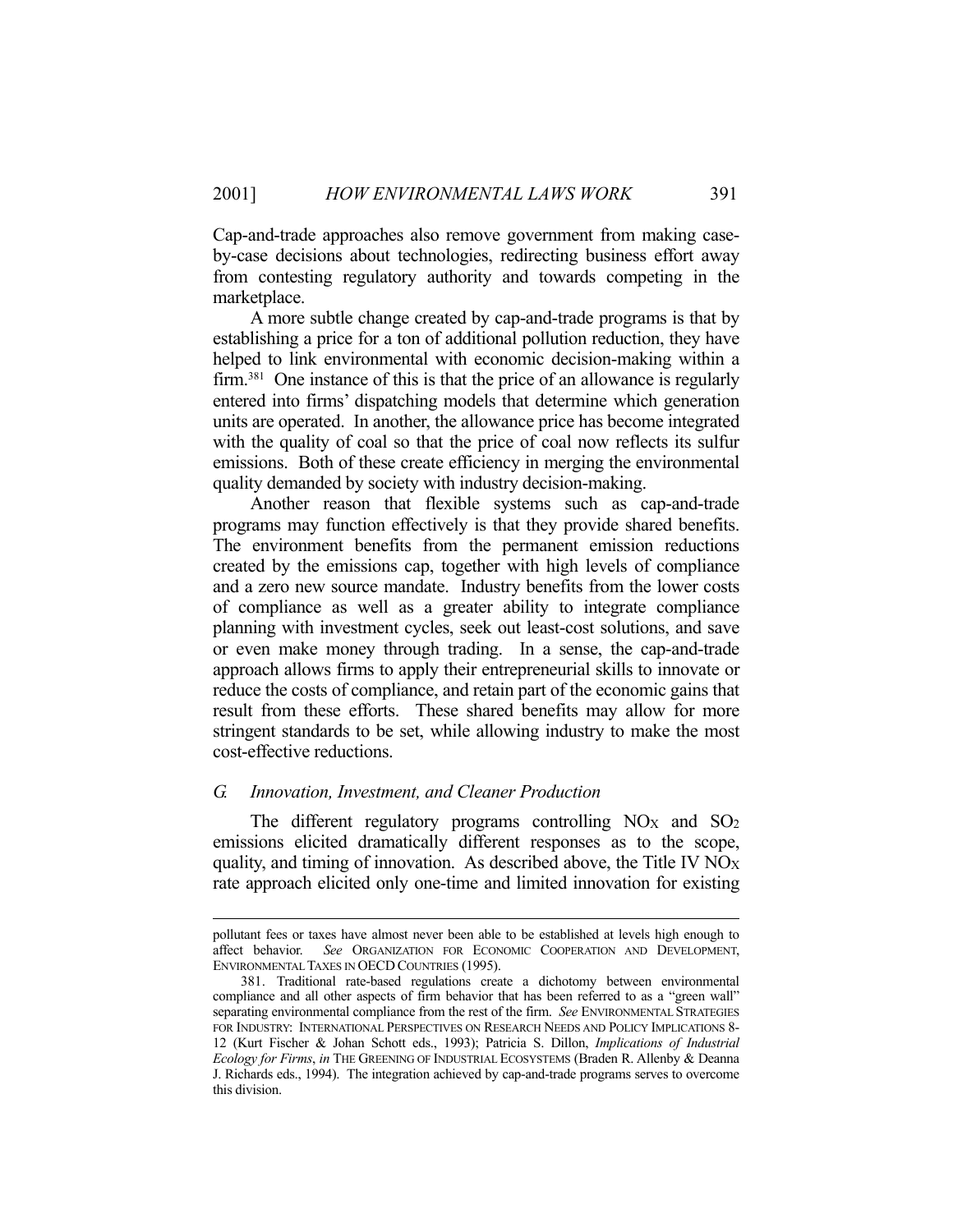plants, leading principally to the installation of low-NO<sub>X</sub> burners.<sup>382</sup> In contrast, Title IV's SO<sub>2</sub> cap-and-trade program created continuous drivers for innovation that lasted throughout Phase I, as well as a broader effort by firms to seek pollution prevention methods.<sup>383</sup> New Source Performance Standards drove innovation, but only for a limited set of primarily end-of-pipe control technologies.<sup>384</sup> The lesson learned is that even when applied at moderate levels such as in Title IV, cap-and-trade programs can be expected to create significant innovation, whereas ratebased standards limit both the breadth and extent of innovation. 385

# 1. Cap-and-Trade Programs Promote Broader Technology Use and Innovation

Figures 4-2 and 4-3 show that both  $SO_2$  and  $NO<sub>X</sub>$  cap-and-trade programs promoted broad technology choice, and thereby increased the opportunity for innovation. In particular, the wider breadth of technology choice creates greater opportunity for unexpected innovation to occur that cannot be predicted or captured in a government-controlled, rate-setting exercise. It is also noteworthy that despite their purpose of helping to force innovation, the new source standards principally promoted innovation in high-tech, end-of-pipe technologies, leaving out many potential technologies and solutions used under the cap-and-trade programs that could achieve environmental benefits.386

 Possibly the best example of how the flexibility of cap-and-trade programs promoted innovation and breakthroughs in compliance was firms' increased use of low-sulfur western coals under the Title IV  $SO<sub>2</sub>$ program.387 Title IV encouraged early experimentation in blending PRB coal precisely because it did not impose a rate-based standard. Initially, most firms believed they could not use sufficient amounts of low-sulfur

 <sup>382.</sup> *See supra* Part III.C.

 <sup>383.</sup> *See supra* Part II.C.9.

 <sup>384.</sup> *See supra* Part IV.E.3.

 <sup>385.</sup> In the early 1990s, the EPA's National Advisory Council for Environmental Policy and Technology (NACEPT) recognized that "[e]nvironmental improvements in process and materials-require long-term, continuous investment in the development of new, more economically and environmentally efficient technologies which make it possible to leapfrog to a new level of environmental improvement and economic efficiency." EPA, PUB. NO. EPA-100/R-93-004, TRANSFORMING ENVIRONMENTAL PERMITTING AND COMPLIANCE POLICIES TO PROMOTE POLLUTION PREVENTION 5 (1993), *available at* http://www.epa.gov/clariton/c/html/pubtitle.html. NACEPT also observed that the command-and-control environmental regulatory system severely constrains innovation because government regulators tend to require regulated entities to only use existing technologies that are known to meet the emissions limitations. EPA PERMITTING, *supra* note 351; *see also* ELIINNOVATION, *supra* note 351.

 <sup>386.</sup> *See supra* text accompanying notes 382-385; *see also* Figures 4-2, 4-3.

 <sup>387.</sup> *See supra* Part II.C.6.a.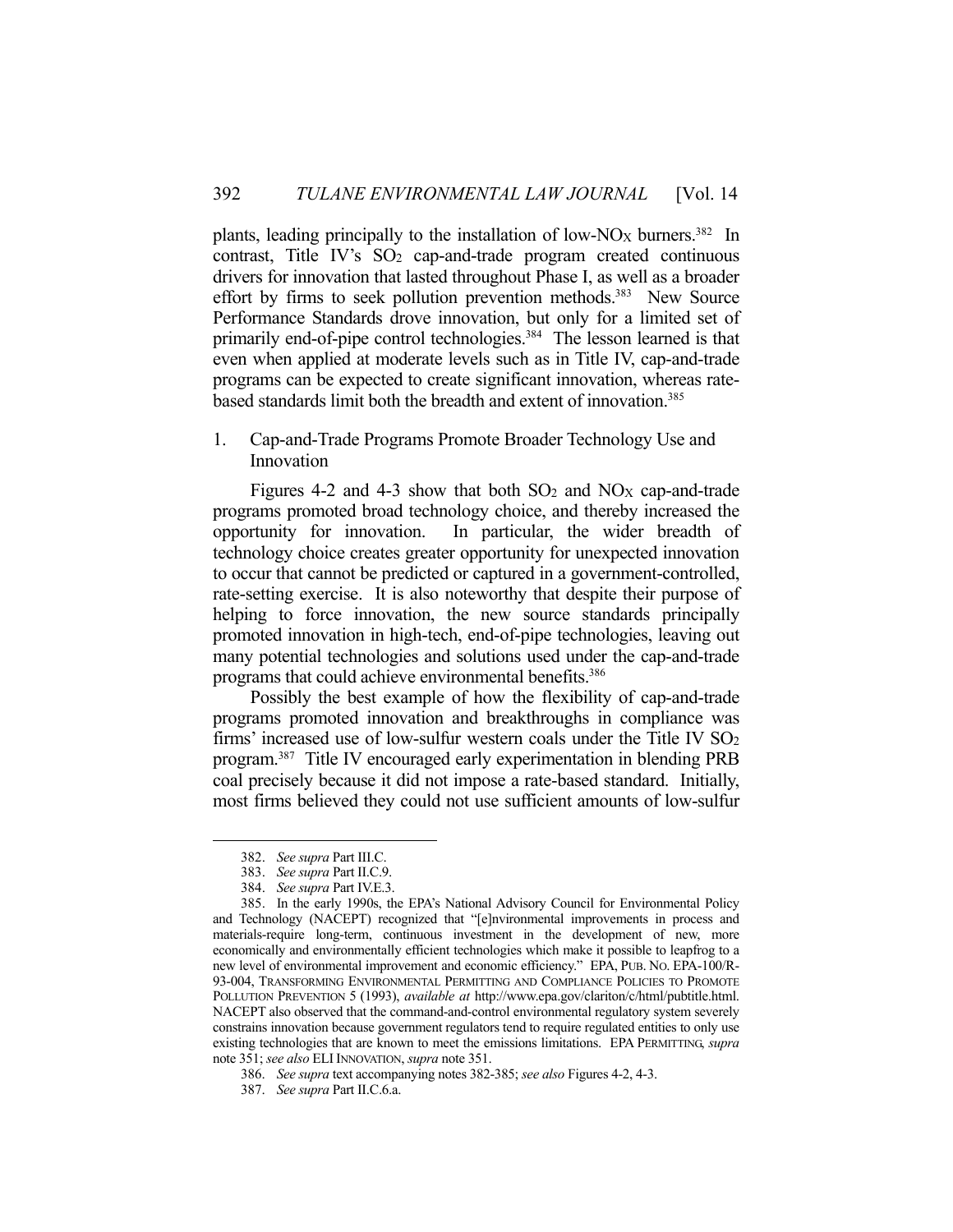subbituminous PRB coals in their boilers to meet a particular rate standard such as a 1.2 lb/mmBtu.<sup>388</sup> However, since a rate standard was not involved, and all tons of reductions were rewarded, firms began to experiment with blending coals. Unexpectedly, blending worked far better than believed possible, and at lower cost. By the end of Phase I, blends using as high as 80% PRB coal were common, driving low-cost emission reductions.<sup>389</sup>

#### 2. Rate-Based Systems Were Unfriendly to Innovation

 Another finding of this study is that rate-based systems are unfriendly to innovation due to the same four characteristics that limit business compliance alternatives, described in Part IV(E). By limiting the kinds of technologies used for compliance, rate standards in turn limit the scope for innovation. By limiting compliance to one point in time, they create no incentives for ongoing improvements in operational techniques.390 Because technology-based rate standards impose stricter standards on cleaner technologies, they limit the incentives for business to develop or use cleaner technologies.<sup>391</sup> Finally, by failing to create continuous drivers for improvement, they limit research and development efforts.<sup>392</sup> As described below, these barriers have also contributed to declining funding for environmental technology development.

 <sup>388.</sup> This rate level is significant because the permanent emissions cap in Phase II was based on multiplying baseline emissions by 1.2 lb/mmBtu. Therefore most units by Phase II would, on average, have to meet or exceed this rate.

 <sup>389.</sup> *See supra* Part II.C.6.a.

<sup>390.</sup> The lost opportunity is revealed by the OTC  $NO<sub>X</sub>$  cap, which led some firms to make up to 30% NOX reductions through operational changes alone, which had not been implemented under the previous rate standards. Although New Source Review standards theoretically apply again to a plant if it undergoes a major modification, this happens infrequently. In practice, NSR can result in perverse incentives for firms to not improve plant performance or make operational changes that might trigger the costs of New Source Review.

 <sup>391.</sup> As Figure 3-7, describing NOX regulations, shows, dirtier plants may in practice actually face much lower costs, giving no incentive to move towards cleaner technologies. The "equal effort" approach embodied in current standards creates weak drivers for firms to innovate through developing newer, cleaner technologies.

<sup>392.</sup> This was evident in cyclone boilers and  $NO<sub>X</sub>$ , where industry launched a research effort when it learned of the EPA's initiative to regulate cyclones in Phase II, discovered an inexpensive technology that would lower  $NO<sub>X</sub>$  to the proposed rate level, and then scaled down the research effort. This aspect of rate standards is explored in major studies such as Nicholas Ashford et al., *Using Regulation to Change the Market for Innovation*, 9 HARV. ENVTL. L. REV. 419 (1985); Kurt Strasser, *Cleaner Technology, Pollution Prevention and Environmental Regulation*, 9 FORDHAM ENVTL. L.J. 1 (1997).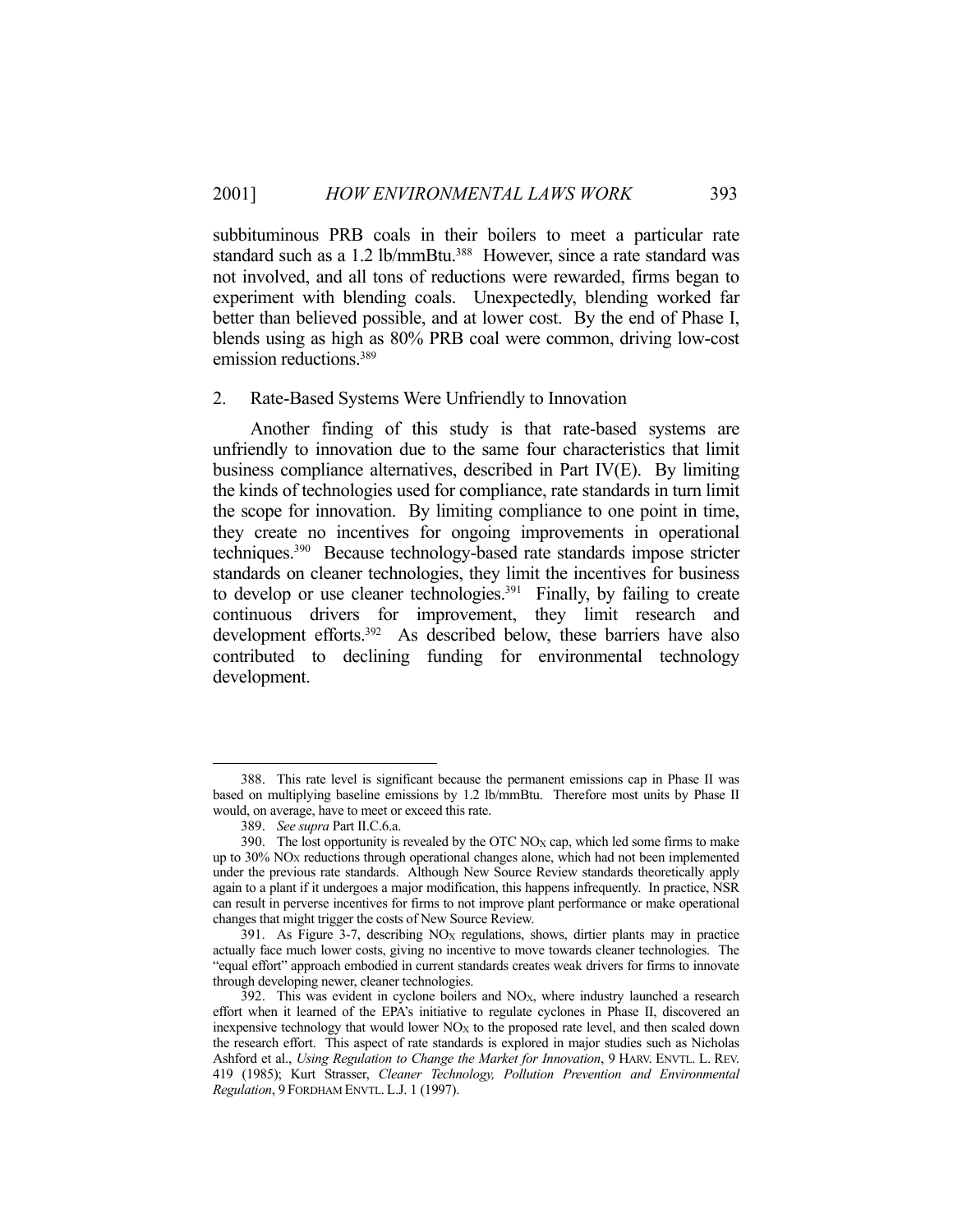## 3. While Innovation Can Be Expected to Occur Broadly, It Is Not Guaranteed for Any Specific Technology

 One of the reasons that flexible programs such as cap-and-trade approaches encourage innovation is that innovation can be expected to occur broadly over an industry, but cannot be guaranteed to occur for any particular base technology. For example, under the Title IV NO<sub>X</sub> program, innovation led to major cost reductions for two of the three major boiler types, wall-fired and cyclone boilers, but not tangentiallyfired boilers, where the cost of compliance exceeded estimates.<sup>393</sup> Therefore, rate standards that establish specific limits for an individual base technology such as a boiler type must be set conservatively, as that technology might not experience innovation. This limits the potential benefits from unexpected innovation when using technology-specific standards.

4. Traditional Regulatory Approaches Have Discouraged and Distorted Private Investment in Research and Development, and Capital Markets for Innovation

 A significant negative effect of the current rate-based regulatory system is its role in lowering and limiting industry commitment to research and development. Since the rate standards create no continuous driver to lower emissions, firms do not invest continuously in research and development to enhance environmental quality, because there is no compliance benefit in doing so. Instead, the periodic effort to lower the rate standards becomes a political issue, with industry battling through its lawyers to make sure the rate standard is as lenient as possible and to use existing technologies for compliance. As demonstrated by the cyclone boiler situation, when a rate standard is announced, there is then a flurry of research activity on how to reach the standard at least cost, after which the research effort subsides again.394

 This has virtually eliminated private venture capital in the environmental field, which has shrunk from a meager \$200 million in 1990 to only \$60 million in 1999, during a decade in which funding for technology skyrocketed to a record \$35 billion.<sup>395</sup> Environmental financiers interviewed gave two reasons for this: innovative environmental technologies could not survive the length, transaction costs, and delay of the government regulatory approval process under

 <sup>393.</sup> *See supra* Part III.D.5.

 <sup>394.</sup> *See supra* Part III.D.5.c.

 <sup>395.</sup> *See* ELI INNOVATION, *supra* note 351, at 9, 25; *see also* PricewaterhouseCoopers, 1999 Money Tree Survey, *at* http://www.pwcmoneytree.com.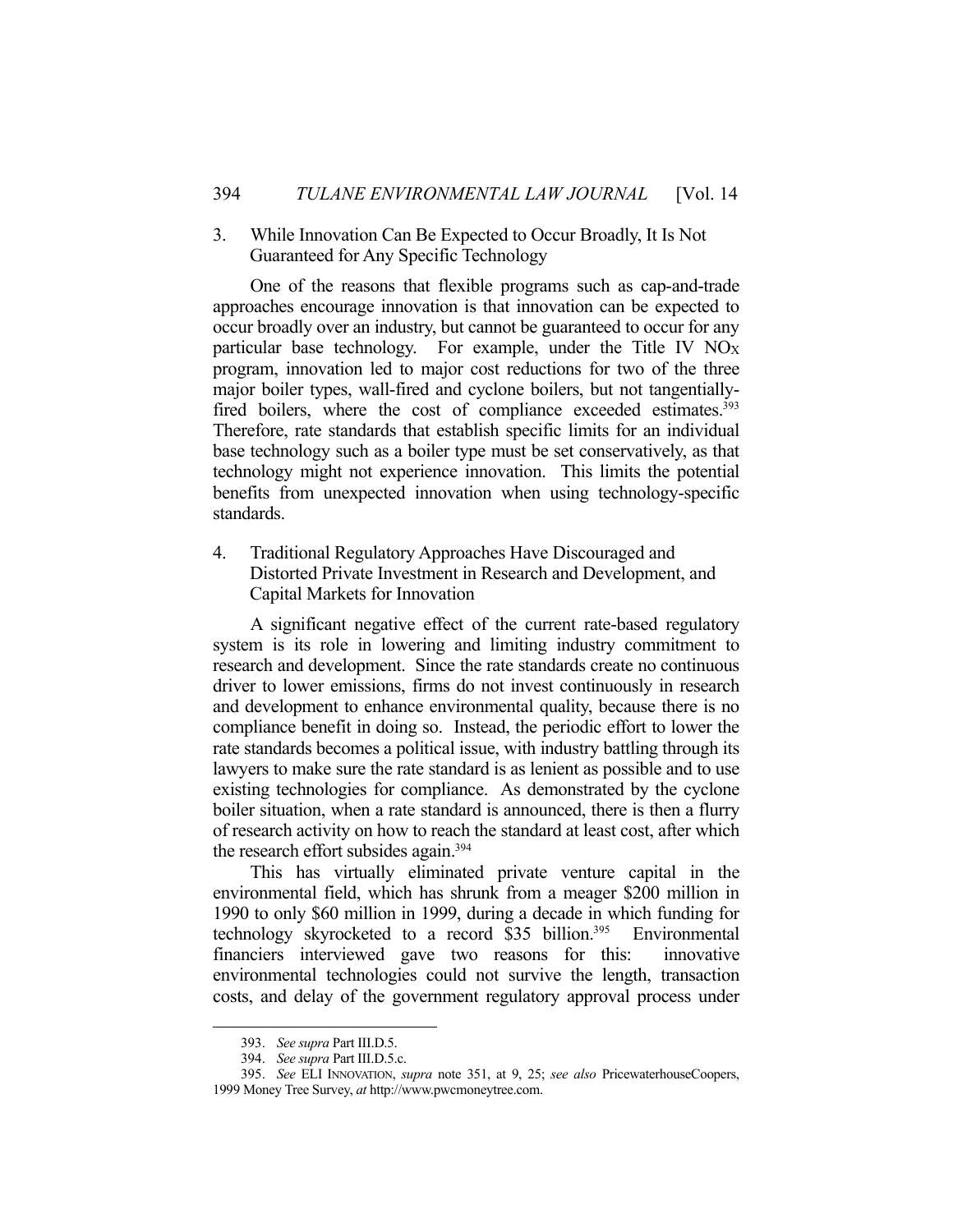technology-based rate systems; and the permitting process for the ratebased system fractures the national market into the hundreds of permitting districts, vastly reducing potential markets.396 The consequence of this is that there is virtually no venture capital for environmental technology, when it could be one of the strongest drivers of innovation and progress.

 In addition to the problems caused by rate-based standards, the new source/old source distinction in the CAA also distorts industry investments in research and development. The power industry research coalition, EPRI (formerly the Electric Power Research Institute), had a 1999 budget of \$364 million, of which over 90% was devoted to improving existing plants, not developing new technologies.397 On the other hand, government spending is about evenly split, with half of the DOE's energy research budget devoted to developing new electricity-generating technologies.398 We see, therefore, that our regulatory system, which imposes stringent environmental requirements on new plants but not old plants, creates major economic pressure on business to extend the life of old plants, causing the industry to mis-allocate hundreds of millions of research dollars.

## *H. Imposing Stricter Standards on New Sources Has Proven Ineffective in the Power Sector, and Has Led to Neither Cheaper Compliance Nor Better Environmental Results*

 One of the fundamental elements of our clean air legislation has been to impose stricter standards on new sources than on existing sources, in order to attain ambient pollution levels, help prevent the degradation of airsheds, and to spur innovation.<sup>399</sup> Originally, federal standards applied only to new sources, on the theory that it would be

 <sup>396.</sup> *See* Interviews with environmental financiers; *see also* ELI INNOVATION, *supra* note 351.

 <sup>397.</sup> EPRI's 1999 Annual Report shows a research program of \$364,856,000, including \$102,600,000 in supplemental project funding by its members. Almost all projects are applied and oriented towards improving existing plants and technologies. ELEC. POWER RESEARCH INST., ANNUAL REPORT (1999), *available at* www.epri.com.

 <sup>398.</sup> Roughly half of the DOE's \$2.1 billion fiscal year 2000 appropriation for "Energy Resources" is oriented towards new power technologies and energy conservation. U.S. DEPT. OF ENERGY, FY 2001 BUDGET REQUEST TO CONGRESS (2000); *see also* EIA, PUB. NO. SR/OIAF/1999-03, FEDERAL FINANCIAL INTERVENTIONS AND SUBSIDIES IN ENERGY MARKETS 1999: PRIMARY ENERGY, *available at* http://www.eia.doe.gov/oiaf/servicerep/subsidy/index.html (last modified July 10, 2000) (noting that overall, "nearly two-thirds of Federal energy R&D (\$2.8 billion) is allocated to basic research") An additional \$1.6 billion in applied research is divided between research to develop new technologies and research to improve existing technologies. *Id.* at 25.

 <sup>399.</sup> FRANK P. GRAD, TREATISE ON ENVIRONMENTAL LAW § 2.03[14] (1995); Clean Air Act Amendment of 1977, S. Rep. No. 95-127 (1977); H. Rep. No. 95-294, at 11-14 (1977).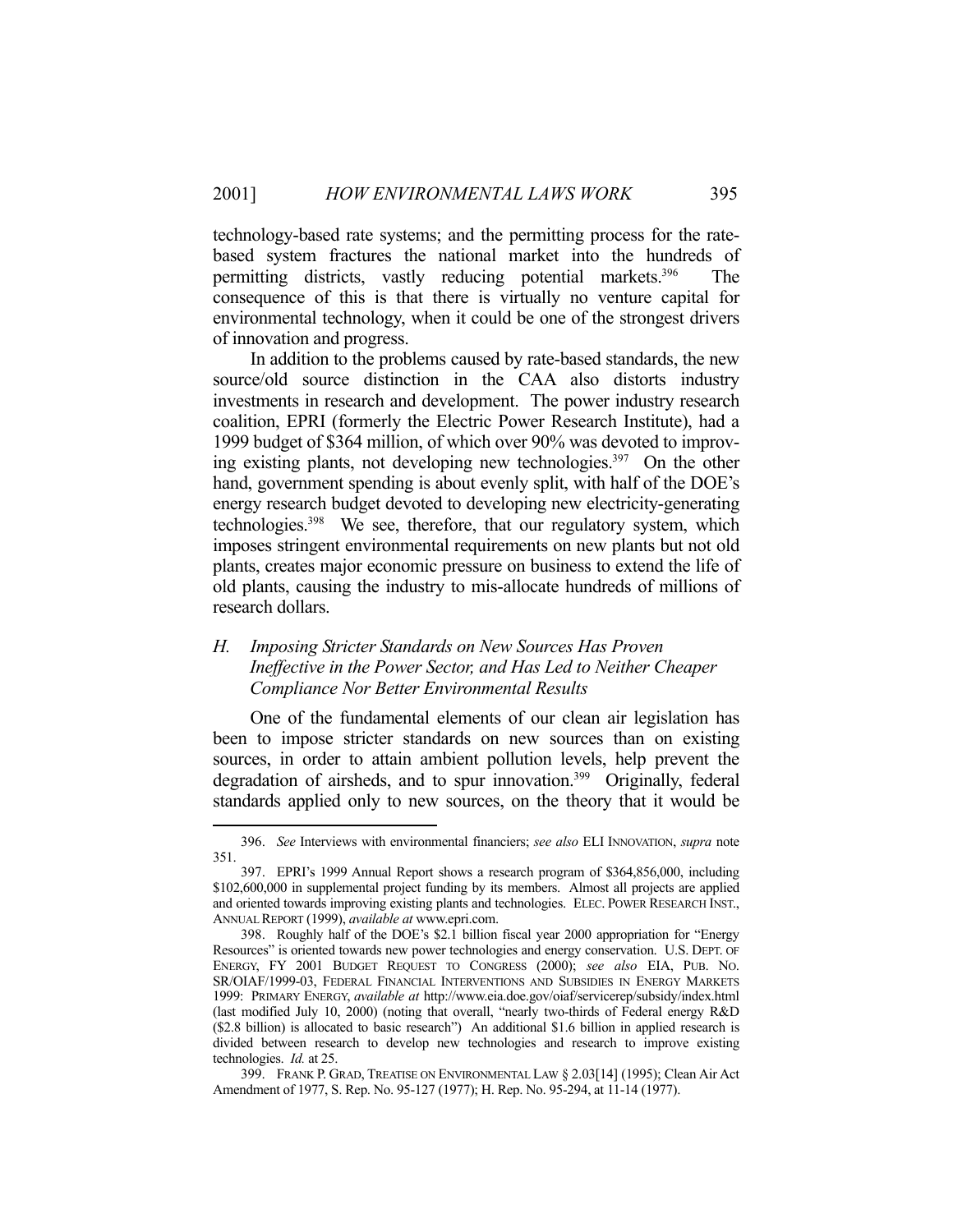cheaper to attain ambient standards by requiring new sources to install modern technologies or controls, and that retirement would ultimately lead to all sources being covered under new source standards.<sup>400</sup> Today the distinction is carried forward in the relatively lenient standards applied to existing sources under Title IV, compared to the stringent standards applied to new sources.

## 1. New Source Standards Have Not Effectively Reduced Ambient Pollution Levels

 Contrary to the initial supposition that it would be cheaper to achieve significant reductions at new plants rather than older plants, it has not in fact been cheaper for new sources to reduce pollution. A review of the costs of  $NO_X$  reduction in Figure 3-7 shows that it is far cheaper today for older sources to reduce  $NO<sub>X</sub>$  than for cleaner modern technologies. Because fundamental technology change in the power sector has produced far cleaner natural gas generation technologies,<sup>401</sup> significant reductions are available principally at old plants, where they are also far cheaper. Yet the new source standards impose very high costs on the new gas-fired facilities to reduce small amounts of NOX, while many older and dirtier sources must make only modest or even no reductions.402

 The law's emphasis on reductions from new sources may derive from an older, static view of technology in which the base technology is assumed to not change much. However, a modern view is that fundamental technology change may be expected in most industries, and new sources are likely to be more efficient and less polluting than old sources. A strategy focused on new sources will not work well when technology change is rapid, plants are long-lived, or when fundamentally different technologies are used for new sources than old sources. In these cases, New Source Review can become an obstructionist policy that achieves little pollution reduction, but imposes high transaction and

 <sup>400.</sup> *See supra* note 399.

 <sup>401.</sup> Even without controls, modern gas combined-cycle plants emit virtually no SO2, particulates, or air toxics. Their NO<sub>X</sub> levels are around 0.05 lb/mmBtu, which is well below the NSPS and ten to forty times lower than that of coal units. Because they are more efficient than coal plants, they also emit roughly half the CO2. *See* STATE AND TERRITORIAL AIR POLLUTION PROGRAM ADMINISTRATORS & ASSOCIATION OF LOCAL AIR POLLUTION OFFICIALS (STAPPA/ALAPCO), REDUCING GREENHOUSE GASES AND AIR POLLUTION: A MENU OF HARMONIZED OPTIONS 49 (1999).

 <sup>402.</sup> *See* Figure 3-7. Modern gas plants are cheaper to build than coal plants, and achieve 55% efficiency instead of the 34% average for coal plants. This offsets the relatively more expensive fuel cost for natural gas, and the DOE estimates that 90% of new generation between the years 2000 and 2020 will be gas-fired. *See* DOE ANNUAL ENERGY OUTLOOK 2001, *supra* note 1, at 65, 78.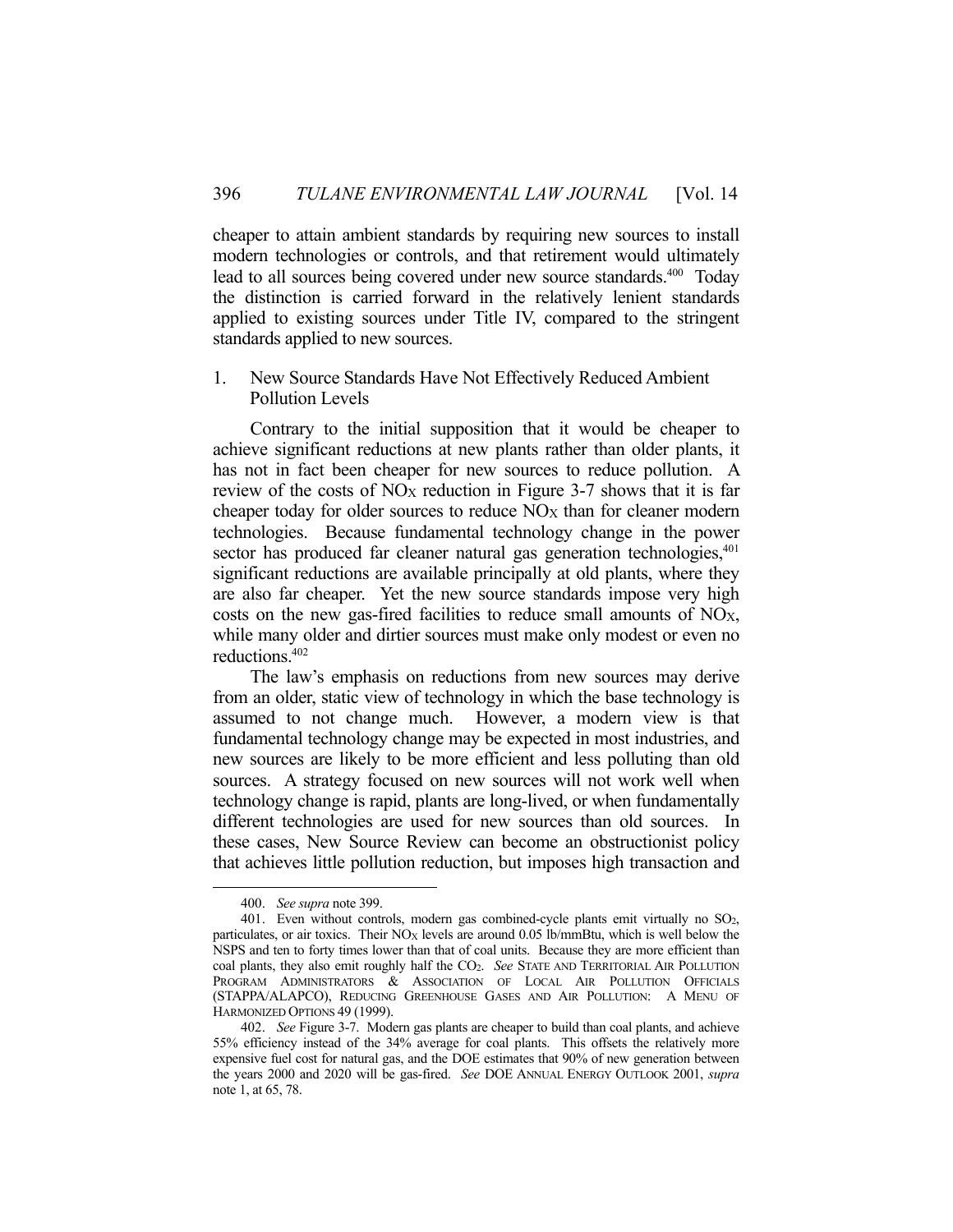compliance costs only on the new clean technologies. These findings stress the importance of adopting regulatory systems that create equal pressure on both old and new sources to reduce emissions.

### 2. New Source Standards Force Only Limited Kinds of Innovation

 New source standards were also adopted in part for their role in prompting innovation, and here their role is more complex. New source standards have led to development of new technologies, including innovative control technologies such as SCONOX and XONON.403 They have also contributed to a collaborative federal-industry effort to develop cleaner and more efficient gas turbines, in which federal research funds have also played a large role.<sup>404</sup>

 However, new source standards have also suppressed innovation and improvement. By definition, new source standards fail to prompt innovation in existing plants, and because they apply only at one time they did not encourage innovation and improvement in ongoing management and operational practices. As shown in Figures 4-2 and 4- 3, new sources standards have created only limited innovation, focused on expensive, end-of-pipe controls. New source standards also discouraged improvement at old plants, as firms have limited upgrades or efficiency investments that might trigger New Source Review, which would impose major transaction and compliance costs on the firm. 405 Finally, new source standards have significantly distorted the focus of industry research efforts towards extending the life of older plants, and not developing new technologies.406

## 3. NSR Rate Standards Create Few Net Benefits When Combined with Offsets or in Conjunction with an Emissions Cap

 New source standards also help to prevent the deterioration of airsheds, but this goal is addressed more effectively by establishing an emissions cap, especially if the cap level implements significant reductions. The irony is that once an emissions cap is established for a pollutant, there are no net environmental benefits from the stringent

 <sup>403.</sup> XONON is a flameless catalyst module developed by Catalytica Combustion Systems. *Nutech, Ultra Low NOx Combustor*, *at* http://www.nutech.org/stationary/fuel\_burn/ boilers/other/xonon.html (n.d.).

 <sup>404.</sup> Federal funding of the Advanced Turbine Systems program has risen from \$5 million in Fiscal Year (FY) 1992 to \$33 million in FY 1999. EIA, *supra* note 398, at 33.

 <sup>405.</sup> *See supra* Parts II(A), III(E)(2).

 <sup>406.</sup> *See supra* note 397 (noting that 90% of industry research efforts focused on existing plant and equipment).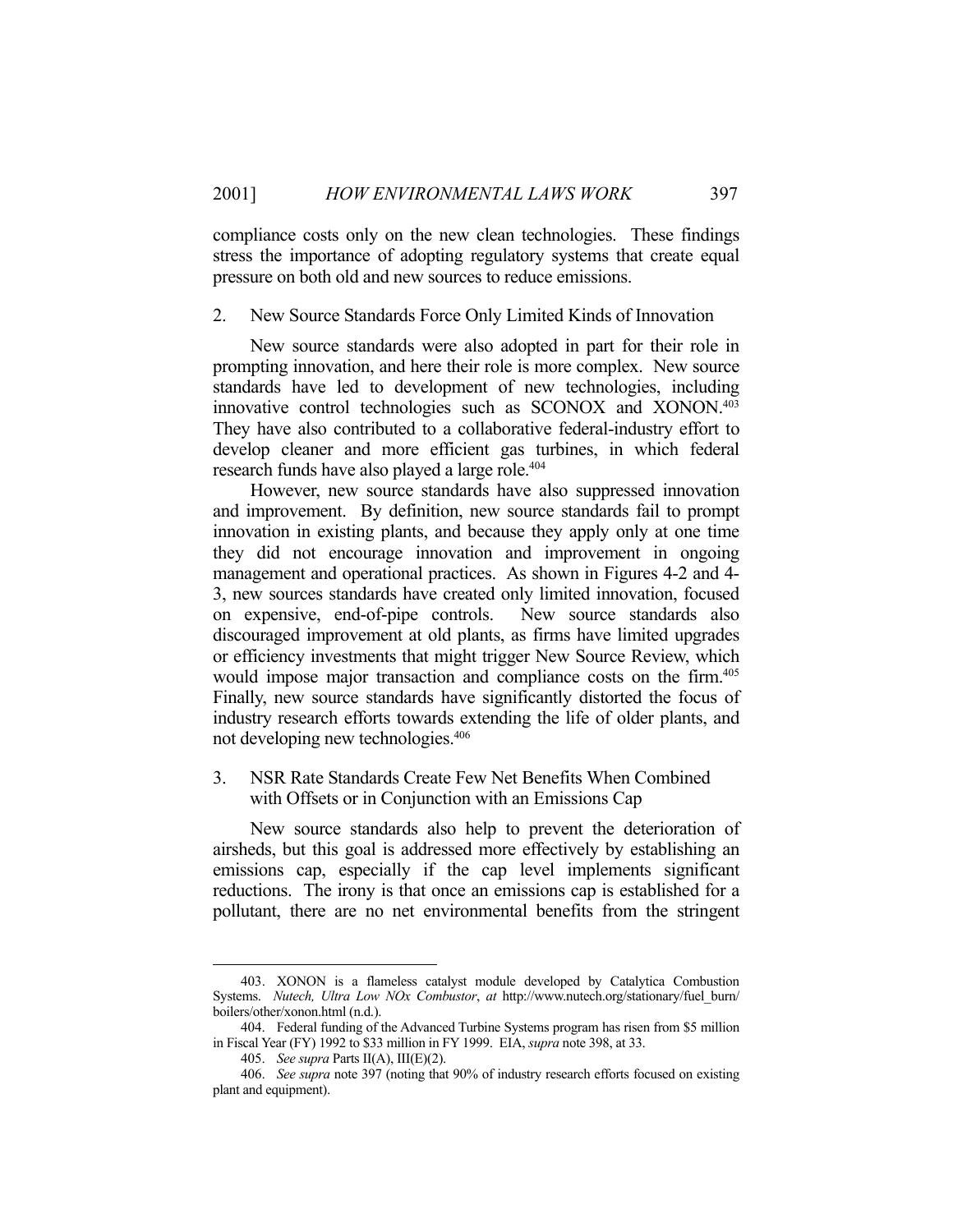emissions rate limits imposed by New Source Review.<sup>407</sup> Despite imposing high costs on cleaner new technologies, they create no net reduction in emissions, which are now controlled by the cap. The same result applies today in nonattainment areas, where the CAA requires any new source to fully offset its emissions with matching reductions from existing sources.<sup>408</sup> In both of these circumstances, a better policy would be to not apply NSR, as it creates few net environmental benefits and may hinder the multi-pollutant benefits that come from the transition to cleaner new technologies.409

### *I. Transaction Costs in Cap-and-Trade and Rate-Based Programs*

The  $NO<sub>X</sub>$  and  $SO<sub>2</sub>$  cap-and-trade and rate-based programs differ greatly in transaction costs.<sup>410</sup> These include both the effort required to establish the programs and the ongoing transaction costs in applying the regulatory programs to new and old sources. In general, although the creation of cap-and-trade programs may involve extensive efforts and lobbying activity, once created they perform with very low transaction costs.411 Rate-based regulations on the other hand may also be difficult to create if they are set at stringent levels, but importantly create high transaction costs and a culture of conflict in their implementation phase. In doing so they may exact a heavy toll on economic development by lengthening and creating uncertainty in the process of siting new plants, despite creating no net environmental benefits in comparison to a capand-trade approach.412

### 1. Transaction Costs in Establishing Legislation

 Creating legislation for either a rate-based or cap-and-trade program involves extensive efforts and lobbying activity, which depend primarily on the stringency of the standard. There were considerable transaction costs in establishing the Acid Rain Program in Congress, especially with

 <sup>407.</sup> *See supra* Part III.E.2.

 <sup>408.</sup> *See* 42 U.S.C. § 7502 (1994).

<sup>409.</sup> This is particularly true for carbon dioxide, the principal greenhouse gas. Since CO<sub>2</sub> is a long-lived gas that lasts for centuries once emitted, it is critical to achieve major carbon reductions in the next decade or two. The most feasible way to do so is to invest heavily in new gas-fired plants that are more efficient and far cleaner than the older coal-fired power plants. Yet our  $NO<sub>X</sub>$  policies make such new investment considerably more difficult, leading to continued emissions from older plants. The cost burden of NSR is especially severe for smaller gas-turbine units that are precisely those used for co-generation at industrial sites, and could achieve the greatest efficiency gains and greenhouse gas reductions.

 <sup>410.</sup> *See supra* Part IV.B.

 <sup>411.</sup> *See supra* Part III.E.1.

 <sup>412.</sup> *See supra* Part IV.G.4.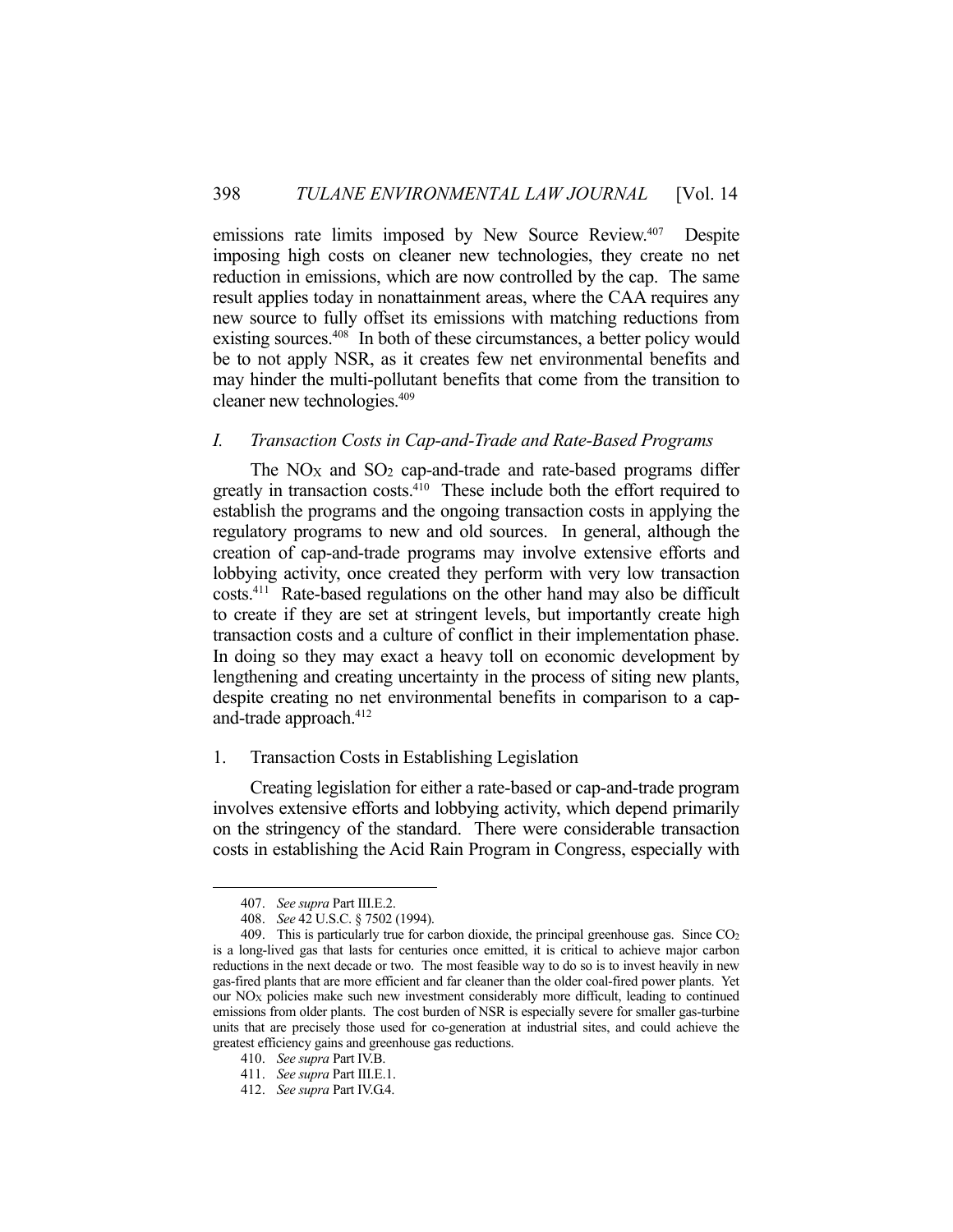regard to the  $SO<sub>2</sub>$  standard.<sup>413</sup> There was significant lobbying activity as to the overall level of SO2 reductions, and an even greater amount on specific provisions as firms jockeyed to have Congress include special allowance allocations that benefited their particular firm or region.<sup>414</sup> Although the ten years it took to enact acid rain legislation might be interpreted to indicate the difficulty of establishing a cap-and-trade program, this delay had more to do with the stringency of the program itself rather than the cap-and-trade mechanism finally adopted in 1990.<sup>415</sup> The emissions cap and allowance-trading approach was only initiated under President Bush at the end of this period, and is generally thought to have facilitated enactment of the legislation by satisfying environmental concerns for a 10 million ton reduction while allowing business greater flexibility to reduce costs.<sup>416</sup>

The Title IV  $NO<sub>X</sub>$  program occasioned far less discussion or lobbying activity in the legislative proceedings, in part because the 2 million ton  $NO<sub>X</sub>$  reduction was less than the 10 million ton  $SO<sub>2</sub>$ reduction. In addition, the expected compliance cost was considerably less, even though the  $NO<sub>X</sub>$  standard also represented a roughly  $50\%$ reduction from prior emissions levels. The expected capital cost of a low-NO<sub>X</sub> burner was  $$20/kW<sub>117</sub>$  far less than the  $$249/kW$  capital cost of scrubbing expected to meet the  $SO<sub>2</sub>$  standard. This suggests that there may be fewer transaction costs in enacting less costly standards. Indeed, establishing other more stringent  $NO<sub>X</sub>$  rate standards for power plants such as the OTC NO<sub>X</sub> reductions program,<sup>418</sup> the new NO<sub>X</sub> NSPS,<sup>419</sup> and

 <sup>413.</sup> *See* COHEN, *supra* note 4, at 25-44.

 <sup>414.</sup> This resulted in twenty-nine separate formulas for allowance allocation that have little to do with achieving program goals, but have a great deal of economic impact in redistributing allowances between firms. *See* ELLERMAN ET AL., *supra* note 10, at 16; MCLEAN, *supra* note 191, at 8.

 <sup>415.</sup> *See* COHEN, *supra* note 4, at 152-66.

 <sup>416.</sup> *See generally* ELLERMAN ET AL., *supra* note 10, at 31-35; COHEN, *supra* note 4, at 152-66 (discussing the legislative history of the Clean Air Act).

 <sup>417.</sup> *See* Acid Rain Program; Nitrogen Oxides Emission Reduction Program—Phase II Final Rule, 61 Fed. Reg. 67,112, 67,113 (Dec. 19, 1996).

 <sup>418.</sup> The OTC NOX reduction program, which included both rate-based standards in its first phase and an emissions cap and allowance-trading standard starting in 1999, took extensive discussions between states to establish the overall regulatory framework, baselines, and allocations. See the series of multistate memoranda and resolutions starting in 1991 that are listed at the Ozone Transport Commission homepage, *at* http://www.sso.org/otc/.

 <sup>419.</sup> *See* Clean Air Act, 40 C.F.R. § 60.44a (2000); Revision of Standards of Performance for Nitrogen Oxide Emissions from New Fossil-Fuel Fired Steam Generating Units, 63 Fed. Reg. 49,442, 49,444 (Sept. 16., 1998) (setting  $NO<sub>X</sub>$  New Source Performance Standard of 1.6 lb/MWh).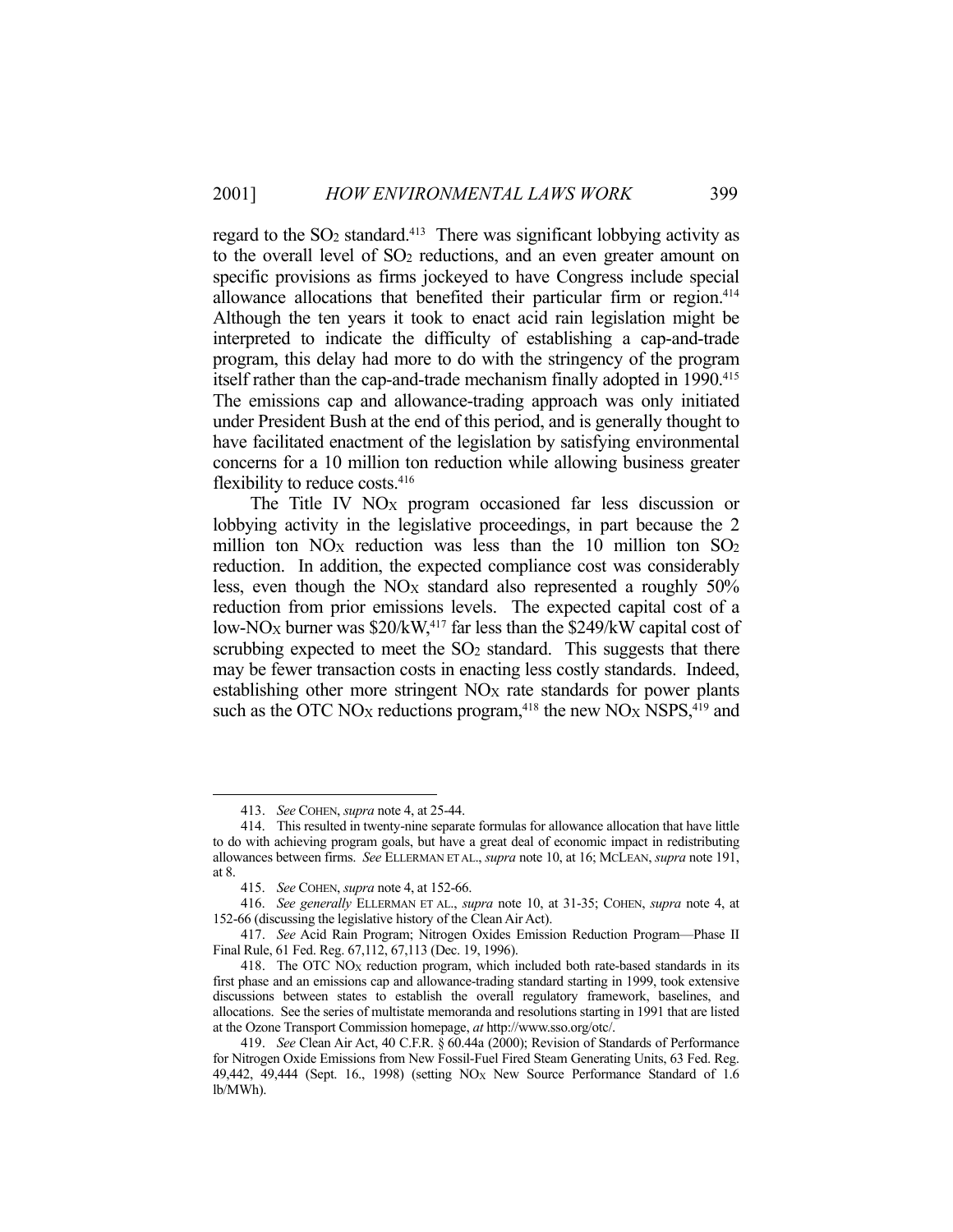the new ambient limits for ozone have all involved major transaction costs.420

### 2. Transaction Costs in Establishing Regulations

<u>.</u>

Transaction costs were far lower for the Title IV SO<sub>2</sub> program than the  $NO<sub>X</sub>$  program in the next phase, that of establishing regulations to implement the program. One reason was that key sections of the  $SO<sub>2</sub>$ provisions were self-executing.421 Another was that there was less area for dispute in cap-and-trade programs, since the law established both the basic standard and the allocations. Except for a lawsuit concerning the rules for substitution units, which was settled,<sup>422</sup> the only lawsuits filed under the SO2 program were relatively minor ones dealing with specific allocation disputes.<sup>423</sup> In contrast, the Title IV  $NO<sub>X</sub>$  standards were the subject of an intensive government-industry negotiation process over the meaning of "low- $NQ_X$  technology" that significantly delayed the proposal of regulations.<sup>424</sup> An industry lawsuit then successfully

 <sup>420.</sup> Industry sued the EPA over its new NAAQS for ozone and fine particulate matter smaller than 2.5 microns. National Ambient Air Quality Standards for Ozone, 62 Fed. Reg. 38,856, 38,856 (July 18, 1997), *struck down in part by* Am. Trucking Ass'n v. EPA, 175 F.3d 1027, 1037 (D.C. Cir. 1999), *modified on reh'g by* 195 F.3d 4 (D.C. Cir. 1999), *aff'd in part, rev'd in part sub nom.* Whitman v. Am. Trucking Ass'n, 121 S. Ct. 903 (2001).

 <sup>421.</sup> *See* Brian Mclean, *Evolution of Marketable Permits: The U.S. Experience with Sulfur Dioxide Allowance Trading*, 8 INT'L J. ENVTL. & POLLUTION 19 (1997). "If EPA failed to put implementing regulations in place, emission limitations stated in the law would apply to every source .... Coupled with the automatic noncompliance penalties, this provision encouraged the industry to support the timely promulgation of regulations to avoid the more costly statutory fallback." *Id.*

 <sup>422.</sup> Several major environmental groups and fifty utilities sued the EPA over its initial final rule for substitution units that would have allowed firms to count the reductions achieved by building a scrubber on a unit after 1985 but before 1990. *See* Proposed Settlement; Acid Rain Core Rules Litigation, 59 Fed. Reg. 42,227 (Aug. 17, 1994); Proposed Settlement; Acid Rain Core Rules Litigation, 59 Fed. Reg. 28,522 (June 2, 1994). The EPA agreed to change its rule to not allow this result. *See* Clean Air Act, 40 C.F.R. § 72.41 (2000); Acid Rain Program: Permits, 59 Fed. Reg. 60,218, 60,220 (Nov. 22, 1994).

 <sup>423.</sup> Only two other judicial challenges were brought, which focused only on a specific provision that outlined the extension allowances available to utilities that installed scrubbers. In one challenge, three utilities unsuccessfully sought to require the EPA to process extension allowance applications in order of receipt before issuing its final regulations for the acid rain program. Monongahela Power Co. v. Reilly, 980 F.2d 272, 278 (4th Cir. 1992). A second unsuccessful challenge was brought by an individual utility, Indianapolis Power and Light Company, challenging the EPA's failure to adjust its emissions data to account for an extended period of time a unit was out of operation due to unexpected major repairs. Indianapolis Power & Light Co. v. EPA, 58 F.3d 643, 643 (D.C. Cir. 1995).

<sup>424.</sup> The EPA promulgated  $NO<sub>X</sub>$  regulations in March 1994 (almost two years after the May 15, 1992, deadline set by statute), following lengthy but unsuccessful efforts to achieve a negotiated rulemaking that covered, among other things, low-NOX burner technology issues. Acid Rain Program; Nitrogen Oxides Emission Reduction Program—Phase I, Final Rule, 59 Fed. Reg. 13,538 (Mar. 22, 1994).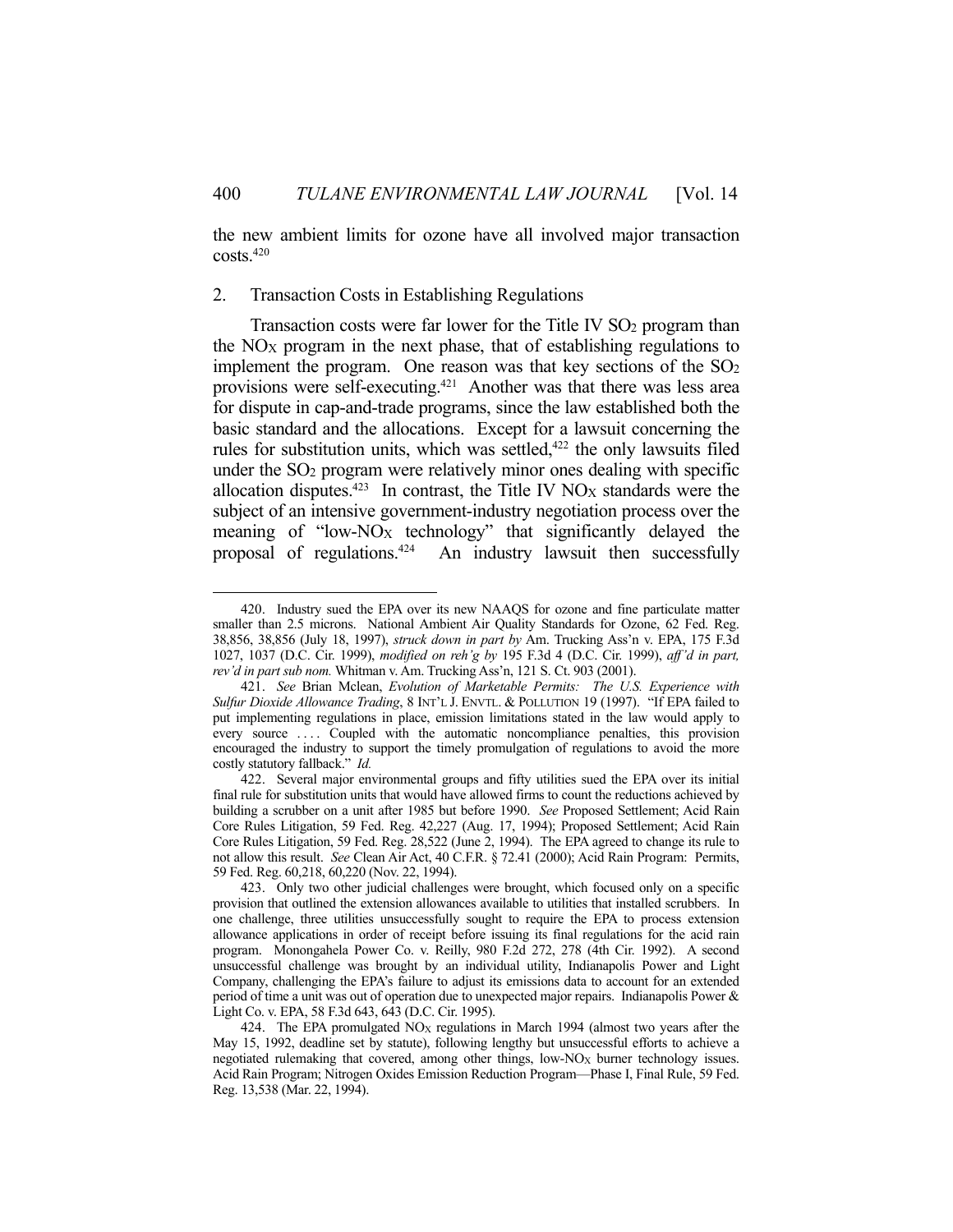contested the EPA's interpretation, delaying implementation of the program by a full year.425

 The implementation of Phase II standards have been similar. There was relatively little conflict in implementing the Phase II  $SO<sub>2</sub>$  standard, which simply reduced allowance amounts. In contrast the  $NO<sub>X</sub>$ standards led to considerable efforts to determine the appropriate rate standards that fit with the statutory language, and the industry again filed lawsuits over the proposed Phase II NO<sub>X</sub> regulations.<sup>426</sup> Again, the NO<sub>X</sub> standards created greater transaction costs in establishing the regulations.

### 3. Transaction Costs in Implementing the Programs

The ongoing transaction costs under the  $NO<sub>X</sub>$  and  $SO<sub>2</sub>$  programs are very different, especially for new sources. Phase I  $SO<sub>2</sub>$  permits consist simply of a sheet of paper that states the correct allowance allocation and monitoring protocols.<sup>427</sup> The principal government roles are to operate the allowance-trading systems, monitor emissions, and perform end-ofyear reconciliations.428 This creates extremely low transaction costs: the government role in recording allowance transactions typically takes place in less than twenty-four hours.<sup>429</sup> The Phase I NO<sub>X</sub> program also faced relatively few transaction costs in requiring a one-time retrofit of a defined technology, although some firms had to apply for an alternative emissions limit.<sup>430</sup>

 <sup>425.</sup> Following issuance of the regulations, the industry successfully challenged the EPA's decision that "low NOX burner technology" included overfire air. *See* Al. Power Co. v. EPA, 40 F.3d 450 (D.C. Cir. 1994) (vacating the rule). As a result, utilities were not required to comply until January 1, 1996, after the EPA had re-issued the rule in April 1995, a full year after the statutory compliance deadline for Phase I NO<sub>X</sub> emissions limitations. *See* Acid Rain Program: Nitrogen Oxides Emission Reduction Program: Direct Final Rule, 60 Fed. Reg. 18,751 (Apr. 13, 1995).

 <sup>426.</sup> Challenges to SO2 program implementation were primarily based on individual EPA allocation decisions. *See* Tex. Mun. Power Agency v. EPA, 89 F.3d. 858, 858 (D.C. Cir. 1996) (upholding EPA utility-specific allocation decisions); Madison Gas & Elec. Co. v. EPA, 25 F.3d 526 (7th Cir. 1994) (challenging successfully the EPA's failure to award bonus allowances).

The  $NO<sub>X</sub>$  Phase II challenges were broad challenges that could have potentially delayed implementation of NOX emissions limitations for Group 1, Phase II and Group 2 boilers. *See* Appalachian Power Co. v. EPA, 135 F.3d 791, 822 (D.C. Cir. 1998). The petitioners failed in several broad challenges to Phase II, Group 1 regulations and succeeded in part with their challenges to Group 2 regulations. *Id.*

 <sup>427.</sup> Clean Air Act, 40 C.F.R § 72.31 (2000); EPA, PUB. NO. OMB-2060-0258, ACID RAIN PROGRAM: PHASE II PERMIT APPLICATION (1998), *available at* http://www.epa.gov/airmarkets/ forms (last updated Jan. 19, 2001).

 <sup>428.</sup> *See supra* Part II.C.11.

 <sup>429.</sup> About 90% of SO2 trades under the Acid Rain Program are recorded under the EPA Allowance Tracking System in less than twenty-four hours. Kruger et al., *supra* note 158, at 121. *See* EPA1999COMPLIANCE REPORT,*supra* note 1.

 <sup>430.</sup> *See* EPA1999COMPLIANCE REPORT, *supra* note 1, at 12-13.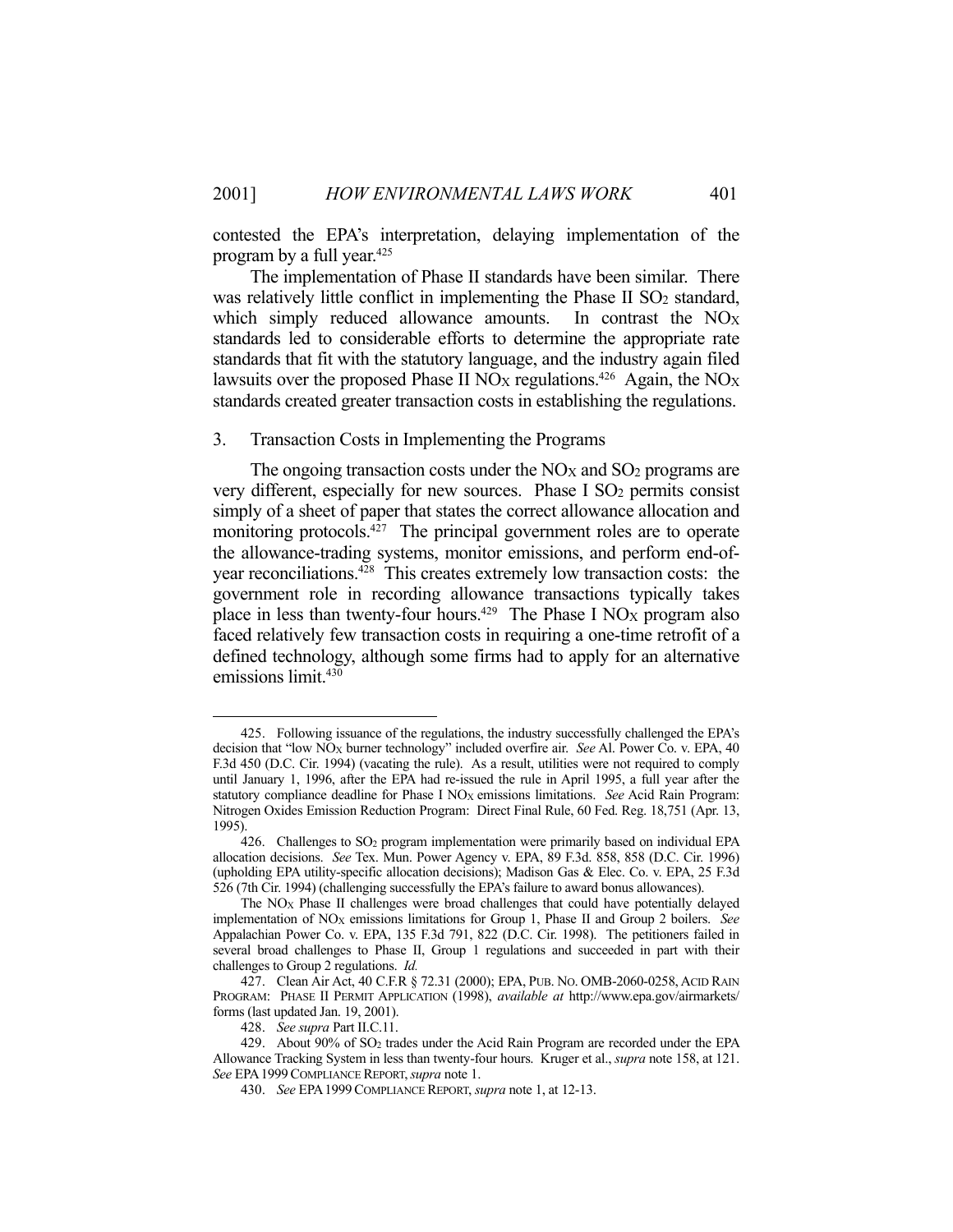However, for new sources, the  $SO<sub>2</sub>$  cap-and-trade program creates far lower transaction costs than NO<sub>X</sub>-based regulation, even though it implements a zero new source standard in which emissions cannot grow. New sources are simply subject to the same allowance system as other plants, which imposes low transaction costs and no permitting delays for new plants. In contrast, the ongoing transaction costs for new sources to comply with  $NO<sub>X</sub>$  regulation are extremely contentious and timeintensive, with New Source Review a major cause of conflict between the industry and government over the past decade. The NSR process typically takes months or even years to permit a new plant, creating administrative costs to governments and major opportunity costs for firms.<sup>431</sup> Under this process, the law requires government regulators to make a specific determination of what precise technology is the "best available" or "lowest achievable."432 These standards pit regulators against the applicant in a series of factual issues, and create high transaction costs. $433$  However there may be no gain to the environment if the plant is a modern gas plant, as  $NO<sub>X</sub>$  emissions are minimal and the plant would be expected to create multi-pollutant benefits by displacing power from dirtier sources.

### 4. Transaction Costs in Incrementally Lowering Standards

 An interesting benefit of the cap-and-trade approach was evident in the transition from Phase I to Phase II of Title IV. Under the rate-based approach for the  $NO<sub>X</sub>$  standards, it would have been unfair to again require Phase I units to retrofit their boilers a few years after the beginning of Phase I in order to meet the slightly lower Phase II standard in 2000. Therefore all Phase I units were exempted from meeting the more stringent Phase II limits and were grandfathered at the lower Phase I limits.<sup>434</sup> In contrast, Phase II of the  $SO<sub>2</sub>$  program was able to require added reductions from all the Phase I units simply by reducing their

 <sup>431.</sup> *See* Anthony Arcone & Josh Margolis, *New Source Review ERC Trading—The Good, The Bad and The Difficult*, ENVTL. FIN. 21 (Oct. 2000).

 <sup>432. 42</sup> U.S.C. § 7479(3), 7501(3) (1994). The procedure is detailed in EPA, DRAFT NEW SOURCE REVIEW WORKSHOP MANUAL; PREVENTION OF SIGNIFICANT DETERIORATION AND NONATTAINMENT AREA PERMITTING (1990). The results of individual determinations are collected in EPA, PUB. NO. EPA-456/R-99-004, RACT/BACT/LAER CLEARINGHOUSE CLEAN AIR TECHNOLOGY CENTER ANNUAL REPORT FOR 1999: ACOMPILATION OF CONTROL TECHNOLOGY DETERMINATIONS (1990 ed., 9th Supp. 1999), *available at* http://www.epa. gov/ttn/cact/dir1/rblc99.pdf.

 <sup>433.</sup> For BACT, the law requires these be made "on a case-by-case basis, taking into account energy, environmental, and economic impacts." 42 U.S.C. § 7479(3). Contested cases are frequent, and results of litigation are reported by state, or in cases of federal direct jurisdiction, in cases before the EPA Environmental Appeals Board, *at* http://www.epa.gov/eab/eabpsd.htm.

 <sup>434. 42</sup> U.S.C. § 7651a.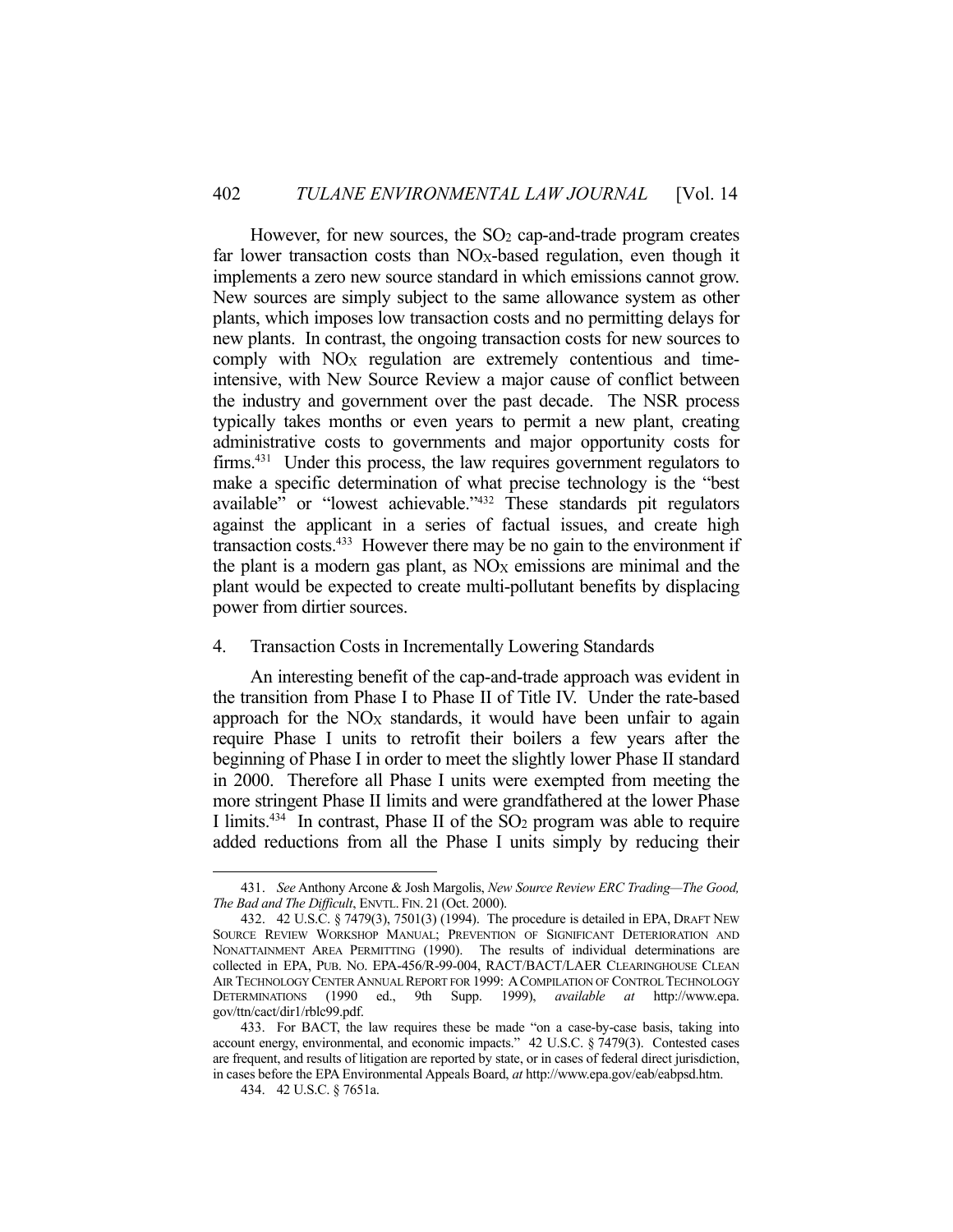allowance allocations, while including all other sources equally.<sup>435</sup> This was implemented without any grandfathering problem, transaction costs, or major lawsuits. The cap-and-trade approach therefore allows a simple, effective, and equitable way to require firms to reduce emissions if needed in the future.

### *J. Monitoring and Compliance*

Both Title IV  $NO<sub>X</sub>$  and  $SO<sub>2</sub>$  programs have achieved 100% compliance with emission limitations in all years of Phase I.<sup>436</sup> The factors of regulatory design that contributed to this excellent result are described below.

### 1. Strict Monitoring and High Penalties

 Key factors in the 100% compliance rate are the strict monitoring protocols that require continuous emissions monitors,<sup>437</sup> and the high penalties. Title IV imposes a penalty of \$2000 for each ton of  $NO<sub>X</sub>$  or SO<sub>2</sub> emitted in excess of emissions limitations requirements,<sup>438</sup> forfeiture of allowances under the SO2 program, as well as regular civil and criminal penalties.439 Since the monitoring ensures that violators will be caught, and the high penalties are many times the cost of compliance, both programs work well to assure compliance.

## 2. Design of Cap-and-Trade Programs

 Another factor in the very high compliance levels is the design of cap-and-trade programs.<sup>440</sup> The Title IV SO<sub>2</sub> program achieved  $100\%$ compliance in emissions reductions, and there was only one violation of one ton in the OTC NOX program in 1999, which led to a swift and

 <sup>435.</sup> *See id.* § 7651d.

 <sup>436.</sup> EPA1999 COMPLIANCE REPORT, *supra* note 1, at 2; EPA1999 OTC NOX COMPLIANCE REPORT, *supra* note 204, at 2.

 <sup>437.</sup> Title IV requires "CEMS, [or] any alternative monitoring system that is demonstrated as providing information with the same precision, reliability, accessibility and timeliness as that provided by CEMS." 42 U.S.C. § 7651k(a).

 <sup>438.</sup> *Id.* § 7651j(a).

 <sup>439.</sup> *Id.* § 7413.

 <sup>440.</sup> *See* EPA, RULE EFFECTIVENESS STUDY (1993) (noting a compliance rate of 80% for traditional air programs). In the five years of Phase I, there were only thirty-eight actions against forty-five plants (ninety units) for more minor infractions such as violations of monitoring, record keeping, and reporting rules. This number of violations in comparison to the 2500 units covered by the Acid Rain Program monitoring requirements results in a 96% compliance result for the program over five years, again much better than typical compliance rates under the EPA's air programs. Zofia Kosim, *Acid Rain Program: Compliance and Enforcement*, Presentation at Elec. Utilities Envtl. Conference, Tucson, Ariz. (Jan. 9, 2001) (notes on file with author).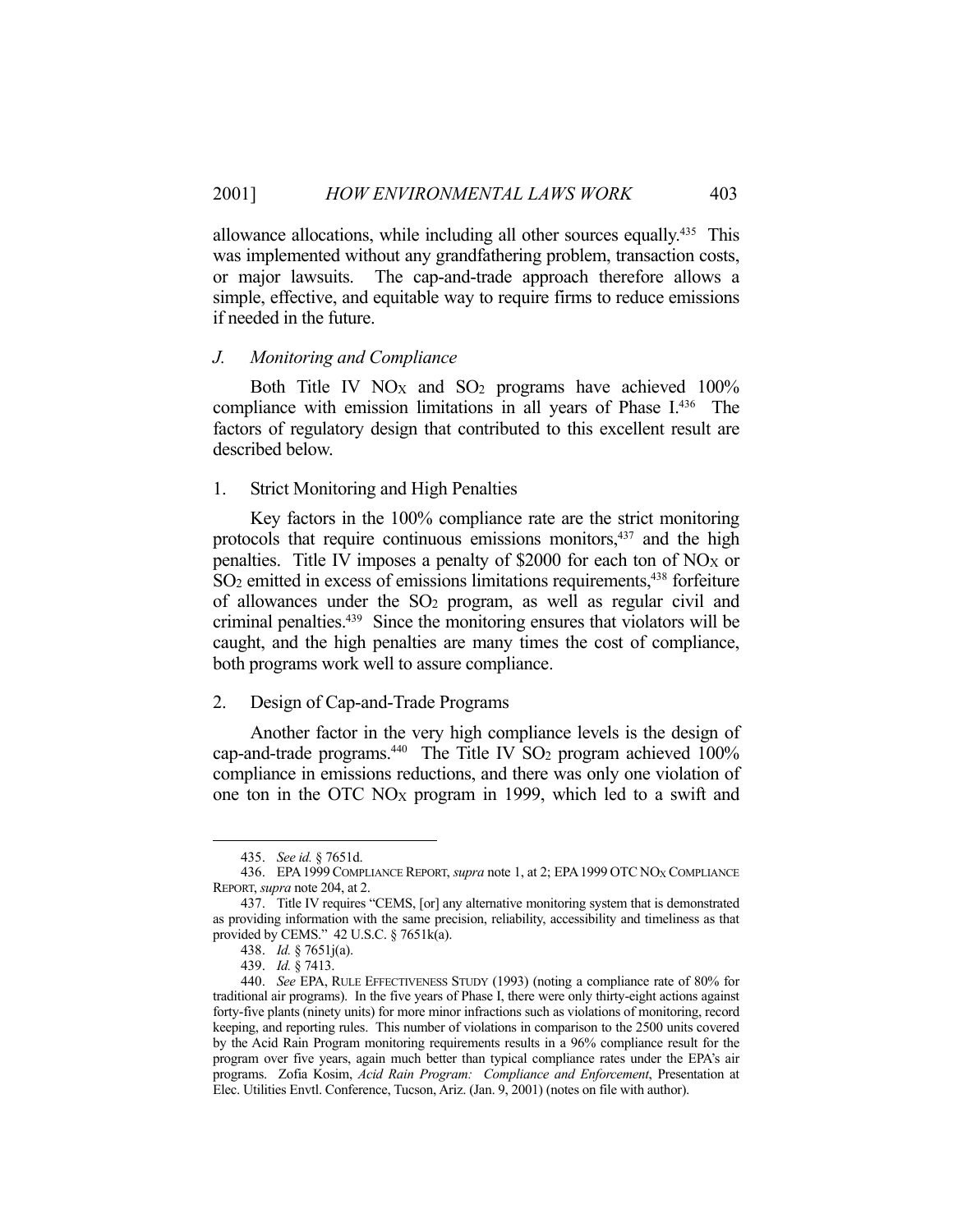automatic penalty.441 These compliance rates are significantly better than the 80% compliance typical under other federal air programs.442 Several factors contribute, including the factual simplicity of the standard, which lacks any limitations or special conditions. Also, the availability of trading coupled with the annual reconciliation period after the end of the year, creates a "no-fault" aspect to compliance under cap-and-trade helps firms achieve 100% compliance without compromising environmental integrity.443 Finally, as demonstrated by the one OTC violation, enforcement is also very simple under cap-and-trade programs, with penalties immediately and automatically assessed.

## 3. Inclusiveness of Cap-and-Trade Programs

 A final benefit of cap-and-trade programs is their lack of exceptions, which allows more sources to be included in the compliance system. Cap-and-trade programs typically include all relevant sources, and provide for no exceptions. In contrast, entire classes of boilers (i.e., the Group 2 boilers) were not placed in the Phase I  $NO<sub>X</sub>$  program because of the perceived lack of available technology.444 Second, special alternative emissions limits were provided to ten units that installed low-NO<sub>X</sub> burners but could still not meet the rate standards.<sup>445</sup> Therefore, although the NO<sub>X</sub> rate program achieved 100% compliance,<sup>446</sup> there was limited participation and the need to authorize exceptions for some units through the granting of alternate emissions limit (AEL) permits.

# *K. Over-Compliance and Other Conservative Compliance Strategies by Firms*

 Both Title IV programs led to conservative strategies by firms, leading to self-reliance and over-compliance. Under the Title IV NO<sub>X</sub> program, Table A firms reduced emissions 11% below established rate limits to assure a margin of safety, resulting in additional pollutant reductions.447 Emissions were 30% below authorized levels in Phase I of the Title IV SO2 program, but the ability of firms to bank allowances means that these early reductions are not permanent, and the tons are

<sup>441.</sup> EPA 1999 COMPLIANCE REPORT, *supra* note 1, at 2; EPA 1999 OTC NO<sub>X</sub> COMPLI-ANCE REPORT, *supra* note 204, at 2.

 <sup>442.</sup> EPA 1993 RULE EFFECTIVENESS STUDY, *supra* note 440.

 <sup>443.</sup> Sources that find themselves out of compliance at year end can purchase allowances to achieve compliance within sixty days of the end of the year. Clean Air Act, 40 C.F.R. § 77.3 (2000).

 <sup>444.</sup> *See supra* Part III.D.5.

 <sup>445.</sup> EPA1999COMPLIANCE REPORT, *supra* note 1, exh. 8, at 13.

 <sup>446.</sup> *Id.* at 2, 13.

 <sup>447.</sup> *Id.* exh. 9, at 14; *see also supra* Part III.D.4.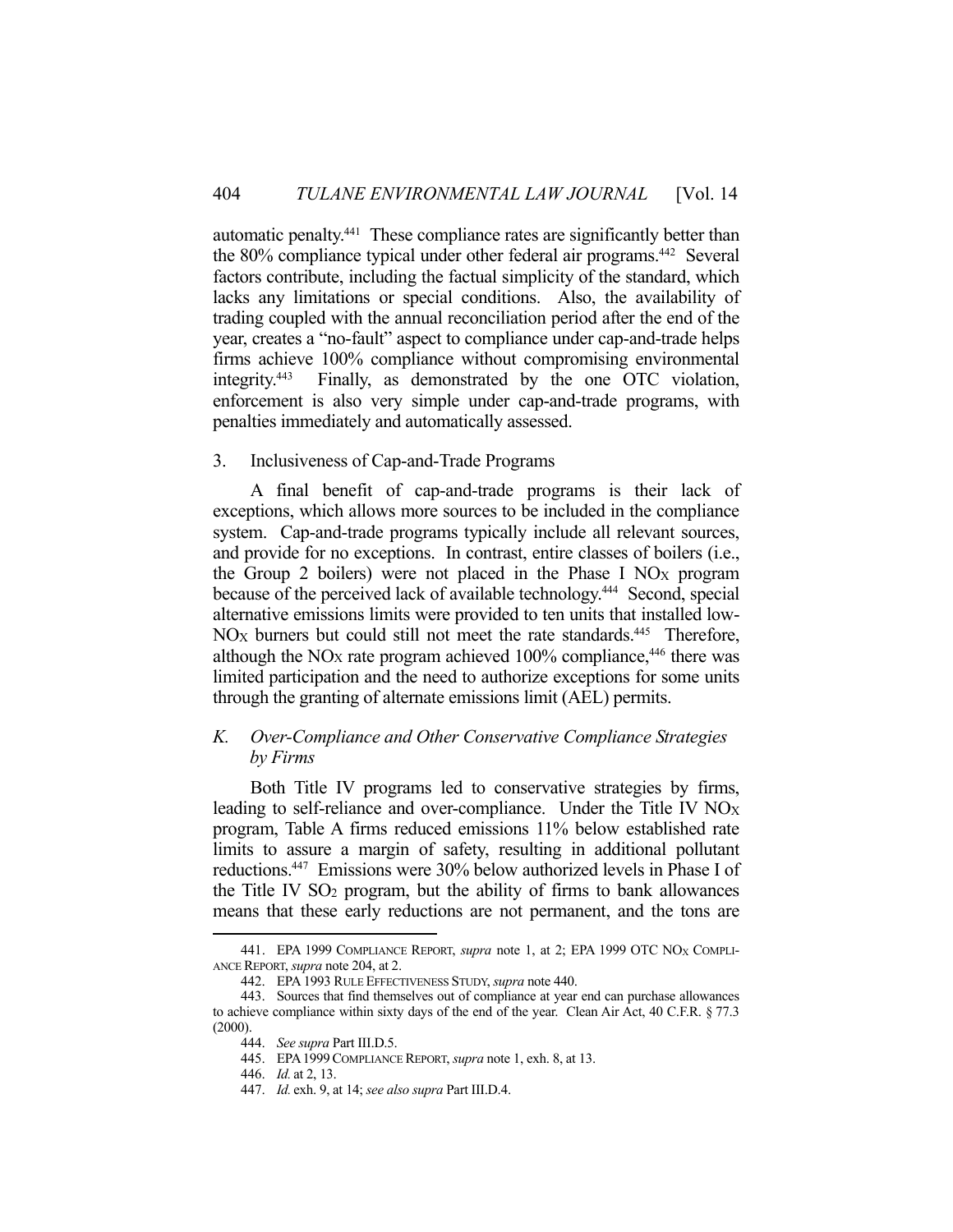likely to be emitted in the future. The OTC  $NO<sub>X</sub>$  cap-and-trade program also surprised analysts when firms over-complied by 20% in the first year. The banking rules for the  $\overline{OTC}$  NO<sub>X</sub> program may result in future reductions of banked allowances,<sup>448</sup> creating additional environmental benefits. Thus, although both cap-and-trade programs led to overcompliance, future environmental benefits are diluted by the ability to bank reductions.

## *L. Flexibility Mechanisms with Low Transaction Costs Were Widely Used*

 Firms made extensive use of all flexibility mechanisms that provided economic benefits with low transaction costs. Under the  $NO<sub>X</sub>$ program, 80% of units were included in averaging plans, and almost half of potential units used the early election option.<sup>449</sup> Under the Title IV SO2 program, 30% of potential substitution units entered the program, and most firms used both the banking and trading mechanisms.<sup>450</sup> In contrast, flexibility mechanisms with high transaction costs, such as the AEL program, were infrequently used.

 The effect of the flexibility mechanisms on firms' behavior can be seen in Figures 4-4 and 4-5 that compare compliance results achieved under both Title IV programs. The emissions figures for  $NO<sub>X</sub>$  show most firms emitted at or around the rate standard level, with averaging provisions allowing some units to exceed the rate standard by a small amount. The data for  $SO_2$  shows a different behavior, with unit emissions uniformly spread over a wide range from very low levels to 140% of the standard, indicating the importance of the flexibility provided by market mechanisms.

*See* Figure 4-4.451 Emissions Results (by quintiles) for Unit Emissions of SO2 in Phase I (1995-1999)

*See* Figure 4-5452: Emissions Results (by quintiles) for Unit Emissions of NOX in Phase I (1996-1999)

 <sup>448. 1999</sup> emissions were 174,843 tons compared to allowance allocations of 218,738 tons. Banked allowances may only be used up to 10% of authorized allowances in each year. Banked allowances are reduced by a variable ratio (2:1 in 2000) for use over that 10% threshold. The differences in banking rules for  $SO_2$  and  $NO<sub>X</sub>$  are motivated in part by the greater sensitivity of health benefits to short-term fluctuations in NOX. *See* EPA 1999 OTC NOX COMPLIANCE REPORT,*supra* note 204, at 2-3.

 <sup>449.</sup> *See supra* Part III.D.3.

 <sup>450.</sup> *See supra* Part II.C.9.

 <sup>451.</sup> Data derived from analysis of EPA COMPLIANCE REPORTS 1995-1999.

 <sup>452.</sup> *Id.*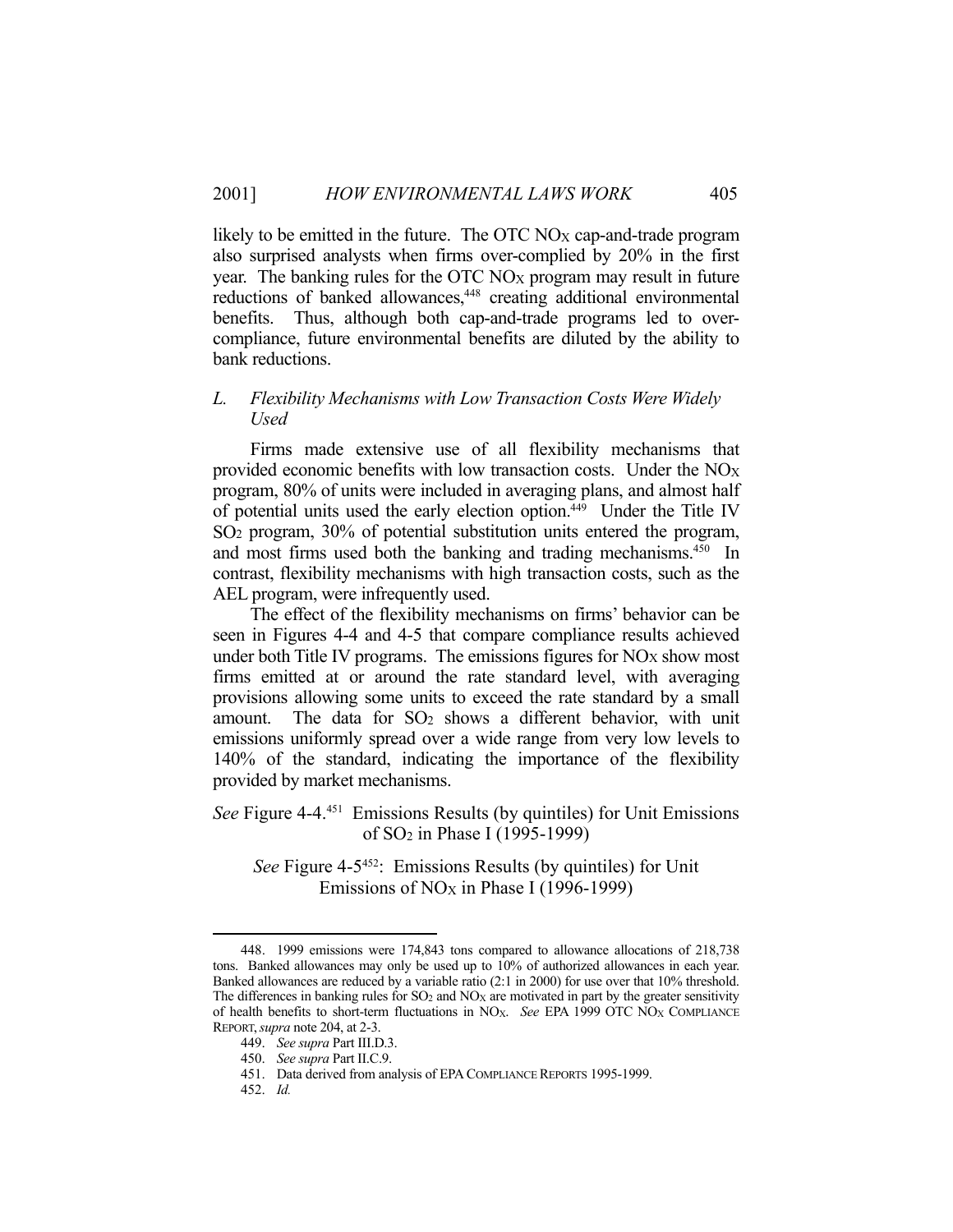The economic effect of the flexibility mechanisms was clearly positive, as it allowed firms greater flexibility in their compliance planning, leading to lower costs. However, they gave some slight economic advantage to larger firms, as larger firms may make the greatest use of provisions like averaging and internal trading, due to the greater number of units they have to include in the programs.

 The environmental effect of the flexibility mechanisms was minimal or nonexistent. The tendency of most firms to comply autarkicly meant that most flexibility mechanisms were used locally. Eighty percent of  $SO<sub>2</sub>$  allowances used for compliance come from within the same state, and  $80\%$  of NO<sub>X</sub> averaging plans are also confined to one state.<sup>453</sup> The concern that trading could shift emissions to cause hot spots also proved unfounded, as an analysis of the first four years of the  $SO<sub>2</sub>$ cap-and-trade program showed that regional movements of allowances were minimal (i.e., 3% of all allowances used), and that trading may even have helped cool hot spots by encouraging emissions reductions at the largest plants.454

### *M. Retirement and/or Switching to Cleaner Power Sources*

 Neither standard resulted in significant switching to cleaner power sources such as natural gas or renewable sources, or the retirement of older coal-fired facilities. In retrospect, it can be seen that neither standard was sufficiently stringent to create an economic rationale that would lead firms to switch from existing coal-fired plants. Since existing coal power plants have paid off their capital costs, they generate electricity at low cost—around  $2\phi$  per kWh.<sup>455</sup> This is sufficiently below the cost of alternative sources of power, including new gas generation at  $3¢$  to  $4¢$  per kWh,<sup>456</sup> to lead firms to invest heavily in these older plants before it makes economic sense to retire them in favor of new generation. Economic analyses have shown that even imposing New Source Performance Standards on old plants, thereby requiring a 90% reduction in  $SO<sub>2</sub>$  and attainment of a 0.15 lb/mmBtu NO<sub>X</sub> standard,

<sup>453.</sup> SO<sub>2</sub> information from EPA Allowance Tracking System; NO<sub>X</sub> averaging plans in EPA 1999COMPLIANCE REPORT,*supra* note 1, app. C-1.

 <sup>454.</sup> *See generally* GAO 2000 EFFECTS, *supra* note 202, at 7 (discussing the movement of allowance trading); Swift, *supra* note 196 (showing major reductions in largest plants, several of which were scrubbed). For acid rain trading program information, see http://www.epa.gov/ airmarkets/trading.html (last updated Dec. 11, 2000).

 <sup>455.</sup> DOEANNUAL ENERGY OUTLOOK 2001, *supra* note 1, fig. 73, at 67.

 <sup>456.</sup> *Id.*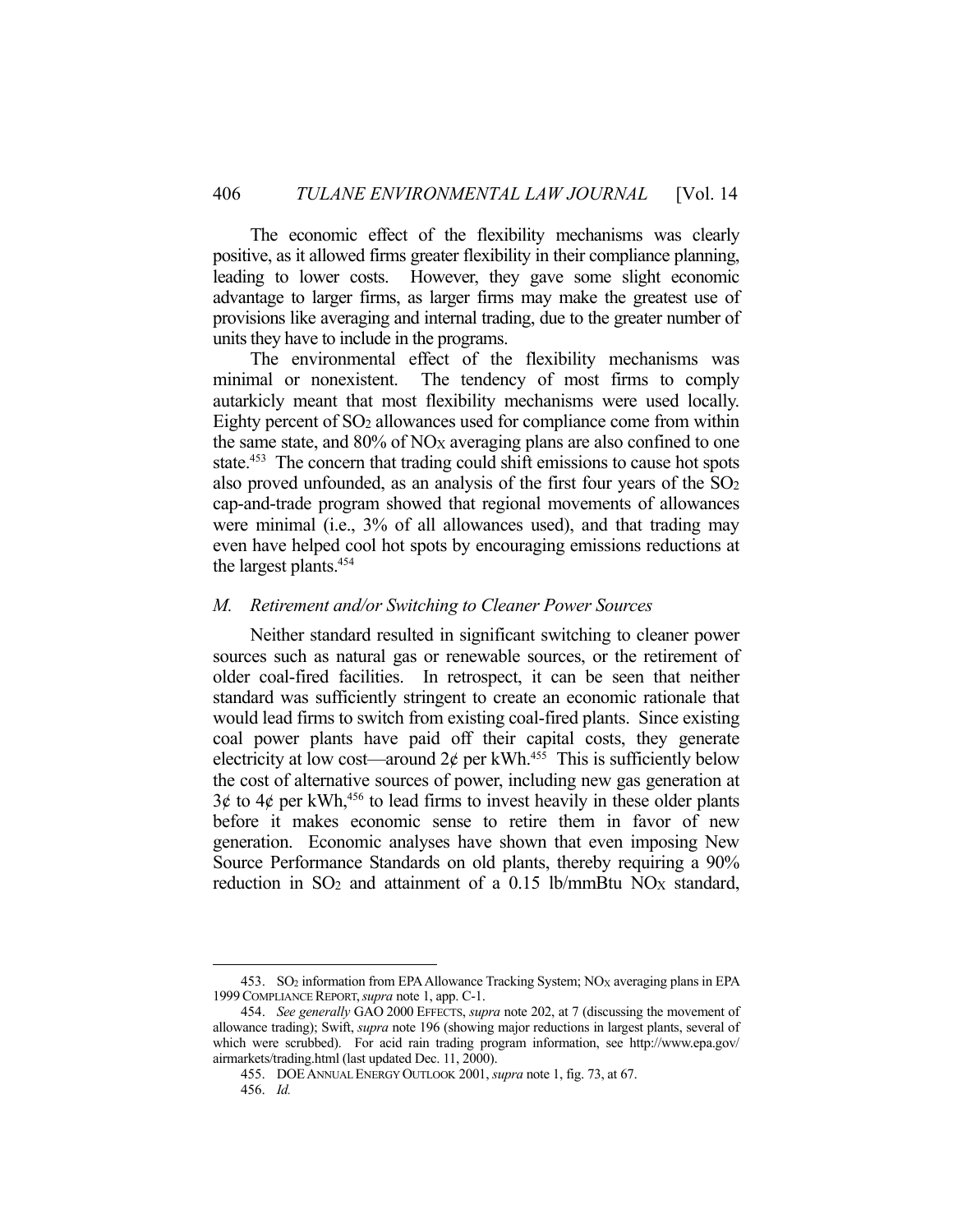would force only limited retirement.<sup>457</sup> Therefore, Title IV standards, which are far less stringent than new source standards, would evidently not lead to significant retirement.

### V. CONCLUSION

### *A. Stringency*

A central conclusion of this study is that both the Title IV  $NO<sub>X</sub>$  and SO2 standards were too lenient, and failed to align the private costs faced by firms in reducing pollution with the society-wide benefits from pollutant reductions. In both cases, the private cost to businesses of reducing an additional ton of pollution was far below the social health and welfare benefits of additional reductions.<sup>458</sup> In the case of  $SO<sub>2</sub>$ , these costs were possibly an order of magnitude lower, indicating major net benefits of further  $SO<sub>2</sub>$  reductions. This calls for additional action by legislation or regulation to further reduce  $SO_2$  and  $NO<sub>X</sub>$  emissions levels.459

# *B. Regulatory Design*

 Other major findings of the study relate to regulatory design, where dramatic differences were found in the efficiency and effectiveness of the various regulatory programs for  $NO<sub>X</sub>$  and  $SO<sub>2</sub>$ . Overall, the two Title IV standards embody fundamentally different methods of establishing objective and fair regulatory regimes, reflecting fundamental choices in environmental law. The NO<sub>X</sub> regulatory program, like most environmental regulation today, is rate-based and embodies an "equal effort" philosophy that accepts any base technology, but requires firms to achieve reasonable or best controls for that given technology. Title IV's SO<sub>2</sub> and the OTC NO<sub>X</sub> cap-and-trade programs are two of the first major pieces of environmental regulation to impose an "equal cost per ton" approach to pollution, in which all firms face a similar cost for an additional ton of pollution.460

 <sup>457.</sup> Bruce Biewald et al., *Grandfathering and Environmental Comparability: An Economic Analysis of Air Emission Regulations and Electricity Market Distortions*, *at* http://www.synapse-energy.com/publications.htm (Jan. 26, 1998).

 <sup>458.</sup> *See supra* Part IV.B.

 <sup>459.</sup> *See* Northeastern States Petition, *supra* note 343. Also, legislation has been introduced in both House and Senate to significantly reduce emissions of four pollutants emitted by power generating plants (SO<sub>2</sub>, NO<sub>X</sub>, CO<sub>2</sub> and mercury). *See* Clean Power Act of 2001, S. 556, 107th Cong. (2001); H.R. 1256, 107th Cong. (2001).

 <sup>460.</sup> This is the other fundamental alternative for objectively neutral regulation, and is implemented through market-based regulations such as pollutant charges set at a uniform price, or emissions cap and allowance trading systems. Under these approaches, all firms face an equal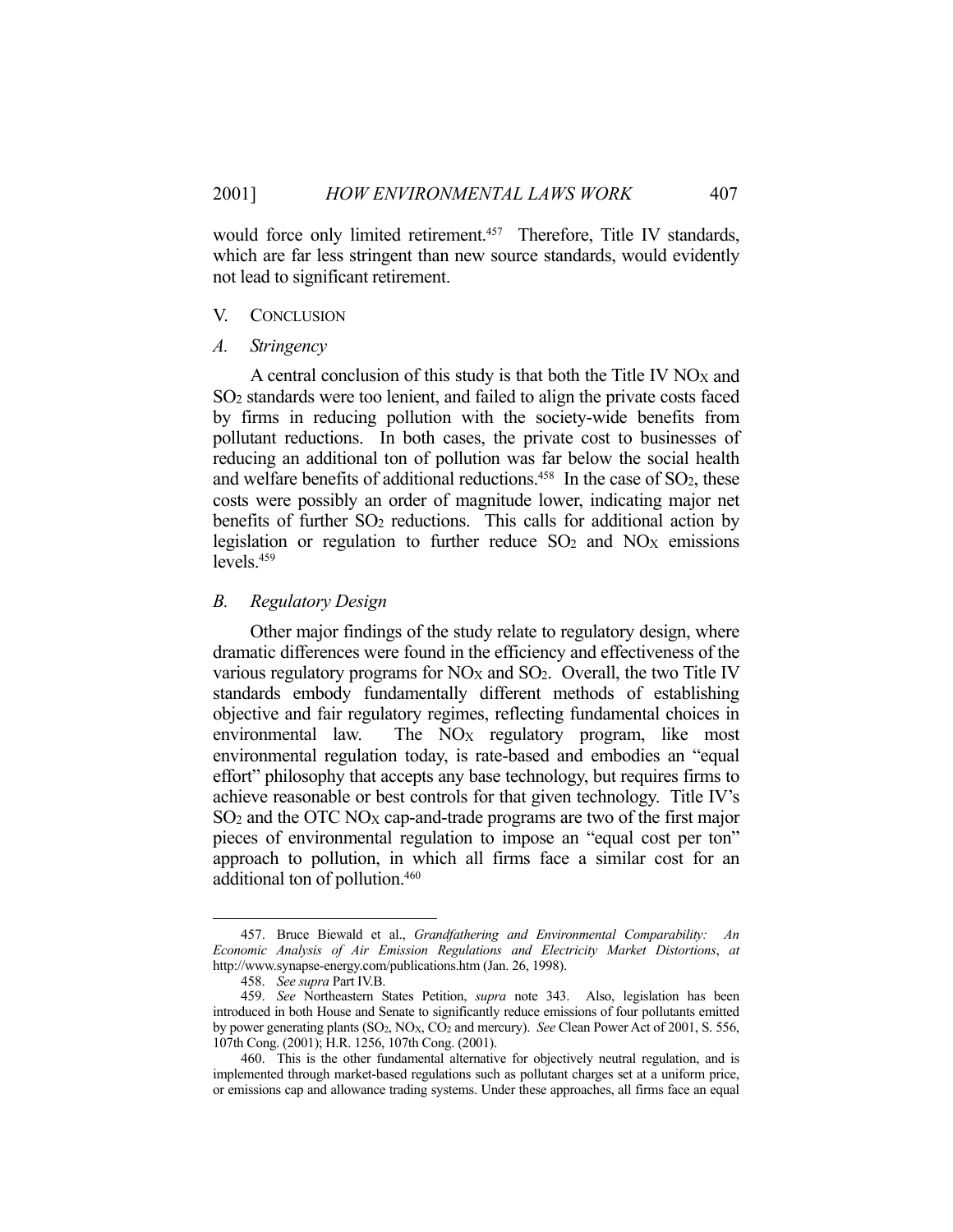These different approaches were found to have very different effects on firm behavior and the functioning of the regulatory systems, as summarized in Figure 5-1.

Figure 5-1. Comparison of Performance of Rate-Based and Cap-and-Trade Systems for  $NOX$  and  $SO_2^*$ 

|                                                                | Cap &    | <b>CAA</b> |
|----------------------------------------------------------------|----------|------------|
|                                                                | Trade    | Rate       |
| 1. Allows business flexibility to choose different compliance  |          |            |
| approaches                                                     |          |            |
| 2. Applies uniform standards, creating benefits for firms that |          |            |
| choose cleaner technologies                                    |          |            |
| 3. Lowers cost of compliance                                   |          |            |
| 4. Creates continuous drivers for improvement and innovation   | $\Omega$ |            |
| 5. Ensures effective monitoring of emissions                   |          | $^{+}$     |
| 6. Achieves high levels or 100% compliance                     |          | $\Omega$   |
| 7. Minimizes transaction costs and conflict.                   |          |            |

\*Note:  $+$  is positive, o neutral, and  $-$  negative

 Overall, the rate-based or equal effort approach is shown to have a number of key problems that distort the economic context faced by firms in ways that prevent them from achieving lower costs or greater environmental quality. It creates few incentives for firms to choose cleaner base technologies, eliminating what is possibly the principal driver towards environmental quality. Second, it creates incentives for the business to achieve emissions reductions at only one point in time, and not continuously. Third, rate standards are inflexible, driving up costs and limiting compliance technologies and potential innovation. These problems are both magnified and added to by the new source/old source distinction in current air pollution laws. These characteristics create conflict rather than alignment between environmental and economic drivers that cannot be resolved without moving away from the rate standard approach.

 The cap-and-trade programs performed far better, creating significant environmental and economic benefits by imposing a mandatory environmental standard while allowing firms to minimize their compliance costs. Important features of these programs were the elimination of the distinction between new and old firms and between different technologies, allowing greater efficiency in creating pollutant reductions. Overall, this approach was considerably less intrusive to

cost per ton of pollution, which is indicated by the allowance price in cap-and-trade systems, or the level of a pollutant charge or fee.